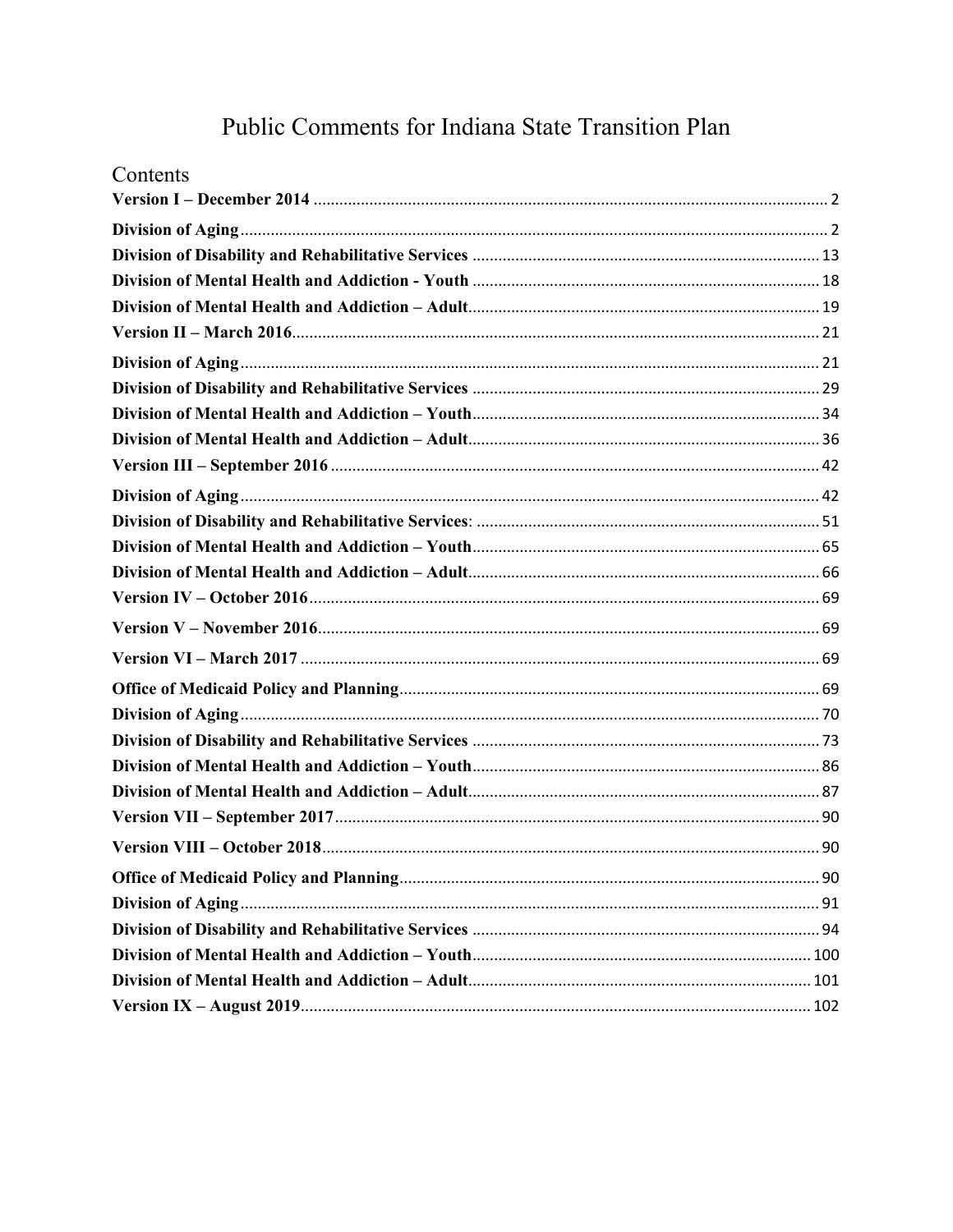# <span id="page-1-0"></span>**Version I – December 2014**

# <span id="page-1-1"></span>**Division of Aging**

Summary: The Division of Aging solicited comments on the State Transition Plan as it applies to the Aged and Disabled and Traumatic Brain Injury Medicaid waivers. Comments were encouraged through five public forums conducted at Assisted Living facilities across the state, as well as at Provider and Case Management Training sessions reaching approximately 430 attendees. E-mail notifications were made to waiver providers and to case managers, asking them to reach out to their waiver participants and other interested parties.

The Division of Aging received comments from waiver participants, family members, providers, consumer advocate organizations and industry associations. There was wide support for the HCBS rule in general and for the transition plan. Numerous comments included suggestions for improvements to the plan, but most were questions seeking interpretation of the rule itself. While some comments have been combined, most are unique and the DA is including individual responses below. The DA revised the transition plan to include consumers and advocates earlier in the transition process, see pages 13-14 (of Version One).

# **SUBJECT: Assessments of Settings and Compliance**

Comment: The DA received one comment endorsing the use of the current Provider Compliance Review Tool and the Person-Centered Compliance Review tool as a means of assessing settings and rule implementation.

Comment: One commenter is concerned about the strong reliance on the Provider Compliance Review and Person-Centered Compliance Review process to ensure ongoing compliance with the HCBS rules. This commenter would also like to see more substantive detail as to how these tools will be updated and strengthened to comply with the new rules.

Comment: One commenter is concerned with the strong reliance on provider self-surveys and case manager reviews to identify noncompliance. "The structure or substance of the survey and review should be described in greater detail. With regard to the case manager reviews, the concern is that there is a potential for bias or influence. Ideally, the process would incorporate onsite compliance reviews (prior to a CAP), as well as member/resident interviews that are conducted in such a way as to prevent the appearance of bias and that are meaningful to the person. Another concern with the heavy reliance on provider self-assessments to determine noncompliance is that the use of onsite reviews and service recipient reviews come so late in the process that its impact may be diminished."

**Response: It needs to be noted that initial assessments will be used only for assessment and enforcement will not begin until after 2017 once specific standards are in place. The DA intends to first use a self-assessment to allow for analysis of the current inventory, and use case manager assessments in conjunction with Person-Centered Compliance Reviews, Provider Compliance Reviews and possibly DA site visits to verify initial results. The DA recognizes that current assessment tools will need to be modified to conduct these assessments. The case manager review is anticipated to be a modification of the current 90 Review Tool that is very comprehensive in nature and is usually conducted on-site. It has been the DA's experience that case manager reviews have not been biased toward providers. On-site reviews are currently conducted at all provider-operated service settings, which are not licensed by the State Department of Health, and it is expected that these will continue with modifications to account for new HCBS standards. Individual PCCRs are**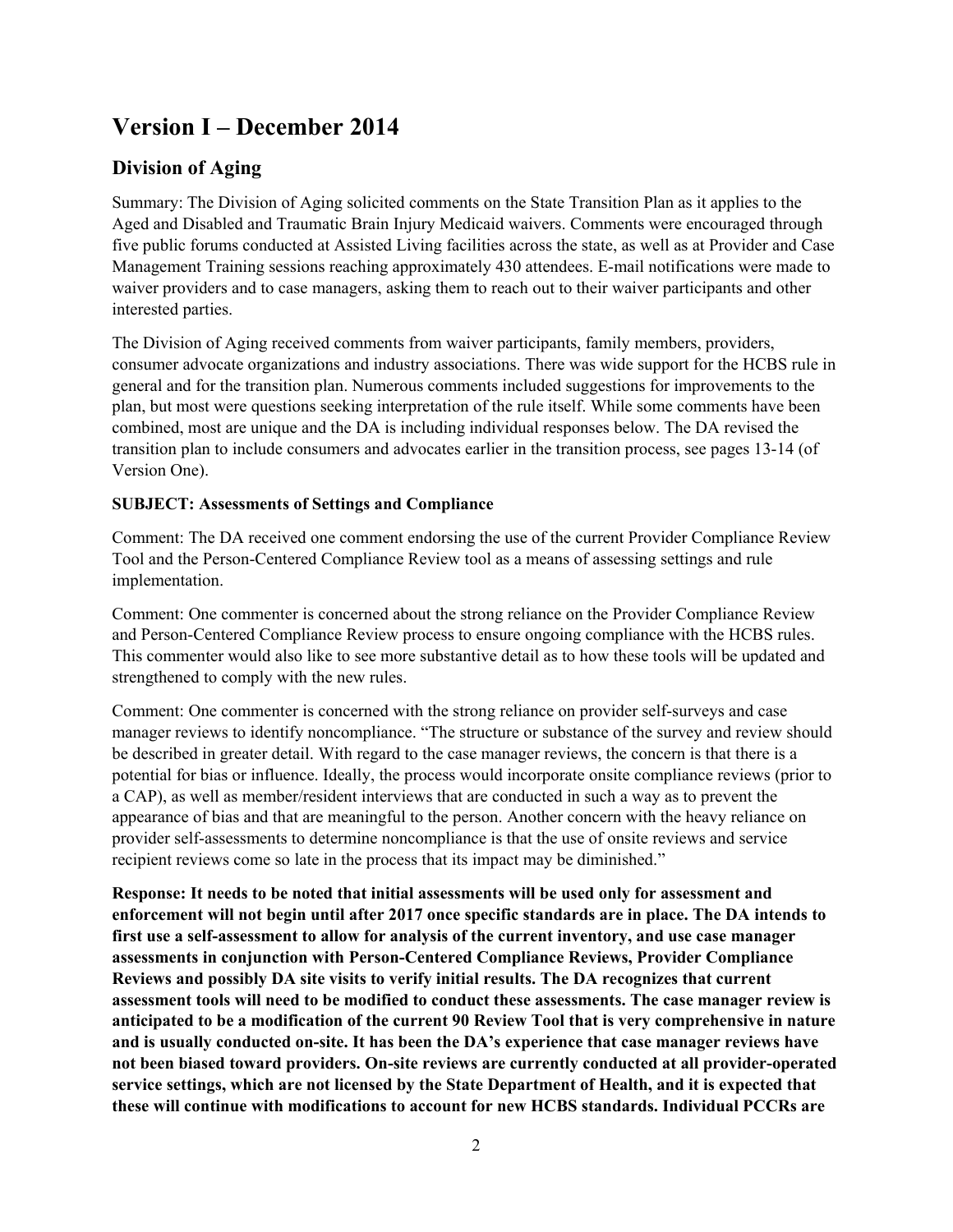**currently conducted for a statistically significant random sample of waiver participants and it is anticipated that an increased number of these reviews will need to be targeted toward participants receiving services in "heightened scrutiny" settings. The DA recognizes that the PCCR tool will either need to be modified or replaced to assess for HCBS standards.**

Comment: Regarding Assisted Living regulations: Who holds these facilities accountable for compliance? How often are they inspected? Are all compliance visits unannounced? Actually giving freedom to compliance officers to walk through all parts of the facility, talk with clients and their families is key to better care for these persons. Is there a "whistle-blower" protection for employees of the company? Are there financial forensic specialists available to audit records of these facilities?

**Response: Assisted Living facilities are licensed through the Indiana State Health Department. Compliance visits and complaint visits are conducted "unannounced" and include the freedom to inspect all parts of the facility and talk with residents and family members. The DA also monitors AL services provided to residents served under Medicaid waiver and has, under the Waiver Provider Agreement, full access to the facilities. FSSA has the ability to conduct financial audits on all Medicaid waiver providers under their provider agreement. Generally, Medicaid and Department of Labor laws protect "whistleblowers."**

Comment: With regard to the Adult Day Services and Structured Day Program services, one commenter would like to see substantive comments regarding how these programs will be assessed for compliance. It is our experience that these programs, in particular, are most problematic with regard to HCBS rule requirements. The plan seems to presume that because the services are supposed to be community-based that they meet the HCBS standards, which assessment may determine to not be true.

**Response: The DA does not presume these settings to be compliant, but rather these service settings will receive a heightened level of scrutiny. The DA has chosen to focus initially on residential providers but will be starting to assess ADS and SDP settings as our next step. It needs to be noted that the initial assessment will be used only for assessment and enforcement will not begin until after 2017 once specific standards are in place. The DA intends to first use a self-assessment to allow for analysis of the current inventory, and use case manager assessments in conjunction with Person-Centered Compliance Reviews, Provider Compliance Reviews, and possibly DA site visits to verify initial results. The DA recognizes that current assessment tools will need to be modified to conduct these assessments.**

Comment: What about Structured Family Caregiving?

**Response: The DA presumes SFC settings are compliant with new HCBS standards as this service is usually implemented in the consumer's home or in the home of a caregiver in a non-congregate setting. However, SFC services are not in any way exempt and the DA anticipates that individuals receiving SFC services will be monitored to assure their settings do not have or develop characteristics of an institutional setting.**

Comment: The final rule identifies other settings that are presumed to have institutional qualities, and do not meet the threshold for Medicaid HCBS. These settings include those in a publicly or privately-owned facility that provides inpatient treatment: Many of our Medicaid Waiver assisted living members are attached to or are part of campuses with nursing homes. We understand that continuing care retirement communities are specifically exempted from this provision and many of our members are CCRCs and not impacted but the remainder of our Medicaid Waiver assisted living members are part of campuses where this continuum is available but don't meet Indiana's specific CCRC definition. This continuum is very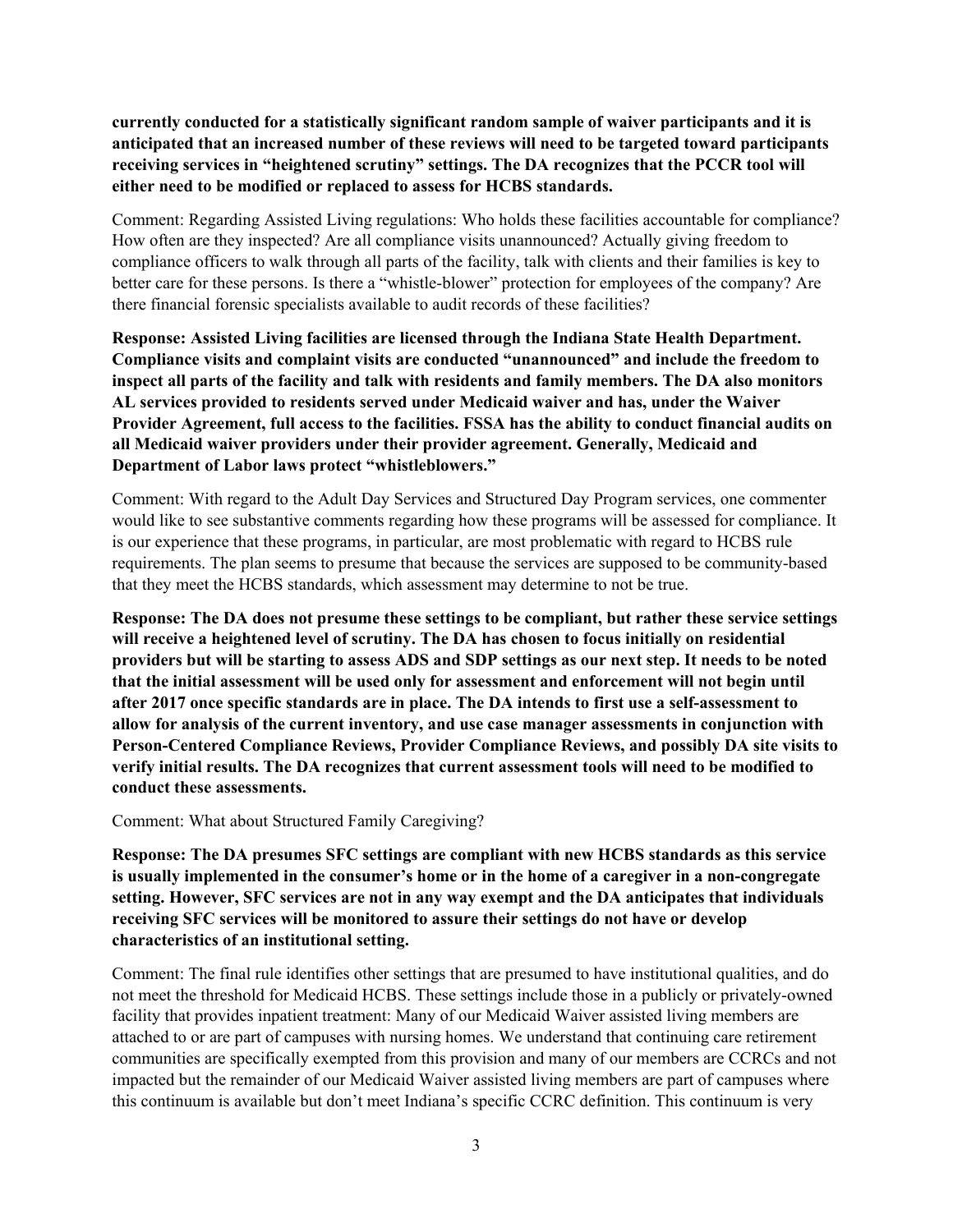important to seniors who know as their care needs changes that these important nursing facility services are available from the same organization for either short term or long term placements. The assisted living components are separate from the nursing home component and meet all of the requirements for HCBS settings noted earlier. We hope that these facilities that will be under heightened scrutiny will be allowed to provide these important Waiver services. For most of the residents, the only alternative may be a nursing home and greater expense to the state and in a much more institutional environment.

**Response: It is the DA's understanding that CMS' use of the term "publicly-owned" refers to government-owned facilities only, and not to facilities owned through publically traded corporations or those which offer services to the general public. While it is the DA's understanding that the majority of CCRCs will meet the HCBS standards, the DA is not aware of a "specific exemption" for CCRCs and each of these facilities will need to be assessed for compliance as there is the potential for these having the characteristics of an institutional setting. The DA does not feel that an Assisted Living facility adjacent or attached to a nursing facility is inherently noncompliant, but will receive higher scrutiny during the assessment and implementation phases. The state recognizes and endorses "aging in place" principles and will advocate for settings implementing these principles.**

Comment: With regard to determining compliance with having a lease agreement, one commenter expressed that there is too much reliance on provider self-report and requiring submission of a standard lease agreement. There should also be a process to verify that the lease has been signed by the resident.

**Response: The requirement to submit a standard lease agreement is only an initial step. It is anticipated that the presence of a properly constructed lease will be monitored through both case manager assessments and through the Person-Centered Compliance Review process. There will be challenges to monitoring this as lease requirements may vary from location to location around the state.**

#### **SUBJECT: Access to the Community/Settings That May Isolate**

Comment: Several comments were received from residential providers regarding community access and whether transportation services would be required; or whether public transportation or family members could be utilized to meet the individual's community integration needs.

Comment: Assisted Living residents are free to participate in community activities as they desire just as individuals who receive Medicaid Waiver services in their own home. Transportation is inevitably the issue for both of these types of Waiver clients. Coordination of transportation, transportation by family members, public transportation, and transportation provided by the facility should all be considered. We want to make sure that this does not require that the facility provide transportation at any time for any reason.

#### **Response: The DA does not anticipate a requirement that residential providers offer transportation services for noncritical events, but also recognizes that on an individual basis, lack of transportation resources does create an isolating environment for the individual. The DA invites AL providers to be part of the discussion on how we avoid settings that isolate individuals.**

Comment: The CMS guidance implies that secured dementia units or secured adult day care facilities may not be acceptable. This would pose significant issues for providers serving Medicaid Waiver participants in these settings. These assisted living settings are very homelike and provide the same amenities as other units but they are secured for the protection of cognitively impaired residents who might wander out of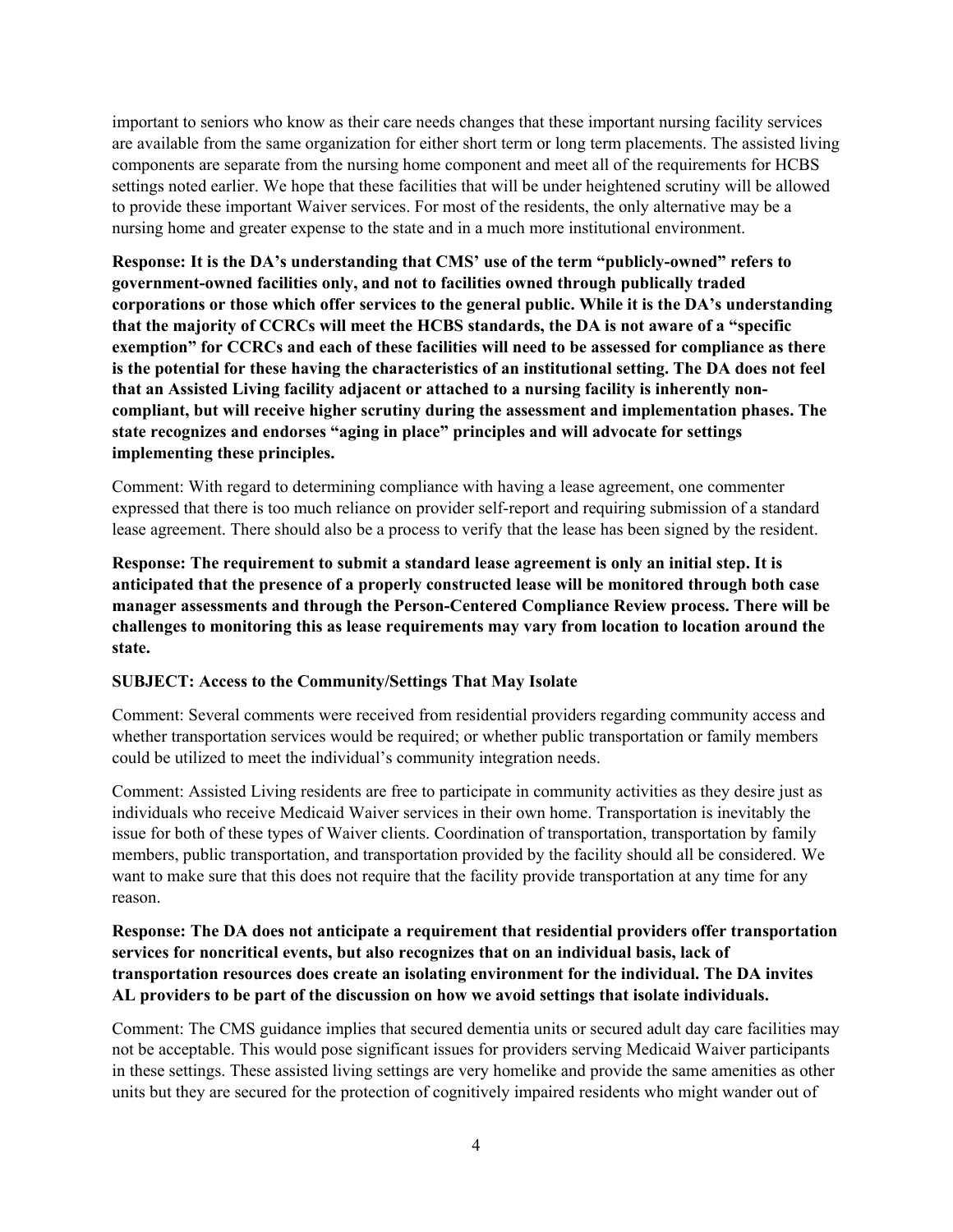the facility. The same thing applies for secured adult day care settings. This security is for the protection of the resident/client to keep them from wandering out of the facility into unsafe settings. The alternative would be placement in a nursing home where such units are specifically permitted at a much higher cost to the state and most likely a less home-like setting for the resident. It would be our hope that through the development of person centered care plans, waivers will be permitted for these secured units and adult day care facilities.

Comment: What are special memory units? What if everyone in the memory care unit had to leave? Where would they all go?

**Response: The DA intends to demonstrate the value of secured memory care units within the waiver program, but will also partner with providers and advocates to develop standards that ensure secured settings offer frequent and meaningful access to the community and assure that other HCBS setting requirements are met. It is anticipated that standards will be built into the person-centered planning process to assure that decisions regarding memory care placements are truly individualized, necessary, closely monitored and routinely reviewed. Please note that the DA will not close any memory care units. Should a memory care unit, operating as or within an Assisted Living facility, not be able to achieve the required standards, it would no longer be able to serve waiver consumers in that manner.**

Comment: Any setting that has the effect of isolating individuals receiving Medicaid HCBS from the broader community of individuals not receiving Medicaid HCBS is presumed to have the qualities of an institution: This is a more general statement that seems to imply that assisted living facilities in general have the qualities of an institution since seniors served in these settings have chosen to live in a congregate setting that by definition isolates them from the broader community. Some AL providers have developed facilities primarily serving Waiver clients that would possibly cause greater concern regarding this presumption. It would be our desire that through the heightened scrutiny process and person centered planning that these settings will be permitted.

### **Response: All provider operated residential settings will be subject to heightened scrutiny. Precise standards have not yet been developed but the DA anticipates that these standards will focus on how the resident experiences the service in relation to the principles of self-direction, choice, and their level of satisfaction with opportunities to interact with the broader community.**

Comment: There appears to be fairly broad assumptions about services being community-based. For example, has the state looked to see if any of the facilities are geographically clustered such that they become isolating or have institutional characteristics? This concern is especially true for Assisted Living facilities, which should garner heightened scrutiny due to many services being self-contained within the facility.

### **Response: Assisted Living facilities are subject to heightened scrutiny and the state recognizes that local geography and community characteristics may contribute to isolation. Standards regarding access to the community will need to be developed.**

Comment: With regard to Adult Day Services, the plan should address in more detail how the adult day services will be modified to assure that participants have the opportunity to interact routinely with people without disabilities, since these settings are designed exclusively or primarily for people with disabilities.

### **Response: The DA is in the early stages of developing and implementing the transition plan. The specific compliance indicators have yet to be determined for any service. The process of developing**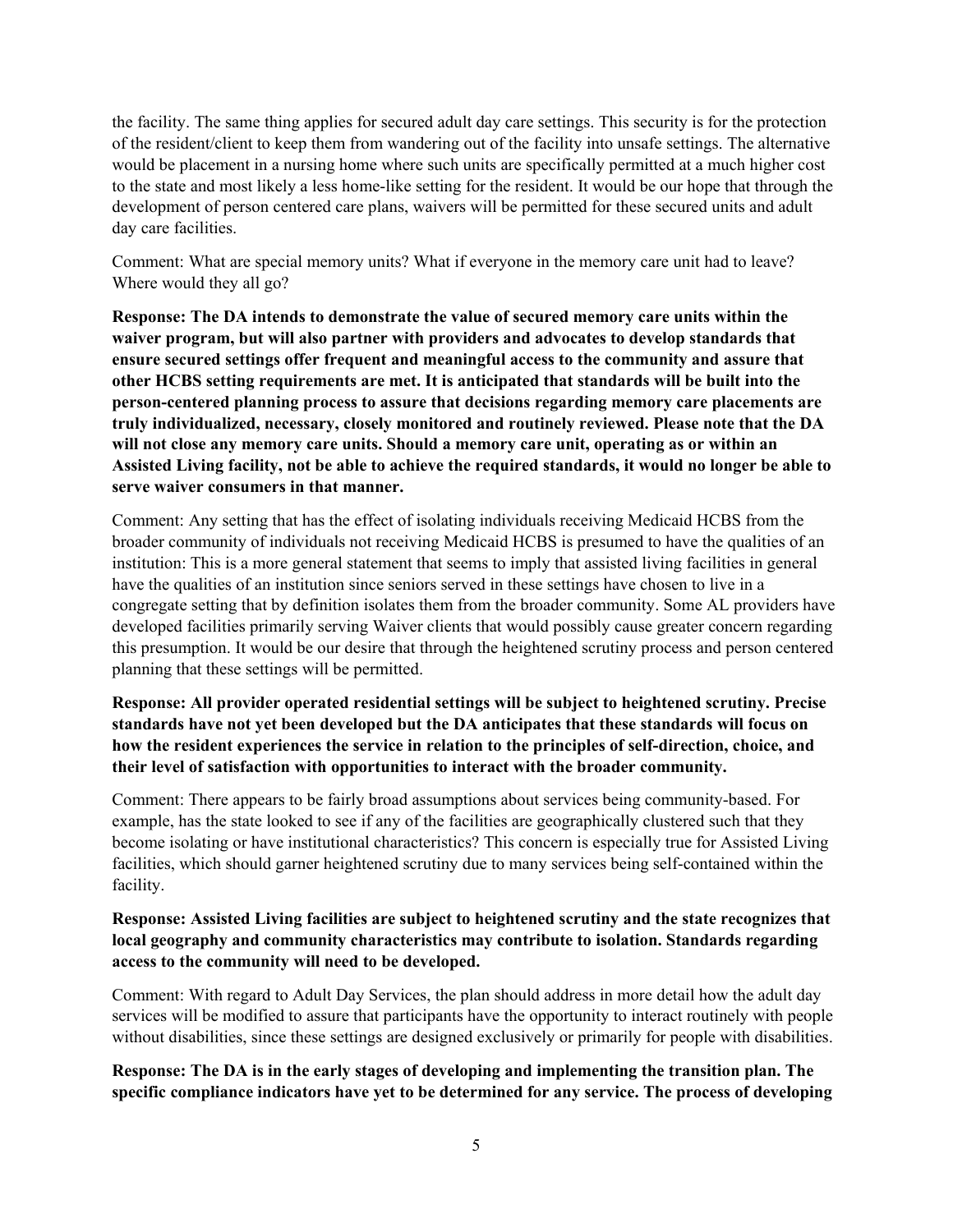#### **these standards and identifying appropriate indicators will involve significant input from stakeholders, and it would be premature to identify specific changes without including that input.**

Comment: As noted on page 11 of the Transition Plan: "Current Waiver requirements forbid any use of individual restraint but do not extend to this definition to include the restriction of facilities which may have secured perimeters or delayed egress systems." Many of the alarmed exits and delayed egress systems within the adult day center settings are in place for the safety of participants that are diagnosed with Alzheimer's or dementia. To remove this safety precaution in the ADC setting could endanger participants due to an increase in participant wandering and elopement behaviors. A Consumer Risk Contract can be utilized to provide other participants the ability to "opt out" of such a restriction. Please note that Centers serving a population of participants with an Alzheimer's or dementia diagnosis are following best practices recommended by the Alzheimer's Association. Provisions such as secured doors and alarms, locked cabinets, portion and dietary controls, and other measures were designed to promote the care and safety of these participants. Without such precautions, many participants would be unable to attend adult day services, thus resulting in an increase in premature institutionalization.

Comment: With a majority of adult day centers serving the senior population and/or individuals with chronic diseases Adult Day Centers work to maintain physical or cognitive function, or to slow the rate of degeneration. While our participant population will have an interest in integrating into other community activities, by and large, they will not be seeking employment options. To provide diversity in activity programming, many adult day centers partner with outside organizations to bring education an entertainment opportunities inside.

**Response: The DA recognizes the challenge of allowing freedom of mobility while ensuring individual needs for health and safety are addressed. Person-centered planning and negotiated risk principles will be key to addressing these challenges. But in the spirit of being "community-based," the site itself should not have the characteristics of an institutional setting. As you or I may very well enjoy experiencing entertainment and educational opportunities "in-house," this does not serve as a replacement for access to the greater community.**

### **SUBJECT: Visitation in Residential Settings**

Comment: While it is desirable to allow visitation at any time, the requirement must be balanced with security concerns in a congregate setting. Just like in many multi-unit apartment buildings, doors are locked to outsiders and visitors must go through some type of security procedure. This is particularly true during overnight hours since staff is less available. Reasonable security rules should be permitted. In addition, the facility must be able to limit the number of overnights visitors can stay or it is possible that family or friends could become permanent without payment or approval.

Comment: With unlimited visitation it opens it up for someone to show up at 1 a.m. and stay in a person's room. How would we monitor?

**Response: Residential providers will need to develop clear and realistic standards to distinguish between a visitor and an "unauthorized resident," and make sure these standards are clearly communicated in the lease agreement. It will be determined during the assessment and implementation period whether to have a state standard in this regard. This requirement does not prevent facilities from locking exterior doors as long as there is a means for the visitor to be allowed entrance.**

**SUBJECT: Access to Food in a Residential Setting**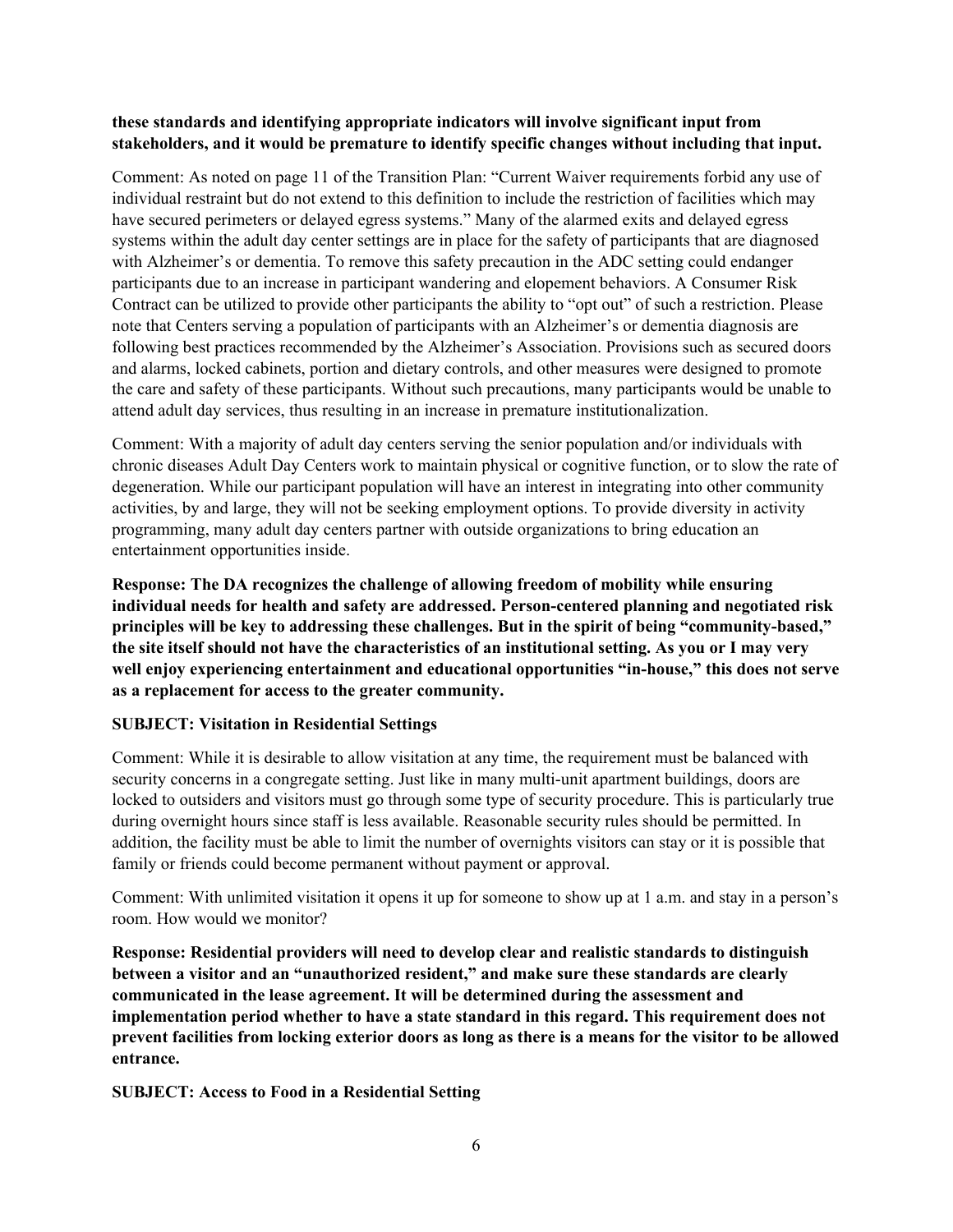Comment: Our members offer cooking facilities and refrigerators in the units, three meals a day, and snacks available at other times. We assume that this requirement is not meant to imply that you have to have 24 hour dining services since this is not realistic to have full kitchen staff available at all times.

## **Response: It is correct that the DA does not intend to require residential facilities to offer 24 hour dining services. We are also not sure that the current requirement to offer cooking facilities in the units automatically meets the standard of having 24/7 availability of food. Standards will be developed as part of the implementation process.**

Comment: What if a person is morbidly obese and on a special diet plan?

Comment: A significant percentage of our Adult Day Service participant population has special dietary needs (diabetic diets, low sodium diet, soft foods diet, etc.), and ADS centers foster partnerships with the participant's family members and medical providers to assist in maintaining the health of participants. Providing open access to food and meals may negatively affect the health of those participants who are not able to properly maintain their diet

### **Response: Individual situations such as these will need to be addressed through person-centered planning, but as in community living, an individual has a right to make poor decisions regarding their health.**

### **SUBJECT: Legally Enforceable Leases**

Comment: Assisted living providers that are eligible to participate in the Medicaid Waiver program must be licensed residential care providers by the Indiana State Department of Health. The rules for licensed residential care provide a long list of residential rights that go well beyond those required by local landlord-tenant lease requirements. However, they clearly specify when a resident must be transferred to a nursing facility based on the care needs. Hopefully, these rules and the residency agreements required will suffice to comply with this requirement.

**Response: The state is aware of possible conflicts with the Indiana State Health Department but needs to assess the conflicts more thoroughly to develop standards to address these situations. It must be remembered that movement to a nursing facility does not negate an individual's residency status any more than it would require them to surrender an apartment if they moved to an NF from the community. It is not unusual for an individual admitted to a NF to stay only short-term.**

Comment: What if a person is very aggressive and there is a need to evict them?

Response: Providers will need to utilize the same community resources that any other residential provider in their community uses, including local law enforcement and the court system as necessary. In such a situation, it is expected that focused person-centered planning will occur, but this will not over-ride an individual's rights under local residency and eviction laws.

Comment: How long does a lease need to be?

### **Response: The DA does not anticipate imposing any standard for this. Leases will need to be constructed to comply with state and local requirements.**

Comment: With regard to determining compliance with having a lease agreement, one commenter feels there is too much reliance on provider self-report and requiring submission of a standard lease agreement. There should also be a process to verify that the lease has been signed by the resident.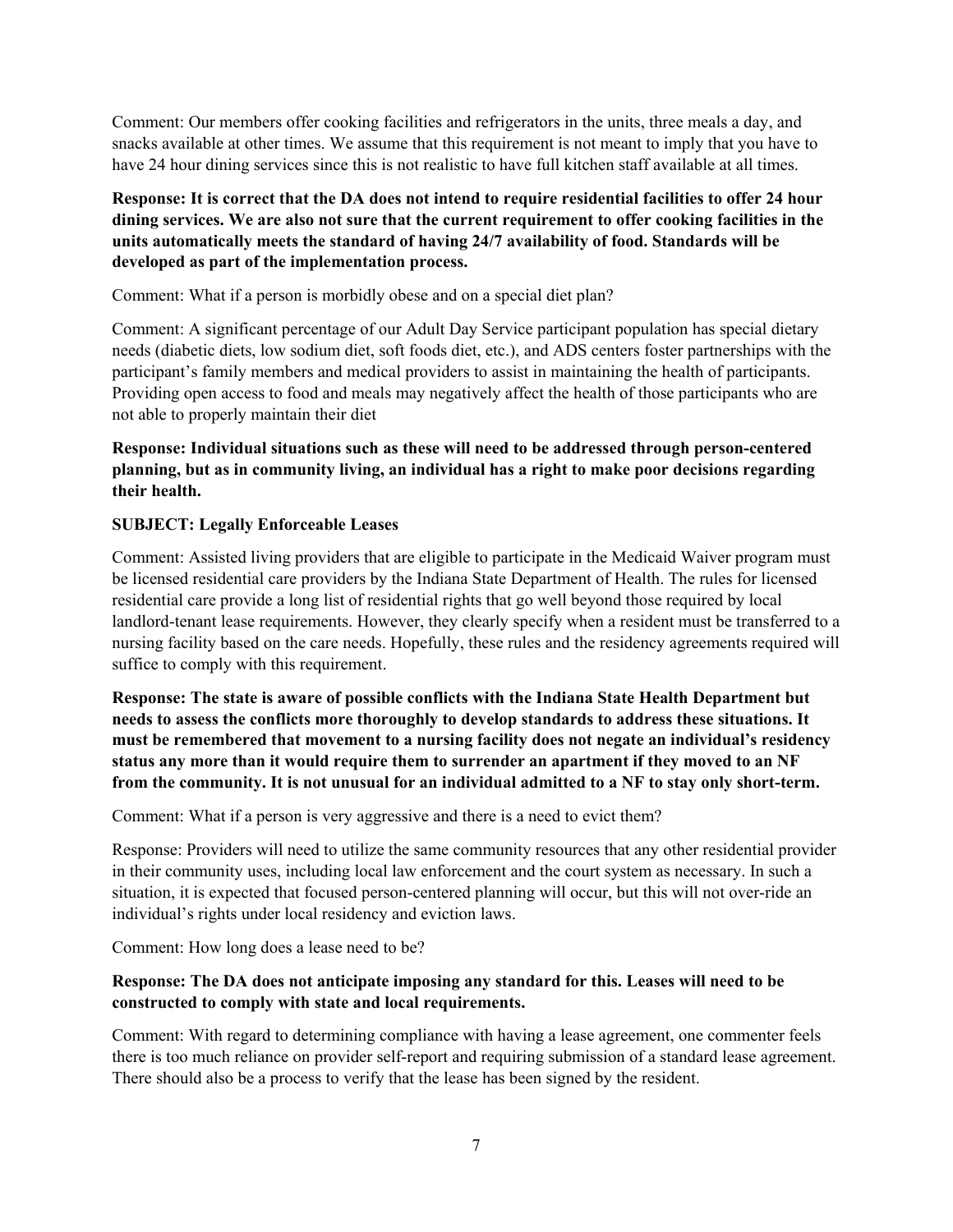**Response: The requirement to submit a standard lease agreement is only an initial step. It is anticipated that the presence of a properly constructed lease will be monitored through both case manager assessments and through the Person-Centered Compliance Review process. There will be challenges to monitoring this as lease requirements may vary from location to location around the state.**

Comment: That lease thing - Does that mean if they want to, they can kick you out of here if they want to?

**Response: No. It means you and the provider will be required to have an agreement or a lease that states the criteria under which you are protected in this environment but it also lists your responsibilities as a resident. So it protects you, but it also protects the facility. It requires all parties to abide by local residency and eviction laws.**

#### **SUBJECT: Stakeholder Participation and Outreach**

Comment: One commenter was encouraged to see the reliance on key stakeholders starting in 2016. However, the stakeholders should include several representatives from service recipients, families, advocates, and self-advocates. Otherwise, it would appear that service recipients are not included in the process until the case management reviews in 2017. The state is encouraged to include service recipients, their families, and advocates early on, and frequently, in the process.

## **Response: The DA appreciates and agrees with the suggestion that waiver participants and their families are included earlier and more frequently in the transition planning process and will incorporate that into the transition plan.**

Comment: One commenter requests that to the greatest extent possible, materials developed and proposed changes to policy and procedures, regulations, etc., should include key stakeholders, with an emphasis on service recipients, and their families and advocates, in all stages of development and planning. The materials should be freely accessible on the state's website and the process should be as transparent as possible.

**Response: The state strives to be transparent but struggles with the challenge of moving forward while including all who desire to participate. To date, the involved state agencies have set up a HCBS [transition](https://www.in.gov/fssa/da/4917.htm) specific website at [https://www.in.gov/fssa/da/4917.htm.](https://www.in.gov/fssa/da/4917.htm) We hope that this will serve as a "launch site" for division specific information and stakeholder participation. The state appreciates it when outside entities challenge us to be more transparent. When the DA uses the terms "advocate" and "stakeholders," it should be interpreted to include service recipients, selfadvocates, families, advocacy and self-advocacy organizations, providers and their representing associations, concerned citizens and any member of the public who wishes to participate in the process.**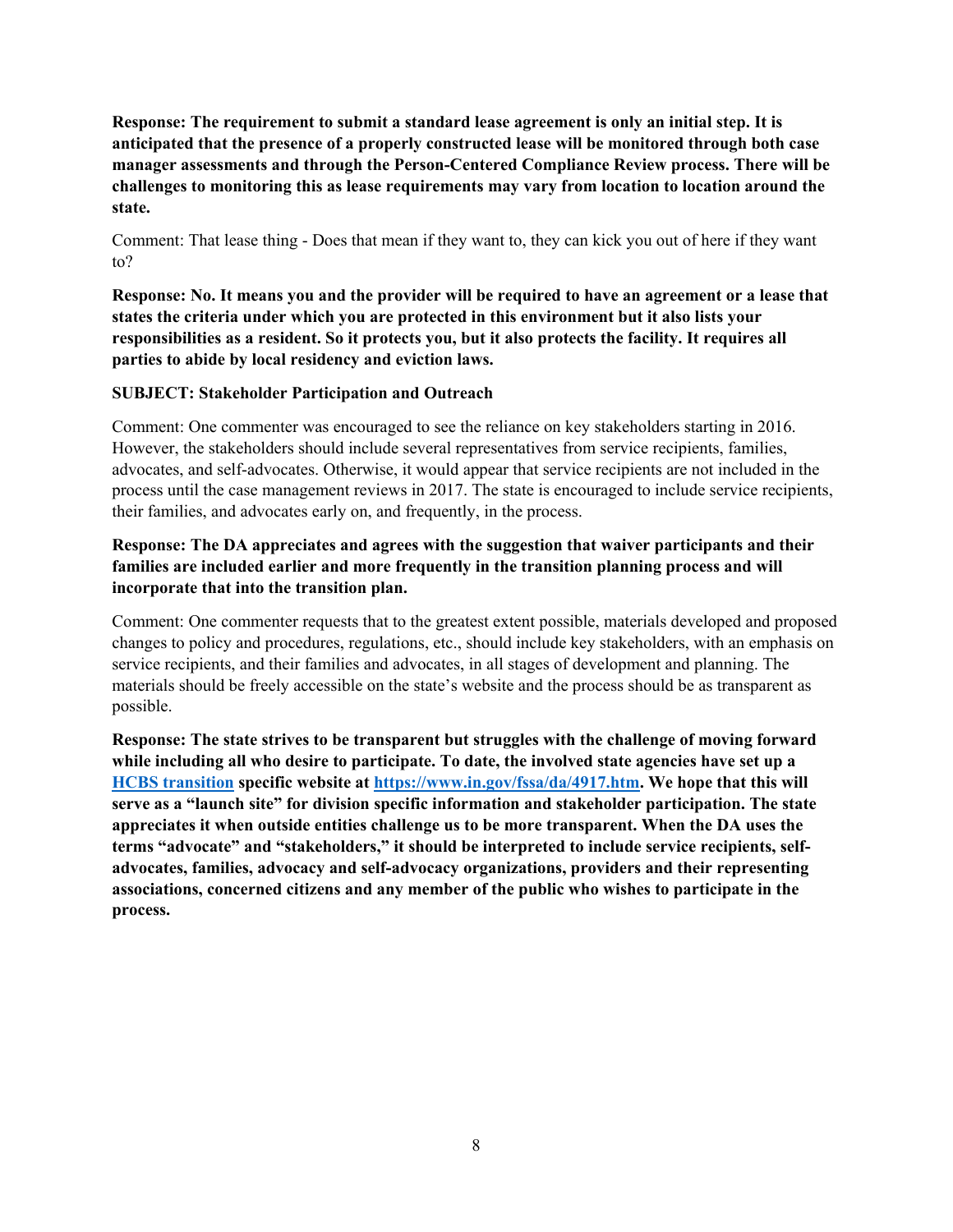#### **SUBJECT: Participant Choice of Settings**

Comment: One entity expressed concern that the transition plan does not discuss how the state will ensure, as is required by the regulation, that individuals will have a choice of setting, including a nondisability specific setting. Aside from brief mention of the lack of compliance in the DDRS system (see page 37), the plan does not address how the issue will be remedied. The lack of discussion of this issue in the other three transition plans is concerning.

**Response: Settings funded by the A&D and TBI Medicaid waivers are rarely "disability specific" (we have identified one dementia-specific setting to-date), although many are segregated by age. CMS guidance on "choice of settings" acknowledges that this choice is subject to availability within the market. There is not a requirement within the HCBS rule that states expand the number or range of available settings.**

Comment: There is an inadequacy of the system to support individuals in the community: many rural areas have no staff, do not have needed transportation, etc.

Comment: There is an inadequate provider network to provide real choice in living settings. Most individuals have to choose a provider who is accepting new clients and then move to a setting that has an opening. There is little meaningful consumer choice in those decisions.

#### **Response: Provider "capacity" is an on-going concern. While the state continues to address this issue, consumer choice is subject to the availability of options with the market.**

Comment: We believe that most of this guidance was designed to address the unique concerns and interests of younger persons with intellectual, developmental, and physical disabilities. Many of these individuals and their advocates are opposed to congregate residential settings under the Medicare Waiver program. However, many seniors are attracted to congregate settings for socialization, security, and a broader range of activities and experiences than are available in their individual residences. Mobility issues, frailty, and cognitive impairments make it easier and more appealing for these individuals to receive services, activities, recreation, and socialization in these congregate setting.

**Response: The DA recognizes the demand for congregate settings with integrated services and opportunities for active participation through continuing care retirement communities. The DA also advocates for residential options that allow for "aging in place." We do not feel that these Assisted Living or CCRC settings are inherently non-compliant, but we also agree that such settings must be individually assessed to assure that HCBS characteristics are maintained.**

Comment: One entity is concerned with the timelines for completion of CAPs that stretch into 2018. Given the likelihood of some facilities requiring substantial correction, the timeframe seems tight to ensure compliance by March 17, 2019.

#### **Response: The DA is confident that providers choosing to continue under the new HCBS standards will be able to implement needed changes by the March 17, 2019 deadline.**

Comment: One commenter was encouraged to see the plan address non-provider-owned residential settings (e.g., pg.64) and stated that Indiana did a good job recognizing that as an issue and coming up with a plan in the Children's Mental Health system. However, there are other non-provider owned residential settings in the other contexts and the state should determine how they plan to address those settings before finalizing the plan.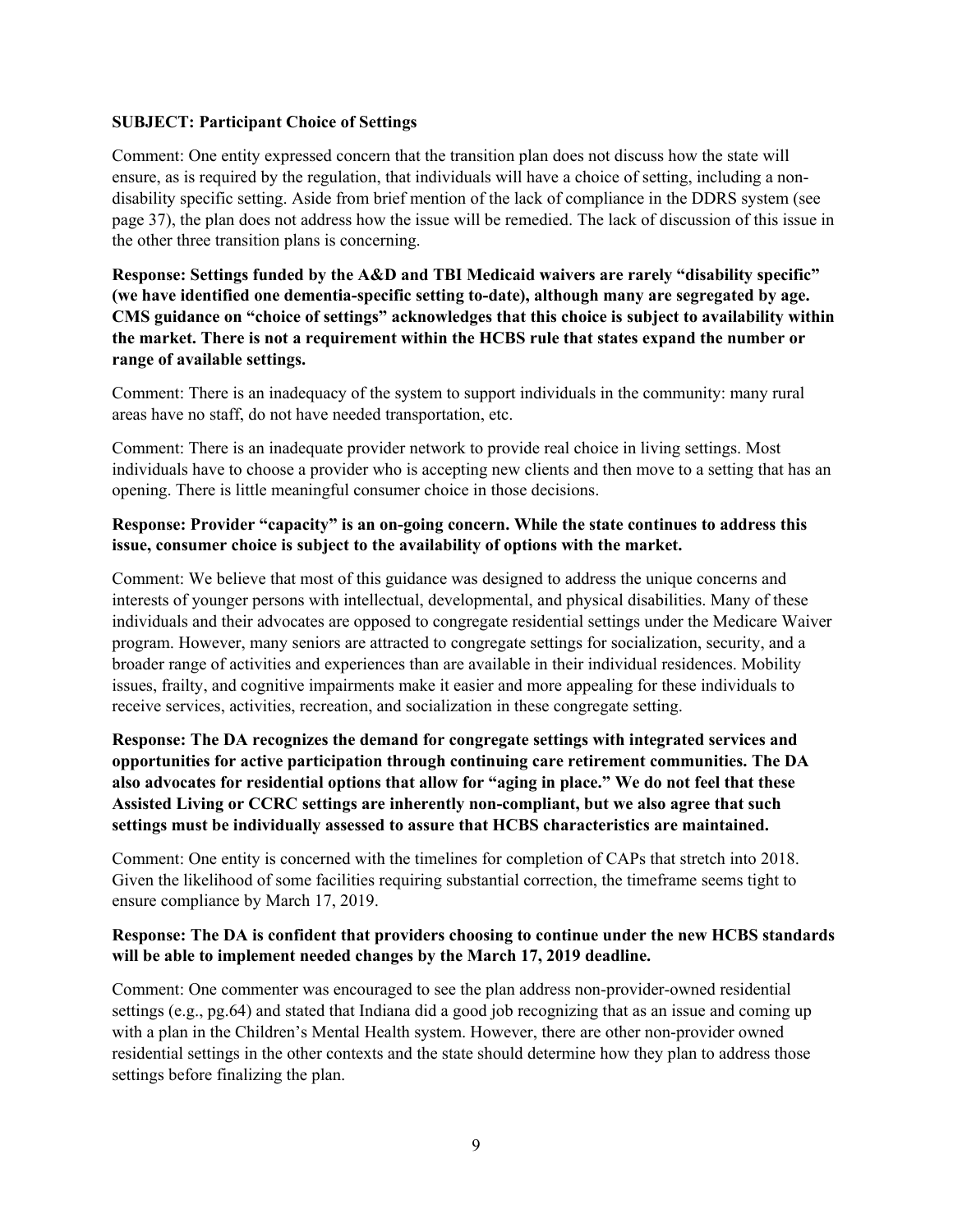**Response: At this stage of transition, the DA has chosen to focus on settings that are presumed noncompliant or that require heightened scrutiny. The DA does recognize that there are non-provider owned settings where waiver services are delivered. The DA does not have any regulatory authority over these setting and anticipates that these will be assessed at the participant level taking into account individual choice of settings. There is still room here for much discussion and we welcome further input on addressing these situations.** 

Comment: We are pleased to see that the draft Statewide Transition Plan notes that "It is not the intention of CMS or the state of Indiana to take away any residential options, or to remove access to services and supports." However, we are concerned about how some of these requirements might be interpreted which could limit the availability of high quality home and community based options in assisted living facilities.

**Response: The DA shares a concern that misinterpretation and misrepresentation of existing and future standards may discourage quality providers from pursuing or maintaining participation in the waiver program. The DA intends to work closely with all stakeholders, throughout the transition process, to assure that standards and interpretations are clear to all parties.**

#### **SUBJECT: Remediation Strategies**

Comment: The Plan's Proposed Remediation Process appears thorough and appropriate. We appreciate that the process includes significant input from providers as the details for how facilities comply with individual requirements are defined. This input will be critical since there are various aspects of the CMS guidance on the rule that will pose concerns for our Medicaid Waiver certified members.

### **Response: The DA intends to include waiver participants and advocates in development of standards as well as providers.**

Comment: It is unclear what role service recipients will have in the CAP process and whether they will have input on CAP development.

### **Response: The DA has traditionally allowed providers to submit corrective action plans to the state for approval. These CAPs have been assessed and either accepted or returned for re-submission. Upon notice of implementation, the DA has then verified implementation. The DA would be open to receiving comments on how service recipients might participate in this process.**

Comment: One commenter expressed that they are pleased to see that the state recognizes that some providers may need to be decertified if they cannot meet the new regulations.

Comment: I don't think an 85% compliance rate is acceptable. Maximizing opportunities for A&D, TBI clients is a noble goal. Without adequate funding for services and incentives for excellence in care we won't see progress and there will continue to be non-compliance issues.

### **Response: The Division of Aging does not recognize an 85% compliance rate for new HCBS standards. The DA intends to remediate all occurrences of non-compliance to 100%. This may necessitate termination of some providers.**

#### **General Comments**

Comment: Will the state wait a full five years to implement the rule, or will there be steps along the way?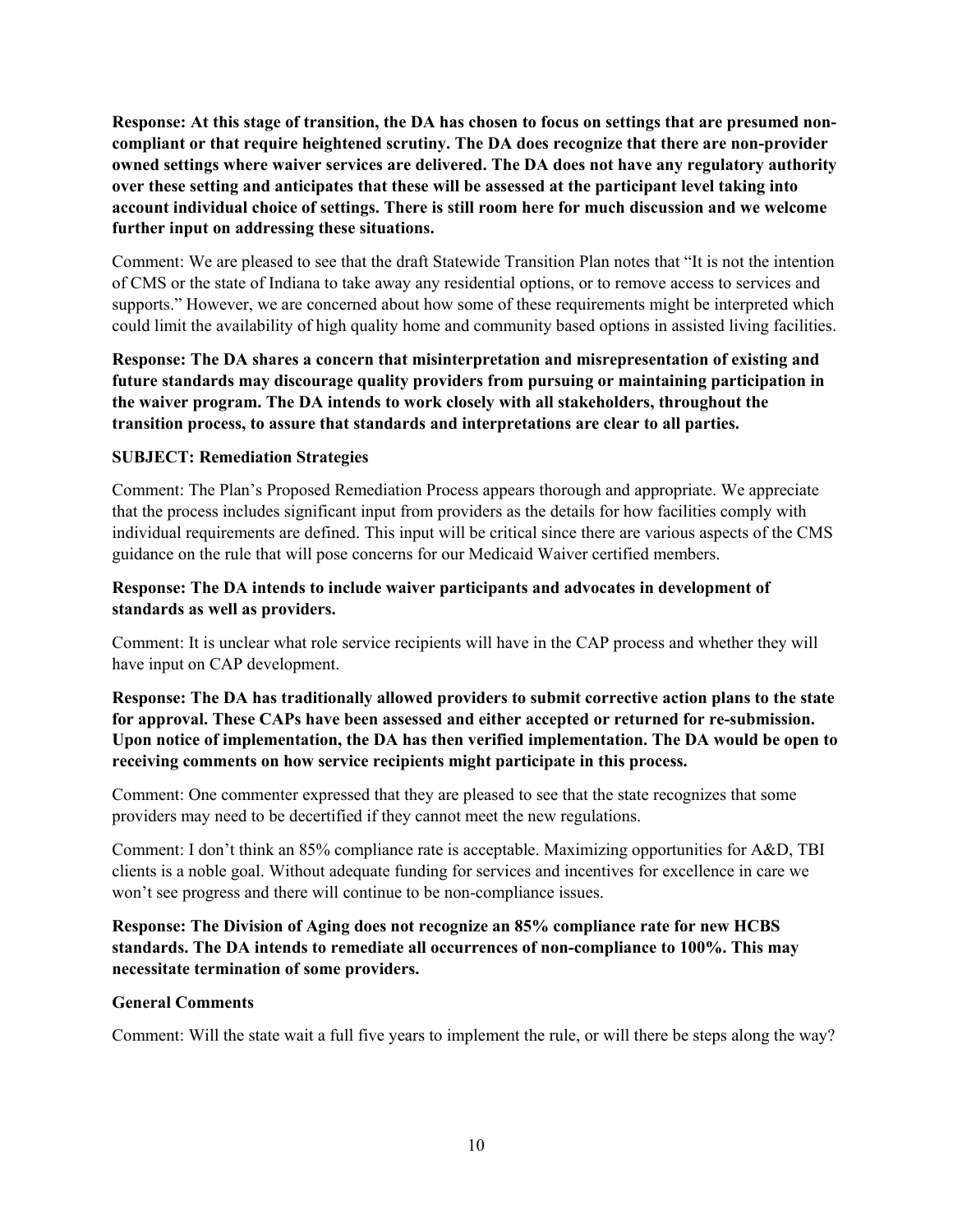#### **Response: There will be steps along the way. The transition plan lays out a general schedule. Many components of the new HCBS rule are already part of the current waiver rules so we will continue to ensure compliance with those components.**

Comment: Several comments were received in support of home and community based services and detailing how non-waiver home health providers can be a part of the overall strategy to keep people in their homes through provision of skilled home health services, nursing services, physical therapy, occupational therapy, and by providing caregiver training

# **Response: The DA recognizes the importance of non-waiver home health, medical and therapy providers and appreciates their willingness to be part of the overall strategy to implement the HCBS rules.**

Comment: A concern was expressed that the plan doesn't address how the state will implement and monitor any individual modifications to the additional requirements for provider-owned settings. This information should be addressed in the transition plan before it is submitted to CMS.

**Response: The transition process is in its initial stages and the DA has not yet addressed needed enhancements to the Person-Centered Planning process or the process through which individual modifications will be implemented and monitored. The DA will seek public input and participation as we enter future stages.**

Comment: Who determines if the client is in an appropriate setting?

**Response: For residential service options under the A&D and TBI waivers (Adult Family Care, Assisted Living, and Structured Family Care) the DA utilizes a Service Level Assessment to determine the level of need on an individual basis. This assessment is conducted by the case manager with input from the individual and/or their representative and the service provider. This assessment does include a maximum score beyond which the individual's needs exceed the service that can be provided by the facility. Aside from this assessment, it is the participant, their chosen representative, or their guardian who decides the appropriate setting.**

Comment: Persons on A&D and TBI waivers have unique considerations. Will there be a team, including the client, who will be making a decision about how and how much funding will be available for the services.

**Response: The waiver participant will continue to choose who will be on their team and maintains the right to choose services based on their individual needs. The DA funds services based on individually assessed needs.**

Comment: How often will participant assessments be made? Will there be opportunities for appeal and review of services by a nonpartisan representative?

**Response: The DA currently utilizes several layers of assessment. All waiver participants have a service assessment every 90 days and a Level of Care Assessment every six months. Both of these assessments are conducted by their case manager. Some services require a Level of Service assessment. The state recognizes that enhancements to the person-centered planning process will require a review and changes to the current assessment protocols and will use the transition process to achieve those enhancements. The DA currently has an appeal process for all decisions the individual wishes to appeal. It is not anticipated that there will be changes to this process as it includes opportunities for internal (DA) and neutral (Administrative Law judge) review.**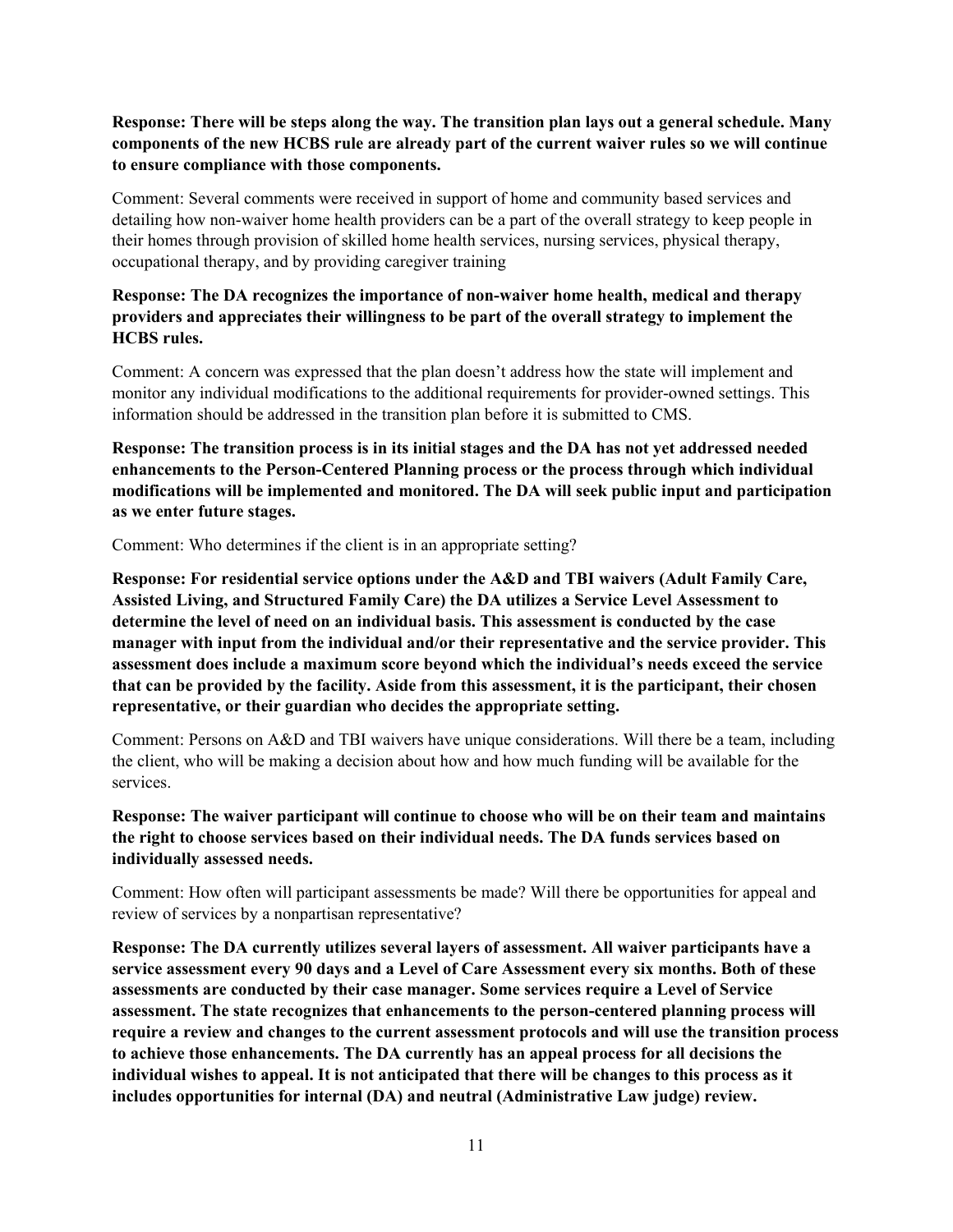Comment: Along with physical and mental assessments will there be opportunities provided for financial education such as budgeting, planning and consumer education?

Response: These subjects, while important, are not within the scope of the transition plan or the HCBS final rule.

Comment: If a client is deemed unable to have total control over personal resources, either temporarily or permanently who will aid them?

Comment: Who determines if the client is capable of making all decisions re: their care, finances, education, etc.? Is there a set of guidelines already in place or are there new guidelines being implemented as part of the transition plan? Who will make these assessments (BDD, Health professionals, Medicare or Medicaid)?

**Response: The individual has the right to appoint financial and personal representatives, granting power of attorney at their discretion. For individuals unable to make these appointments, another entity may obtain guardianship through legal channels. It is not anticipated that these will be addressed through the implementation of this transition plan.**

Comment: Medicaid fraud seems to be on the rise and because there has been a reduction of reimbursements for Medicare & Medicaid clients some clients are being underserved. Who is writing the regulations or updating them?

**Response: The DA agrees that Medicaid fraud is serious problem. The State has two organizations that investigate Medicaid Fraud; Program Integrity operates through FSSA Operations and the Medicaid Fraud Unit operates within the Attorney General's office. The DA's transition plan does not include any changes within these organizations.**

Comment: The complexity of medical conditions, medical ethics, and medical treatment need to be reviewed more frequently. Also I remember just last year that a state legislator was questioned about his actions on a funding bill because he had interest in a health care business. Does this new plan have a federal (GAO) and state collaborative investigative unit?

**Response: As the A&D and TBI waivers include very limited medical services, it is not anticipated that there will be standards regarding medical treatment or medical ethics, or include a federal/state collaborative investigative unit. Medical service providers are required to be licensed under the Indiana State Department of Health and to abide by their standards.**

Comment: One commenter expressed a fear that the new HCBS rules will create a greater burden of paperwork.

**Response: The DA does not anticipate an increased level of paperwork for providers over the longterm. Individual exceptions may occur if extensive corrective actions are required.**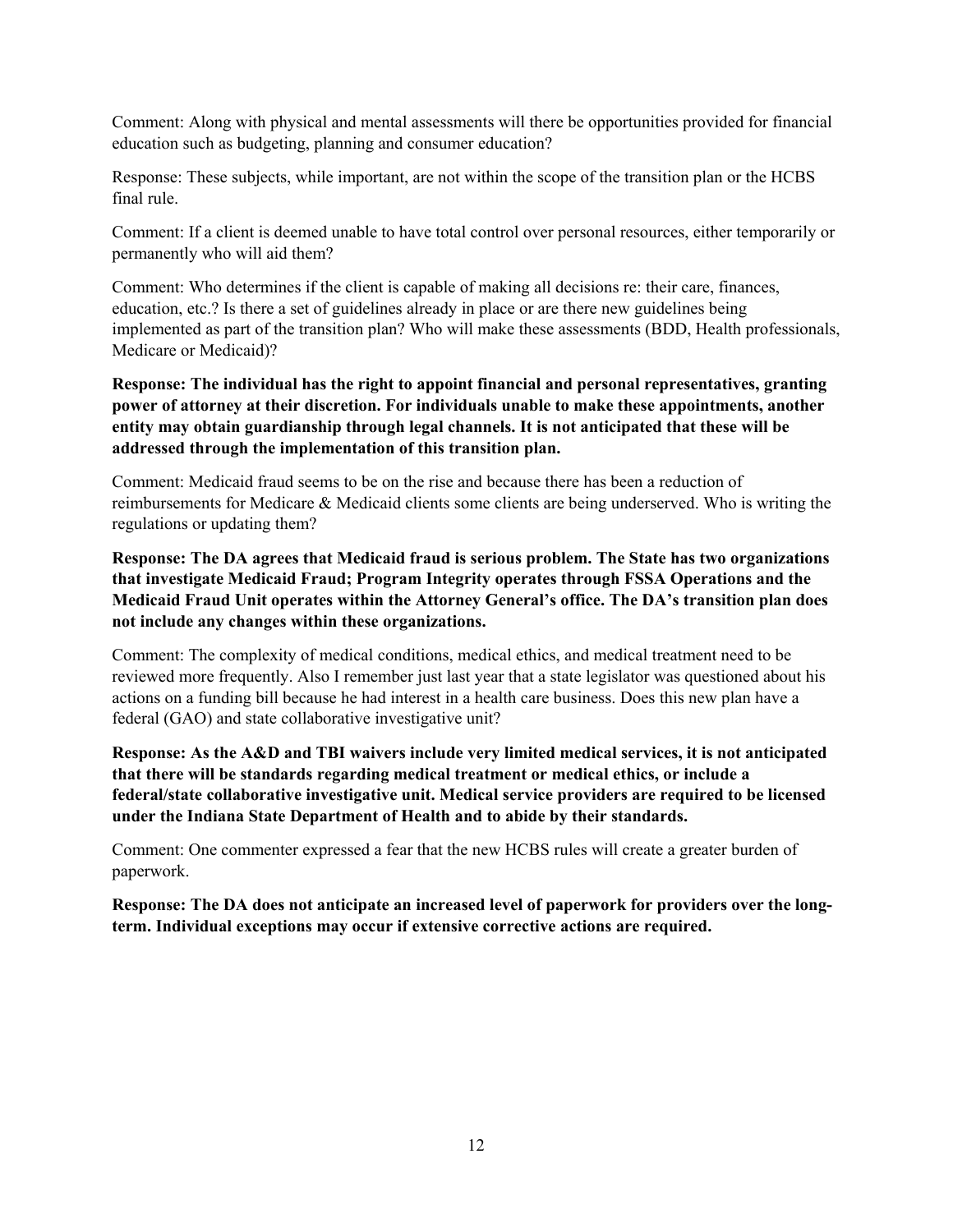# <span id="page-12-0"></span>**Division of Disability and Rehabilitative Services**

Summary: On Oct. 31, 2014, Indiana posted public notice of the Family Supports Waiver Comprehensive Transition Plan, the Community Integration Waiver Comprehensive Transition Plan and the Indiana Statewide Transition Plans to the FSSA/DDRS website and to all individuals on the Division of Disability and Rehabilitative Services listserv. The DDRS listserv has a total of 5,078 registered individuals. Letters were also sent to every individual who is currently utilizing waiver services inviting them to participate in a webinar and phone conference to educate them of the HCBS rules and transition plans. In addition, throughout October and November, DDRS hosted a variety of events to generate public comments on the posted Transition Plans. Events included the DDRS Quarterly Provider Meeting attended by over 167 individuals, a meeting with the Arc Self Advocates Officers, three Webinars and phone conferences for families with over 400 participants, a presentation at Indiana Association of Rehabilitation Facilities, Inc. Quarterly Conference, a podcast by the Director of DDRS with the Arc of Indiana; the DDRS Advisory Council; Quarterly Case Management Meeting and multiple meetings and announcements by local provider and advocacy groups. During the public comment period, a variety of comments were received from individuals, family members, providers and advocacy groups. The public comment received ranged from detailed suggestions regarding the various phases of the Transition Plan to long-term remedial strategies. Indiana noted many individuals reported an overall satisfaction with the Comprehensive Transition Plans, as it ensures that individuals receiving HCBS are integrated in and have access to supports in the community. The DDRS revised the Transition plan to explain use of 85% as baseline for compliance, to clarify language and policy goals and explain the review and potential modification of documents and process as well as to include the addition of a Transition Taskforce based on public comment. See pages 26, 30 and 60 (Version One).

#### **SUBJECT: Assessment of Settings**

Comment: Indiana identified 85% and below as the threshold for low level compliance with National Core Indicators. One commenter asked what the national standard is for compliance and how Indiana compares to other states across the country if the threshold of 85% compliance is met.

Comment: The Indiana demographics section of the 2013 National Core Indicators Report indicates that most interviewees resided with family. In this setting, rules and activities are generally determined by a parent or family member, making individual choice a matter of family dynamics. This situation may unintentionally skew the results related to self-determination, as well as potentially make remediation and compliance challenging. The commenter recommends that this be taken into consideration in further assessment activities and in the final determination of setting compliance.

Comment: One commenter was pleased with the use of NCI data to assess compliance. They felt the state's use of the NCI survey (National Core Indicators) is helpful because it demonstrates that there needs to be significant change in a broad range of topics. However, there is concern with the use of the 90-day checklist as an indicator of compliance given that in several instances the results were contradictory with the NCI data.

**Response: While the State used NCI data as a preliminary assessment tool, the State acknowledges concern with contradictory data obtained by the 90 day checklist. For this reason, a more in-depth approach will be carried out through the individual experience surveys to determine HCBS compliance. The individual experience surveys will also allow for all participants settings to be analyzed, not just residential. In March 2014, CMS also issued modifications to Quality Measures and Reporting on 1915(c) Home and Community Based Waivers. Specific to Improvements in**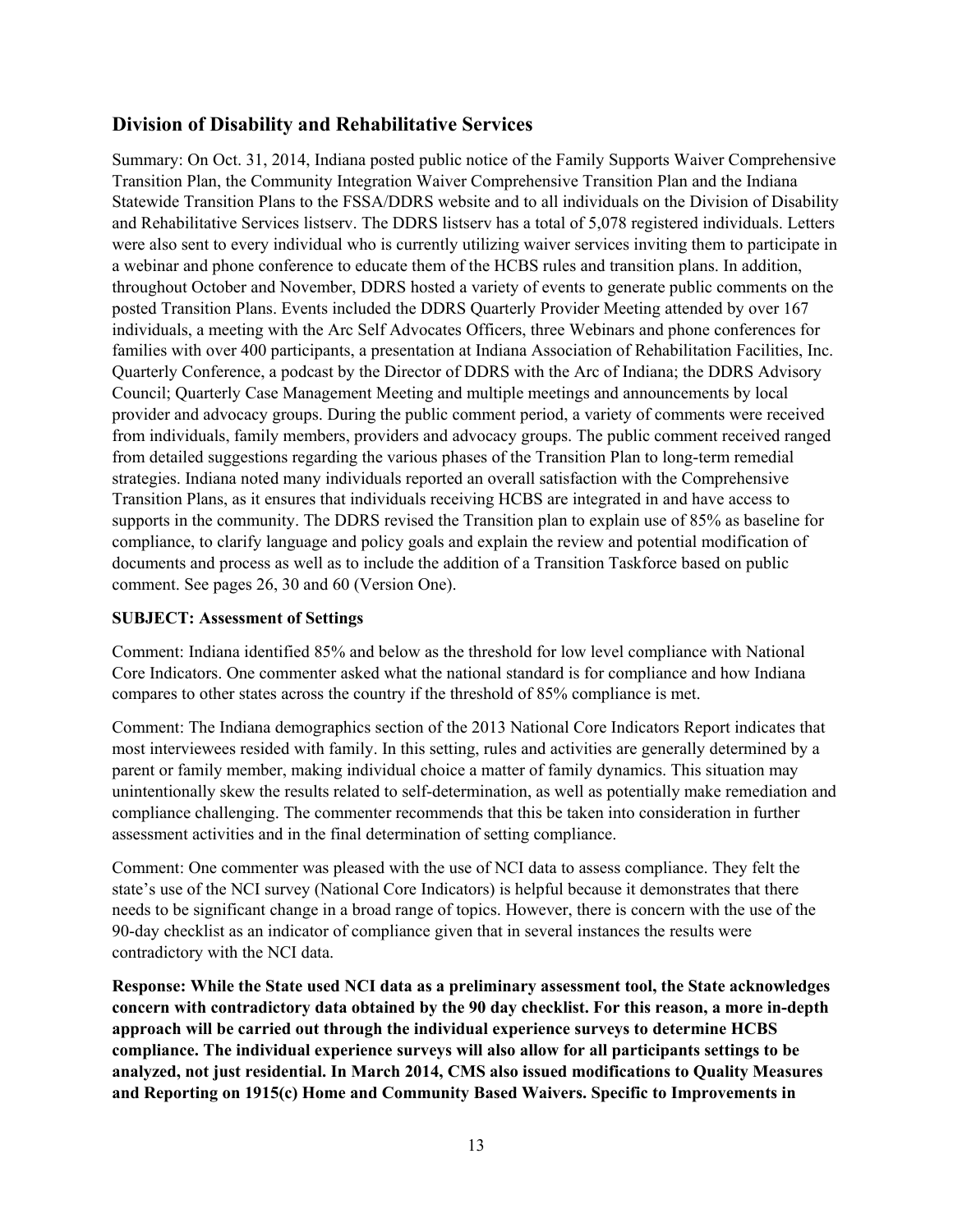**1915c Waiver Quality Requirements (June 15, 2014), CMS issued guidance to the States indicating that any level of performance measuring "less than 86%" compliance indicated a need for improvement and further analysis to determine the cause(s) of the performance problem. DDRS chose to use that same percentage (less than 86%, or 85%) as the threshold for low level compliance within our National Core Indicator and 90-Day Checklist data findings. [National Core Indicator](https://www.nationalcoreindicators.org/states/) findings, including those specific to Indiana, are available at [http://www.nationalcoreindicators.org/states/.](http://www.nationalcoreindicators.org/states/)**

Comment: One commenter stated the transition plan read as though the assumption was everyone is out of compliance and requested language clarification, specifically how the site survey's will be assessed.

### **Response: Compliance cannot be assumed nor does Indiana assume that it is not in compliance. The transition plan was developed to clearly delineate Indiana's assessment and potential remediation activities.**

#### **SUBJECT: Preliminary Settings Inventory/Analysis**

Comment: In the preliminary settings analysis, one commenter would like to see more substantive comments regarding how compliance will be determined in all instances where there is no NCI data and no 90 day checklist data.

Comment: Information reviewed and used for future data collection to manage accomplishment includes the 90 day checklist and pre/post transition documents, both of which are significantly in need of modification to more appropriately represent the current and future waiver recipients. It is concerning going forward if the intent is to continue to use these two documents as part of the transition process/plan. Perhaps part of the transition plan could speak to the necessary document changes in assuring they support what is being monitored and leading the team to successfully support the individual.

Comment: Standards, Rules, Regulations and/or Requirements should be broad in scope, being applicable to individuals of all ages. The average age of individuals served is decreasing as school age individuals are targeted, rather than deinstitutionalized individuals such as in previous decades.

Comment: Due to the fact that NCI data and 90 day checklists frequently contradicted each other, several areas of the initial assessment have been noted to require further study. This suggests the need to review the validity of the 90 day checklists and/or the NCI data collection process as it relates to determining compliance with CMS rules.

Comment: One commenter has concerns about the 90-day checklist process. Specifically, who responds to the questions; the case manager or the individual? It was recommended that a trained individual, outside of the case management team, to ensure that the data is truly person-centered, conduct Personal Outcome Measurement interviews. For the CMS Criteria that is not obtained through the 90 day checklist, it is recommended that the criteria be added to the checklist, and referenced in the individual's personcentered plan.

**Response: The State will incorporate specific components of the above suggestions into the transition plan by clarifying language and policy goals. The review and potential modification of documents and process to support the changes will be incorporated into the transition plans. Currently, both the case manager and the individual waiver participant (consumer)/family or guardian are to respond to questions on the 90 day checklist during the 90 day meetings of the Individualized Support Team, but the case manager is responsible for its completion and processing. At this time, it is the responsibility of the Individual Support Team to ensure the**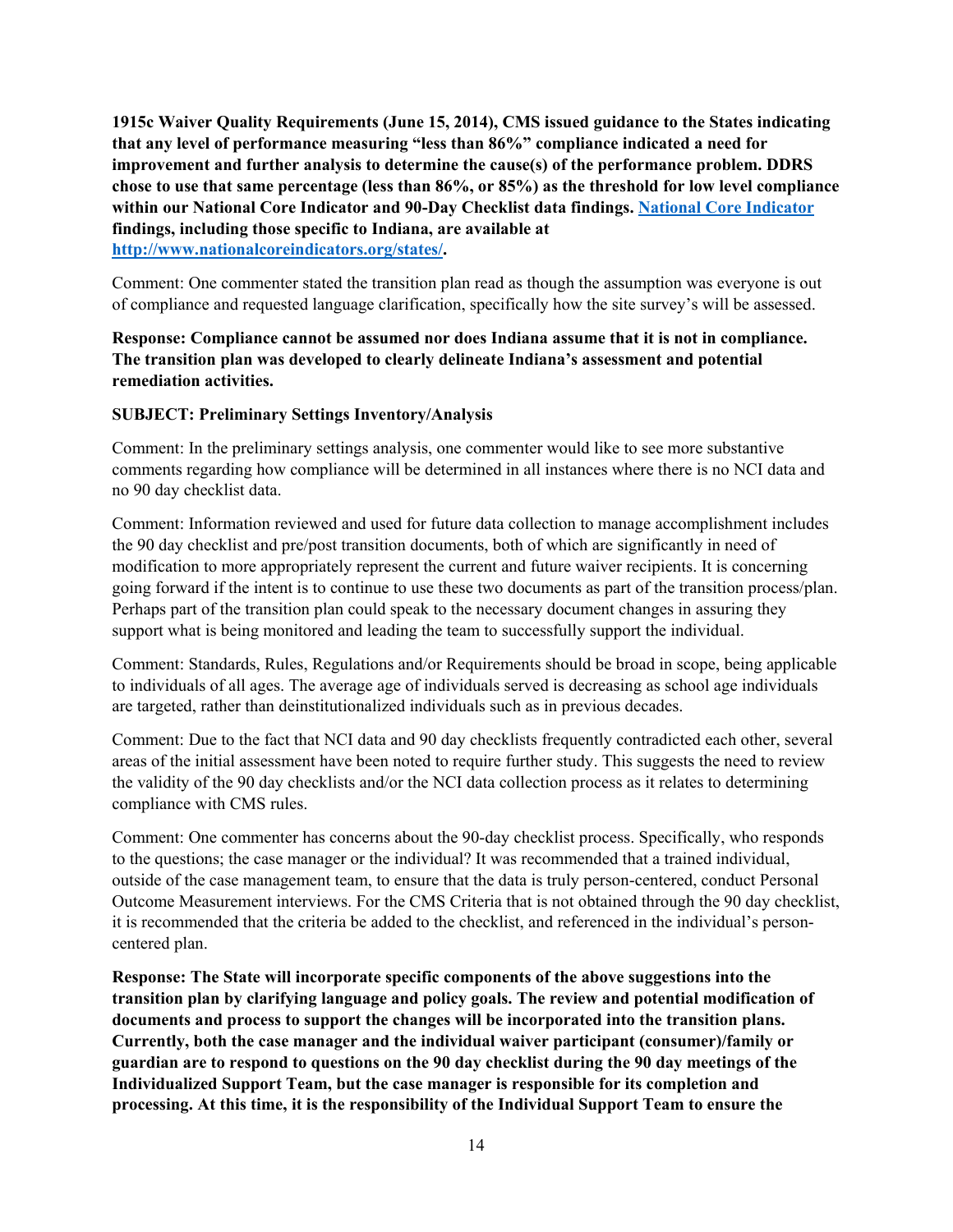#### **accuracy of the 90 day checklist responses and there are no immediate plans to bring in outside entities.**

Comment: One commenter suggested policy specifics be a part of a later comment period around rules and regulation changes.

Comment: 90 – Day Checklist:

- 1. I see that this is used to review many of the desired outcomes. With new policies being implemented and because this is one of the main pieces of information being used to measure current and future outcomes; will there be more accountability for all case managers to complete this documentation with the review of the IST team state wide?
- 2. A Focus of training on this documentation may need to be implemented through AdvoCare for all individual case managers, as historically, many newer CMs have either overlooked this or completed it without the input of the IST.

**Response: The state will review the suggestions listed above in order to identify areas of inadequacy or weakness within the 90-day check list and develop necessary modifications to assure the state's compliance with HCBS requirements. Case managers will continue to be trained and held accountable for following proper procedure in the completion of this task. While the specific suggestions will not be incorporated into the high level Transition Plan, the State will ensure stakeholders have an opportunity to review any policy/process changes listed above and, to the greatest extent possible, the State will incorporate the suggestions within the specific processes.**

#### **SUBJECT: Validation of Preliminary Setting Inventory**

Comment: One commenter felt that using the Indiana Institute on Disability and Community to complete the next phase of assessment is a wise decision. IIDC's expertise and reputation will reinforce the process as fair and credible. Further, by testing with a sub-group of individuals with disabilities, the assessment will have a high level of validity.

Comment: One commenter felt it was unclear if all waiver recipients will be surveyed or only Individuals receiving RHS services. They suggested DDRS should consider scaling down the implementation of a statewide survey for 17,000+ Individuals on the waiver. A large percentage of the Individuals receiving waiver services live in their family home, and these settings are considered to be site appropriate. If the goal of this survey is to identify specific sites that may need further review, it may be advantageous for DDRS to focus only upon Individuals receiving residential services or supported living services.

Comment: Once the survey tool is completed, the state should consider changing the implementation process. Right now, this plan outlines a provider-led process, with the provider responsible for ensuring the survey is completed for each Individual. The state will have difficulty getting full compliance with this process. Instead, the state should consider having case management facilitate the questions to the Individual and their support team as part of the 90 day process.

Comment: One commenter recommends that the Provider and Member Surveys are inclusive of individuals Receiving HCBS services, as well as those on the wait list.

**Response: Final details on how, to whom, and by whom the site surveys should be administered for optimal results is still in the final planning stages and will be incorporated in future updates of the transition plan. The State will review the suggestions listed above in order to finalize the specific components and processes for the survey tool. DDRS appreciates the support expressed by various**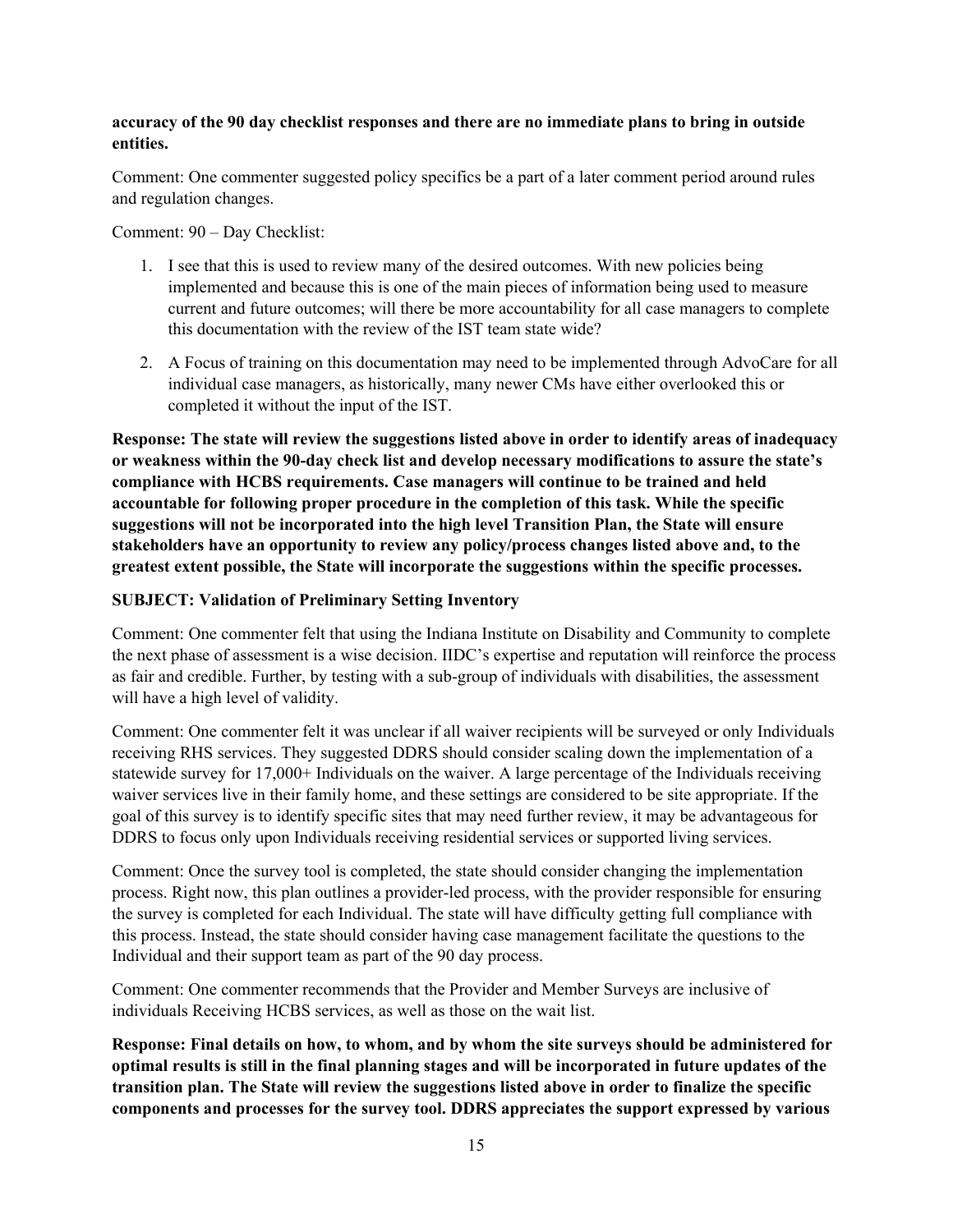**commenters. While the specific suggestions listed above will not be incorporated into the preliminary transition plan, the state will incorporate the suggestions within the specific processes to the greatest extent possible.** 

#### **SUBJECT: Proposed Remediation Strategies**

Comment: The Comprehensive Transition Plan states that a Comprehensive Provider Survey will be conducted and results analyzed. The plan does not specify if (or how) results will be made available to individual providers. It would be beneficial for providers to have timely access to survey results specific to their agency's compliance. This would allow providers to begin making systematic changes that facilitate compliance.

Comment: The Transition Plans call for assessment components to be completed by an individual or another person that "knows them best." It is understood that the state may likely look to providers to facilitate identifying an appropriate person to assist the individual through the assessment process. To that end, it is recommended that a single point of contact be established at each provider agency to coordinate with the support teams to determine who should be involved in individual surveys.

Comment: With regard to the survey tool being developed by the IIDC to target specific HCBS requirements, there is concern with vesting the administration of the survey through the residential provider. There is a concern that the provider could manipulate or influence resident responses. Due to the survey's importance, whereby its results will be used to determine sites for site specific assessments, the survey tool should be as free from bias and influence as possible. Commenter would also request that the key stakeholders be included in the survey design process. In that same vein, requests that the participant/resident survey be accessible and meaningful. For example, rather than asking generally whether the resident/participant has access to food, asking whether he or she can get a snack whenever they want.

Comment: The Participant Rights and Responsibilities Policy is not scheduled to be modified until 12/2017. Commenter would request that this be done earlier in the process – participants should be aware of their rights as early as possible so that they may better participate in the process going forward.

Comment: One commenter suggested a clearer process for sanctions and provider dis-enrollments. Specifically, timeframes for notice, action steps and procedural safe guards to ensure consumers and their teams are provided adequate notice.

Comment: One commenter suggested the remedial section of the plan is lacking. It appears to be primarily policy change or provider corrective action/sanctions. The state should realize that this is the most important part of the plan and should be afforded enough time for implementation. As noted previously, the state appears to be taking over half of the allowable time to identify the issues but the real work lies in correcting and taking action to make changes in Individuals' lives. Please allow enough time within this plan for the remedial work.

Comment: One commenter suggested a BDDS transition task force will need to be established for individuals identified that will require major changes including relocation, adjustments to allocations, and mediation to resolve internal conflicts and compliance issues that cannot be handled by the individual and their team. In addition, any system that is developed should allow for external support and consultation for situations that are too difficult for the individual and their support team to handle without mediation or additional funding. It would be helpful for a process to be developed to request on-site consultations or team assistance.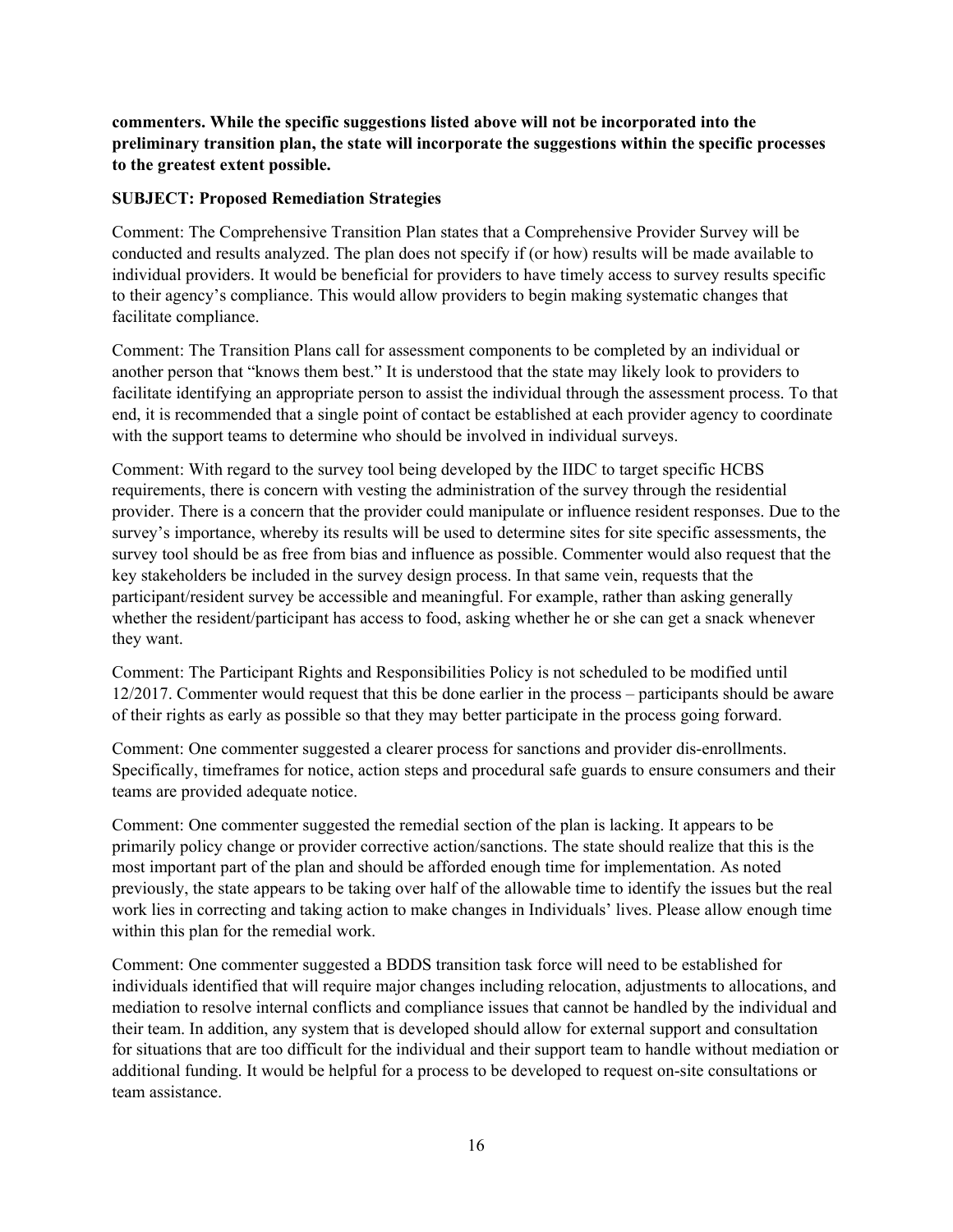Comment: These remedial strategies leave the Individual and the team out of this process entirely. For a true person-centered approach, most remedial issues, once identified, should be handled at the Individual and support team level.

**Response: It is the state's intent to include the individual and team throughout the assessment and remediation process. Timelines allow for all settings to be assessed and remedial strategies to be addressed upon completion of identified issues. Final details on how, to whom, and by whom the site surveys will be administered and assessed, is still in the final planning stages and will be incorporated in future updates of the transition plan. The suggestion of a transition taskforce will be incorporated into the transition plan to allow for additional ongoing supports and consultation during the transition process. The state acknowledges that Remedial Strategies and processes may need to be altered based upon the pilot surveys as well as the actual survey findings, but assessments must be completed prior to determining how those strategies may need to change. While the process for sanctions and provider disenrollment's was not added to the high level Transition Plan, the state will incorporate the suggestions within specific policies and procedures. The state will review the suggestions listed above in order to finalize the specific components and processes for the survey tool. DDRS fully intends the survey to be meaningful and free from bias. Additionally, policies and procedures will be updated timely and appropriately once the survey findings have been analyzed and compared to the HCBS requirements.** 

#### **SUBJECT: System Recommendations**

Comment: A few commenters provided specific suggestions regarding system recommendations. Specific suggestions are listed below:

- Ensure choice in living situations and staff
- Ensure meaningful employment opportunities for individuals
- Provide more options in services that are individualized
- Ensure control of personal resources
- Wider range of residential opportunities
- Address the shortage of qualified Direct Care Staff
- System constraints will need to be addressed
- Address the limited access to community
- Extra protections for individuals without legal guardians or advocates should be considered
- Ensure a more collaborative effort between case management and community disability organizations

**Response: The State acknowledges the concern with the system issues listed above. Through the individual experience survey and subsequent review of the HCBS requirements, Indiana will gather data on the current status of the system and identify areas of noncompliance. To the greatest extent possible, the specific comments listed above will be incorporated within the survey(s) to assess the current status of Indiana's HCBS settings.**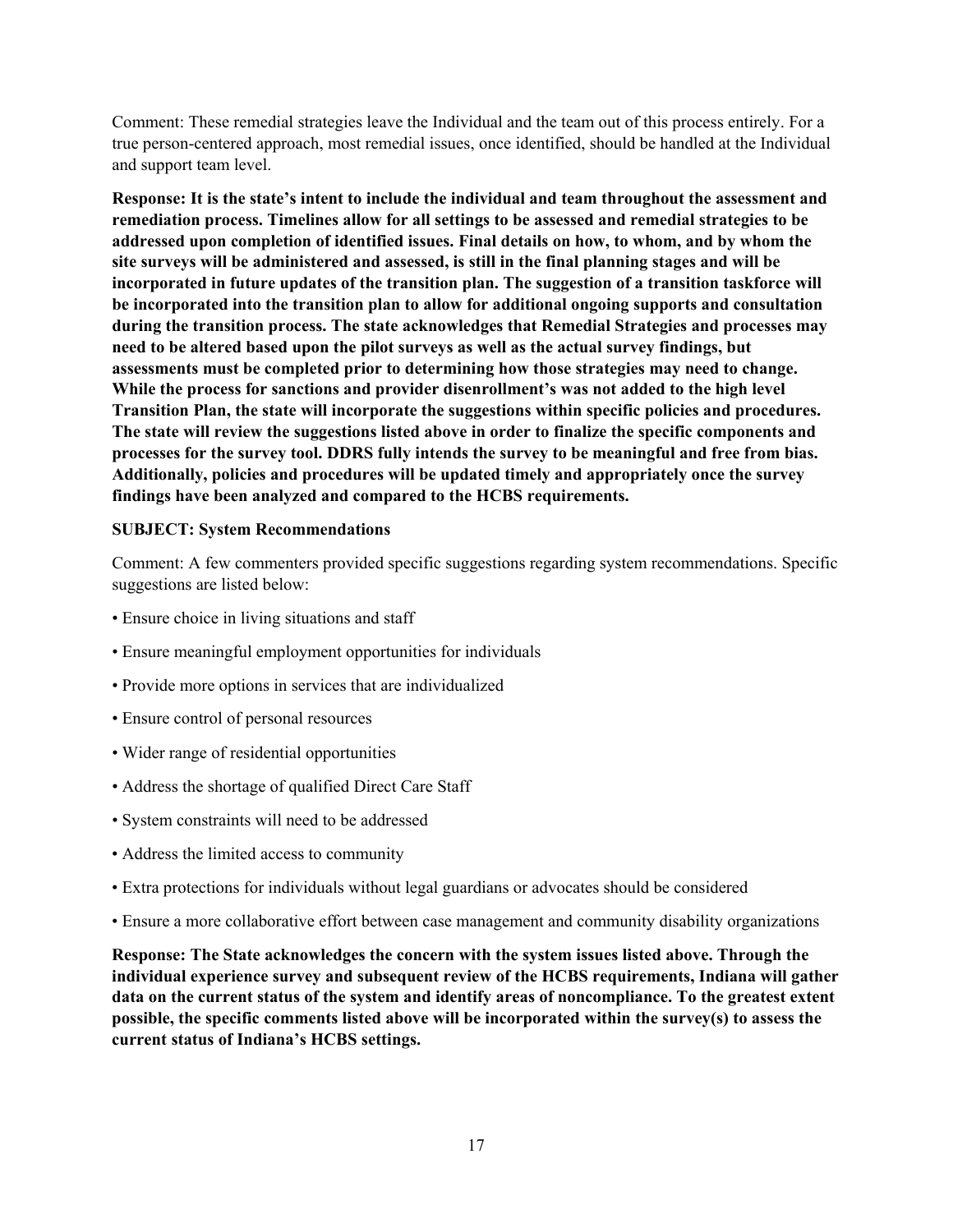# <span id="page-17-0"></span>**Division of Mental Health and Addiction - Youth**

Summary: No summary was provided for DMHA-Y in this version.

**Comment: A commenter requested that DMHA Youth Programs conduct site visits to validate the assertions these programs are in compliance with the new rule. Other feedback received was related to the population served, not settings. Response: Site visits are conducted by DCS who certifies and licenses homes where children and youth will be placed as all participants reside in either a family home or foster home placement. Additionally, 100% of participants will receive a survey that will request further validation of this assumption.**

Comment: A commenter requested that DMHA Youth Programs conduct site visits to validate the assertions these programs are in compliance with the new rule. Other feedback received was related to the population served, not settings.

**Response: Site visits are conducted by DCS who certifies and licenses homes where children and youth will be placed as all participants reside in either a family home or foster home placement. Additionally, 100% of participants will receive a survey that will request further validation of this assumption.**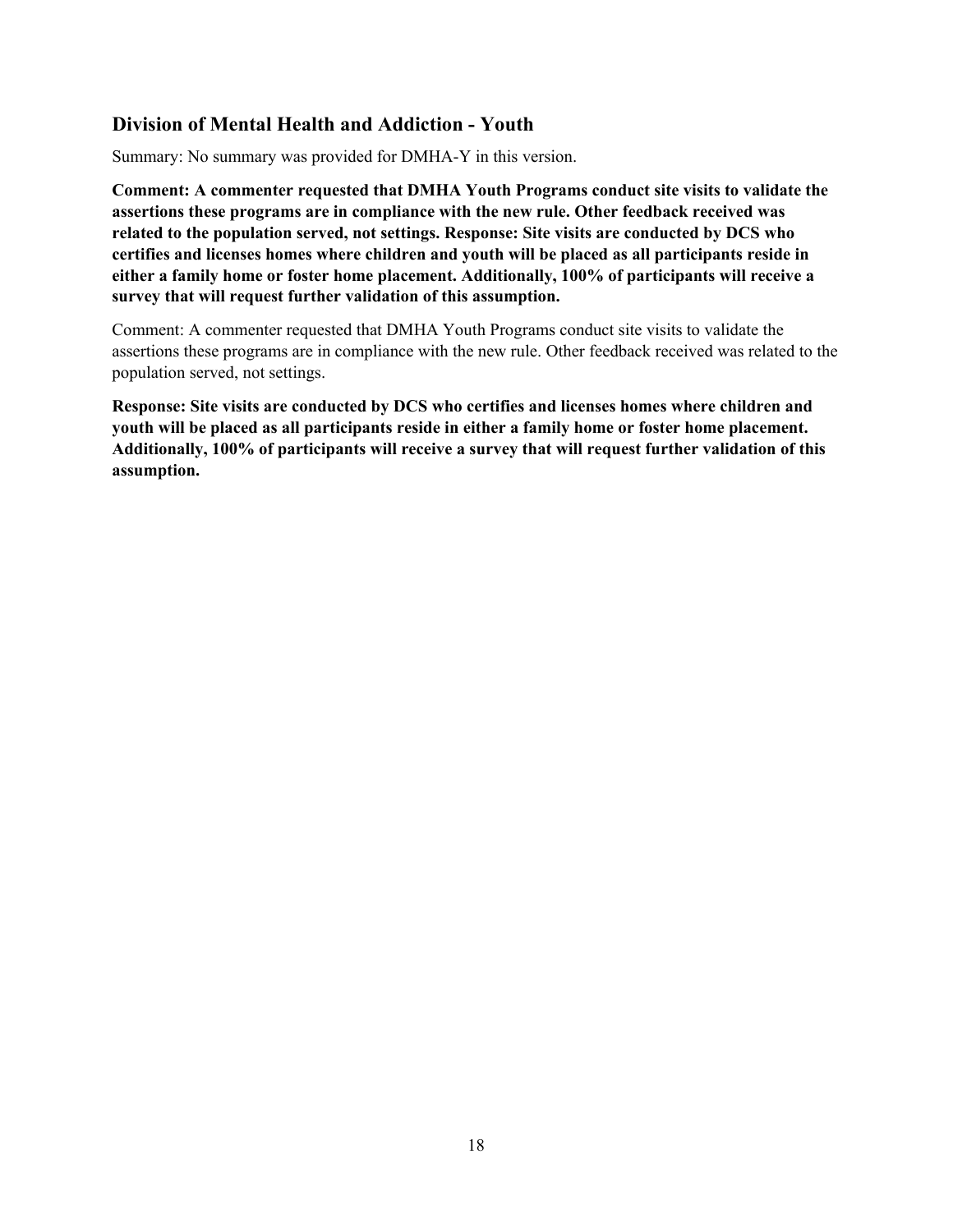# <span id="page-18-0"></span>**Division of Mental Health and Addiction – Adult**

Summary: The Division of Mental Health and Addiction solicited comments on the State Transition Plan as it applies to two adult 1915(i) programs; the Adult Mental Health Habilitation and Behavioral and Primary Healthcare Coordination programs. Comments were solicited and encouraged through an adult 1915(i) program provider training on Oct. 15, 2014, as well as on adult 1915(i) provider conference calls on Oct. 16 and Nov. 20, 2014. Providers were asked to reach out to members and other interested community partners to inform them of the state transition plan and comment period. E-mail notifications and a link to the state transition plan were made available to providers on Oct. 31, 2014. On Nov. 20, 2014, an additional reminder email was sent to adult 1915(i) program providers encouraging response during the comment period. The DMHA received all five comments from the Indiana Protection & Advocacy Services (IPAS). DMHA is including individual responses to these comments below. DMHA revised the Proposed Remediation Plan as a part of the transition plan to include Adult Day site visits to ensure compliance, see page 73 (Version One).

### **SUBJECT: Assessments of Settings and Compliance**

Comment: "On page 67, the plan notes that Adult Day Services and Respite fully comply with the rules based on the agency's analysis. This analysis only included a review of policies and procedures. IPAS is particularly concerned about the provision of Day Services, as this has been an area, anecdotally, with many problems."

**Response: The division will incorporate Adult Day site visits into the regular Quality Assurance Plan site visits. DMHA will add Adult Day site visits to the Proposed Remediation Plan for Adult Day to assure ongoing compliance.**

### **SUBJECT: Proposed Remediation and Strategies**

Comment: "It appears that site visits are only for residential providers and not for Adult Day Services. See page 73. Furthermore, the materials to assess Adult Day Services appear to be in development. IPAS would request that site visits be added to Adult Day Services and that key stakeholders be included in the process of developing measures that will be used to assess these providers."

## **Response: As stated above, DMHA will incorporate Adult Day site visits into the regular Quality Assurance Plan site visits. DMHA will add this to the Proposed Remediation Plan for Adult Day to assure ongoing compliance.**

Comment: "There is a lack of service recipient input into the process. Furthermore, more detail is needed regarding the use of annual provider trainings and Quality Assurance visits to ensure consistent application of HCBS residential standards."

#### **Response: Also as stated above and in the Proposed Remediation Plan, DMHA will be using member surveys and member focus groups to assess setting compliance across the state. These are intended to get direct member feedback on compliance with the final rule of CMS.**

Comment: "With regard to Adult Day Services, the plan should address in more detail how the adult day services will be modified to assure that participants have the opportunity to interact routinely with people without disabilities, since these settings are designed exclusively or primarily for people with disabilities."

# **Response: The AMHH program is intended to help facilitate improved community integration for all individuals. The intent of the program and services is to support and assist individuals to**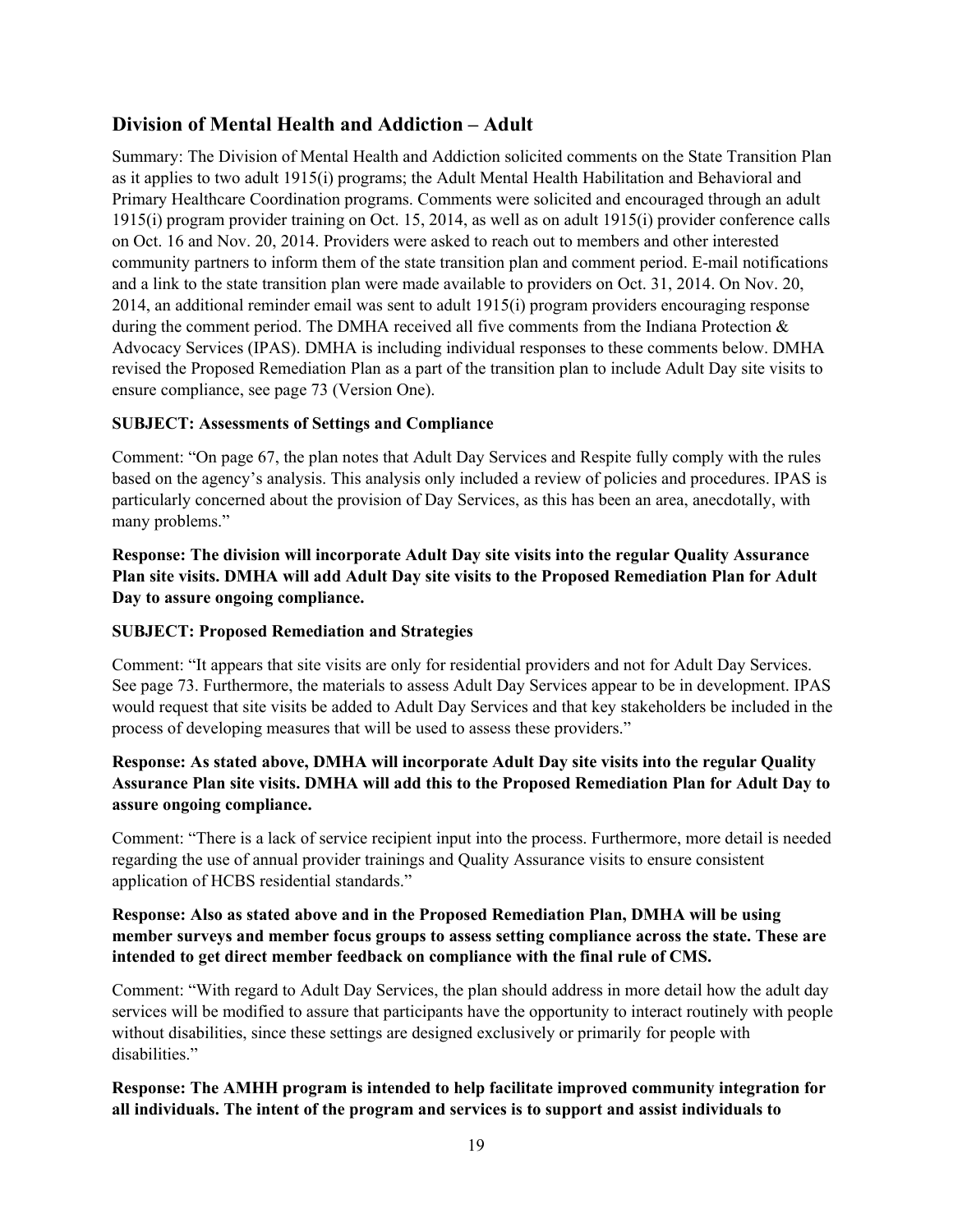**participate in community activities and utilize natural supports and community resources to move them beyond behavioral health settings. It is expected that Adult Day programming will include opportunities for community integration. The Division will incorporate Adult Day site visits into the regular Quality Assurance Plan site visits. DMHA will add Adult Day site visits to the Proposed Remediation Plan for Adult Day to assure ongoing compliance.**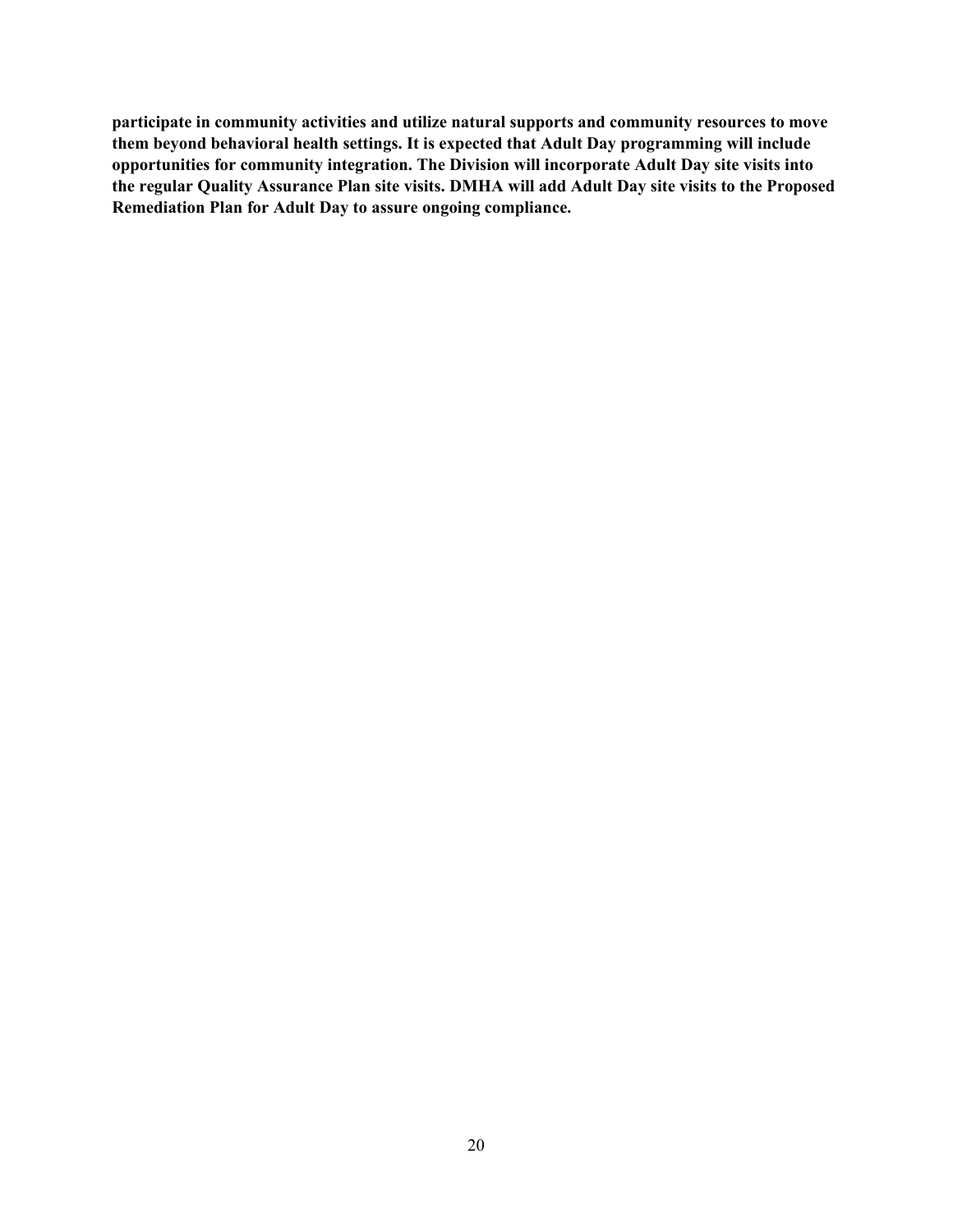# <span id="page-20-0"></span>**Version II – March 2016**

# <span id="page-20-1"></span>**Division of Aging**

Summary: The Division of Aging solicited comments on the Statewide Transition Plan as it applies to two adult 1915(c) programs; the Aged and Disabled Waiver and the Traumatic Brain Injury Waiver. The comments resulted in changes on pages 9, 11, 12, 15 and 39.

Comment: A letter was received from an Indiana advocacy agency with comments regarding Section 1: Assessment of Settings, Section 2: Proposed Remediation Strategies, and Section 3: Key Stakeholders and Outreach. Below are the responses from DA regarding each comment contained in the letter.

### Comments: Section 1: Assessment of Settings

The commenter wrote that the Division declares in blanket fashion that 19 of its waiver services fully comply with the new federal home- and community-based services regulations. However, there is no indication that the Division evaluated these services for compliance beyond stating that they are "individualized services provided in a residential setting that is not provider owned or controlled." The commenter finds this position overly conclusive, as service delivery in a setting neither owned nor controlled by a provider does not guarantee that a consumer will be integrated and have access to the greater community. Further, the concept of "provider control" is vague and undefined in the STP. A participant's selection and ability to terminate services of a particular provider does not equate to control over the provision of that provider's services. This is especially true in rural areas where participants have limited provider choices. The commenter urges the Division to critically examine all services provided under the Waiver and identify those chosen for further assessment.

Additionally, the Traumatic Brain Injury Waiver offers supported employment services, described as "[s]upervision and training for participants requiring support to be able to perform in a work setting." The commenter fears that supported employment services may currently be delivered in sheltered, noncompetitive, or provider-owned/controlled settings. The commenter suggested that these settings be assessed for compliance with the new HCBS regulations.

Similarly, while the Division does admit that the TBI Waiver's Structured Day Program providers "typically … serve individuals … in congregate community-based settings," it states that these settings have not been assessed for compliance with the new HCBS regulations. Although the Division indicates that it "will use an approach similar to that used to assess residential settings," The commenter recommends that the assessment criteria be explicitly articulated and available for public comment.

The Division notes that, in regard to assisted living, the Indiana State Department of Health plays a regulatory role. Currently, the Aged & Disabled and TBI Waivers both require assisted living facilities to be licensed by ISDH, which licenses such facilities as residential care facilities. The Division notes that it has considered removing the requirement that ISDH license assisted living facilities, but has not decided whether it has the necessary capacity to oversee assisted living independently for Waiver purposes. The commenter believes that simply removing the "residential" designation from assisted living facilities is a semantic, rather than substantive, solution. More than phrasing will need to be altered before assisted living facilities comply with the new HCBS regulations.

The Division notes that "a group of providers, advocates, and state staff" have been engaged in conversations regarding the designation of assisted living facilities. Though discussions should certainly occur, the commenter requests more information regarding both the composition of this group and how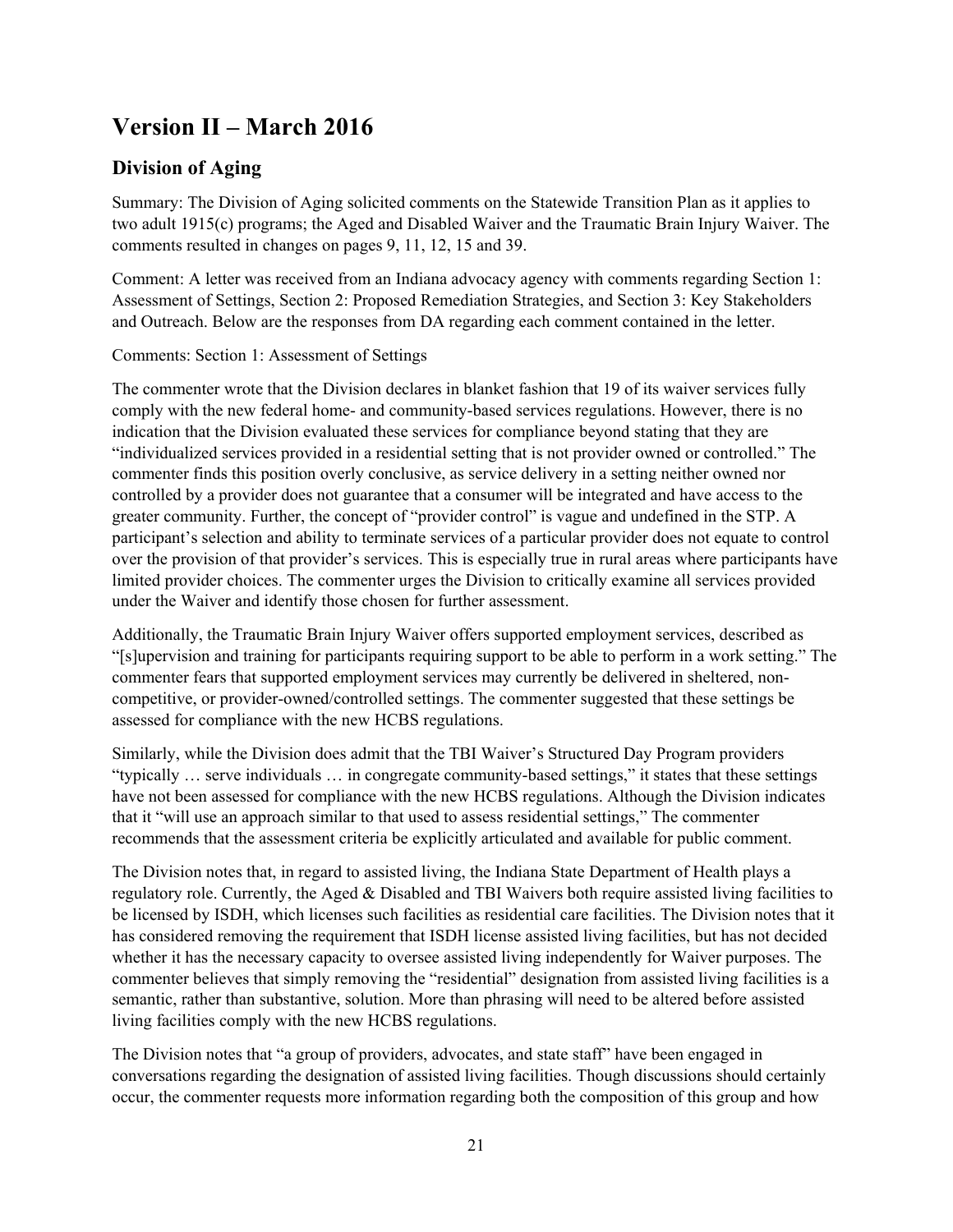participants were selected. It is not clear that people with disabilities, nor actual Waiver participants, have been invited to the discussion table.

Lack of Waiver participant engagement throughout the transition process is a predominant concern of the commenter. For example, while describing its proposed heightened scrutiny process, the Division indicates that it will review "documentation provided by [the] provider, survey documentation from visits to the site by [the Division] and contractor staff, public input, and any other information the [Division] requires." Notably absent from that list is individuals receiving services. The commenter also encourages that people with disabilities are included in the review process, either as Division employees or as contractors.

In a later section of the STP, the Division indicates that it monitors services through activities such as Provider Compliance Reviews and Participant-Centered Compliance Reviews. PCRs appear to be conducted only for those providers not licensed by ISDH. Therefore, the commenter is curious whether those providers licensed by ISDH are ever asked similar questions and, if so, how frequently. The Division indicates that PCCRs are "conducted for a statistically significant random sample of waiver participants each year." The commenter would like to know the size of the sample, whether the number of respondents are statistically significant across Division-implemented Waivers and across the provider network, and how the samples are selected.

The commenter further questions the usefulness of the Person Centered Monitoring Tool and National Core Indicators survey questions for purposes of measuring provider adequacy. The problem is, in large part, due to yes-or-no responses demanded by the questions. For example, to assess whether a Waiver participant is given choice in services and service providers, the Division proposes asking the following questions from the NCI survey: "Can you choose or change what kind of services you get and determine how often and when you get them? Can you choose or change who provide their services if you want to? Do you feel in control of your life?" Respondents don't have the opportunity to discuss services they may feel are missing from their care plan or to describe situations where services that were requested may have been denied by the State, case manager, or provider in question. Relatedly, the PCMT denies Waiver participants the opportunity to provide any feedback whatsoever, in that the questions are posed to case managers rather than participants (e.g., "Does the individual have choices in what food is available and when to eat?").

Additionally, the commenter is concerned that the Division has not fully considered due process rights of individuals that may be receiving services in noncompliant settings. The Division indicates that transition plans will be developed for participants residing in Group 1 sites that will include "appropriate notice" and "procedural safeguards available to them."

The commenter asserts that the details of the notice and procedural safeguards that will be provided to affected participants should be specified in the STP. Moreover, it is problematic that the Division has not yet determined the number of individuals that will be potentially affected, nor has it developed timelines for doing so, given that the exercise of appeal rights can be a significantly lengthy process. (In Section 2, the Division indicates that Waiver participants will be offered assistance transitioning from noncompliant providers by September 2018. The commenter believes this assistance should be offered much sooner.)

**Response: The DA appreciates the thoughtful comments offered by the commenter on the STP. In the Assessment of Settings section, DA would first note that the Final Rule allows for a presumption that services provided in the individual's home are in fact home and community-based. That does not relieve the State of any obligation to monitor such services and settings for HCBS**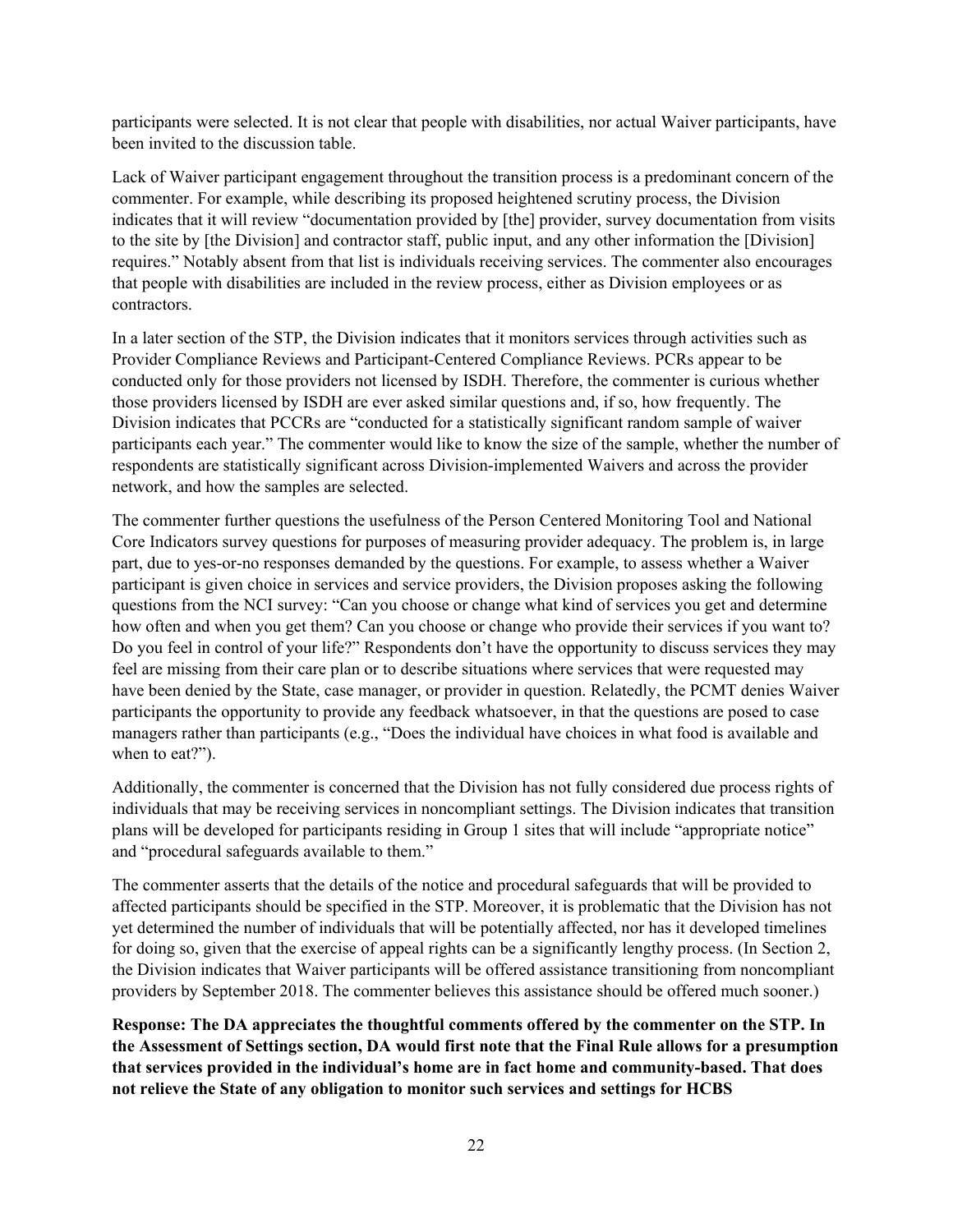**characteristics but as presumed HCBS settings DA does not believe private family homes should be part of the transition plan.**

**With regard to the TBI services of supported employment and structured day services, these are providers that also provide similar services under the DDRS waiver programs. As such, DA will coordinate with DDRS in the assessment of these settings so as to be consistent with these providers. DA certainly recognizes the issues the commenter has raised here with regard to these services. As very few TBI waiver participants utilize these services, DDRS will be the lead on issues with these providers and settings.**

**The commenter correctly points out that "more than phrasing will need to be altered before assisted living facilities comply with the new HCBS regulations." DA is very aware of this. DA will clarify some of the language in the STP to explain the consideration being given to removal of the residential care facility licensure is about much more than changing the name or phrasing associated with these settings. The licensure rules can be in direct conflict with the requirements of an HCBS setting. Removing the licensure requirement will not in any way make these settings HCBS compliant. But it removes barriers to that compliance and makes it more likely that they can become compliant.**

**The commenter expressed some concern regarding DA's monitoring tools the PCR and PCCR. They are correct in observing that the PCR is only administered to unlicensed providers but no PCR questions are used in the crosswalk as elements of monitoring HCBS settings characteristics. That process may be enhanced and expanded to more adequately address those issues. This is part of the consideration of whether or not to require assisted living providers to be licensed by ISDH. That licensure and survey process does not monitor for HCBS setting compliance so DA will have additional monitoring responsibilities either way. The PCCR is administered across all settings and providers, licensed and unlicensed so there is some DA monitoring of licensed providers through this survey process. The PCCR sample size is based on a 95% confidence level; 5% margin of error and 50% response distribution using the Raosoft tool. Distribution is proportionate to waiver participants by geographic areas of the state and all service types were included. TBI waiver sample size is approximately 132 using the above formula and a total population of 200. A&D Waiver is approximately 375 using the above formula and a total population of 15,000.**

**With respect to the NCI-AD and PCMT questions that have been cross-walked to the HCBS characteristics, DA offers a couple clarifications. First, the NCI-AD is NOT a yes or no response. DA included only the questions in the cross-walk and not the available responses. Second, on the PCMT, the commenter raises two primary issues. One is the case manager is asked these questions. That is not strictly accurate. The case manager is responsible for completing the checklist but they do so through a person centered interview with the participant and anyone else they identify in their circle of support. The commenter raises a second issue on the yes/no response format to the questions. That format has traditionally been used with this tool to simplify reporting of data primarily. DA would note that for many of the questions a negative response requires additional documentation in the form a corrective action plan. However, DA thinks the commenter has a valid point here. DA will study a change to the format of the tool, perhaps implement a more evidence based, person centered tool. DA also agrees that there needs to be a place to document the participant's input in their own words. The DA will work to add this to the PCMT process.**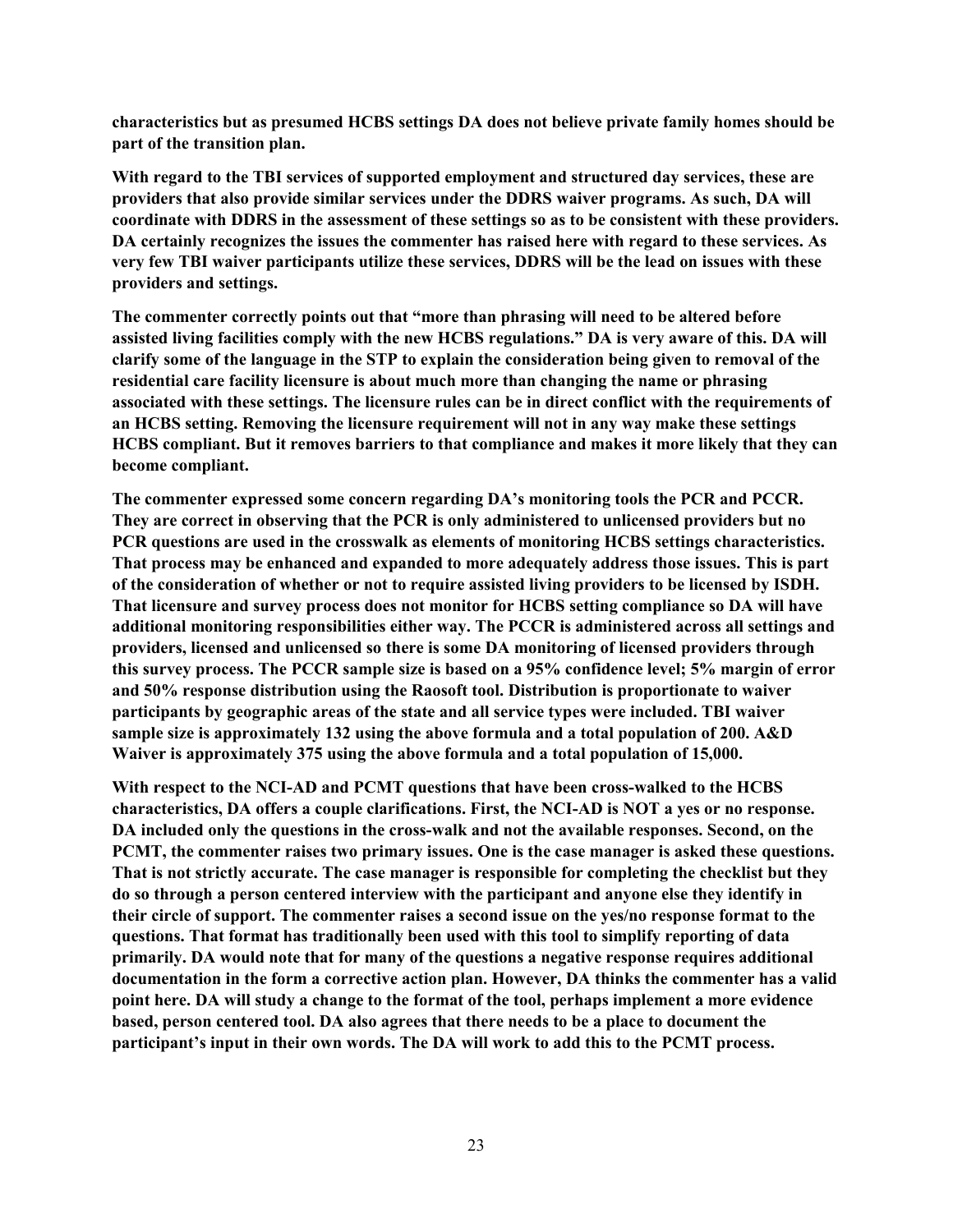#### **Comments: Section 2: Proposed Remediation Strategies**

The Division indicates that it will "[c]reate a work group, including waiver participants and advocates, to more clearly define requirements for privacy, choice, and other quality of life components…" by March 2016. To date, the commenter is unaware of any invitation to the public to participate in such a group. The commenter requests additional clarification from the Division on how participants will be identified and chosen. The commenter also asks that the Division ensure that Waiver participants have at least equal representation to any provider members of the work group.

The Division also indicates that provider policies, procedures, training, and relevant other documentation will be assessed for compliance with the new HCBS regulations. Although this responsibility is not delineated within the STP, the commenter recommends that attorneys from the FSSA Office of General Counsel be thoroughly involved in this process. Because new regulations require providers to offer documents, including binding and enforceable residential leases, legal expertise is crucial in assessing provider compliance.

Next, the Division offers proposed State rule changes, several of which the commenter believes are contrary to the spirit and the letter of the new HCBS regulations. The Division proposes general direct care service standards, which would require a provider to "[a]llow decision- making and selfdetermination to the fullest extent possible…" The commenter believes that "to the fullest extent possible" is ambiguous; it is not clear whether the Division envisions autonomy being hampered by the participant's capacity or the provider's unwillingness to offer broad choice. The commenter recommends that the Division clarify the meaning of "possible."

The Division also proposes promulgating new rules regarding person centered service plans. The proposed rule would require case managers to use the 90-day monitoring tool, presumably the PCMT (an item with which the commenter raised concern above), to "review service deliverables." The Division requires that the case manager meet with the Waiver participant in his or her home for their first appointment and for at least 50% of the remaining assessments. The commenter would remind the Division that many Waiver participants are fully productive members of the community, holding jobs and otherwise committed during normal work hours. As such, if the Division keeps this proposed rule, the commenter recommends mandating that case managers be available to meet with Waiver participants at times convenient for those participants.

To meet the HCBS regulatory requirement that individuals have free access to the community, the Division proposes several rule changes. Generally, across services, the Division would require providers to "include transportation for community activities that are therapeutic in nature or assist with maintaining natural supports." It is not clear who determines whether an outing is therapeutic or essential to maintaining natural supports, but, in accordance with federal regulations, the Waiver participant should be permitted to go wherever he or she wishes. The Division further runs afoul of federal regulations when it proposes adult family care service providers offer activities "appropriate to the needs, preferences, age, and condition of the individual resident…" Again, who is the arbiter of what is "appropriate?" It should be the individual.

Relatedly, the Division proposes rules that are narrower than the new federal regulations. For example, the Division plans to promulgate a rule that would require adult family care and assisted living providers to "assure that residents have the ability to control their own schedule and to choose whether to participate in activities." This proposed rule is not as broad as new federal regulations which permit participants to choose not just whether they participate in offered activities, but to actually select activities. Similarly, the Division would require the same providers to "assure that residents have a room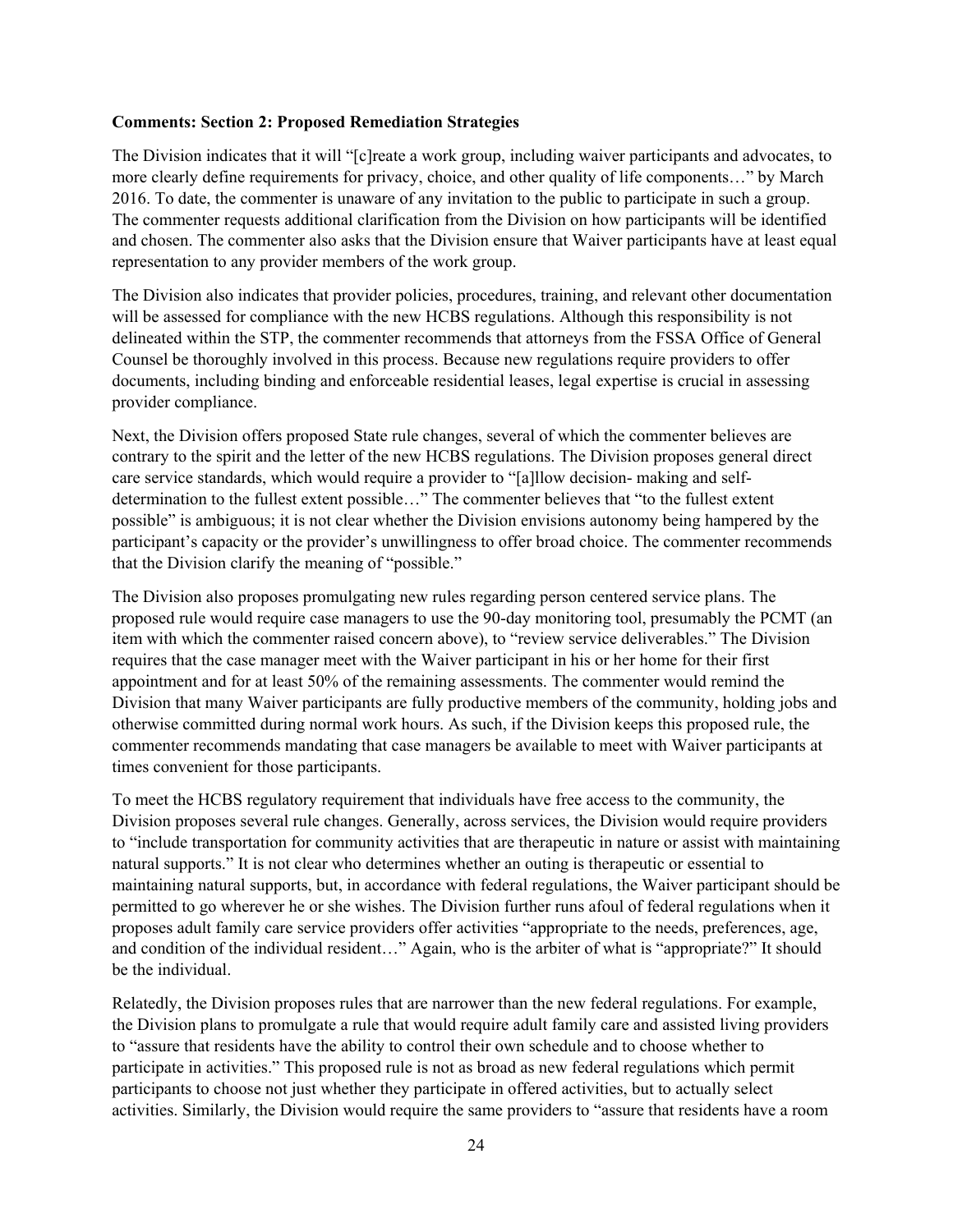that is physically accessible to them." Residents should not be limited to just a room; the overall facility should be accessible. The commenter believes the Division should amend its proposed rules to match the intent of the federal regulations.

New HCBS regulations require bedrooms to have locking doors. However, the Division indicates that it will amend existing State rules to provide that "only appropriate staff" will have keys. Permitting staff to have keys negates the purpose of the regulations. Similarly, "appropriate" is an ambiguous term, meaning that potentially all staff could have keys.

**Response: The commenter requests more details on the due process protections that will be afforded participants who receive waiver services at a site found not to be compliant with the Final Rule and cannot be made to be compliant. The commenter notes concern with the September 2018 date for offering assistance to these individuals. In fact, that assistance will be offered earlier whenever possible. That is to say as soon as a site is determined to be non-compliant and it is determined it cannot be made compliant, support will be provided to those participants right away. The September 2018 date is a final date by which all of those individuals need to be identified and in process for any required transition but we would expected most to be much sooner.**

**In terms of the safeguards participants will have in the remediation and any transition processes, DA will utilize existing systems in both waivers for review of decisions and access to administrative hearings and appeals. The commenter is critical of DA's inability to identify numbers of impacted consumers. DA has identified the numbers of participants in each setting in which DA has indicated Final Rule compliance issues. DA cannot yet determine how many of those sites will end up noncompliant either because the provider does not wish to make them compliant or they cannot be made compliant. Site surveys are being conducted now. Participants input and other information indicated in the plan will have to be considered for those sites subject to heightened scrutiny. It will simply take more time before DA can have exact numbers of individuals who may be impacted.**

#### **Comments: Section 3: Key Stakeholders and Outreach**

The Division lists a number of outreach activities it has taken to date. Notably, all of these activities have been geared toward providers rather than participants. Although the Division indicates its desire to include participants "in the development and implementation" of the STP, the STP is already in the public comment period. The commenter recommends that the Division reach out to Waiver participants as quickly as possible to elicit critical input.

**Response: DA would agree that input into the plan has largely come from providers. DA continues to struggle with ways to get more direct input from participants and their families. DA truly wishes to connect with the commenter and wishes DA had thought to include them as an important consumer advocacy voice. DA apologizes for that oversight. DA conducted consumer outreach sessions in assisted living settings through the state in the fall of 2014 but did not receive many comments during that process. DA has also included the Indiana Association of Area Agencies on Aging and the Alzheimer's Association in these processes to offer more of a participant focus. DA is currently engaging the assistance of the University of Indianapolis to aid DA in improved participant engagement including the creation of an HCBS Advisory Group. DA will absolutely include the commenter in these efforts and again wish DA had thought to do so earlier. The commenter also has concerns with the process and content of the draft Aging Rule, currently 455 IAC 2. The FSSA Office of General Counsel has been very involved in this process. The OGC's office prepared the crosswalk of rules contained in the STP. DA continues to work closely with OGC in all elements of the efforts around Final Rule compliance and transition plan activities. The**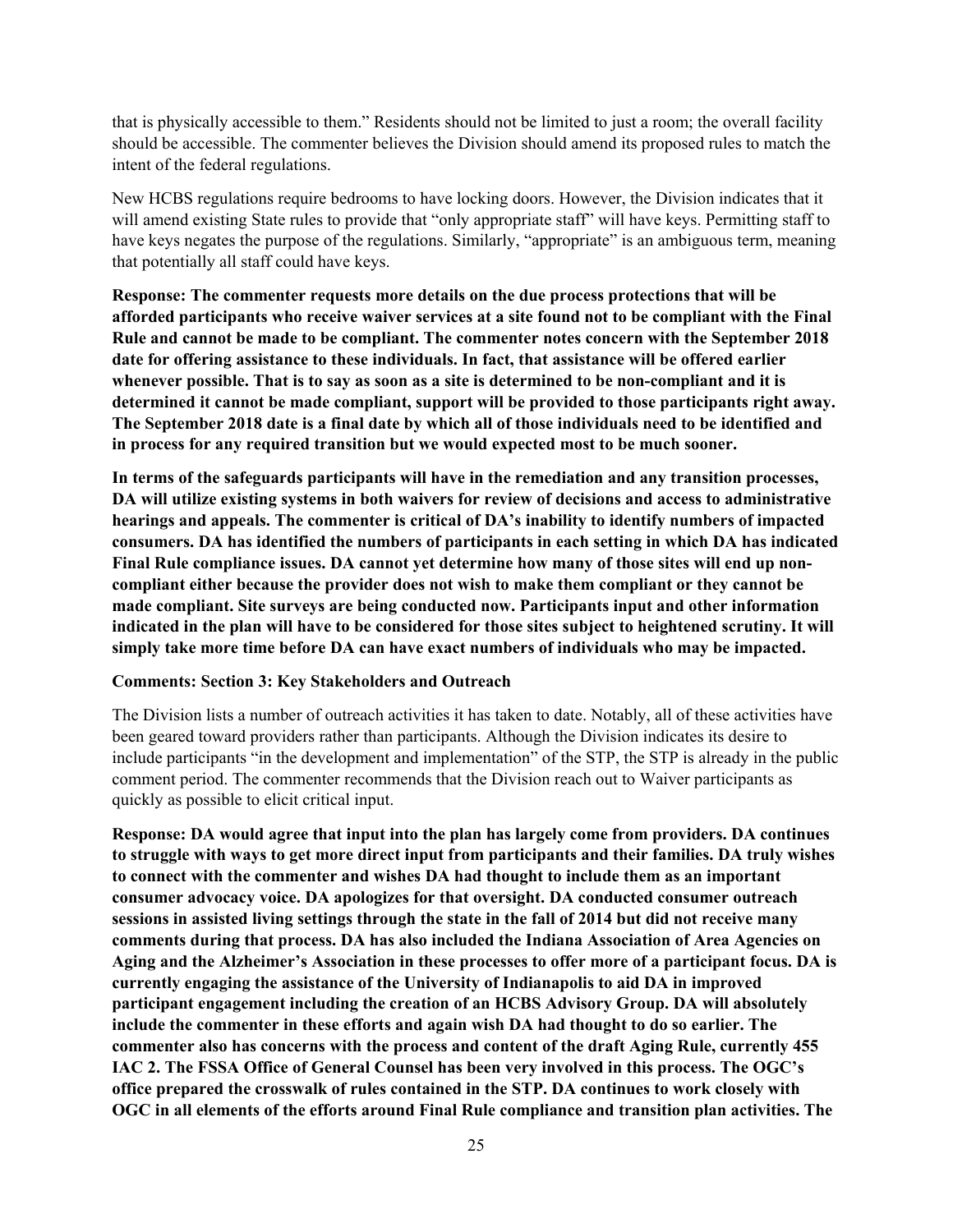#### **Rule is still in draft form and has not yet even been formally posted for public comment. DA is aware that a number of changes and additions still need to be made to the draft.**

Comment: The same commenter requests that the Division disclose its plans to coordinate with the other State entities to ensure that individuals with "dual diagnoses" are not being unnecessarily served in settings that are non-compliant with or technically exempt from the HCBS Final Rule. Too often, the commenter hears reports from such individuals that they are essentially "punted" between Divisions and are unable to receive truly individualized treatment and services due to a lack of coordination among the Divisions.

**Response: DA appreciates this concern expressed by the commenter. DA has been engaged with our sister divisions in FSSA in a planning process for a no wrong door system of access that addresses these concerns. DA will reach out to the commenter with information about this initiative and seek their participation in the process. DA also has a redesign of the State's Pre-Admission Screening Resident Review system for nursing facility placement in progress that DA can send the commenter information about. DA truly wishes to connect with the commenter and wish DA had thought to include them as an important consumer advocacy voice. DA apologizes for that oversight.**

Comment: One commenter recommended that the expansion of Adult Family Care occur if the program contains nursing oversight. Adult Family Care can provide personalized options for long term care for Hoosiers in a small, intimate setting of a specialized home. However, since the recipients for this service meet nursing home level of care, more clinical oversight is needed to maintain positive outcomes for this aged and disabled population. Home health agencies have the skill and experience to teach and train caregivers, observe and assess clinical conditions, and manage and evaluate care provided by non-skilled caregivers. Since most of the Hoosiers in these homes most probably meet the requirements for Medicare covered home health services, Indiana Medicaid would not be responsible for payment for such services. Though long term skilled care would most probably not be covered or needed, this is an opportunity for new residents of adult family care homes. Though some recipients may not have Medicare, Medicaid could cover the initial oversight.

## **Response: DA appreciates this comment from the commenter. DA does not find it to be directly related to the STP but more a comment on DA's HCBS programs in general. DA will reach out to the commenter to discuss this and other issues outside of the STP process.**

Comment: Indiana Medicaid should consider delegation of certain nursing services to home health aides under the fee-for-service and managed care programs. The services would be billed at the home health aide rate. Both the Indiana Nurse Practice Act and the Indiana State home Health regulations allow for nurse delegation to a trained and competent aide. Such procedures as in and out catheterization, bowel care, simple wound care, a simple G-tube feeding could be done by a certified home health aide under the supervision and training of a registered nurse. This process would allow the recipient to have one caregiver who could do all the required care. Not having to send a LPN to do a task that a trained and competency tested aide could do, would also be a cost savings to Medicaid.

### **Response: DA appreciates this comment from the commenter. DA does not find it to be directly related to the STP but more a comment on DA's HCBS programs in general. DA will reach out to the commenter to discuss this and other issues outside of the STP process.**

Comment: Nursing practitioners should be able to sign primary plans of care. The commenter believes this would alleviate provider capacity concerns in rural areas. The Indiana home health statute and the federal Conditions of Participation only allow physicians to sign medical plans of care. Currently there is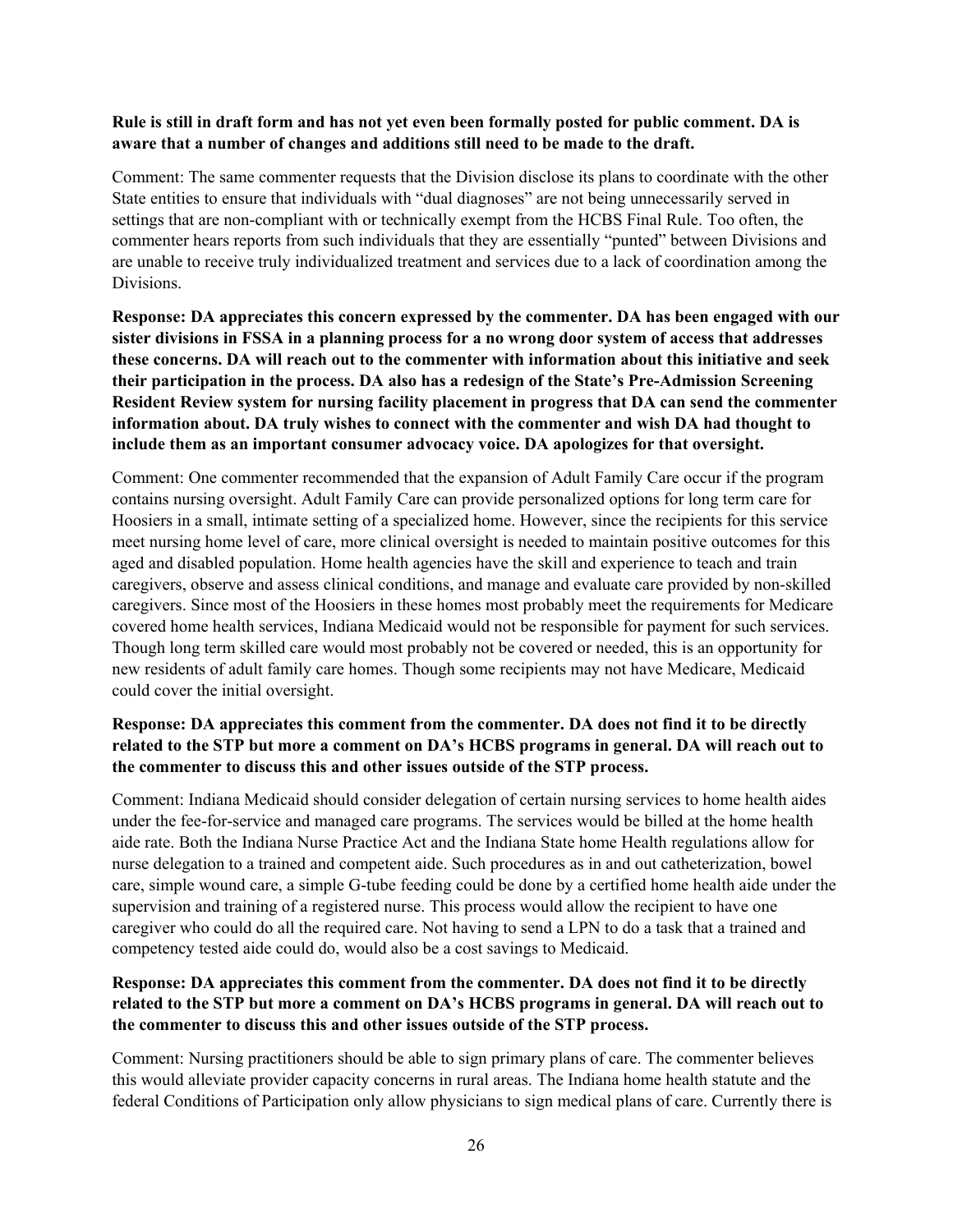federal legislation to allow nurse practitioners and physician assistants to sign plan of care. For Indiana residents in rural and inner city, these practitioners are the primary care manager. It will be imperative that Indiana change its laws and regulations' to allow NPs and PAs to become the primary care provider.

#### **Response: DA appreciates this comment from the commenter. DA does not find it to be directly related to the STP but more a comment on DA's HCBS programs in general. DA will reach out to the commenter to discuss this and other issues outside of the STP process.**

Comment: Physical Therapy Assistants and Occupational Therapy Assistants under the supervision of a physical therapist and occupational therapist respectively should be covered services in the home setting. The commenter believes coverage should be consistent under Traditional Medicaid and the Medicaid managed care programs, such as Hoosier Care Connect and the Healthy Indiana Plan 2.0. PTAs and COTAs can provide therapies under the Medicare program and this benefit and coverage should be covered under Indiana Medicaid. The use of PTAs and COTAs are important due to the shortage of physical therapists and occupational therapists, particularly in the rural areas. This would alleviate the access to service issues for individuals in need of timely therapy services to promote the individual's functioning and independence.

#### **Response: DA appreciates this comment from the commenter. DA does not find it to be directly related to the STP but more a comment on DA's HCBS programs in general. DA will reach out to the commenter to discuss this and other issues outside of the STP process.**

Comment: One commenter shared that presumptive eligibility is currently performed by the following entities under the Medicaid program: Hospitals, Federally Qualified Health Centers, Rural Health Clinics, Community Mental Health Centers, Local Health Departments. At this time, the local Area Agencies on Aging are not identified as a qualified provider to make presumptive eligibility decisions. The commenter believes that there need to be procedures in place that allows for PE determinations for individuals when the home health nurse performs the nursing assessment and the individual has not received a PE determination in the hospital. FSSA should reach out to the Centers for Medicare and Medicaid Services to consider the local Area Agencies on Aging as qualified providers.

## **Response: DA appreciates this comment from the commenter. DA does not find it to be directly related to the STP but more a comment on DA's HCBS programs in general. DA will reach out to the commenter to discuss this and other issues outside of the STP process.**

Comment: OPTIONS counseling should be performed during the first 100 days of an individual's Medicare nursing facility care to promote informed consumer choice and prepare for adequate discharge planning from the nursing facility to the community. This practice affords an individual the opportunity to be in the least restrictive environment in a HCBS setting.

### **Response: DA appreciates this comment from the commenter. DA does not find it to be directly related to the STP but more a comment on DA's HCBS programs in general. DA will reach out to the commenter to discuss this and other issues outside of the STP process.**

Comment: One commenter shared a concern that the managed care model may not be the most appropriate to provide the necessary comprehensive care for Medicaid home health recipients who have a skilled need or whose limitations in activities of daily living would make them eligible for the medical model waivers administered by the DA. There is a concern that comprehensive care will not be provided for this population under the managed care model. These individuals have been served well under the feefor-service model. Currently, Medicaid waiver recipients are excluded from Hoosier Care Connect. It is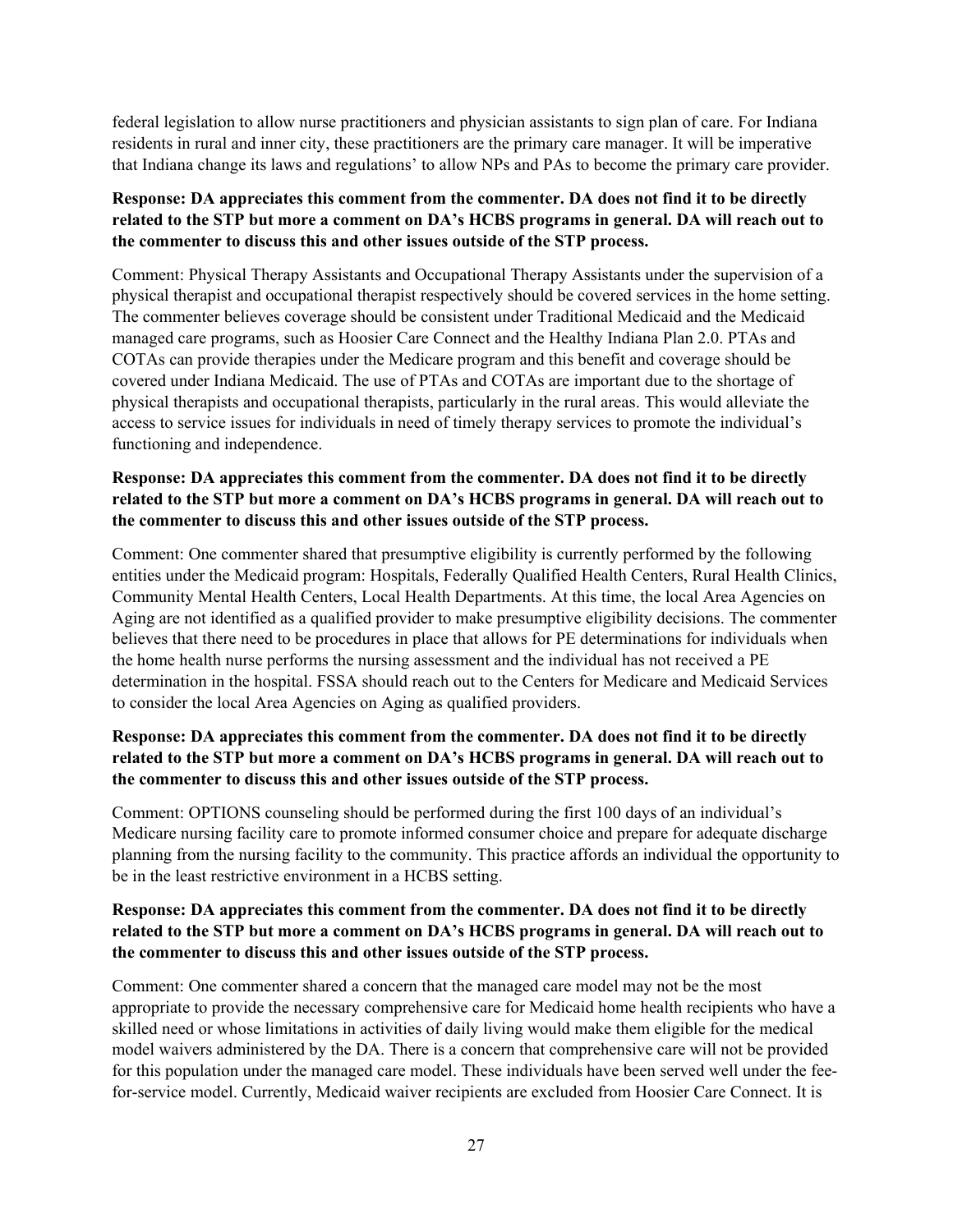important to note that many waiver recipients benefit from the combination of Traditional Medicaid home health services and waiver services.

### **Response: DA appreciates this comment from the commenter. DA does not find it to be directly related to the STP but more a comment on DA's HCBS programs in general. DA will reach out to the commenter to discuss this and other issues outside of the STP process.**

Comment: The commenter expressed a concern that current reimbursement and administrative procedures set by Indiana Medicaid impact provider capacity and create lack of willing providers. Home health agencies have operated under a Medicaid rate cost reduction since SFY 2011. At this time, home health rates for SFY 2016 reflect a 3% reimbursement cut.

In addition to cost reductions, home health agencies are faced with administrative burdens that impact their day to day operations. Indiana Medicaid has implemented Hoosier Care Connect and HIP 2.0 and awarded contracts to Anthem, MHS and MDWise. Each MCE is permitted to have its own prior authorization and claims billing procedures. Providers often encounter an administrative burden and possible slowdown of care provision when there is not a consistency in prior authorization guidelines or claims billing among health plans.

Reimbursement for licensed home health agencies that provide respite nursing and respite home health aides and licensed personal services agencies that provide services under the Aged and Disabled Waiver Waiver, Traumatic Brain Injury Waiver, and Money Follow the Person Grant is inadequate to hire staff as other industries are able to hire staff. An increase in waiver rates is necessary to promote hiring and staff retention for home health agencies and PSAs under these waiver programs.

### **Response: DA appreciates this comment from the commenter. DA does not find it to be directly related to the STP but more a comment on DA's HCBS programs in general. DA will reach out to the commenter to discuss this and other issues outside of the STP process.**

Comment: One commenter expressed a concern with the fairness to families who currently have loved ones in memory care units, requesting that the transition process allow for a grandfathering of patients who currently reside in those units to remain on the HCBS waiver and for those who become eligible for the waiver during this period of rule promulgation. The commenter also shared a concern with the Medicaid application process and that forcing an existing waiver recipient's family to find a new facility for their loved one is cruel.

**Response: DA appreciates the concerns of the commenter regarding any potential that individuals would have to be moved from current settings that are perhaps both co-located with an institutional setting and/or have a secure memory care unit. DA acknowledges that these settings offer opportunities for spouses with different care needs to still be in close proximity to one another. It is certainly not the goal of the state to disrupt these or other participants of waiver programs. DA will work with providers to assure compliance with the Final Rule wherever possible. If there are instances where settings are simply found to not be home and community based, the state will work with providers, consumers, families, and advocates to explore all possible options providing individuals with person centered counseling in order to assist them with making their own wellinformed decisions about their care options.**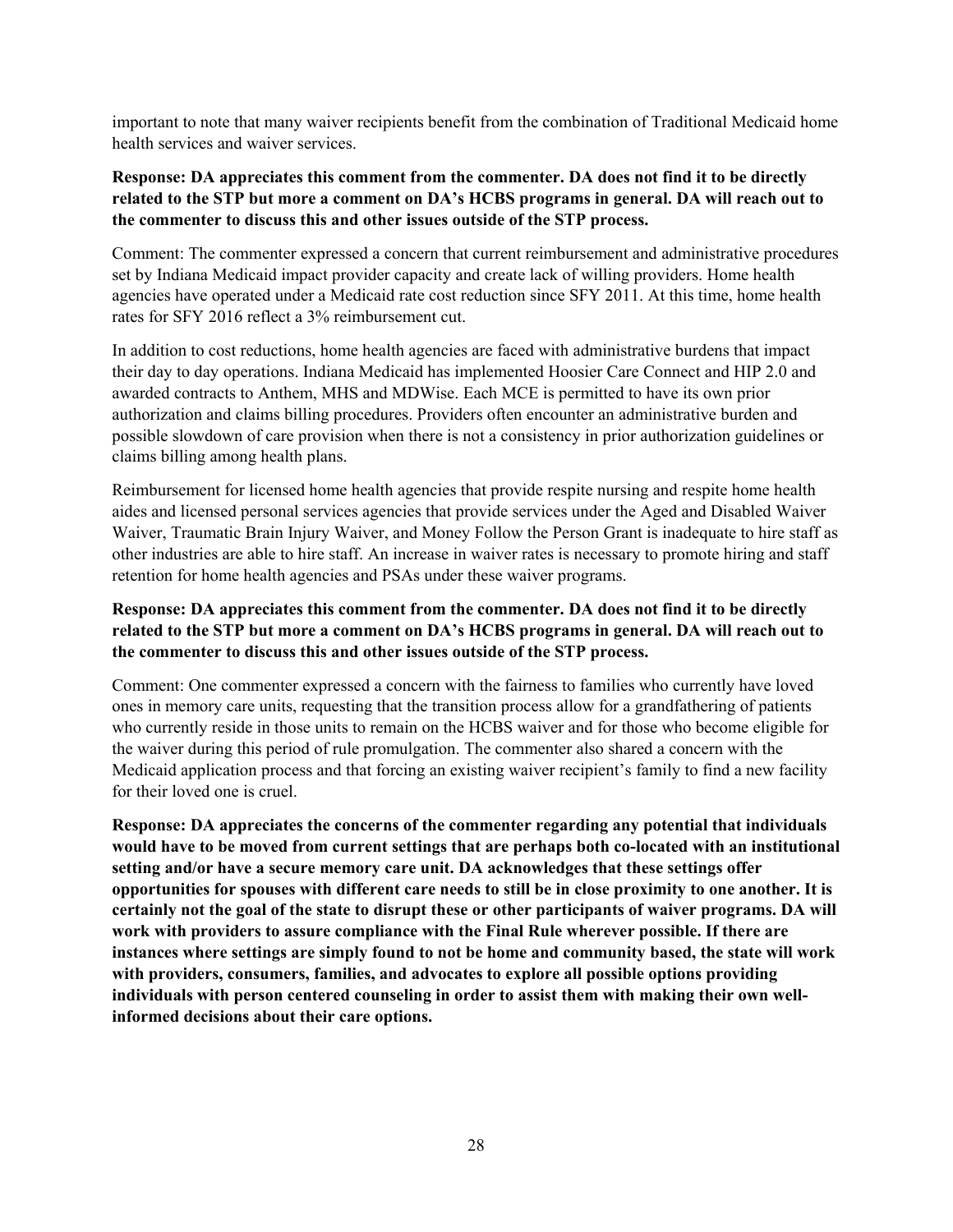# <span id="page-28-0"></span>**Division of Disability and Rehabilitative Services**

Summary: The Division of Disability and Rehabilitative Services solicited comments on the Statewide Transition Plan as it applies to two adult 1915(c) programs; Community Integration and Habilitation and Family Supports Waiver. The comments resulted in changes on pages 51, 55, 56 and 57.

Comment: A commenter suggested that strong language is needed to protect parents/guardians from provider agencies that threaten to issue a 60 day termination of services if the parents/guardians file a complaint or initiate an incident report related to their child's services.

## **Response: Thank you for the suggestion. This information is useful for the revisions/development of policies and procedures. While the STP will not be updated with this specific language, policies/procedures can be modified to incorporate additional protections.**

Comment: Another commenter suggested that familial services, if allowed, should be capped at no more than 40 hours a week across all services in total. The opportunity for exploitation occurs when family members, who are controlling the services, decide they will provide all the services and select Community Based Habilitation-Individual for all day funds rather than a mix of day programming and/or therapies. By capping the hours allowed by family, this issue will be mitigated.

#### **Response: Thank you for your comment.**

Comment: One commenter provided a list of items (e.g. History of Consumer, Natural Supports, Diagnosis of Consumer, Short-term Goals, Long-term Goals, Services Receiving, Behaviors, and Incident Reports) and two questions: 1) What is working for this consumer? 2) What is not working for this consumer?

### **Response: Thank you for the suggestion. This information is useful for the revisions/development of forms.**

Comment: A comment was received regarding specific language in the STP as follows: 1) There is a reference to a new document titled "Individual Rights and Responsibilities." 2) There is a comment that says any question on the 90 Day checklist that is marked "no" will have remediation. The commenter pointed out that this is not true given the revision that is planned to be rolled out around 7/1/16. 3) Additional "in depth analysis" is noted as being needed in the majority of these comments. 4) The second paragraph ends with a sentence that references the PCP document, but I think you really mean the ISP document. 5) What role does the Waiver Case Manager play in the Site Specific Assessment?

**Response: Thank you for the feedback. On page 51, the STP will be modified to read "if the response to any questions related to HCBS requirements is evaluated to be out of compliance, the case managers will notify the responsible party that a corrective action plan is required to be completed and submitted." In regards to page 51, the "in depth analysis" refers to the results of the IES survey. Page 55 does reference the PCP. Language will be updated to the "Person Centered Service Plan" to reflect CMS criteria. Page 57 language will be updated to reflect "DDRS or its contracted entity." Case Managers may be involved in this process. Final determination of who will complete site visits has yet to be determined.**

Comment: A letter was received from an Indiana advocacy agency with comments regarding Section 1: Systemic Assessments, Section 2: Site Specific Setting Assessment, Section 4: Proposed Remediation Strategies, and Section 5: Key Stakeholders and Outreach. Below are the responses from DDRS regarding each comment contained in the letter.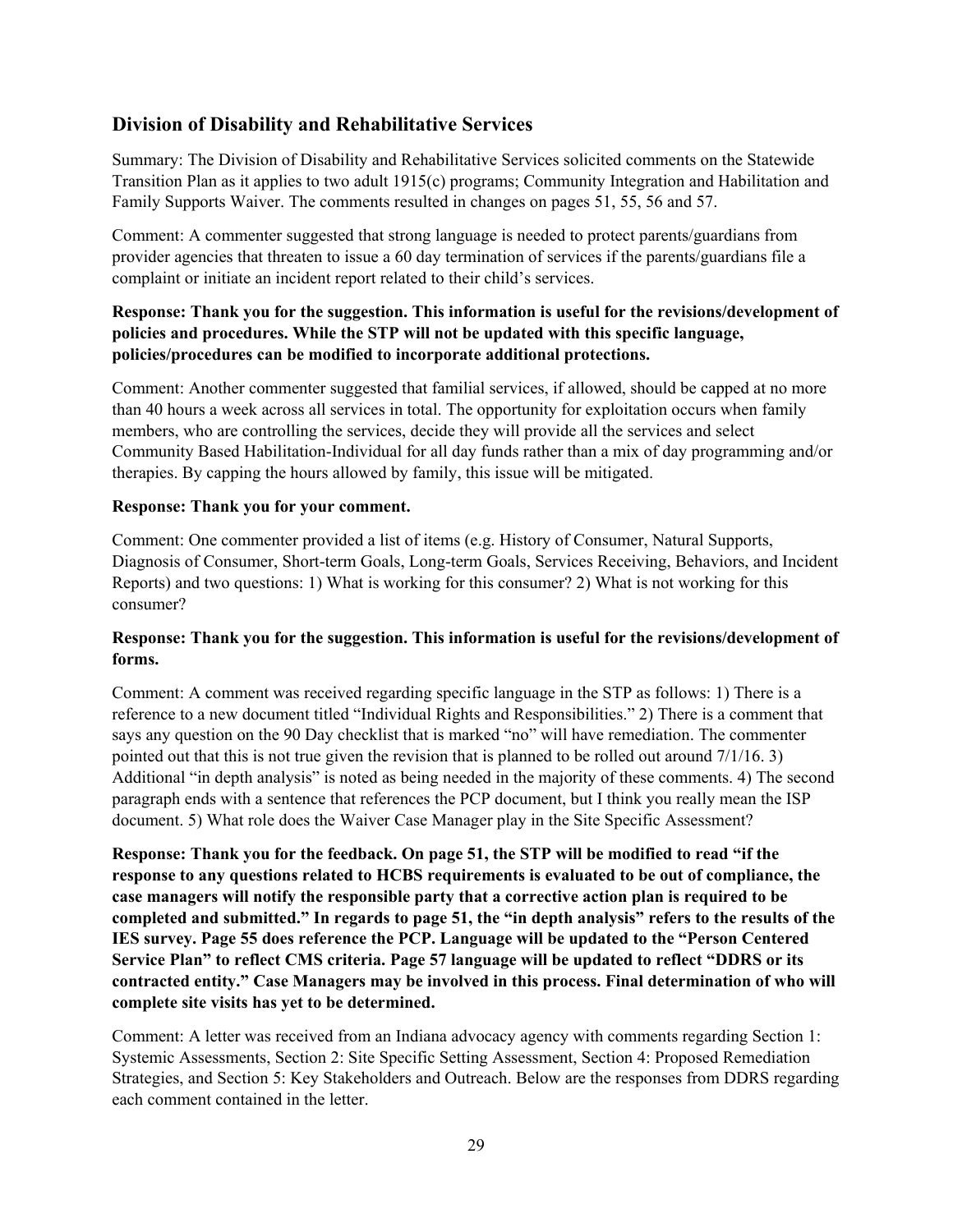As requested by an Oct. 8, 2015 letter from the Centers for Medicare and Medicaid Services to State Medicaid Director Joe Moser, the division has identified several sections of the Indiana Administrative Code that will need to be modified in order to comply with the new HCBS standards. However, no proposed modifications to these sections are provided. The commenter requests that the Division publish proposed amendments to the identified sections so that participants and others can provide meaningful feedback prior to federal STP approval.

### **Response: Through the Systemic Settings Crosswalk, the state has identified areas of within the Indiana Administrative Code that will necessitate modifications to assure the State's compliance with HCBS requirements. Specific language will be added to mirror HCBS requirements. Any proposed modifications will follow the Administrative Rules drafting procedure and will be published for a public comment period to ensure meaningful feedback from all stakeholders.**

Regarding employment services, the commenter is concerned that methods of collecting data (i.e., the 90 day Checklist) are inadequate to capture important evidence regarding the status of competitive, integrated employment. For example, the Checklist asks caseworkers to "[c]onfirm the individual is free from work without pay that benefits others." This question appears to forbid Waiver participants from engaging in volunteer work. The new HCBS regulations do not preclude Medicaid beneficiaries from volunteering in their communities. Instead, the Division should create a tailored survey tool designed to assess how many Waiver participants are actually engaged in competitive, integrated employment; how many would like to be, but have not yet become employed; barriers to employment in Indiana; etc. These findings should be made available, in accessible formats, on an annual basis.

## **Response: Thank you for the suggestions. The 90 day check list as an ongoing monitoring tool will be modified from the current content to measure HCBS Requirement on an ongoing basis. The information provided above will be helpful as the State incorporates the suggestions within specific policies and procedures.**

Further, the commenter asks that the Division include more specifics regarding its own role in helping Waiver participants achieve competitive, integrated employment. For example, the commenter recommends that the Division broaden the availability of individualized employment services, increase education and outreach to providers and Waiver participants about employment options and work incentives, and include other State agencies in achieving employment goals. The commenter also suggests that the STP explicitly forbid the use of Waiver funding for non-integrated employment settings, including sheltered workshops, and noncompetitive jobs, including those where individuals earn subminimum wage. To that end, the Division will need to address prevocational services, set measurable outcomes, create timelines, and change funding methodologies accordingly.

## **Response: DDRS appreciates the support expressed by commenters and will review the suggestions listed above. While the specific suggestions listed above will not be incorporated into the transition plan, the State will incorporate the suggestions within the specific processes to the greatest extent possible.**

In regard to the new HCBS regulation regarding the receipt of community services, the Division points to 460 IAC 7-3-12, which "empowers an individual and the individual's family to create a life plan and corresponding ISP for the individual…" the commenter believes the State rule needs to be amended to explicitly provide that the individual, rather than his or her family, leads the planning process. Certainly, a Waiver participant is free to include family members in the plan development process if he or she chooses, but any such inclusion should be at the option of the participant.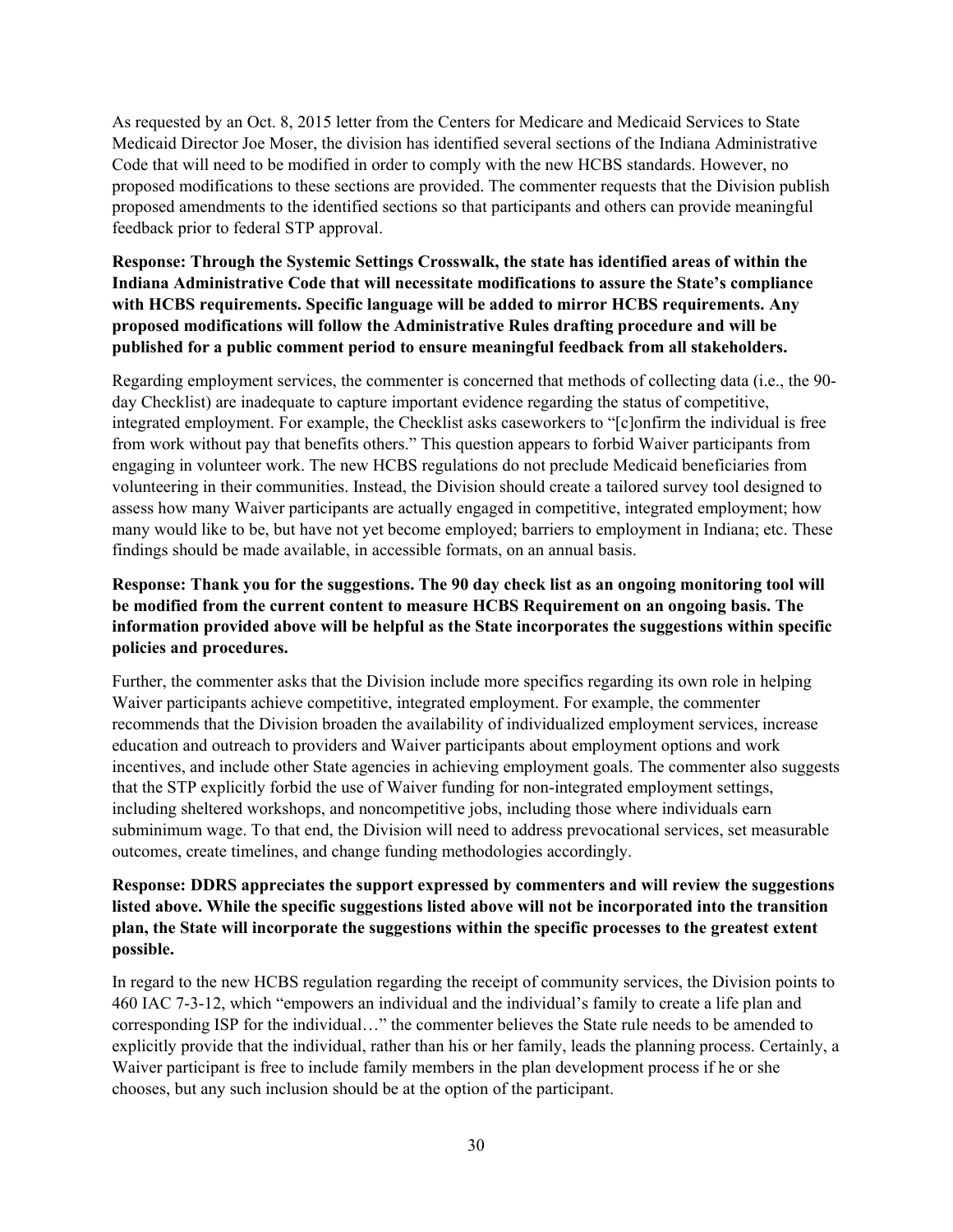**Response: Specific language will be added to mirror HCBS requirements. Any proposed modifications will follow the Administrative Rules drafting procedure and will be published for a public comment period to ensure meaningful feedback from all stakeholders. Additionally, policies and procedures will be updated timely and appropriately to comport to the HCBS requirements.**

The Division notes that measurables for determining if an individual has access to the community are captured by asking whether "adequate Transportation [is] being provided" and using the Checklist to determine if he or she participates in the community. These measures are insufficient to achieve compliance with the new HCBS regulations. The Waiver participant should have the ability to leave his or her home as he or she wishes. The measuring tools only assess whether transportation is "adequate." The Division does not provide any definition for "adequate." Further, evidence of a presence outside the home does not guarantee that the participant is actually exercising choice in his or her daily agenda. Current Checklist inquiries for several other service criteria are similarly insufficient.

**Response: The state agrees the current 90 day check list does not adequately address HCBS requirements. For this reason, the Individual Experience Survey was administered to give a clearer picture on how individuals experience their day to day life including accessing the community. The 90 day check list as an ongoing monitoring tool will be modified from the current content to measure HCBS Requirements on an ongoing basis. The information provided above will be helpful as the State incorporates the suggestions within specific policies and procedures.**

The Division also should amend the Indiana Administrative Code to reflect outings are at the discretion of the Waiver participant. Currently, 460 IAC 6-19-1(1) provides that the case manager should determine "[t]he wants and needs of an individual, including the health, safety and behavioral needs of an individual." The Division proposes that the current rule mandates that Waiver participants have control of their schedule. However, the existing rule falls short. A participant may wish to travel somewhere outside the scope of his or her health and safety needs. Similarly, providers are unlikely to interpret this rule as mandating that they assist clients with transportation and other services needed to obtain and maintain competitive, integrated employment.

## **Response: Specific language will be added to mirror HCBS requirements. Any proposed modifications will follow the Administrative Rules drafting procedure and will be published for a public comment period to ensure meaningful feedback from all stakeholders.**

The commenter is also concerned that such heavy reliance on the Checklist will have the result of excluding organic feedback from Waiver participants. First, the Checklist is completed by caseworkers rather than participants. Second, the Checklist does not mirror new HCBS regulatory requirements, but instead skirts around salient compliance information. The commenter recommends that the Division include Waiver participants and advocates in the planned redesign of the Checklist, targeted for completion in December 2017. Additionally, the Division should integrate regularly occurring face-toface interviews with a statistically significant population of participants as an additional monitoring tool and means to verify data gathered through the Checklist. This should be carried out by an independent third party. The commenter is skeptical of any monitoring efforts that do not include strategic efforts to seek direct input from consumers themselves.

**Response: Thank you for the comment. The information provided above will be helpful as the state incorporates the suggestions within specific policies and procedures. The state will ensure stakeholders have an opportunity to review any policy/process changes and, to the greatest extent possible, the state will incorporate the suggestions within the specific processes.**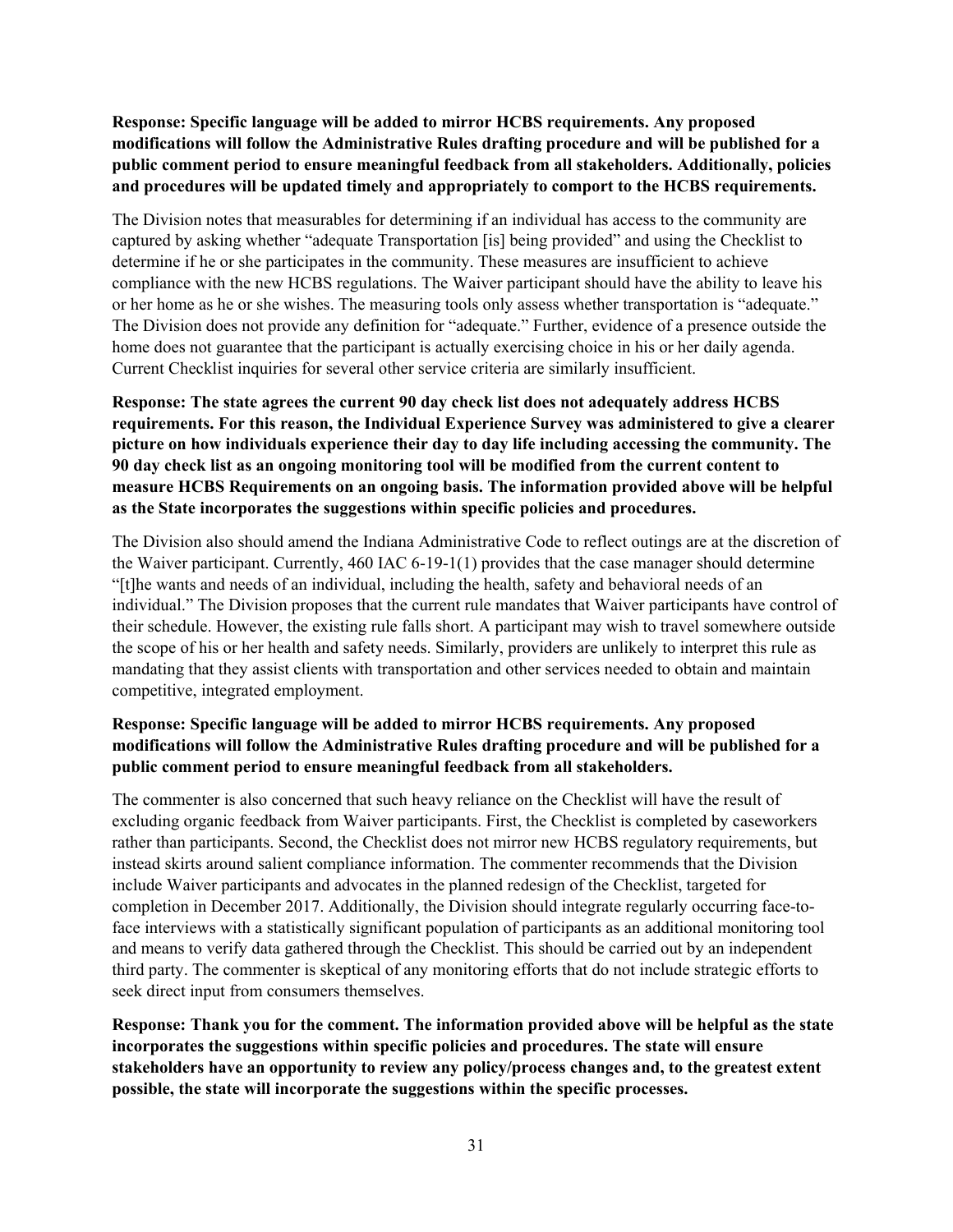#### **Comments: Section 2: Site Specific Setting Assessment.**

The commenter is concerned with the Division's proposed strategy for achieving compliance when noncompliance is determined through use of the 90 day checklist. The Division proposes case managers require providers to submit a corrective action plan. Case managers are responsible for determining whether providers comply with these plans. If they do not, the Division will become involved. Importantly, no timelines are provided. How long will a Waiver participant be forced to forgo their rights while the provider may or may not attempt to take corrective action? How does the Division plan to achieve statewide continuity if individual case managers are making compliance determinations? How does the Division plan to limit managerial discretion? Who has due process rights during this process, and how are they invoked? Will the Division impose any sanctions on providers that continuously take advantage of the corrective action plan process and repeatedly violate participant rights?

**Response: The state will review the suggestions listed above in order to identify areas inadequacy or weakness within the 90 day check list and develop necessary modifications to assure the state's compliance with HCBS requirements. Case managers will continue to be trained and held accountable for following proper procedure in the completion of this task. While the specific suggestions will not be incorporated into the high level Transition Plan, the state will ensure stakeholders have an opportunity to review any policy/process changes listed above and, to the greatest extent possible, the State will incorporate the suggestions within the specific processes.**

The commenter also requests the Division provide details regarding notice and procedural safeguards that will be provided to participants who will potentially face relocation. These details were explicitly requested by CMS in its October letter, but are not provided in the updated STP.

### **Response: The STP will be updated to incorporate the procedural safeguards provided to participants who would potentially face relocation. Thank you for the suggestion. Comments: Section 4: Proposed Remediation Strategies.**

The Division provides that an updated STP will be offered to CMS after survey results are examined. The commenter recommends that the Division provide its methodology and a timeline for evaluating data. These updated STP provisions should be made available for public comment.

# **Response: Thank you for the suggestion, the STP will be modified to include a timeline for evaluation of collected data. The updated STP is projected to be submitted in September 2016 and will include the results of the IES survey. Per CMS Requirements, any substantive changes to the STP will require a public comment period, and the addition of this information will be considered as substantive.**

The commenter has substantial concerns regarding the manner in which the Division proposes administering the statewide survey created by the Indiana Institute on Disability and Community. The STP provides that, "[o]nce the survey has been validated IIDC will disseminate it electronically to providers throughout Indiana to complete, with the individuals they serve." The commenter believes this methodology permits providers to severely bias survey results. Additionally, the Division provides no information regarding how it intends to protect the privacy of neither respondents nor potential retaliatory action by providers. The commenter proposes that the Division contract with an independent third party to assist individuals in completing their surveys.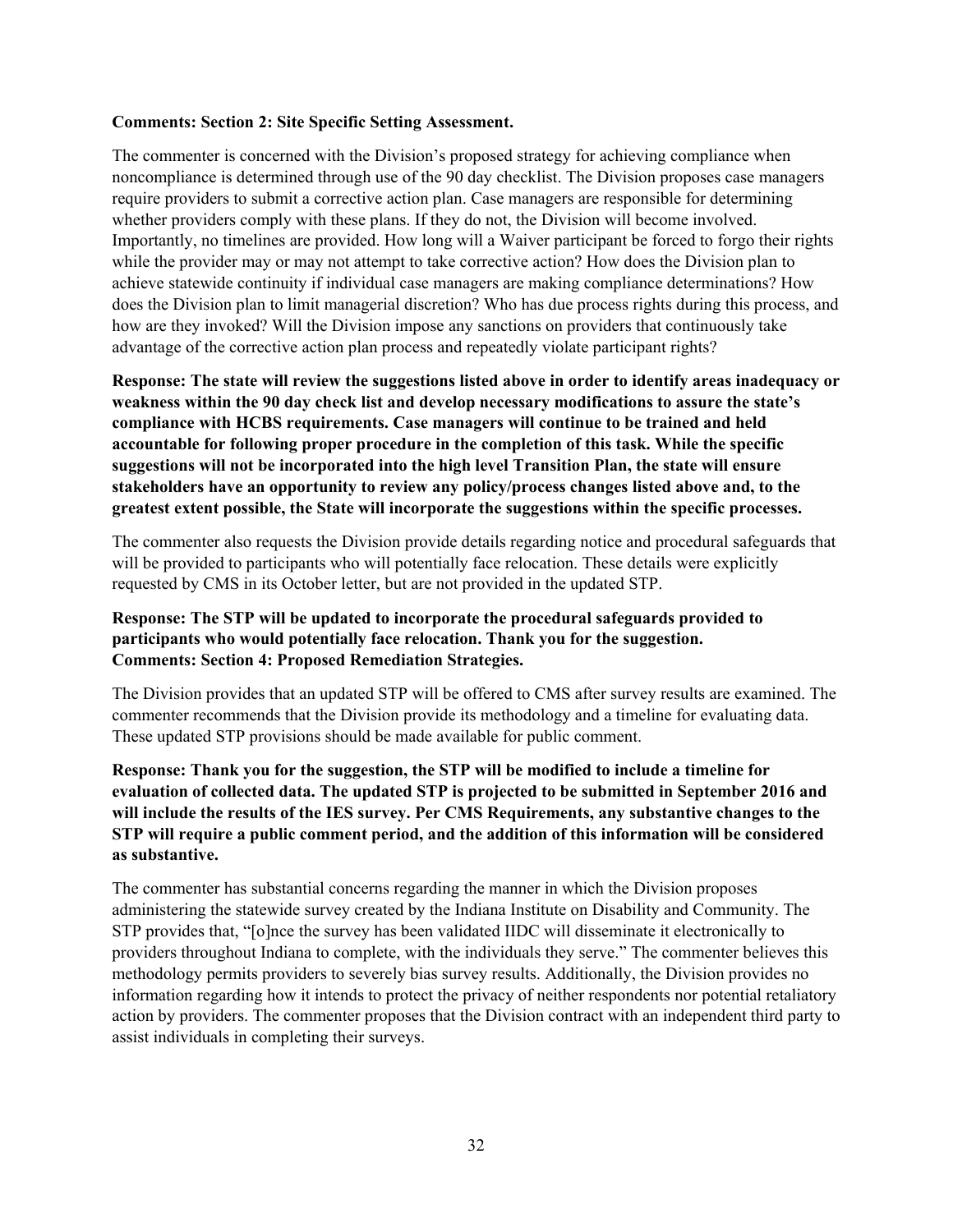**Response: The IES Survey has been closed as of Jan. 31, 2016. It was completed by the individual or guardian during the individual's Quarterly meeting with the case manager presenting the survey and then entering the information into an electronic system. Dissemination of the summary of the survey will not include consumer or provider names, rather an overview of the results. Individuals and providers will be notified separately of site specific validations that result in the need for corrective action in order to protect privacy.**

The Division also provides that survey results will be disseminated. The commenter questions how the results will be shared with Waiver participants, and suggests that the Division make a concerted effort to present survey data in an easily comprehensible format.

## **Response: Thank you for the suggestions. DDRS will work with IIDC to ensure presentation of the survey results are understandable and shared with all waiver participants and stakeholders via bulletins and postings, as well as providing printed copies upon request.**

Finally, the commenter requests additional information regarding the plan to convene a "Transition Taskforce." How will members of the Taskforce be identified and selected? Does the Division plan to simply seek input from the listed key stakeholders or will there be designated outreach to and representation by self-advocates participants, providers, and advocacy groups?

**Response: Members of the Transition Task force have yet to be determined. DDRS intent is to have representation of all stakeholders on the Taskforce including, but not limited to participants, family members, advocacy groups, providers, and State staff. DDRS plans to reach out to these groups via announcements, meetings, and other means of communication in order to ensure appropriate representation.**

Comments: Section 5: Key Stakeholders and Outreach.

The Division states that its "intent is to engage in a collaborative process which will involve a high level of inclusion of all stakeholders." Yet, to date, the Division indicates that it has predominantly worked with the Arc of Indiana, INARF, and providers. The commenter believes the Division should strive to include both Waiver participants and consumer advocacy groups. The commenter believes participants are also being denied opportunity for public comment, in that the STP states announcements for public comment are provided on the BDDS Provider Portal and BDDS Case Management System. How are participants notified of opportunity for public comment?

**Response: DDRS intent is to have all individuals provided an opportunity for feedback. In addition to a bulletin that went out to the DDRS list Serve of over 7,000 people, DDRS made a concerted effort to reach all waiver participants by an announcement to case managers requesting them to ensure individuals on their caseload were aware of the posting and encouraged to provide feedback. We also requested case managers assist individuals.**

Comment: The same Indiana advocacy group also requests that the Division disclose its plans to coordinate with the other State entities to ensure that individuals with "dual diagnoses" are not being unnecessary served in settings that are noncompliant with or technically exempt from the HCBS Final Rule.

**Response: FSSA divisions will work together to ensure each individual's needs are identified and met in the least restrictive most appropriate setting of their choice. FSSA has established crossdivision meetings for this purpose.**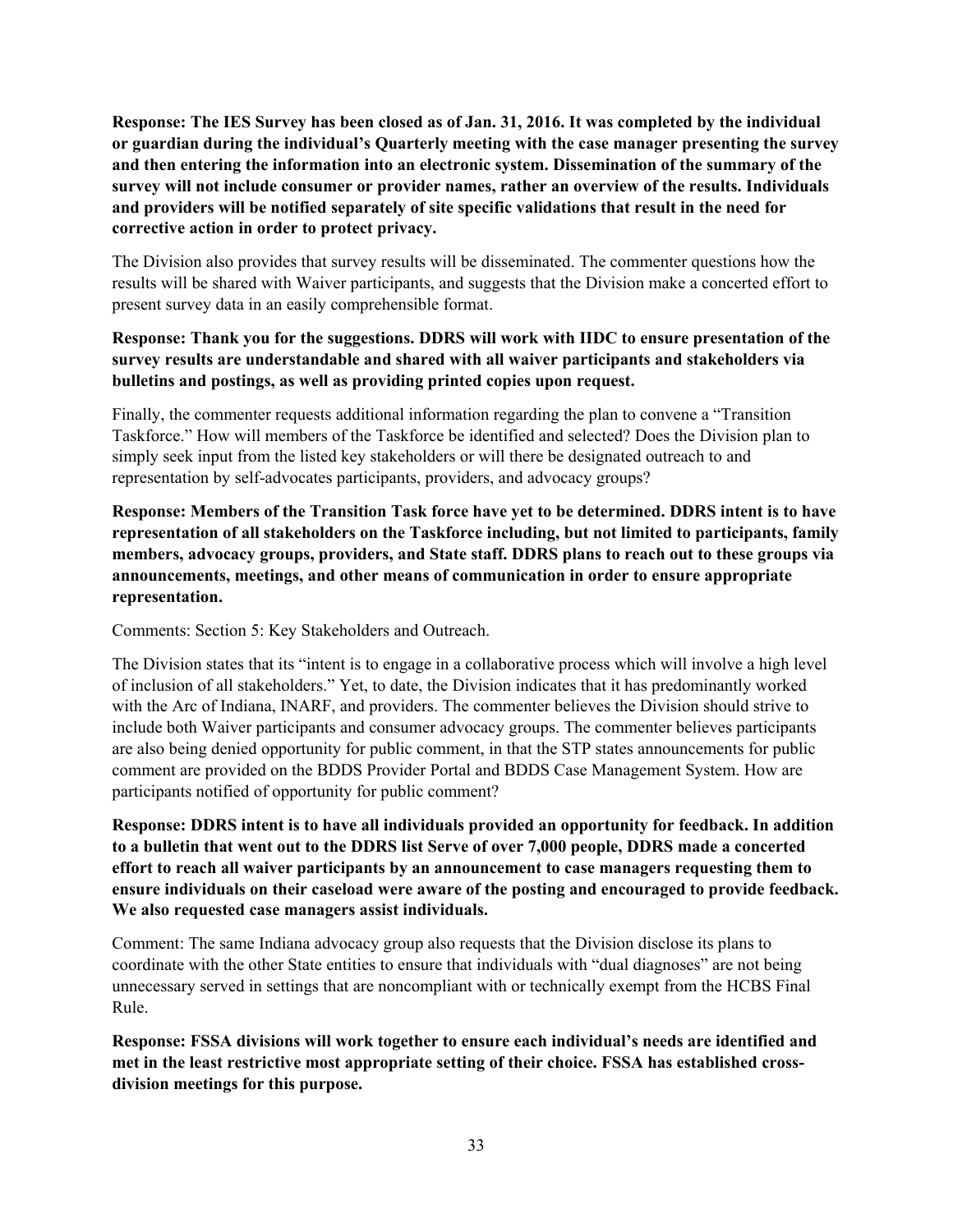# <span id="page-33-0"></span>**Division of Mental Health and Addiction – Youth**

The Division of Mental Health and Addiction solicited comments on the Statewide Transition Plan as it applies to youth 1915(c) program Psychiatric Residential Treatment Facility Transition Waiver and the 1915(i) Child Mental Health Wraparound program. The comments did not directly result in any changes to the Statewide Transition Plan.

Comment: One commenter requests that the Division disclose its plans to coordinate with the other State entities to ensure that individuals with "dual diagnoses" are not being unnecessarily served in settings that are non-compliant with or technically exempt from the HCBS Final Rule. Too often, the commenter hears reports from such individuals that they are essentially punted between Divisions and are unable to receive truly individualized treatment and services due to a lack of coordination among the Divisions.

**Response: Thank you for your comments and the contributions your organization makes to persons with disabilities each day. The Division of Mental Health and Addiction is committed to securing the most effective and appropriate supports for Hoosier youth in need of services. For this reason several avenues currently exists to facilitation this, and are listed below:**

**MDT – Multidisciplinary Team consists of multiple state agencies that come together every other week to review and staff cases submitted by child welfare case managers. The cases submitted are usually involved in multiple systems and have already exhausted services that are readily available or known. The case manager and other family providers participate in the review. The MDT has the ability to support referrals to the Bureau of Developmental Disability Services waivers when there is a developmental diagnosis. In addition, the team can assist with referrals to residential or state operated facilities when appropriate. State agencies included are Division of Disability and Rehabilitative Services, Division of Mental Health and Addiction, Department of Child Services, Office of Medicaid Policy and Planning and Department of Corrections.**

**EMDT – Enhanced Multidisciplinary Team consists of the agencies listed above as well as the Department of Education, and meets every other week to discuss system level barriers. Most of the barriers discussed are brought to our attention through the MDT when an individual is in need of support but there is nothing available statewide. The Team works to develop solutions or implement policy change that will help to overcome barriers identified.**

**INConnect – an interactive web portal currently in development which will provide information for the public seeking services from all of the State's Family and Social Services Administration programs. Included will be a survey for consumers which will gather information about their needs and guide them to the appropriate resources.**

**While individuals presenting with dual diagnoses are not eligible for DMHA's Child Mental Health Wraparound Services program and the PRTF Transition Waiver accepts no new applicants, the following features are in place to assure participants applying for or enrolled in our programs receive assistance to access resources and to successfully transition from services.**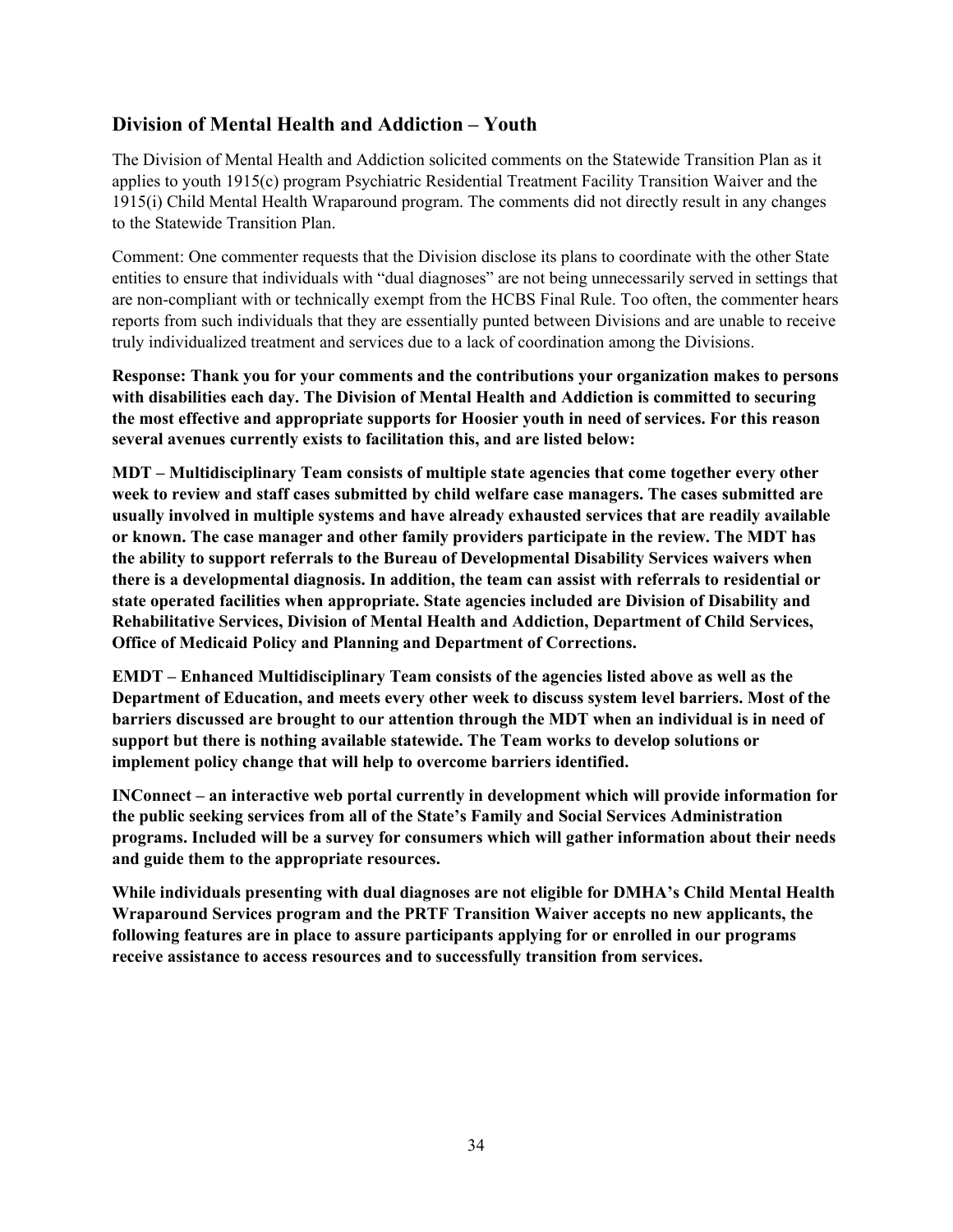**Access sites—Access sites, the point of entry to CMHW Services, are positioned in the community throughout the State and assist families to access services and supports appropriate to their needs, in addition to processing applications for the CMHW program.**

**Wraparound Facilitators—Wraparound Facilitators among many other responsibilities function as care coordinators for the CMHW program recipients, and assist families to access the services and supports within the family's System of Care as well as within the CMHW program. They assist families transitioning out of services. As part of the Wraparound Facilitator cohort training, Transition planning is covered throughout the entire curriculum. Wraparound is composed of Four Phases;**

- **Phase 1- Engagement and Team Prep.**
- **Phase 2- Initial Plan Development.**
- **Phase 3- Implementation.**
- **Phase 4- Transition.**

**The curriculum the State of IN uses has been developed by the National Wraparound Implementation Center. Training around Phase Four of Wraparound includes looking for the following benchmarks and progress made by families and youth.**

- **Progress towards Underlying Needs being met.**
- **Progress towards established outcome statements and behavior change.**
- **Progress towards caregiver self-efficacy and empowerment.**
- **Care Plans shifting to overtly monitor progress and changes in the plan to move towards sustainable supports, natural supports, and community supports.**
- **The development of a formalized transition plan that links families and youth to the most appropriate service level to meet their needs. This transition plan would include a transition to a lower level of care, or a transition to adult services upon the youth's 18th birthday. Wraparound Facilitators must start transition to adult services at least 90 days prior to the youth's 18th birthday.**
- **The development of a formalized transition crisis plan.**

**Each transition plan is individualized to that person's needs and strengths.**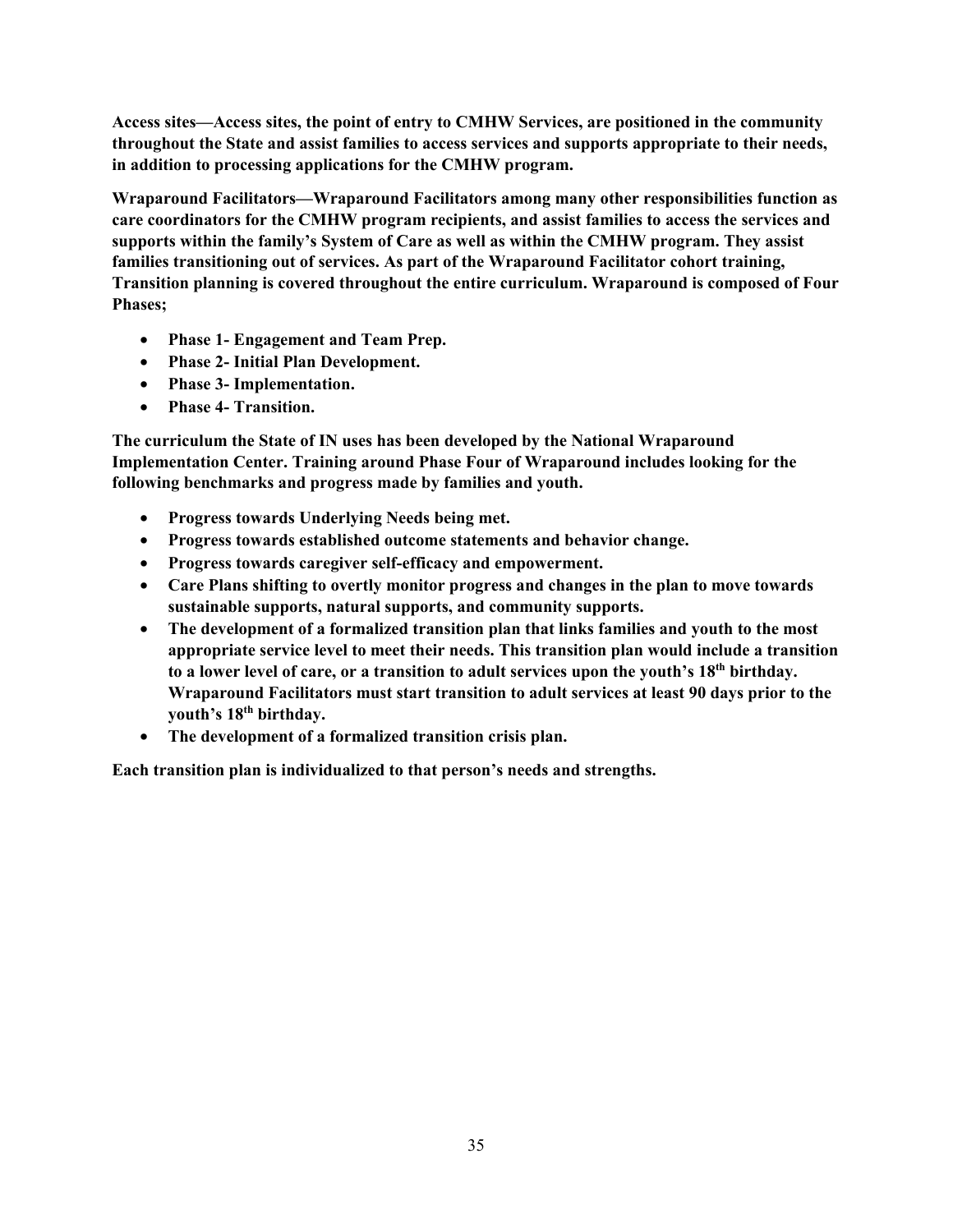# <span id="page-35-0"></span>**Division of Mental Health and Addiction – Adult**

Summary: The Division of Mental Health and Addiction solicited comments on the Statewide Transition Plan as it applies to two adult 1915(i) programs; the Adult Mental Health Habilitation and Behavioral and Primary Healthcare Coordination programs. The comments resulted in changes on pages 76, 77 and 78.

Comment: One commenter has apartment buildings which are owned by an outside company, i.e. Volunteers of America, but the commenter has an office in that building to provide services to the clients. The commenter wanted to know if the lease is just for office space is it still considered to be [provider] owned/operated?

**Response: Since the agency leases the office space, the offices would be "POCO non-residential" and must comply with the "Big 5" HCBS setting requirements, the same as any other communitybased outpatient/clinic setting operated by the agency. If the member's apartment units are leased through [the agency], or if there is a requirement that members who live there receive services from [the agency], then it will likely meet criteria for a POCO residential setting.**

Comment: One commenter wanted to know if POCO [provider owned, controlled, or operated] is only for CMHCs or if they are also for nursing homes like some RCAPs.

**Response: Provider owned, controlled or operated applies to any Medicaid enrolled HCBS provider who provides services to members utilizing HCBS programming. Each setting must be assessed based on CMS standards. Some setting types/categories (like RCAP) may or may not be fully compliant with the HCBS Settings Rule, and the relationship between a RCAP facility with a given CMHC may vary. Therefore, each must be assessed based on that setting and the relationship with the CMHC.** 

Comment: One commenter wanted a list of settings DMHA has determined do not meet compliance for HCBS compliance.

**Response: Initial compliance designations for POCO residential settings will be communicated to individual providers as they become available, no later than May 30, 2016 (for settings which need modifications to become fully HCBS compliant) or Dec. 31, 2016 (for settings presumed institutional and will be referred for heightened scrutiny).**

Comment: One commenter wanted to know how to handle a coordination of transfer if a client is receiving services and meets HCBS requirements, however, medical health creates an (almost overnight) transition to nursing facility.

**Response: As noted, coordination of transfers is a critical component of continuity of care and must be done. However, per the AMHH and BPHC 1915(i) State Plan Amendment 3.1-I and 405 IAC 5- 21.6/405 IAC 5-21.8, HCBS are not reimbursable if provided in an institutional setting.**

Comment: One commenter wanted more information about clients who are on commitment to stay in a group home.

**Response: Involuntary commitment does not affect the requirement that a member receiving HCBS lives in a fully compliant setting, and their participation in making informed choices about rights/responsibilities, and choosing to participate in HCBS services must be documented in all cases.**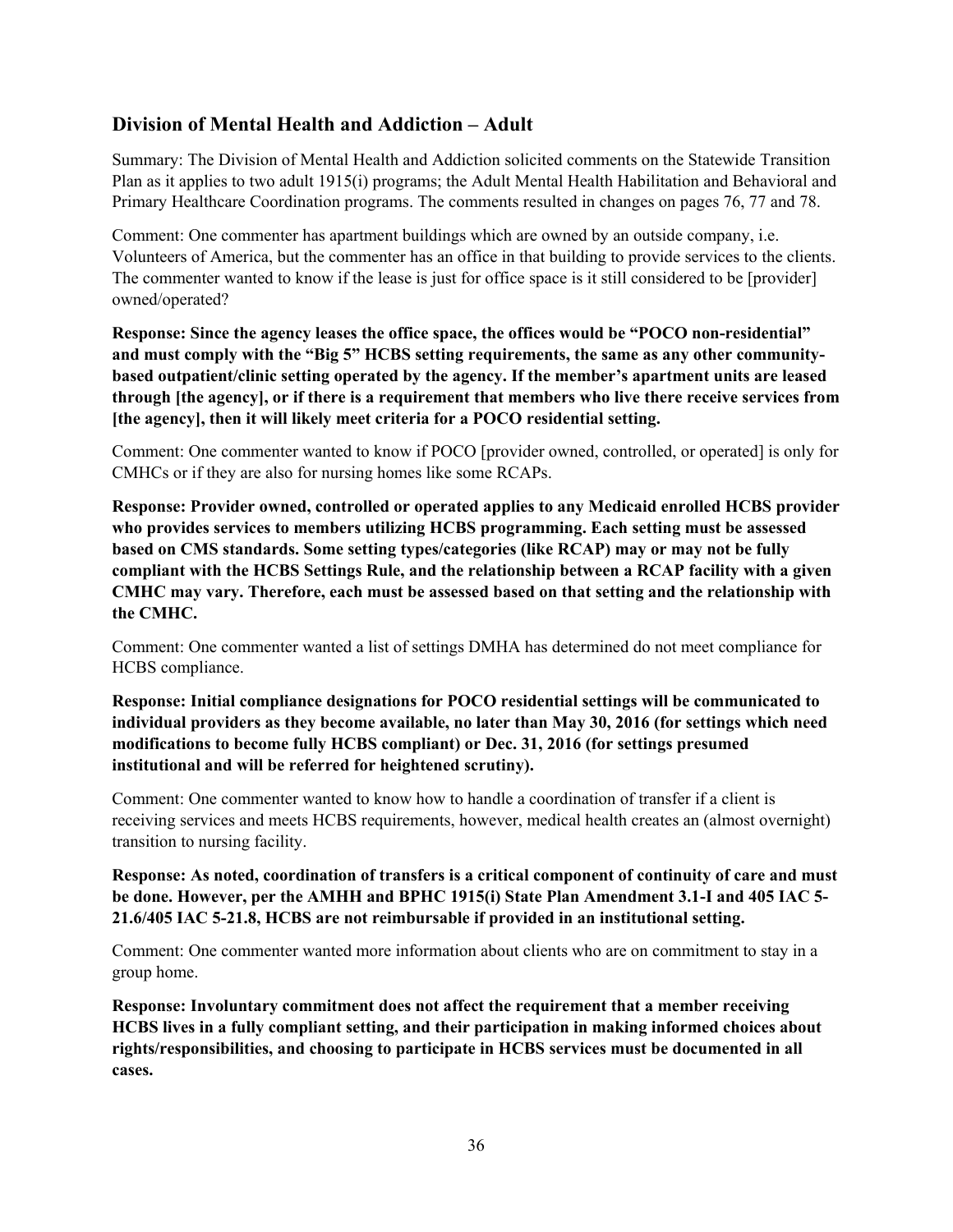Comment: One commenter wanted to confirm the April 1 is the date for implementing RSST and DARMHA modifications.

# **Response: Yes the April 1 date for implementation of HCBS Residential Setting Screening Tool (RSST) is firm, due to CMS's requirement for data collection before next STP submission (anticipated September 2016).**

Comment: One commenter wanted to confirm if assisted living participants can get AMHH or BPHC if in a nursing home and also if the assisted living is on the same grounds as a nursing home but not in the nursing home. Does that also fall under presumed institutional?

**Response: Whether the individual is eligible for AMHH or BPHC programs will depend on whether the assisted living facility is determined to be an HCBS compliant setting or an institutional setting. If the setting is assessed to have qualities of an institution (including being in or adjacent to an institutional setting), it may be referred for heightened scrutiny. The following is an excerpt from a CMS presentation in Nov 2015: "At a minimum, states should submit information clarifying that there is a meaningful distinction between the [institutional] facility and the community-based setting such that the latter is integrated in and supports full access of individuals receiving HCBS to the greater community. This could include documentation that the home and community-based setting is not operationally interrelated with the facility setting."**

Comment: One commenter questioned if a presumed institution is receiving BPHC, will they be denied or eligible?

**Response: Members receiving HCBS who live in a setting preliminary designated by DMHA as "Potential Presumed Institutional" are currently eligible to continue to receive services until a final determination is made. For settings which are presumed institutional and for which the presumption is allowed to stand, Member Transitions Plans will be initiated for any affected members. The Member Transition Plan process and any relocations or termination of HCBS will be guided by person-centered planning.**

Comment: One commenter asked how county homes are identified on the application and if they would be identified as nonPOCO.

**Response: County homes like all other settings are considered non-POCO, as long as they are not owned/controlled/operated by an HCBS provider. However, if the setting is owned by a governmental unit (like the county), it meets criteria for "Potential Presumed Institutional" and needs to be referred for heightened scrutiny.**

Comment: One commenter asked if homeless shelters are exempt from HCBS.

**Response: During an HCBS conference call, a verbal response from CMS indicated homeless shelters are exempt from HCBS. However, FSSA/DMHA has not received this information in writing. Will advise as more information is available.**

Comment: One commenter inquired if providers can scan surveys, such as the HCBS Resident Survey to DMHA through email.

#### **Response: No. FSSA/DMHA needs the hard copies to protect member confidentiality.**

Comment: One agency had a question regarding building compliance. Their agency has an inpatient unit, which they understand is considered an institution, and in a separate part of the building the agency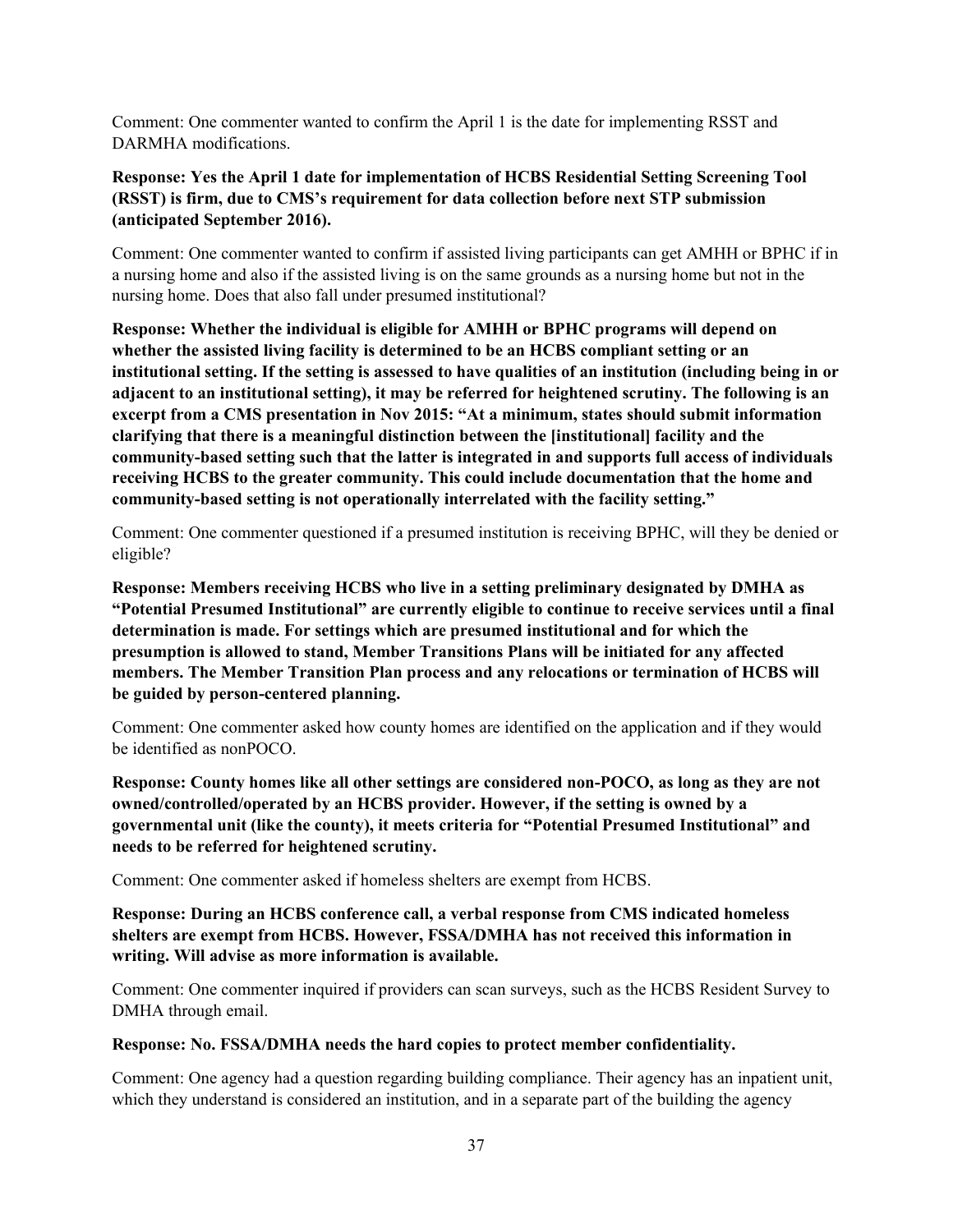providers skills in training groups. The agency wanted to know if they would be out of compliance even though these programs are separate from each other.

**Response: If the setting is assessed to have qualities of an institution (including being in or adjacent to an institutional setting), it may be referred for heightened scrutiny. The following is an excerpt from a CMS presentation in Nov 2015: "At a minimum, states should submit information clarifying that there is a meaningful distinction between the [institutional] facility and the community-based setting such that the latter is integrated in and supports full access of individuals receiving HCBS to the greater community. This could include documentation that the home and community-based setting is not operationally interrelated with the facility setting."**

Comment: One commenter asked how the application will be approved if the POCO 5 are not met, meaning the Screen Tool and application identify this, but there is justification in the Treatment Plan?

**Response: If a modification(s) to one or more of the "POCO 5" requirements are substantiated through the person-centered treatment plan, then the setting will be considered compliant with that particular requirement.**

Comment: One commenter wanted to know where the slides from the DMHA Webinar training would be posted and if they will include answers to the questions that were posed during the training.

**Response: Slides from the 3/10/16 training were distributed on 3/21/16, and are posted on the DMHA AMHH and BPHC webpages. Responses to questions will be provided following the public comment period, which ends 4/6/16. The FSSA [HCBS Final Rule Transition Plan website](https://www.in.gov/fssa/da/4917.htm) contains links to valuable information located at https://www.in.gov/fssa/4917.htm.** 

Comment: One commenter asked if the surveys that providers completed online are different from the surveys that DMHA is requesting from the clients.

**Response: Yes. The provider surveys completed on-line were the provider self-assessments of POCO residential settings. The surveys members are completing during February/March 2016 are resident surveys, which will be used to validate the results from the provider self-assessments of POCO residential settings.**

Comment: One commenter asked if vignette examples will be given from which they can learn about applied classifications, (*i.e*. examples of specific cases of how someone in a certain situation would be classified).

**Response: Good suggestion. DMHA will develop examples to help providers apply HCBS setting standards, to assist with the assessment process. In the meantime, refer to the HCBS Residential Setting Screening Tool for help in determining the setting type and the compliance requirements for a specific setting. Providers of HCBS are encouraged to review the medicaid.gov HCBS Final Rule page for additional information on settings as well.**

Comment: One commenter asked if a group home is Joint Commission certified can it be assumed that it meets POCO 5.

**Response: No. HCBS setting requirements are separate from and must be met whether or not a setting is Joint Commission certified.**

Comment: One commenter asked what would happen if POCO-5 requirements violate Fire Marshal requirements.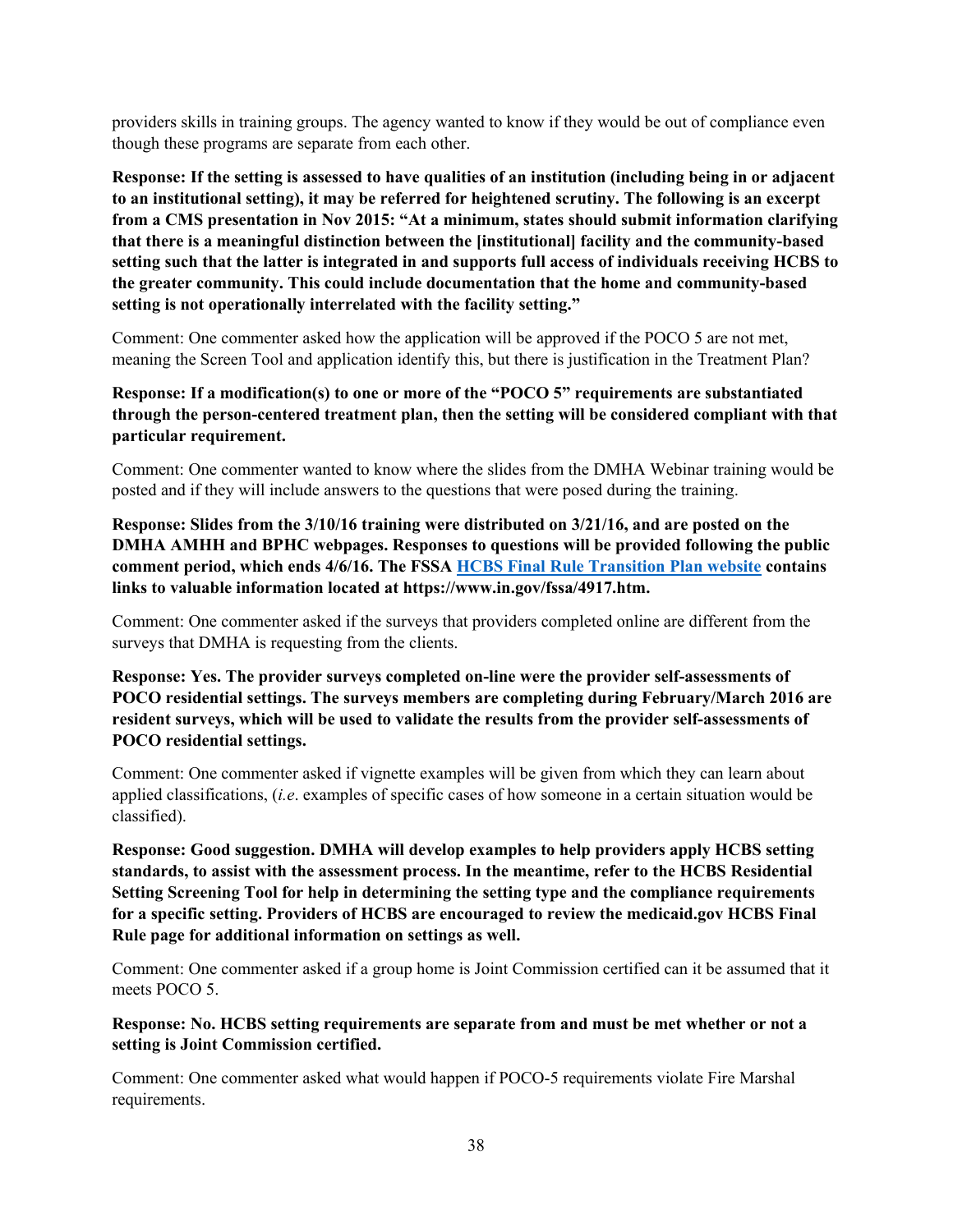## **Response: Conflicts between HCBS setting requirements and local fire marshal codes must be documented as a modification to the POCO 5 requirements on each individual resident's personcentered treatment plan.**

Comment: One commenter asked if support staff could enter survey response into Survey Monkey.

#### **Response: No. Member responses are to remain private.**

Comment: One commenter asked how members will be informed about the HCBS Final Rule and new settings requirements.

**Response: Providers are responsible for informing members about HCBS setting requirements and compliance status. The FSSA HCBS Final Rule page is a resource for providers as well for members. DMHA will develop an information handout for providers to be able to give to members, as well.**

Comment: One commenter asked if there will be an information sheet available for staff to give the client about the new requirements.

**Response: Good suggestion. DMHA will develop an information handout for providers to be able to give to members, explaining the requirements of the HCBS Settings Final Rule, its expected impact on members receiving AMHH and BPHC services, and the addition of the HCBS Residential Setting Screening Tool to the application process. Providers are responsible for informing members about HCBS setting requirements and compliance status.**

Comment: One commenter asked that in regard to the HCBS Residential Setting Screening Tool, if it would be possible to set up a form in our ECR that could be electronically signed to reduce the redundancy of a scanned form.

**Response: Yes, as long as the electronic version of the RSST has all the same questions/information as the paper form, the signature is captured, and the outcome is entered correctly in DARMHA for applications beginning April 1.**

Comment: One commenter stated that they liked the changes to the flow of the RSST tool.

**Response: Thank you for your feedback.**

Comment: One commenter wanted know how "adjacent" would be defined in regards to how it relates to presumed institutions.

# **Response: CMS has not specifically defined "adjacent" as pertains to the HCBS Settings Rule, but DMHA is interpreting "adjacent" in this context to mean sharing a property boundary.**

Comment: One commenter wanted to know how "operated" is defined as it relates to POCO residential sites.

**Response: Each site must be assessed individually for compliance with the HCBS Settings Rule, including whether the setting has qualities of an institution. [The site] was previously identified by your agency as a POCO residential setting, which is accurate since the agency is involved in management of the property.**

Comment: One commenter asked if assessments can be completed if the patient is in an inpatient unit or in a Crisis Respite outpatient unit.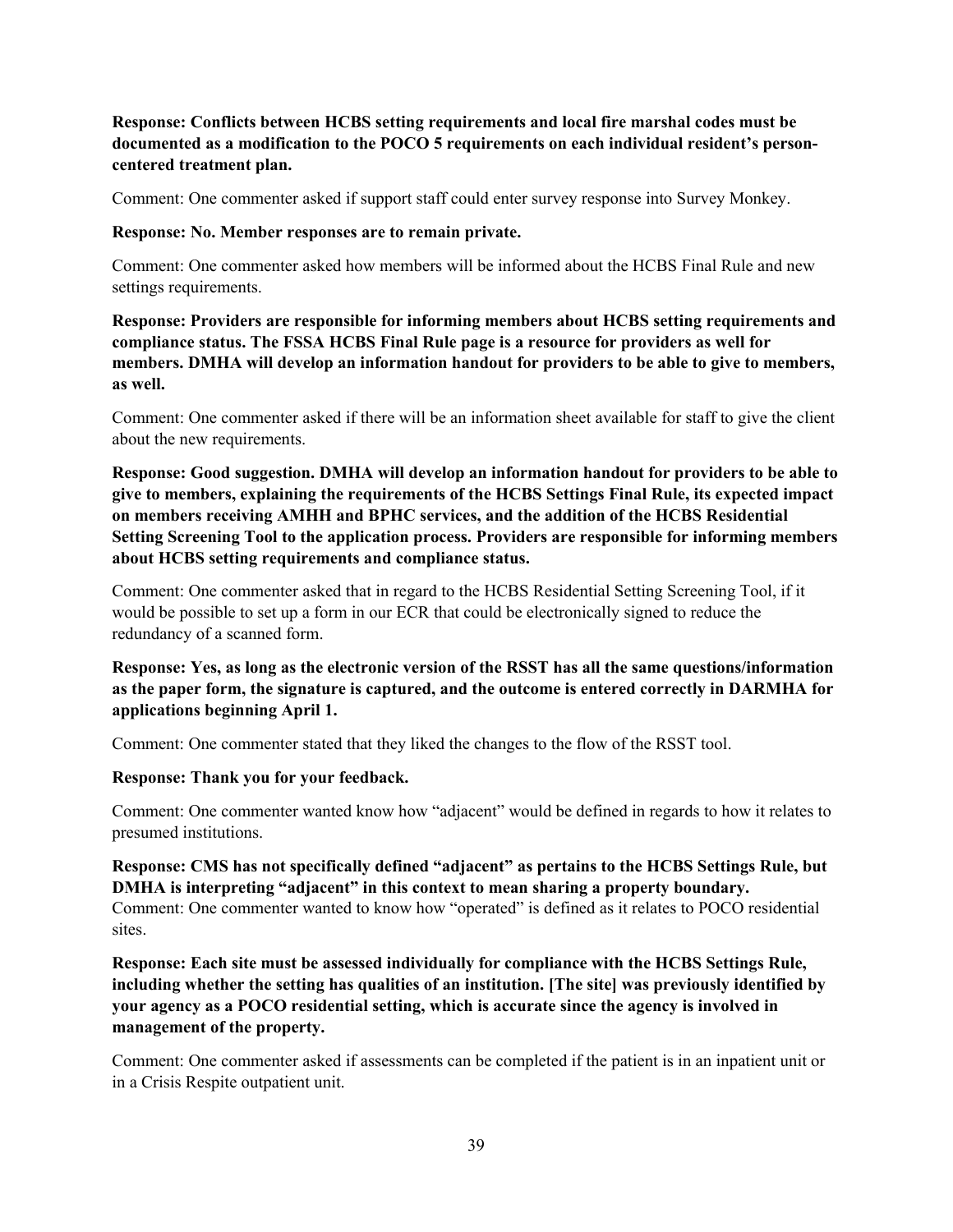**Response: The assessments may be completed while the member is in an institutional setting, and are an important part of discharge planning and continuity of care. However, as with all home and community based services, agencies will not be reimbursed for HCBS provided in an institutional setting.**

Comment: One commenter asked if further guidance and clarification could be provided regarding how rules will apply to all settings where HCBS are delivered and not just to residential services.

**Response: All home and community based services are required to be delivered in settings which fully comply with the HCBS Settings Rule. This applies to POCO non-residential settings, such as clinics, day service sites, etc. In May 2016, providers will complete self-assessments on their nonresidential facilities to determine compliance with the HCBS Settings Rule.**

Comment: One commenter asked if an exception to the requirement for the "locked bedrooms" requirement could be made since it is seen as a safety risk for patients.

**Response: The intent is that a member's right to privacy is protected, as well as their right to choose whether to have visitors in their living space. Providers are reminded that all setting modifications must be based on an individual's specific assessed need, and documented in the individual's person-centered treatment plan. If a lockable bedroom door will not be provided for an individual member that modification must be clearly supported by documentation in that member's person-centered treatment plan.**

Comment: One commenter asked if it was acceptable to document checkpoints, which ensure modifications are still appropriate, at the time that the treatment plan is updated.

#### **Response: Yes, at a minimum at least every 90 days. Review of modifications should also be done whenever there is a significant change in a member's status.**

Comment: One commenter requested that the Division provide more details regarding how stakeholders will be identified and selected and encourages the Division to include a significant number of Waiver participants, as well as their advocates, as task force members.

**Response: DMHA has received over 1,000 responses from members who completed the HCBS Resident Survey, many of whom reached out to family members, friends, and other natural supports to help them complete the survey. This was an incredibly robust response, and speaks to DMHA's commitment to engage members, their families, and other natural supports in an individual's ongoing person-centered treatment planning. DMHA is assessing the most appropriate avenues and anticipates engaging some or all of the following groups/organizations in the ongoing process of refining and implementing the STP: DMHA Consumer Council; Mental Health and Addiction Planning and Advisory Council; NAMI Indiana; Indiana's Key Consumer organization; Mental Health America, Indiana chapter (including the Mental Health Ombudsman program staff).**

Comment: One commenter recommends, regarding the Division's proposed Member Transition Plan, that an independent facilitator be added to the plan development process. The commenter is concerned that the proposed team members will provide the potential for troubling conflicts of interest, especially for participants who lack natural supports and states that it is not enough that the Division will be reviewing the MTPs after they have been enacted. Lastly, the commenter requests greater detail regarding the notice and procedural protections that will be provided to participants needing to change their living settings or service plans.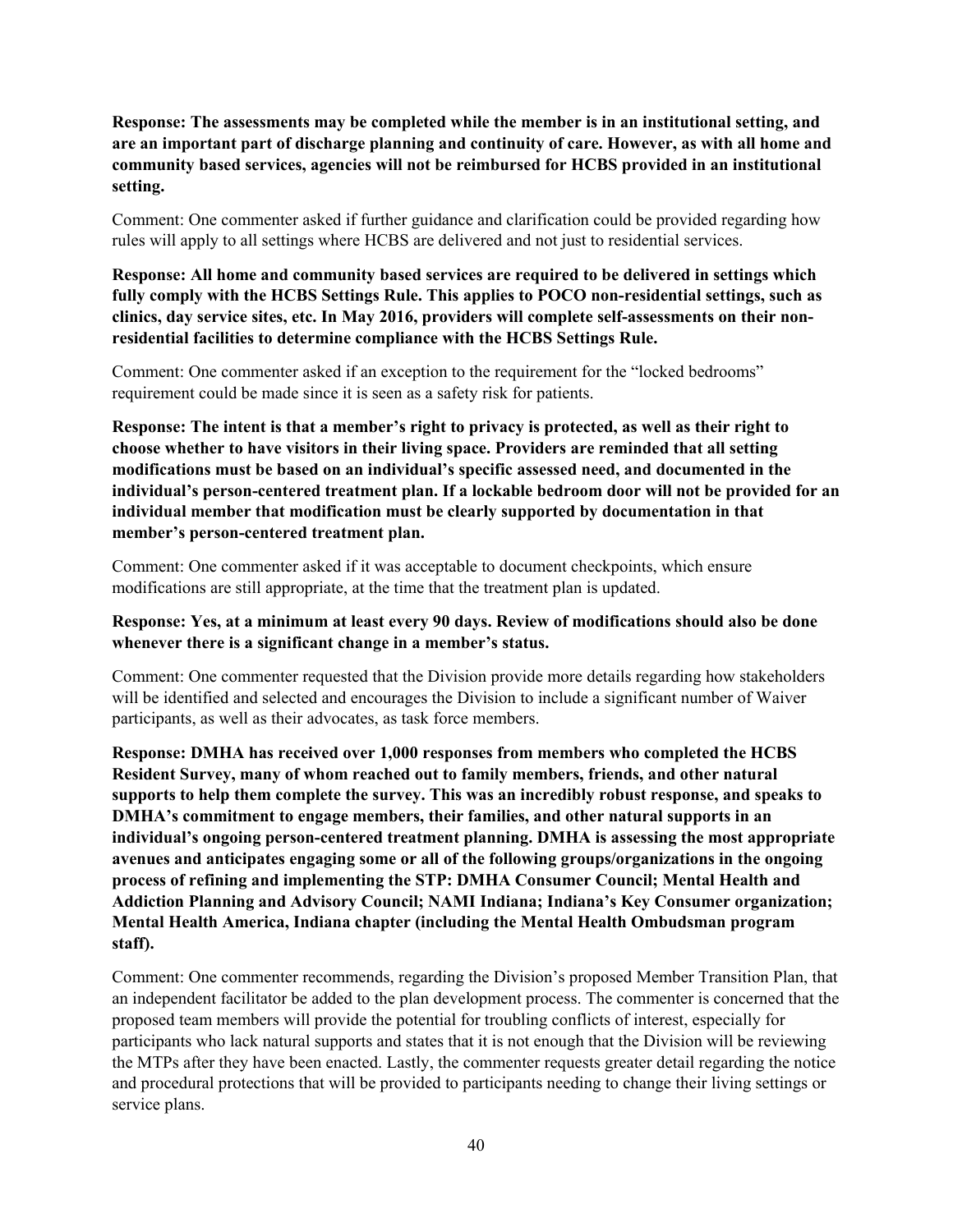**Response: Per the CMS-approved 1915(i) SPA, members applying for or enrolled in AMHH/BPHC are required to be provided information about their rights and responsibilities, consisting of both written materials and a verbal explanation. DMHA ensures that members receive rights and responsibilities information through the established QA/QI process for 1915(i) programs. Among the information required to be included in the member's rights and responsibilities information are the phone numbers for the DMHA Consumer Support Line and Indiana Protection and Advocacy Services. In addition, the person-centered planning process ensures that an individual has the right to choose who will be a part of his or her treatment team, including family members, friends, natural supports, and advocates of the member's choosing. DMHA will explore changes to program policies and procedures to add that required HCBS information must include contact information of the State's Mental Health/Addiction Ombudsman program to ensure individuals without family or support systems have access to an independent party to assist and advocate for them if they choose.**

Comment: One commenter requests that the Division disclose its plans to coordinate with the other state entities to ensure that individuals with "dual diagnoses" are not being unnecessarily served in settings that are non-compliant with or technically exempt from the HCBS Final Rule. Too often, individuals are passed between Divisions and are unable to receive individualized treatment and services due to a lack of coordination.

## **Response: FSSA divisions will work together to ensure each individual's needs are identified and met in the least restrictive most appropriate setting of their choice. FSSA has established crossdivision meetings for this purpose.**

Comment: Several questions were received about how the HCBS Settings Rule affects members who are homeless, specifically, how to document and assess the living situation for homeless members enrolled in or applying for HCBS programs.

**Response: DMHA refers providers to the following guidance from CMS: "If a recipient is 'homeless,' that does not impact service delivery through the various authorities covered by the HCBS Settings Rule and transition process. The recipient has not been placed in a residential setting under the rule. Any nonresidential services would treat homeless and people with homes in the same manner. The additional requirements for provider owned and controlled residential settings do not apply as a homeless person is not served in that type of setting." To assist providers in documenting a member's homelessness, DMHA will establish a "Homeless" category on an updated version of the HCBS Residential Setting Screening Tool, and will add a "Homeless" choice to the available options in the "Current Living Situation" section of the DARMHA application for 1915(i) services. DMHA will also explore policy and procedural changes regarding ongoing residential assessment.**

Comment: Several questions, comments and suggests were received from AMHH and BPHC providers regarding the HCBS Residential Setting Screening Tool. Providers requested further guidance on the implementation of this new tool, and made good suggestions for improving future versions of the tool.

**Response: DMHA will develop and distribute an updated version of the RSST, to include a comprehensive definitions and instruction sheet. DMHA will compile and distribute an FAQ list for providers with responses to questions received about proper completion of the RSST, based on unique member residential situations encountered by provider agencies.**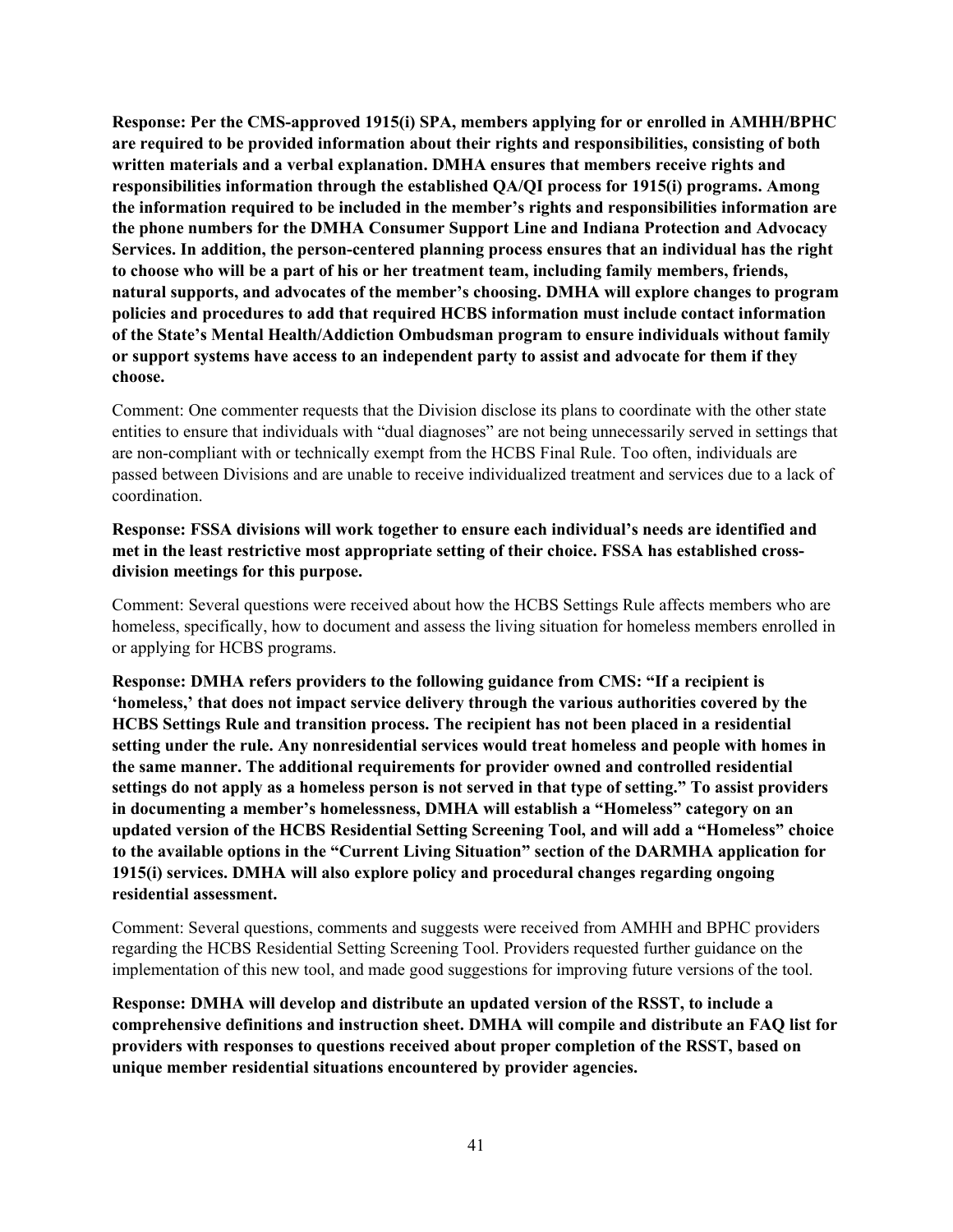# **Version III – September 2016**

# **Division of Aging**

Summary: The Division of Aging solicited comments on the Statewide Transition Plan as it applies to the two 1915(c) programs; the Aged and Disabled Waiver and the Traumatic Brain Injury Waiver. The comments resulted in changes to pages 6-12, 15-20 and 21.

# **PUBLIC COMMENTS:**

Comment: The commenter believes that the criteria for food stamps should be changed. The commenter states that they have a hard time scraping enough money together for groceries but see people using their food stamps for soda pop and candy.

# **Response: This comment is not relevant to the transition plan however, the DA appreciates your comment and, we will share with the appropriate FSSA staff.**

Comment: A commenter inquired about how the amended transition plan would affect licensure of Residential Care Facilities. Specifically, there is a concern that there seems to be uncertainty around licensure requirements relating to the waivers that have traditionally been characterized as more institutional. The commenter asks if DA is in the predevelopment, can DA guidance as to whether the concept (affordable assisted living), which caters to the lowest of income residents will meet the criteria? The commenter would like to review and discuss their intentions to see if the new rule changes will be a barrier to their new developments. Additionally, the commenter notes that Indiana is providing public notice through the Indiana register of newsletter disseminated by advocacy groups and trade organizations, list serves, and other electronic newsletters. The commenter requests access or to be directed to where they can locate this information so they can become more actively involved.

# **Response: Access to affordable assisted living services is a key component to increasing HCBS options for consumers who may otherwise be at risk of institutionalization. A workgroup will begin meeting in October to finalize standards in compliance with the settings rule. Those standards will be completed by early 2017. The Division will contact you directly about how you can become involved.**

Comment: A commenter raised concerns that they believe Division of Aging presumes multiple waiver services are compliant with HCBS regulations. For example, the TBI Waiver offers supported employment opportunities to participants. The commenter expressed concern that these employment services, in some circumstances, may be delivered to participants in sheltered, non-competitive settings. The commenter encourages the Division to assess programs individually for compliance with the HCBS regulations. The commenter also questions the usefulness of the Person Centered Monitoring Tool and National Core Indicators survey questions. The commenter cites issues with the yes-or-no responses and the thresholds inherent in certain questions (e.g., "In the last 90 days has the individual experienced harm and/or abuse that resulted in a report of any kind?"). The commenter believes a better-tailored survey could be developed, soliciting substantive information from waiver participants.

The commenter also raised questions about the assisted living portion of the STP as is currently written; however, the commenter understands that the Division is working toward a solution to permit individuals to continue receiving assisted living services without running afoul of the HCBS regulations. The commenter supports a solution in which the authority over and certification of assisted living providers is maintained by a single state agency. The commenter believes such a solution would streamline the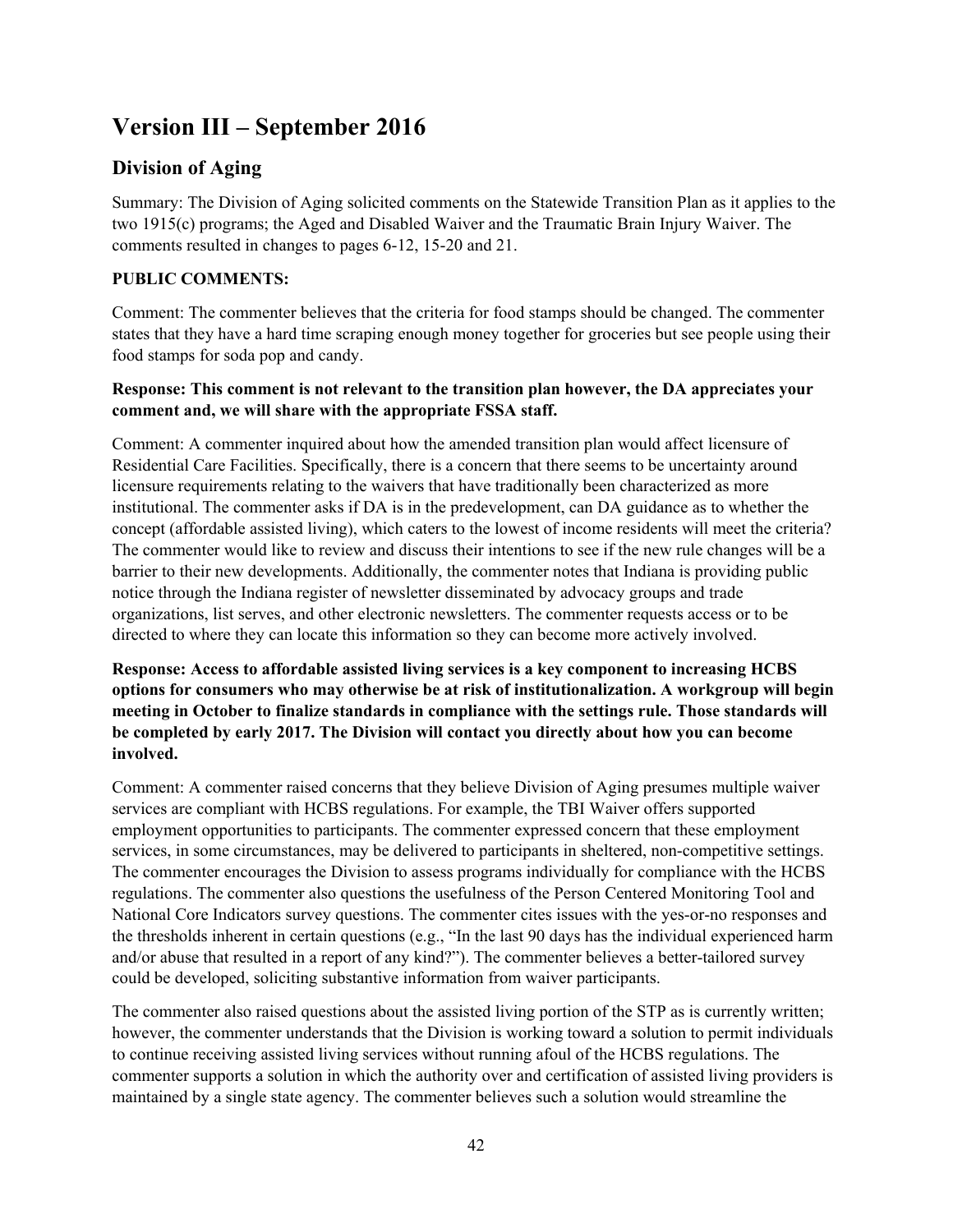resolution of assisted living issues, increase accountability, and decrease both bureaucratic gridlock and lay confusion.

**Response: Thank you for your reminder about supported employment services. You are correct that DA has not addressed that and will add it to the plan. DA only has two consumers currently receiving supported employment services under the TBI waiver. This is a service and a set of providers that is shared with DDRS. As they have considerably more consumers impacted DA will be following their lead in this area. In regard to the PCMT and NCI-AD tools, DA appreciates your concern about the format of the questions. DA will reach out to you directly for further review of these items and will consider changes to at least the PCMT which DA can control. On the NCI-AD, DA can suggest changes to the national advisory group and advocate for those as appropriate. Finally, thank for your recommendation regarding the certification process for assisted living providers. DA agrees that there are certainly benefits to eliminating duplication of effort as well as confusion from differing licensing and certification requirements and processes.**

Comment: Regarding proposed mediation strategies, a commenter requested newly promulgated rules that grant waiver participants more expansive opportunity than offered by the draft rules. The commenter believes, as currently proposed, draft rules contain phrases like "to the fullest extent possible." The commenter is concerned that providers may take advantage of this phrasing to deny waiver participants' access to the community, deeming it impossible – whether because of funding, lack of transportation, or some other barrier. The commenter would like to see the Division diminish opportunities for providers to deny participant-directed requests.

Additionally, the commenter believes the draft rules would require case managers to "conduct at least two of the four required assessments in the home." The commenter believes that this restriction limits participation in the community. For example, if a waiver participant is a full-time employee, the case manager may insist that the participant take time off of work to sit at home waiting for his or her arrival and conducting of the assessment. If assessments absolutely must be conducted in the home, the commenter would like to see the promulgated rule stipulate that the case manager must be available at times convenient for the waiver participant, including after-hours or on weekends.

# **Response: DA appreciates these notes related to the proposed rule language. As that draft rule is further revised, DA looks forward to working with the commenter and other stakeholders collaboratively on the final language.**

Comment: The commenter expresses support for the Divisions' intentions to create a more comprehensive plan regarding stakeholder involvement. The commenter expresses full support for any efforts by the Division to increase communication with and solicit feedback from waiver participants, individual caregivers, and advocacy agencies. The commenter believes that responsiveness to such feedback will significantly improve the provision of waiver services and give participants a greater sense of autonomy.

# **Response: DA appreciates commenters' support and hopes to assemble the first meeting of DA's advisory HCBS stakeholder group in October 2016 and is looking forward to the commenter's participation in that group.**

Comment: Regarding dementia training for caregivers, the commenter notes that DA has identified four services that are in provider owned settings: 1) Adult Day Services A&D and TBI waivers 2) Adult Family Care under the A&D and TBI Waivers 3) Assisted Living under the A&D and TBI Waivers 4) Structured Day Program (TBI). The commenter believes that individuals with dementia should be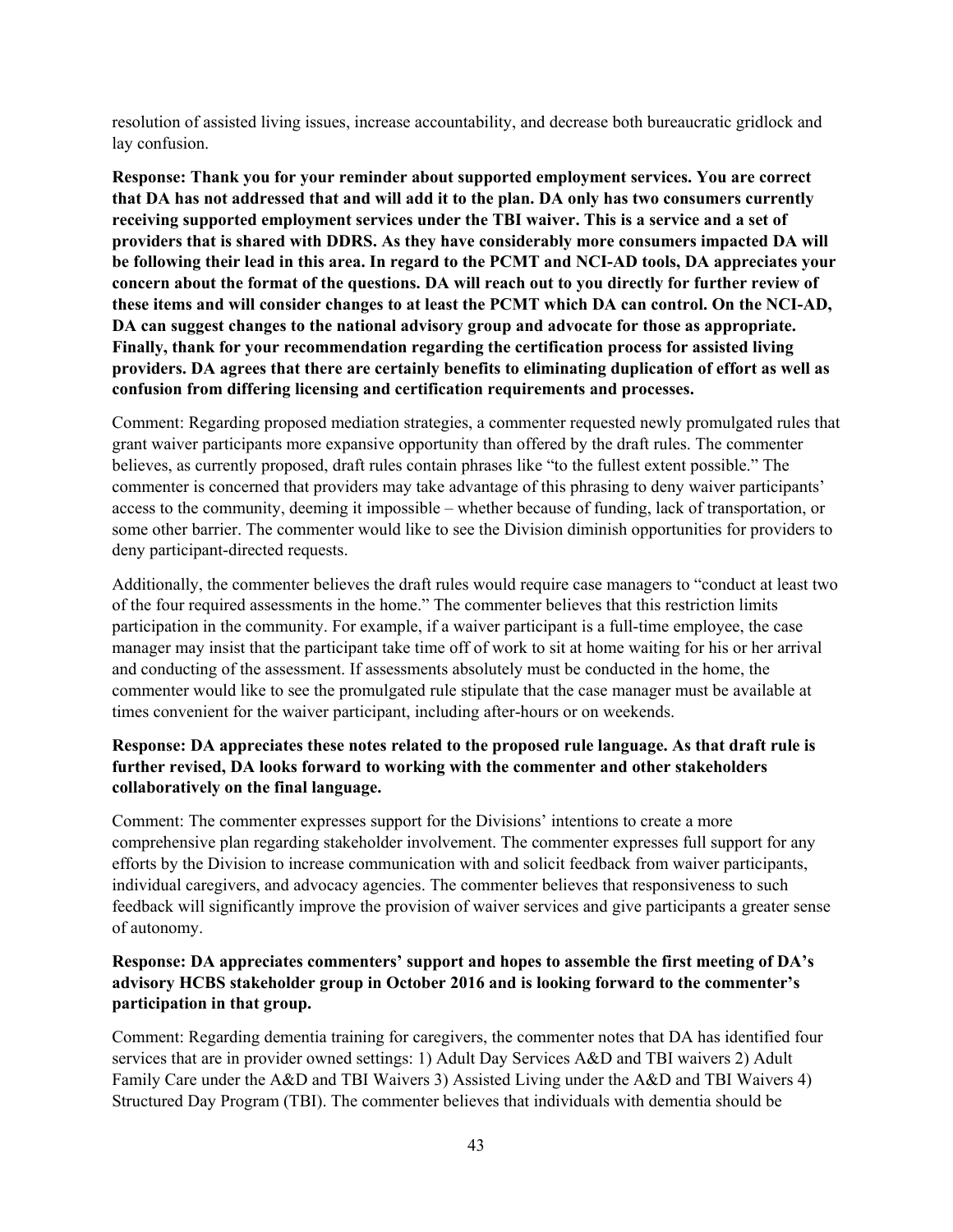afforded the opportunity that support full access to the greater community. The commenter believes that it is important that paid caregivers in the above-mentioned provider owned settings receive proper training to care for patients with dementia so that full access to the greater community can be achieved based on the stage the patient is in the disease process. The commenter recommends that DA pursue adequate educational requirements for paid caregivers in these settings to meet this goal. The commenter recommends that training include the following:

- Understanding dementia: This would include brain anatomy and physiology, common comorbidities, and types of dementia
- Proper communication with the patient and the family.
- Personal Care and Behaviors: This would include bathing strategies, typical behavior triggers and redirection strategies, sleeping issues, eating and ideas for activities and boredom.
- Safety and Environment: This would include caregiver and client safety, maximizing independence, and identifying environmental red flags.

**Response: Thank you for your thoughts on dementia care training. While this topic is not directly part of the transition plan for compliance with the settings rule, it could certainly be a part of person centered planning efforts and alternative ways to address wandering and other issues encountered among those with dementia diagnoses. The DA agrees that having a dementia-capable workforce is important to ensuring a high quality of care as well as compliance with the settings rule.**

Comment: The commenter states that, in order to be compliant with the statewide transition plan, service plans must take into account personal preferences for activities, individualized schedules and routines and provide avenues for activities outside the service site to promote interaction with the general community. The commenter further notes that, as the disease process for dementia progresses, the service plan may need to be adjusted. For example, the client may reach the stage in the disease process where the outing in the general community may have to be in less crowded areas as the noise level and large number of people in the setting would upset the client. Therefore, the service plan must be modified accordingly to ensure that the individual can have access to the greater community while also addressing appropriate modifications for safety issues with wandering due to dementia.

**Response: Thank you for your thoughts on dementia care training. While this topic is not directly part of the transition plan for compliance with the settings rule, it could certainly be a part of person centered planning efforts and alternative ways to address wandering and other issues encountered among those with dementia diagnoses. The DA agrees that having a dementia-capable workforce is important to ensuring a high quality of care as well as compliance with the settings rule.**

Comment: With regard to adult family care homes, the commenter notes that clients receive residential services in a family-like setting. AFC homes are approved to serve no more than four residents in a residential community with a live in caregiver. The commenter believes that the AFC home live-in caregiver should have the same training as staff providing Adult Day Services to develop activities and promote interaction with the general community. Further, the commenter believes that the AFC home must also implement the following standards to be compliant with the HCBS Transition Plan:

- The individual can have visitors at any time
- The individual controls his/her own schedule, including access to food at any time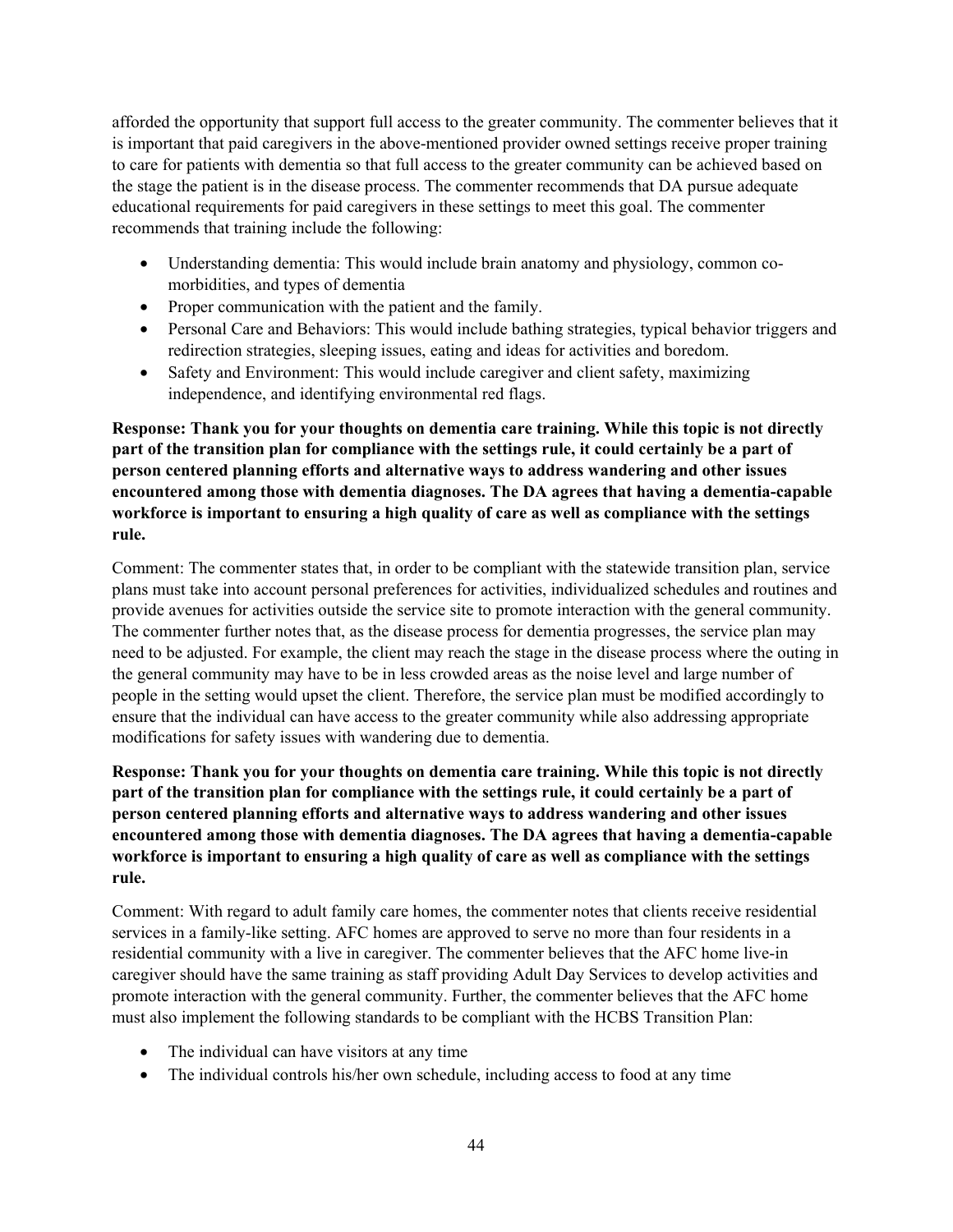#### **Response: Thank you for your comments on AFC. The DA agrees that AFC providers must meet all of the requirements of a home and community-based setting.**

Comment: With regard to AFC homes and the standard of visitors at any time, the commenter notes that a client with dementia experiences different stages in the disease process that will affect how he/she can have visitors at any time. The AFC caregiver will need to have the proper training to ensure that this standard is met in a manner that takes into consideration client's stage of dementia. For example, a client may reach a point in the disease process where visitors may have to be limited to a small group at a time and a quiet location since the large groups and an environment with a lot of background noise would be overwhelming. On the other hand, an individual in the early stages of dementia would be able to handle having a larger group of visitors in a public location in the general community.

# **Response: Thank you for your comments on AFC. The DA agrees that AFC providers must be dementia capable and meet all of the requirements of a home and community-based setting.**

Comment: With regard to AFC homes and the standard of individual control over his/her own schedule, including access to food at any time, the commenter notes that the live-in caregiver must have adequate dementia training to ensure that the client has access to food at any time but still meets the needs for proper nutrition. At each stage of the disease process, an individual with dementia may need more supervision to ensure that they eat regularly and the foods they eat afford him/her the proper nutrition. A trained caregiver knows how to strike the balance in meeting this standard while still ensuring that the clients eating and nutritional needs are meet during each stage of the disease process.

# **Response: Thank you for your comments on AFC. The DA agrees that AFC providers would benefit from dementia-capable training and they must meet all of the requirements of a home and community-based setting.**

Comment: Regarding assisted living, the commenter notes that, in this setting, clients receive residential services offering an increased level of support in a home or apartment-like setting. As mentioned in the Transition Plan, assisted living facilities are somewhat isolating as they provide a full range of services within a facility. Eighty-four assisted living locations were surveyed as part of the site assessments. Of those 84 locations, a total of 27 (15 co-located to nursing facilities and 12 not collocated) have secure memory care. Twenty-four sites were not co-located and did not have a secure memory care unit. The comments that we have previously made for ADS and AFC providers apply to this section. The State Transition Plan has the standard that Assisted Living providers must ensure that the setting provides individual rights of privacy, dignity and respect and freedom from coercion and restraint.

# **Response: Thank you for your comments on Assisted Living. The DA agrees that AL settings must meet all of the requirements of a home and community-based setting.**

Comment: Regarding the standard for freedom from restraint, the commenter notes that a trained caregiver in dementia has knowledge and skills to identify typical behavior triggers and redirection strategies at each stage of the client's dementia. The trained caregiver also has the skills to promote client safety and environmental red flags. Therefore, the caregiver can ensure that the client is not improperly restrained in a residential setting and promote participation in activities within the facility and outside community while ensuring the client's safety.

#### **Response: Thank you for your comments on AFC. The DA agrees that AL settings must have a dementia capable staff and meet all of the requirements of a home and community-based setting.**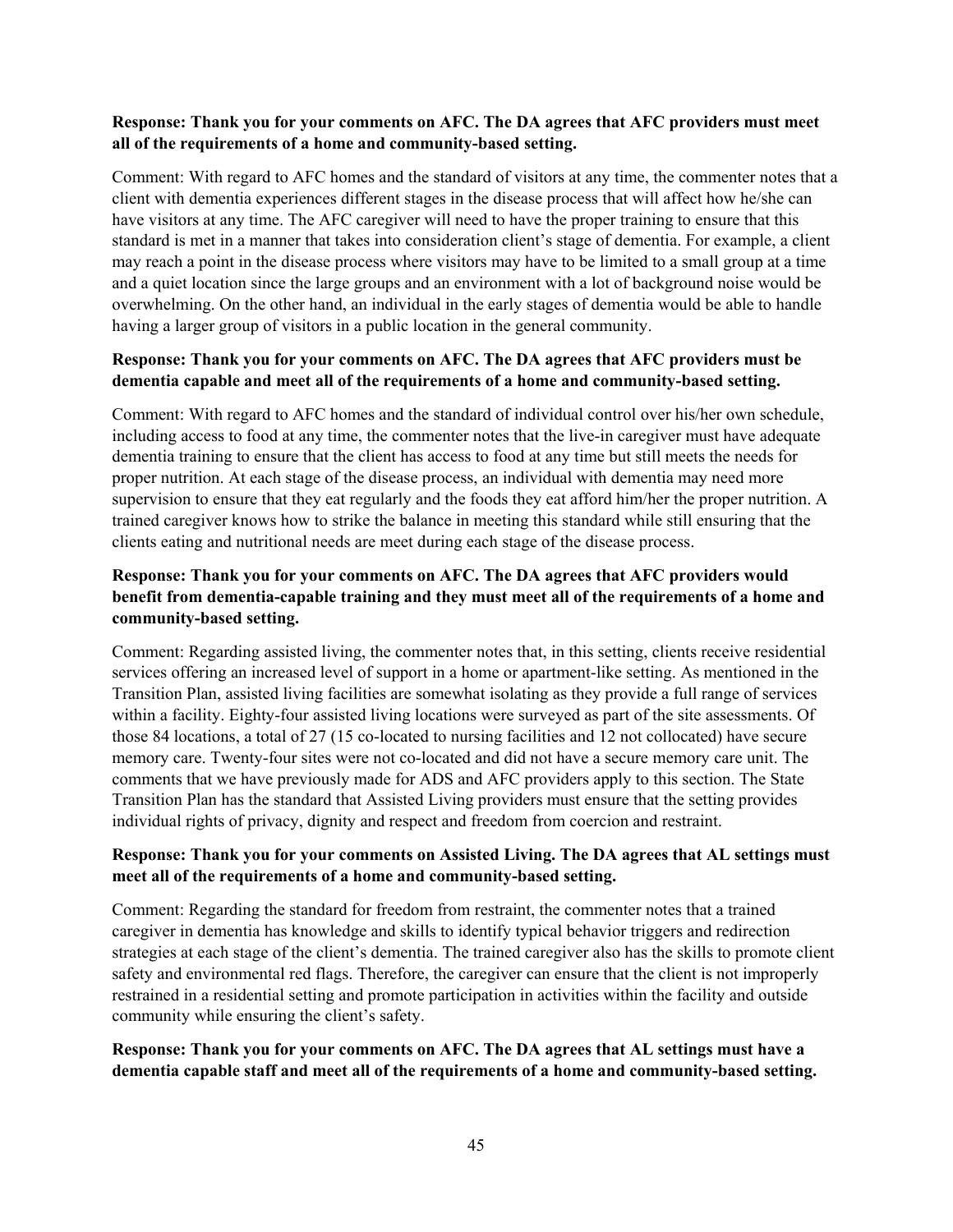Comment: The commenter notes that Structured Day Programs provide activities and rehabilitative services provided in a group setting. DA has indicated that they have not yet assessed SDP to determine their level of compliance with the final rule. At this time, the commenter does not have any public comments regarding dementia training for staff in these settings.

#### **Response: Thank you for your comments.**

Comment: Regarding provider capacity and reimbursement, the commenter raised concerns that the current reimbursement and administrative procedures set by Indiana Medicaid impact provider capacity and create a lack of willing providers. Home health agencies have operated under a Medicaid rate cost reduction since SFY 2011. The commenter states that the Office of Medicaid Policy and Planning made the decision not to implement SFY2017 rates based on its recent review of the home health rate methodology and to ensure continuity of care and access to home health services for Medicaid members. The rates have been maintained as established for SFY 2016.

# **Response: This comment is not relevant to the transition plan however, DA appreciates your comment and, DA will share with the appropriate FSSA staff.**

Comment: The commenter believes the plan should clearly state that assisted living communities licensed as residential care facilities will be allowed to participate in the waiver program. If DA is contemplating changing the current requirement that waiver providers be licensed by the Indiana State Department of Health, the commenter requests that the transition plan explicitly address how providers are to be licensed and how it intends to resolve conflict between DA oversight and ISDH oversight.

# **Response: Thank you for your comment on the licensing requirements for AL providers. The DA will be adding additional details to the plan on the licensing and/or certification of AL providers in the waiver program.**

Comment: The commenter states that, per the DA website, there is currently a moratorium on approving any new providers whose services are presumed institutional and require heightened scrutiny. Applications will not be accepted until CMS approves the transition plan and established a heightened scrutiny process. Per the website, new applications will be subject to heightened scrutiny and approval by CMS. The commenter requests that the transition plan address this moratorium, its impact on consumers, a proposed timeline for action on new applications and whether all new applications are subject to heightened scrutiny and approval by CMS.

# **Response: Thank you for your comment on the provider certification process. The DA will be adding more details on the certification timeline to the plan.**

Comment: The commenter states that, based on the transition plan, there are no assisted living providers in the state of Indiana who are fully compliant. Per the plan, at most there are 24 locations who are partially compliant. PCG assessors visited waiver communities this spring and subsequently did a presentation about their report. The report itself has not been made available. The commenter requests that the PCG report be made available now rather than being available for public comment after the date on which comments for the transition plan closes.

**Response: Thank you for your comment. While it is true that currently there is no AL provider who is fully compliant with the settings rule, the DA believes that many, if not most will be able to complete remediation during the transition period in order to become compliant. In regards to the site survey report, the results will eventually be posted online once the report and results are finalized.**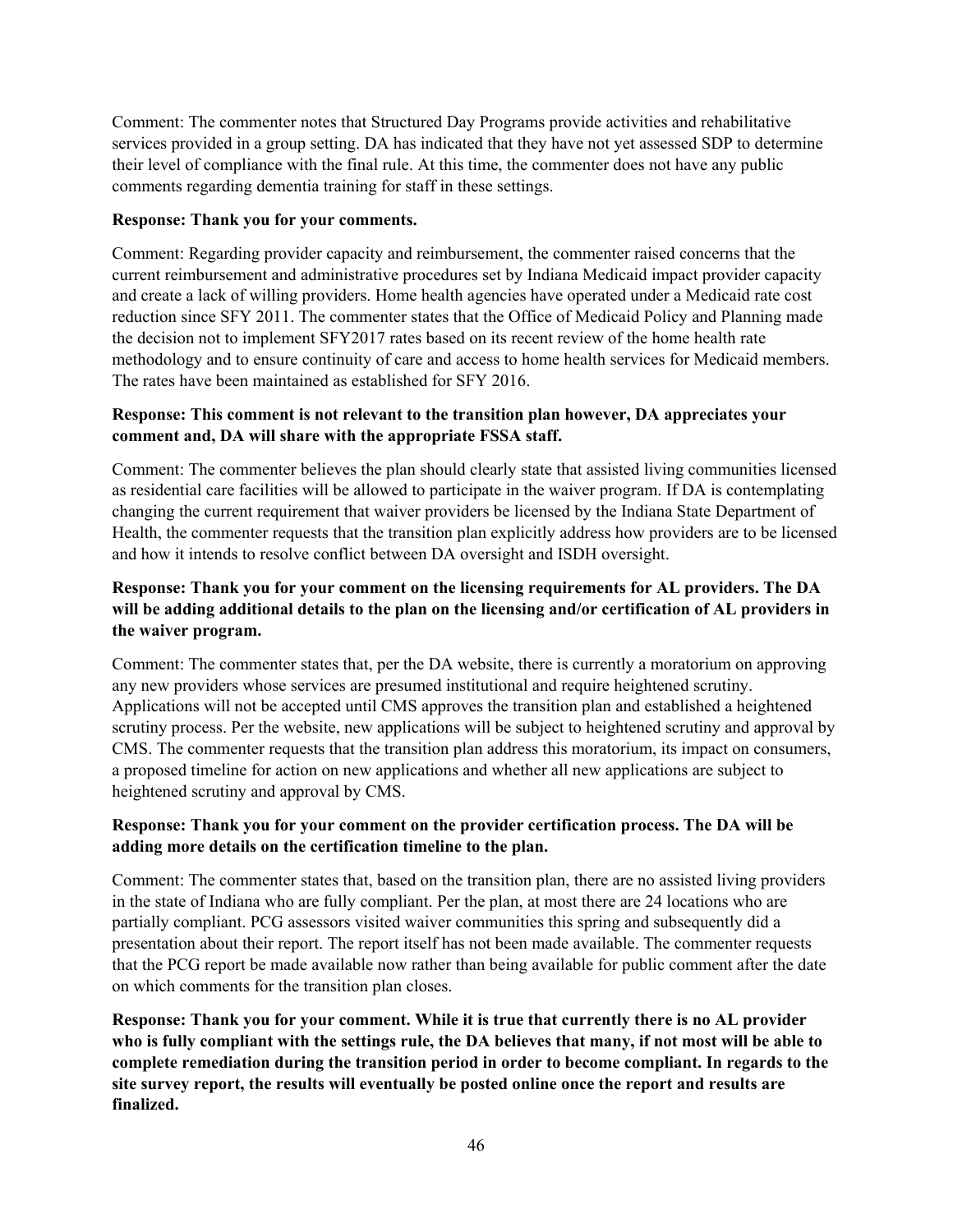Comment: The commenter states that detail about the heightened scrutiny process is lacking. The commenter expressed concern that the system may lack objective criteria for determining which communities meet criteria to participate in the program. The criteria cannot be "we will know it when we see it." The commenter requests the exact process and evaluation criteria be included and open for comment.

#### **Response: Thank you for your comment on heightened scrutiny. More details will be added to the plan about the process.**

Comment: The commenter states that the provision of assisted living services within the current A&D Waiver has long been tied to the provider being licensed as a Residential Care Facility under regulations promulgated by the Indiana State Department of Health. The DA's statement on RCF licensure, that the regulations "clearly force providers towards institutional characteristics" is not necessarily disagreed upon by RCF providers. However, the commenter states that the process described in the ASTP concerning coordination between the DA, ISDH and provider groups on changes to the RCF licensure requirements is not as aligned as the ASTP appears to suggest.

**Response: Thank you for your comment. The DA has had extensive conversation with ISDH and has participated in the ISDH provider workgroup conversations regarding changes to the RCF licensure requirements. DA has noted that modifications to that licensure impact all ALs, private pay and Medicaid waiver, in the state, while Medicaid waiver accounts for less than 15% of the licensed AL capacity in the state. There does not seem to be interest at ISDH or in the provider community for the overhaul to the RCF licensure that the settings rule would require for Medicaid HCBS participation. The DA agrees that it does not seem appropriate to significantly modify this licensure impacting what is predominantly a private pay market.**

Comment: The commenter stated that, while the DA and ISDH have attended and participated in a provider-led effort to recommend amendments to the RCF regulations, it does not appear that either State agency wants to use the RCF licensure, as potentially amended, as the vehicle for oversight of assisted living providers in an HCBS program. The commenter further states that RCF providers have invested greatly over the years to comply with the RCF licensure requirements, and those that are looking to invest in Indiana to become assisted living waiver providers are also investing to meet that standard. The commenter believes that moving away from that standard, and creating a second one for HCBS purposes only, is inefficient and will put at risk substantial private capital that has been and continues to be invested. Instead, the commenter believes it would be beneficial for the State agencies to align on reform to the RCF licensure standard and how that standard is enforced/overseen, rather than have two separate standards for assisted living services. This leads to an open question as to what are "assisted living services," which the DA states are not necessarily services that require RCF licensure, or at least RCF licensure as it exists today. The commenter believes this question is critical to understanding how current A&D Waiver providers are to transition from the structure that today requires RCF licensure to a new system that is either an amended RCF licensure requirement or an entirely different oversight structure. The commenter requests this question include an assessment of patient acuity and the services that are necessary and proper to keep patients safe and healthy. Secured memory care units also fit into this dialogue of acuity, and the commenter expresses concern with the lack of specificity in the ASTP on this point.

**Response: DA appreciates your comments on the provider community's investment in RCF licensure. Forcing alignment on the licensure of RCFs that serve a largely private pay market for the sake of compliance on Medicaid HCBS requirements has some inefficiency. These factors must**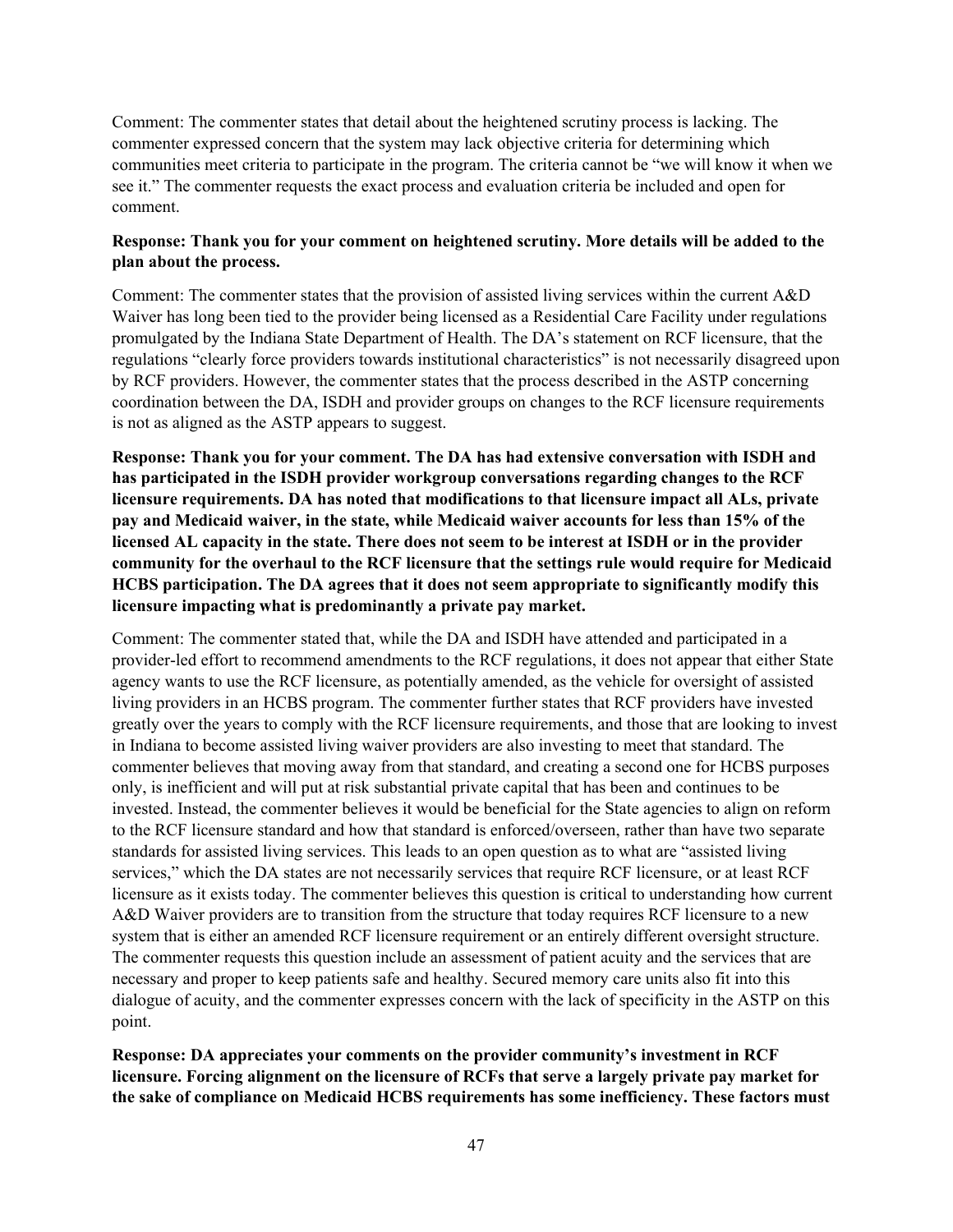## **all be weighed with Medicaid HCBS settings requirements being the primary goal of this transition plan. The DA agrees with your question as to how DA defines assisted living services. DA looks forward to engaging with the provider community on this issue.**

Comment: The commenter notes that, because the current A&D Waiver requires nursing facility level of care for eligibility, by definition these individuals have a higher level of need. The commenter believes this level of care requirement contradicts the current RCF licensure requirement, which limits RCFs from providing comprehensive nursing care (i.e. nursing facility level of care) in most instances (410 IAC 16.2- 5-0.5(e) and (f). The commenter stated that, despite the contradiction, RCFs are serving the current A&D Waiver clients in assisted living and in many cases the acuity of the clients necessitates coordination of higher levels of care. The commenter further noted that in some cases, individuals are denied an A&D Waiver slot under today's assessment criteria for not meeting level of care and are later admitted to a hospital then a nursing facility because of a downstream health complication.

#### **Response: Thank you for your comment. You have highlighted here one of the primary conflicts between the RCF licensure and its use in the Medicaid waiver HCBS program.**

Comment: The commenter notes that there appears to be an error in the opening sentence of the third paragraph on page 6. The first sentence says the ISDH regulations are significant in the service of assisted living, then the second sentence says the ISDH does not have licensure or regulations specific to the service of assisted living. The commenter believes the first sentence was meant to use "residential care" rather than assisted living.

# **Response: Thank you for noting this. It is not an error really but is not well stated. The point is that ISDH does not really recognize the service DA calls assisted living under the waiver. So, providers are licensed under residential care facility requirements. So, it is significant to the service of assisted living even though ISDH never refers to the term assisted living. DA will re-write this language.**

Comment: The commenter notes that the STP lists 7 areas in which current AL providers have a high rate of compliance with the new HCBS standards, but then indicates several key areas of "widespread lack of compliance" without specifying what those key areas are. These key areas should be specified.

# **Response: Thank you for your comment. DA will add some additional detail to the plan regarding the areas of current non-compliance.**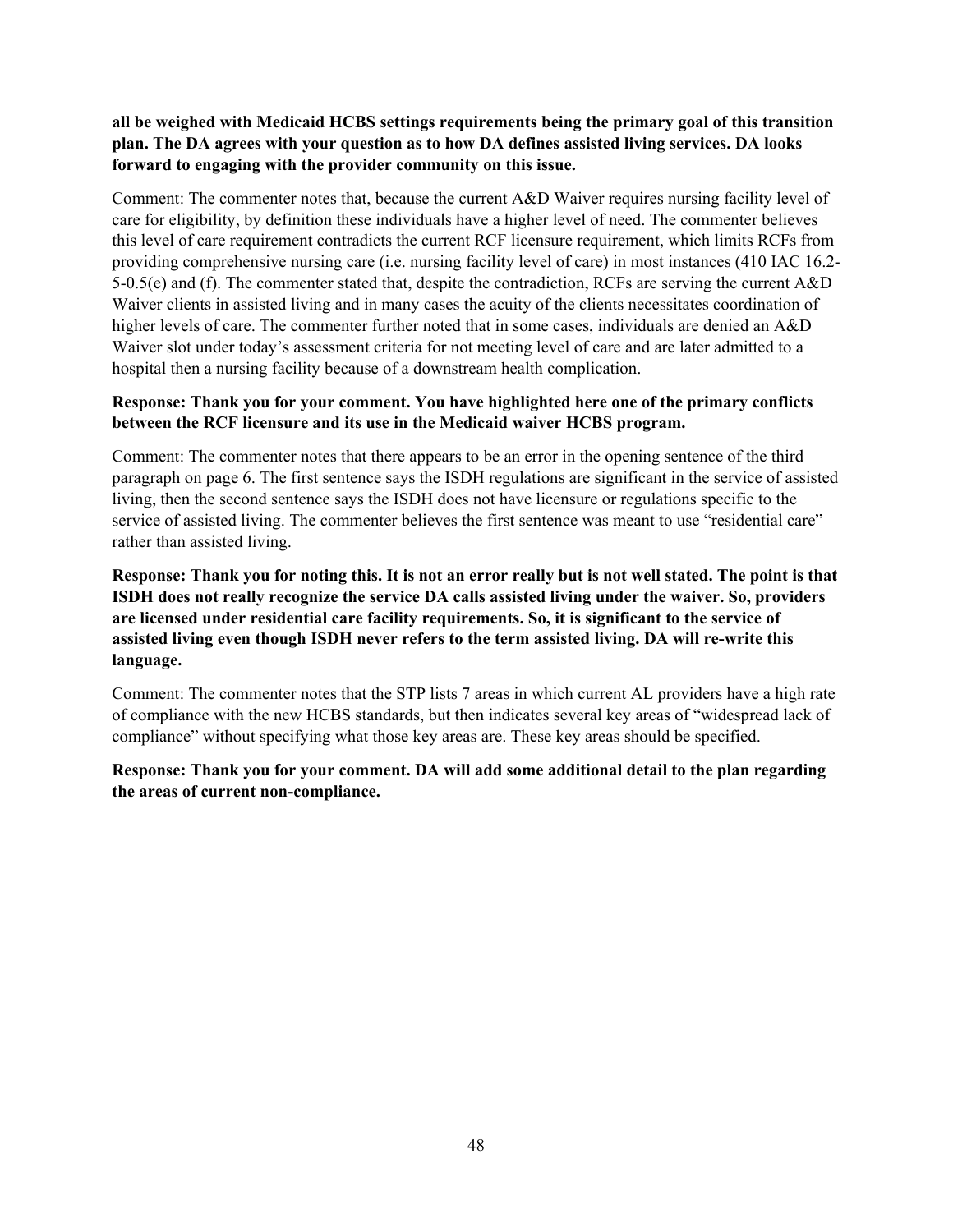Comment: A commenter made the following suggestions/recommended changes to the STP:

- The number of sites/participants for AL listed in the chart does not appear to equal the total number of AL participants noted on page 8. Clarification should be made.
- Clarification on the definition of co-location for ALs being co-located with nursing facilities. Is co-location being on the same property or adjacent to a nursing facility, being within the same physical structure (either under the same roof-line or being connected via hallway) as a nursing facility, or both?
- Assisted Living sites with secured memory care are listed as settings that are presumed not to be home and community based. This categorization is overly broad as no details of the site assessments have been made available in the ASTP. For example, are all of the sites so categorized operating locked memory care units? Do any currently employ delayed egress mechanisms? The ASTP makes no mention of what standard the DA or CMS is discussing concerning compliance with secured memory care units. The commenter believes this categorization threatens a key goal of state and federal government, which is to encourage provision of services in the community, as without secured memory care in assisted living many residents will be required to obtain those services in nursing facilities.
- Both charts on page 10 group facilities based upon facility characteristics that were collected during an assessment process. None of the details of those assessments are includes in the ASTP or otherwise available. These reports and details should be made available so that comments can be made on those reports, which are the basis for the charts.
- The chart that lists the 4 groups includes a row indicating there will be a segment of providers placed in Group 1 because they will "still be found to be institutional in nature" even though modifications can remove characteristics that have the effect of isolating. Please provide examples of what providers would fit in this category, what authority the DA has and what objective criteria will be used to determine a provider to "still be found to be institutional in nature" even though modifications can be made to remove the isolating characteristics. The ASTP states that providers who are deemed out of compliance will be notified in December 2016 (page 18) and that decertification will be issued in December 2017 for providers unable/unwilling to comply (page 18). How are providers that are willing to comply and heavily invest to do so, yet are "still be found to be institutional in nature," able to avoid unnecessary expense if they are still going to be excluded from the program based on this apparently loose standard?

**Response: Thank you for your comments. The DA will verify the number of AL participants but the chart on page 11 is more current than the older number still listed in the remediation chart. The DA is using the term "colocation" in the context of the CMS list of presumed institutional settings. These are generally settings that are under the same roof or operated under the same license and administrator as a comprehensive care facility. CMS also provides guidance on the characteristics of settings that have the effect of isolating participants. This is also a consideration in co-located sites that may be a separate building but share common functions and may limit participant access to the larger community. Secure memory care becomes an issue as it has the effect of isolating individuals. Presumed institutional settings can overcome that presumption but will need to eliminate any institutional characteristics as well as be in full compliance with HCBS characteristics. When the DA is satisfied that those criteria are met then the submission would be made to CMS for a final decision. The DA will be making the site surveys and report available as soon as they are finalized. In terms of those providers who may still be institutional in nature, each provider will be evaluated and the DA will confer with the provider to determine whether adequate modifications can be made and whether the provider is willing to make such modification. Some**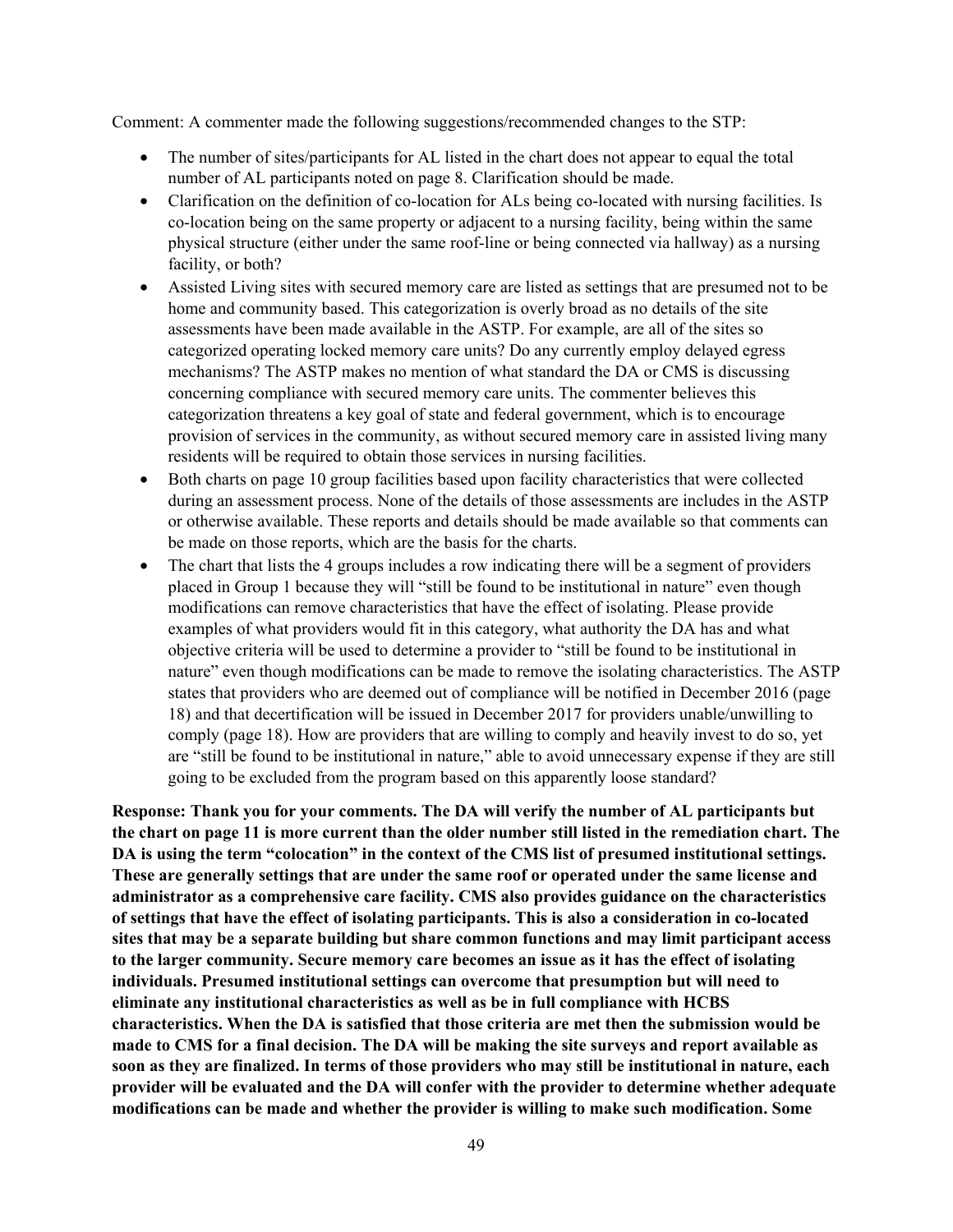#### **providers have already indicated that they will not be interested in making the required changes. Additional information will be added to the plan on the heightened scrutiny process.**

Comment: The commenter states that the ASTP references heightened scrutiny, yet provides no details on the process. The commenter requests that the exact process and evaluation criteria be included in the ASTP and open for comment. The ASTP should be far more specific on enrollment of new providers that require heightened scrutiny in order to enroll. Current DA direction, per the DA website, places a moratorium on enrollment for providers requiring heightened scrutiny, yet provides no timeline for accepting new applications.

#### **Response: Thank you for your comment regarding heightened scrutiny and provider enrollment. The DA will add additional details to the plan.**

Comment: The commenter recommends that the DA consider how to streamline the PCCR or PCMT together, either through consolidation of both or elimination of one, as both measure person centeredness.

**Response: The PCCR and the PCMT are very different tools, administered differently and for different purposes. Both are needed as part of DA's compliance monitoring not only for compliance with the settings rule but also for compliance with other health and safety requirements under the waiver.**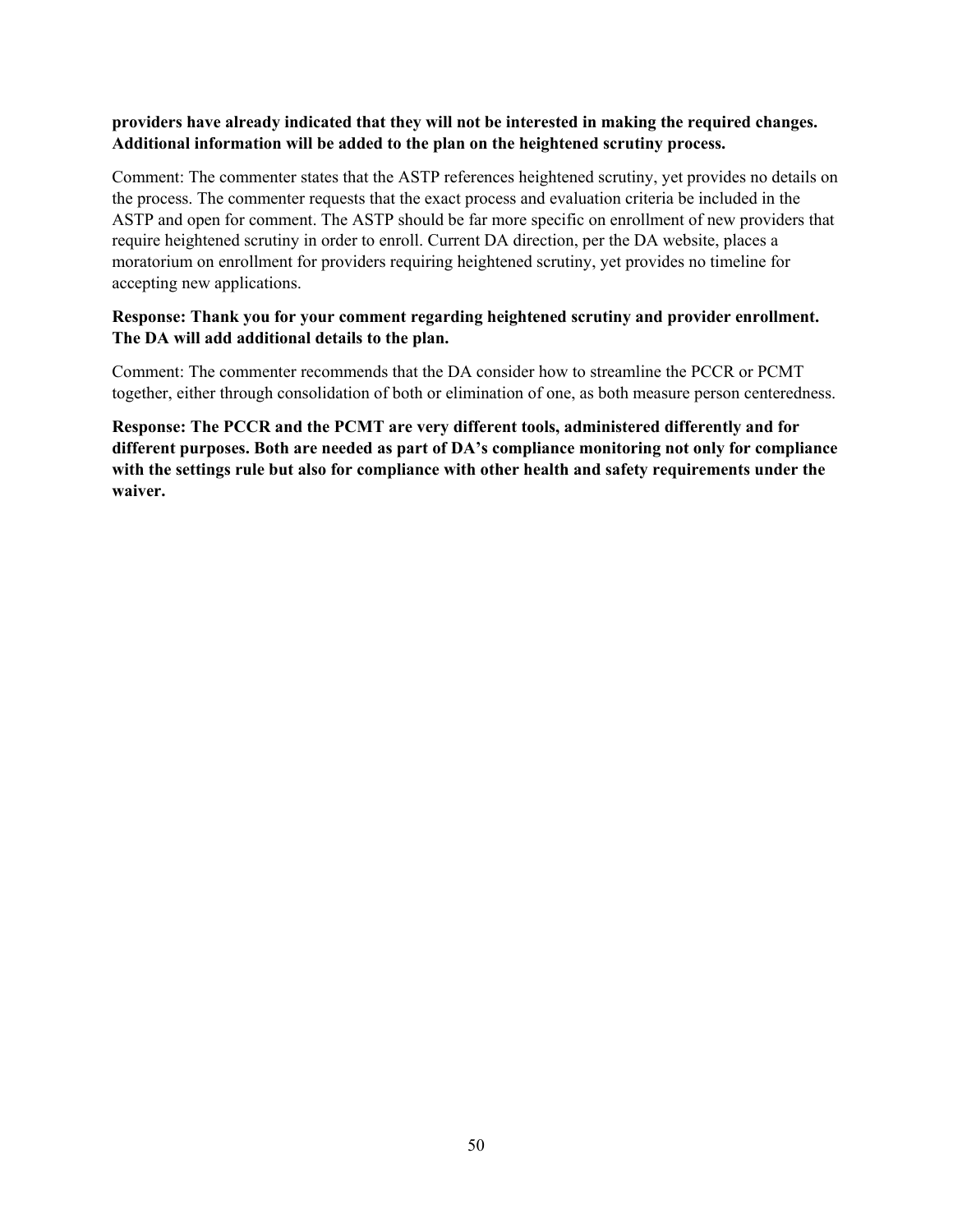# **Division of Disability and Rehabilitative Services**:

Summary: The Division of Disability and Rehabilitative Services solicited comments on the Statewide Transition Plan as it applies to the two 1915(c) programs; Community Integration and Habilitation and Family Support Waiver. The comments resulted in changes to pages 51-55, 57, and 60-61.

# **PUBLIC COMMENTS:**

Comment: A commenter requested that the waivers include more services and higher budgets, especially for support services.

# **Response: Thank you for your comment.**

Comment: A commenter complimented the services his/her son is receiving at their new group home. The commenter noted the provider is already doing most of the things outlined in his/her son's plan. The commenter complimented the staff, and further noted that his/her son has privacy, can have visitors at any time, and the house is clean.

#### **Response: Thank you for your comment.**

Comment: A commenter expressed concern that the IES is reflective of a higher percentage of choice, integration, etc. then there is in actuality. Participant experience really relies on informed choice. A lack of experiences and clear understanding of options could lead some to answer that they had more choice and integration than they actually did. The commenter suggested DDRS keep this in mind when comparing the IES data to the site specific setting assessment.

# **Response: Thank you for your comment. DDRS recognizes challenges in interpreting data. While the IES data will be used as a validation/comparison to measure the Non-Residential Survey responses, it will not be the only factor utilized in determining HCBS compliance.**

Comment: A commenter noted that they believe there is a lot of language in Section 3 about using the individual's PCP/ISP to ascertain if there is a reason for someone not being engaged in the community for example. They commented that the training and documents associated with the PCP/ISP do not outline all the examples that the transition plan gives in this section as being reflective in these plans. The commenter suggested DDRS note that the PCP/ISP process and forms are being reevaluated so they can be comprehensive of the outline of the new rules and any modifications of those rules.

**Response: Thank you for your comment. DDRS is currently reviewing the PCP/ISP process through the Life Course Alignment Project. As part of this project the current process and forms will be reevaluated to ensure compliance to the new rules and any modifications of those rules. The information provided will be helpful as the State incorporates the suggestions within specific policies and procedures.**

Comment: A commenter recommended DDRS review and potentially revise the provider enrollment and recertification process, and to provide training to new and existing providers to educate them on the HCBS requirements. The commenter further suggested the training timeframe be moved significantly forward to 2016/2017. The commenter further requested DDRS conduct ongoing webinars for all providers to cover the basics of the HCBS requirements. The recommended frequency was one webinar every six months to ensure providers are staying current on the regulations. The commenter also recommended regional, in person trainings that include a question and answer section to ensure stakeholders are understanding the requirements and not trying to find the information independently.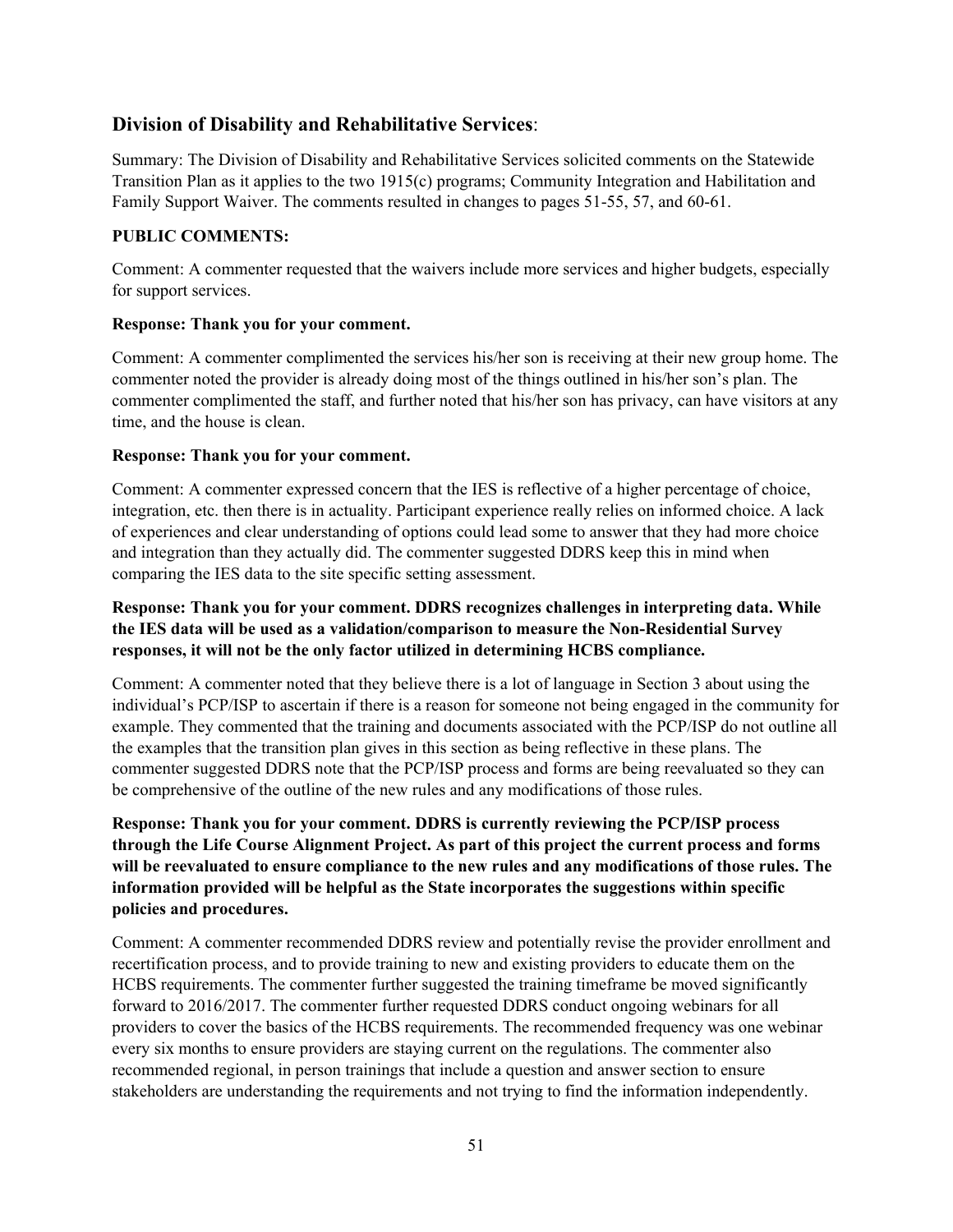**Response: Thank you for the suggestions. The timeframe for Reviewing and Revisions to Provider Enrollment and Provider Training will be adjusted in the STP to allow for ample time to train and educate all providers in Indiana. While the suggestion of hosting webinars and providing regional trainings will not be added to the high level STP, DDRS will incorporate the suggestions into the outreach and education process provided throughout the transition period.**

Comment: A commenter suggested that DDRS incorporate more focus groups of individuals and families to gain input on the states transition plan. The commenter believes that requesting feedback in a 30-day comment period does not lend itself to being accessible to individuals and families. The commenter noted the following difficulties when seeking comment from this group. 1. Individuals and families need to find that there is a comment period. 2. They then need to read through the transition plan and understand what it means. 3. They then have to figure out how to write up their feedback and submit. The commenter believes that these barriers lend itself to not obtaining quality feedback from individuals and families. The commenter believes that focus groups allow for verbal feedback in a discussion format will generate valuable input for the revision of the transition plan.

**Response: Thank you for the suggestions. DDRS will continue to look for ways to enhance stakeholder input and values any ideas that will enable us to garner feedback from individuals and families. Incorporating more focus groups is a viable way to accomplish this. While the suggestions will not be added to the high level STP, DDRS will review incorporating focus groups into the outreach and education process provided throughout the transition period.**

Comment: A commenter suggested updating the 90 Day Checklist Data Review information to reflect the Monitoring Checklist tool and what components of that support the HCBS Settings rule. The commenter also noted that the PCP appears to be inclusive of many remediation efforts however the form and practice right now does not incorporate all the components outlined in the transition plan. The commenter requested addressing this in the transition plan. The commenter also requested a systematic sharing of the CMS guidance that is released on a regular basis, and shared with all stakeholders in an accessible way. The commenter further suggested training be presented on an ongoing basis for individuals and families in order to clarify the intent of the rules and the states plan to implement these rules, and that the trainings should be held in an accessible way for all individuals and families. Lastly, the commenter suggested that self-directed services should be considered with the amendment to the waivers as that service lends itself to fully meeting the requirements of the HCBS rule.

**Response: Thank you for the response. While the timeframe outlined in the STP allows for the Monitoring Checklist questions to be updated by 2017, it is DDRS goal to have this accomplished much sooner. Once the HCBS related questions and guidance documents have been finalized, trainings will be conducted to ensure all case managers have a clear understanding of each HCBS related questions and process prior to implementation. A link to the guidance from CMS is posted on the State's Home and Community-Based Services Final Rule Statewide Transition Plan webpage. Individuals and families may request hard copies of this guidance from their case manager or from the state as desired. The potential addition of self-directed services would need further consideration, discussion and planning prior to inclusion in an amendment.**

Comment: A commenter raised questions on DDRS's assertion that merely following the Administrative Orders and Procedures Act "ensure[s] meaningful feedback from all stakeholders." The commenter believes that providers and their trade organizations are in a far better position to comb the Indiana Register for public comment opportunities than waiver participants. Accordingly, the commenter encourages DDRS to implement a more direct means of soliciting feedback from waiver participants.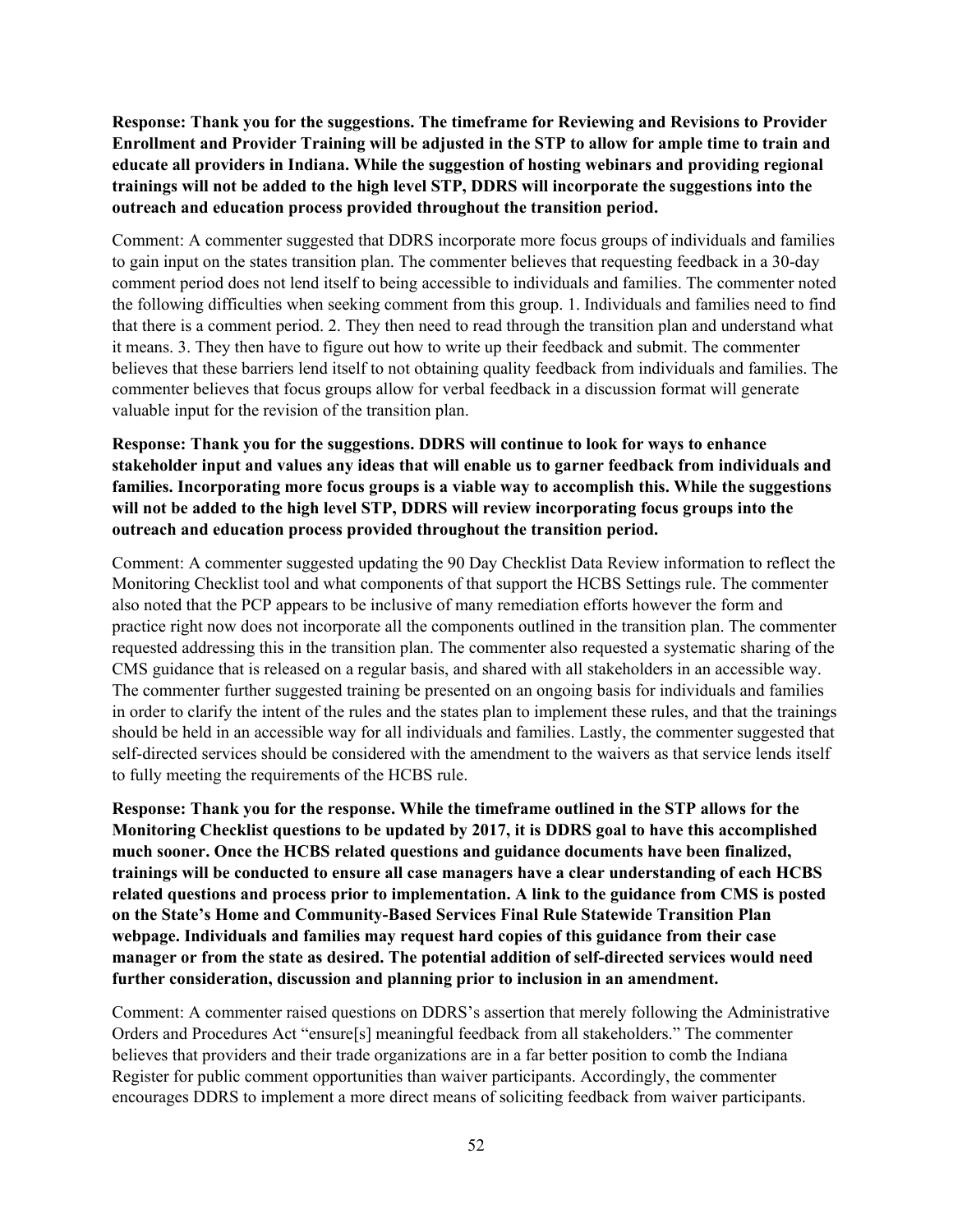## **Response: DDRS appreciates the support expressed by commenters and will review the suggestions listed above. While the specific suggestions listed above will not be incorporated into the transition plan, the State will incorporate the suggestions within the specific processes to the greatest extent possible.**

The commenter also expressed concerns that DDRS's methods of collecting data (e.g., the 90 day Checklist) are inadequate to capture certain data and may lead to improper outcomes. The commenter gave the example that the Checklist asks case managers to "[c]confirm the individual is free from work without pay that benefits others." The commenter noted that the HCBS regulations do not preclude waiver participants from engaging in volunteer work, and believes DDRS should create a more tailored survey tool designed to answer relevant questions, such as whether employed waiver participants are engaged in competitive, integrated employment. The commenter believes such questions are especially critical, given WIOA's emphasis on competitive, integrated employment as a goal and the General Assembly's exploration of Employment First legislation.

# **Response: The State agrees the current 90 day check list does not adequately address HCBS requirements. The 90 day check list as a monitoring tool will be modified from the current content to measure HCBS Requirements on an ongoing basis. The information provided will be helpful as the State incorporates the suggestions within specific policies and procedures.**

Comment: A commenter was pleased that DDRS plans to revise the Checklist by December 2017. The commenter suggested that DDRS garner more input from waiver participants than case managers in the revised Checklist. The commenter also suggested revising the Checklist to move away from yes-or-no questions. The commenter believes scale-based questions and open-ended questions will give DDRS more meaningful data.

The commenter also questioned why sheltered workshops are not reflected on page 64 of the draft STP as settings that have the effect of isolating individuals. The commenter noted that day service settings are on the list and many sheltered workshops are similar, in that people with disabilities are grouped together, spending their day in isolation from those without disabilities (service providers excluded). In addition, the commenter believes more rigorous data collection designed to measure services including transportation, are crucial to verifying that waiver participants have the sort of community access envisioned by the Centers for Medicaid & Medicare Services when promulgating the HCBS regulations. The commenter believes the Individualized Support Plan asking whether "adequate" transportation is provided is not a sufficient question. The commenter notes that the checklist asks only if the waiver participant has an ISP that includes community activities, and listing community activities in the ISP does not guarantee that the individual actually participates in those events. The commenter recommends DDRS develop more meaningful monitoring tools.

**Response: Thank you for the comments. DDRS will consider utilizing focus groups that include participants to assist in revising the checklist to incorporate HCBS requirements. The format and content of the HCBS section of the monitoring checklist will be designed based on the ability to provide for ongoing monitoring and insurance of HCBS requirements. In regards to why sheltered workshops are not reflected on page 64, Medicaid funds cannot be used to pay for employment (or vocational) services in a sheltered workshop. Medicaid funding can be used to pay for prevocational services in a sheltered workshop, but only if the services are time-limited, and intended to help prepare the person to work in an integrated setting. Prevocational services will be assessed via the Non-Residential Survey to determine compliance with HCBS rule.**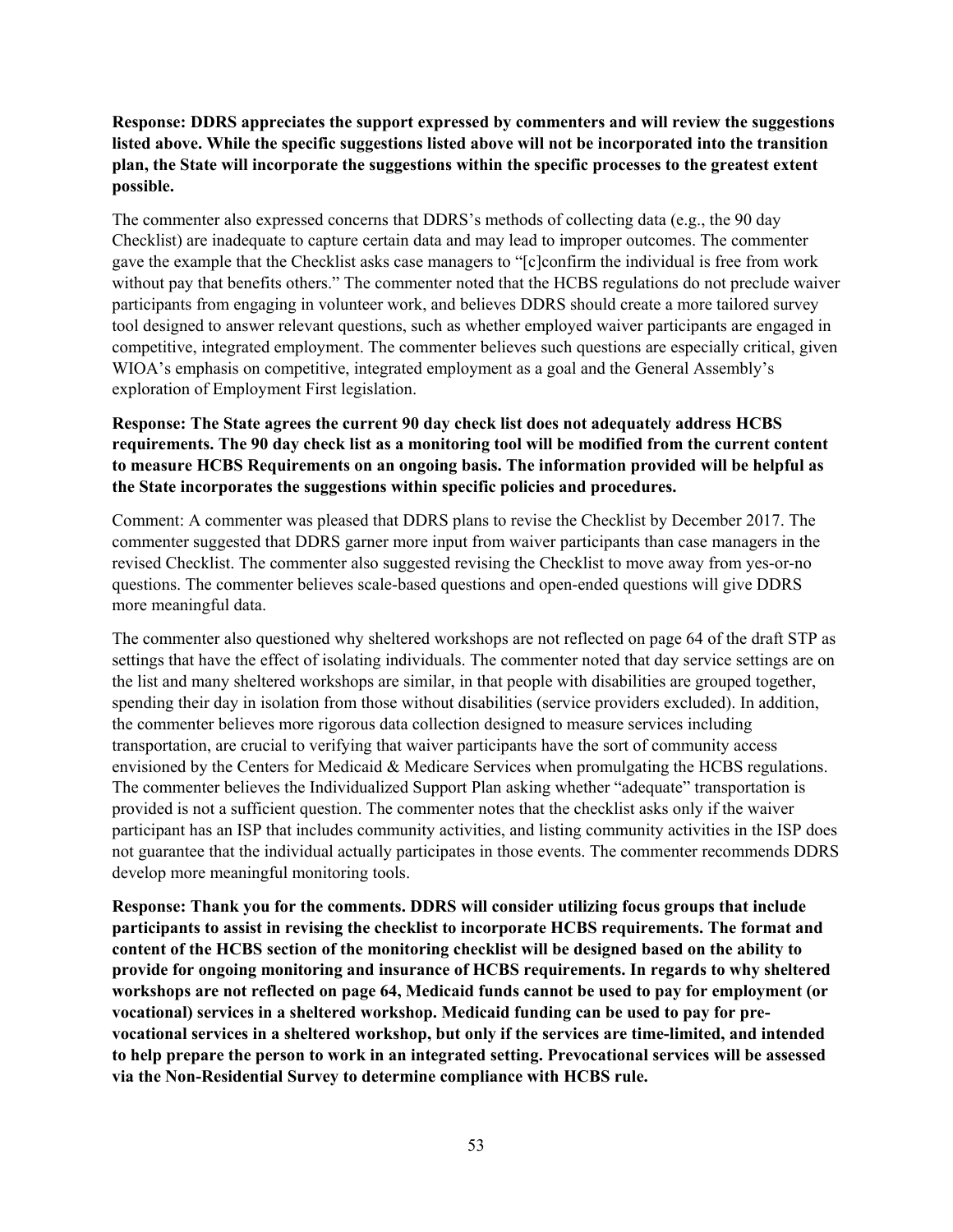Comment: A commenter expressed concerned that DDRS has not determined a timeline for a provider remediation. The commenter expressed concerns regarding the lack of specificity. The commenter also wanted to know what types of sanctions DDRS plans to impose on providers who have not achieved compliance by deadlines established by DDRS. The commenter did also note that they believed the Transition Taskforce will be helpful in protecting the rights of those "identified as requiring significant changes," and were appreciative that advocates and individuals will have representation on this Taskforce.

**Response: Thank you for the comment. DDRS will revise the language to accurately reflect the responsibilities associated with the IES. DDRS is exploring having the identified residential settings providers complete the same assessment that the non-residential providers will be completing. This is a provider specific survey rather than individual specific. DDRS will then compare the results of the two surveys to determine if a site visit will be warranted to determine final compliance or the need for heightened scrutiny. In addition, a section of the case managers monitoring tool will address HCBS Residential requirements and allow for client specific remediation. DDRS is exploring when the IES survey should be re-administered and if it could be utilized as a means of ongoing compliance. It is anticipated the IES will be administered at least one more time, possibly more.**

Comment: A commenter recommended revising the language "receive services in the most integrated setting" to "receive services in the most integrated setting consistent with individual needs."

#### **Response: Thank you for the suggestion. The language "receive services in the most integrated setting" is the language CMS has provided in communications.**

The commenter also recommended revising the language from "full access to the greater community" to "access to the greater community." The CMS guidance did not include "full" and this term is difficult to define.

**Response: Thank you for the suggestion. This is the specific language provided in recent CMS guidance as well as in the Final Rule (part 441.301):**

**(i) The setting is integrated in and supports full access of individuals receiving Medicaid HCBS to the greater community, including opportunities to seek employment and work in competitive integrated settings, engage in community life, control personal resources, and receive services in the community, to the same degree of access as individuals not receiving Medicaid HCBS.**

Comment: The commenter is encouraged by the inclusion of additional information concerning the Systemic Settings Crosswalk, particularly the discussion of needed revisions to Indiana Administrative Code 460, the Waivers, and service definitions and projected timelines for the changes. The commenter appreciates the process and the length of time required to change Indiana Code and Indiana Administrative Code. We recommend that DDRS should complete the code revisions prior to promulgating changes in policies, procedures, the Waivers, and service definitions. Completing revisions to the IC and IAC prior to the other changes will allow for greater continuity and consistency between these sources and avoid the development of conflicts between these sources which would cause confusion among providers, case managers, families, and individuals receiving services. Additionally, the proposed timeline for changes to IAC 460 was distributed during a recent Bureau of Quality Improvement Services (BQIS) Advisory Workgroup meeting. Based on this timeline, we understand that final edits and proposed changes to this section of Administrative Code will be complete by December, 2016. This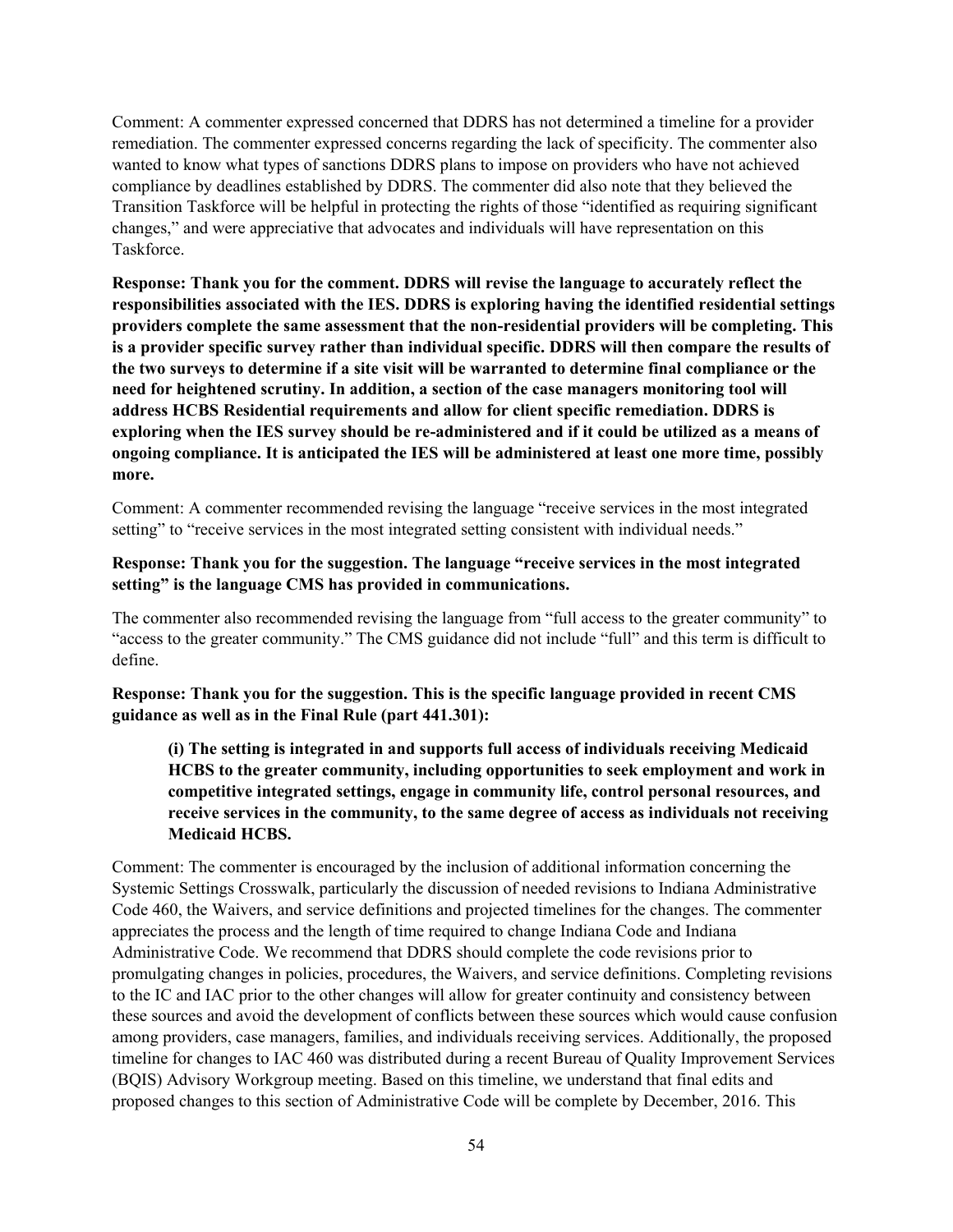timeline seems relatively short and significantly different than the timeline of May, 2018 referenced on pg. 60 of the STP. The commenter requests clarification of the timeline for revisions to Administrative Code.

The commenter also recommends that stakeholders such as providers, advocacy organizations, case management organizations, and individuals receiving services be included in the revision process for IAC, policies, procedures, the Waivers, and the service definitions. These stakeholders will provide good insight and perspective concerning how modifications would impact individuals served by the industry and their advocates. The inclusion of stakeholders in these processes could also decrease the number of comments received during the public comment period and subsequent modifications needed before these policies and processes could be finalized.

In addition to these comments, the commenter would like clarification concerning the following questions:

- The Systemic Settings Crosswalk chart sites 460 IAC 6-20-2 concerning employment services and 460 IAC 6- 3-58 concerning transportation as code that needs to be modified in order to meet HCBS standards. How does DDRS plan to modify these Administrative Codes to meet the requirement? Could we provide recommendations concerning code revisions that would meet the standards?
- The chart lists Individual Rights and Responsibilities (4600221014) as new policies. The next sentence states that this policy is "in the process of being updated to enhance support of CMS regulations." Could DDRS clarify if this is a new policy that is being developed or an existing policy that is being updated?
- We have observed reverse integration in approved Statewide Transition Plans, for example, Tennessee. Are there any circumstances in which reverse integration would be an acceptable approach to community integration? Does DDRS have guidance for what practices will allow agencies to be compliant with the rule?
- CMS has stated that the implementation date for the HCBS Rule is March 2019. Why is Indiana's stated implementation deadline July 2018?
- Does DDRS anticipate an increase in the amount of community habilitation services an individual receives in order to achieve compliance? If so, how it will provide appropriate funding for community habilitation/integration?

**Response: Thank you for your comments. Policies and procedures are being reviewed and updated to ensure confirmation of compliance with the final rule. DDRS anticipates any updates of policies and service definitions will align with any revisions to Indiana Administrative Code. While the timeframe for code revisions is greater than the timeframe for policy modification due to the extent of the process, DDRS is still expected to update any policies that are silent or conflict with the final rule in a timely manner.**

**DDRS is in the process of drafting language to ensure meeting HCBS standards. DDRS welcomes any recommendations. Recommendations can be submitted to [BQIS.Help@fssa.IN.gov.](mailto:BQIS.Help@fssa.IN.gov) DDRS is updating the existing policy "Individual and Guardian Responsibilities" with the addition of an individual's rights. CMS has indicated reverse integration in itself will not ensure compliance with the final rule. DDRS will be issuing guidance to providers on innovative practices that will allow agencies to be compliant with the rule. In order to allow for proper notification and transition of effected individuals, DDRS has outlined a time frame of July 2018 for all provider to be in compliance. If any provider is found not to be in compliance at that time, DDRS will begin the**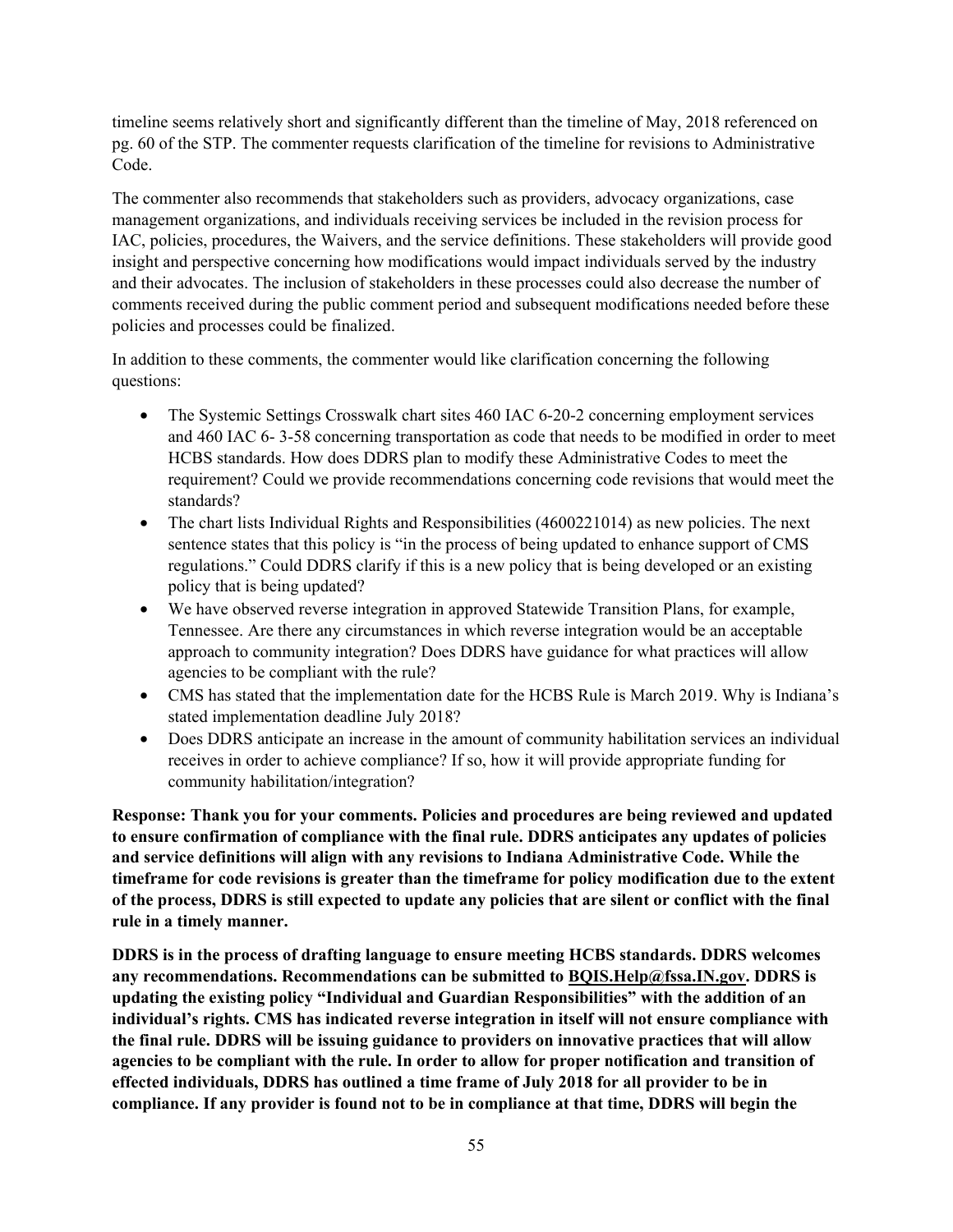**remediation and relocation process as outlined in the STP. Reimbursement rates, service definitions, budgets, funding parameters, codes, etc. are all being looked at to ensure we are able to support compliance.**

Comment: A commenter requested clarification on how the NCI data will be used to triangulate data as a way to validate ongoing compliance with the HCBS final rule.

**Response: While reviewing the NCI data it was determined the questions were not all inclusive of the HCBS requirements. Also, utilizing a sample size did not allow DDRS to clearly assess all setting. The data will still be used on an ongoing basis to compare against other measuring tools.**

Comment: A commenter questioned the statistical thresholds, noting that NCI data was collected on approximately 740 individuals, which is about 4% of the population receiving waiver services.

#### **Response: DDRS agrees, utilizing a sample size did not allow DDRS to clearly assess all setting. The data will still be used on an ongoing basis to compare against other measuring tools.**

Comment: A commenter questioned if the 90-day checklist will be the only means of ensuring compliance with the rule following the deadline?

# **Response: DDRS will incorporate a variety of means of ensuring ongoing compliance. The monitoring checklist completed by case managers will be one tool to ensure ongoing compliance. Revisions to provider enrollment, re-certifications, policies and procedures as outlined in the STP will all be part of the ongoing monitoring process.**

Comment: Regarding the Individual Experience Survey, a commenter noted that the plan states, "DDRS contracted with The Indiana Institute on Disability and Community to design, develop, and administer the survey to be completed by participants when able or the person who knows them best. This survey was administered by the participant's waiver case manager to ensure all participants were reached." The commenter noted that these statements are confusing because they state that both IIDC and case managers administered the survey. The commenter recommended revising this language to clarify that IIDC was contracted to "design, develop, and analyze" the survey while case managers administered it.

The commenter also raised questions on the following statement in the plan: "DDRS determined the need for providers of identified residential and all non-residential settings to complete a self-assessment of their current policies and procedures to report compliance of HCBS Final Rule to the State. DDRS also concluded responses garnered from the IES will be used to validate the responses from the provider selfassessment to gain a global prospective of compliance." The commenter asked whether the IES will serve as the residential settings assessment, or if DDRS will develop an additional self-survey assessment for residential settings?

Lastly, regarding the IES, the commenter asked if the Individual Experience Survey will be administered and analyzed periodically to collect longitudinal data. If not, what other methods will be utilized to measure ongoing compliance?

**Response: Thank you for your comments. DDRS will revise the language to accurately reflect the responsibilities associated with the IES. DDRS is exploring having the identified residential settings providers complete the same assessment that the non-residential providers will be completing. This is a provider specific survey rather than individual specific. DDRS will then compare the results of the two surveys to determine if a site visit will be warranted to determine final compliance or the need for heightened scrutiny. In addition, a section of the case managers monitoring tool will**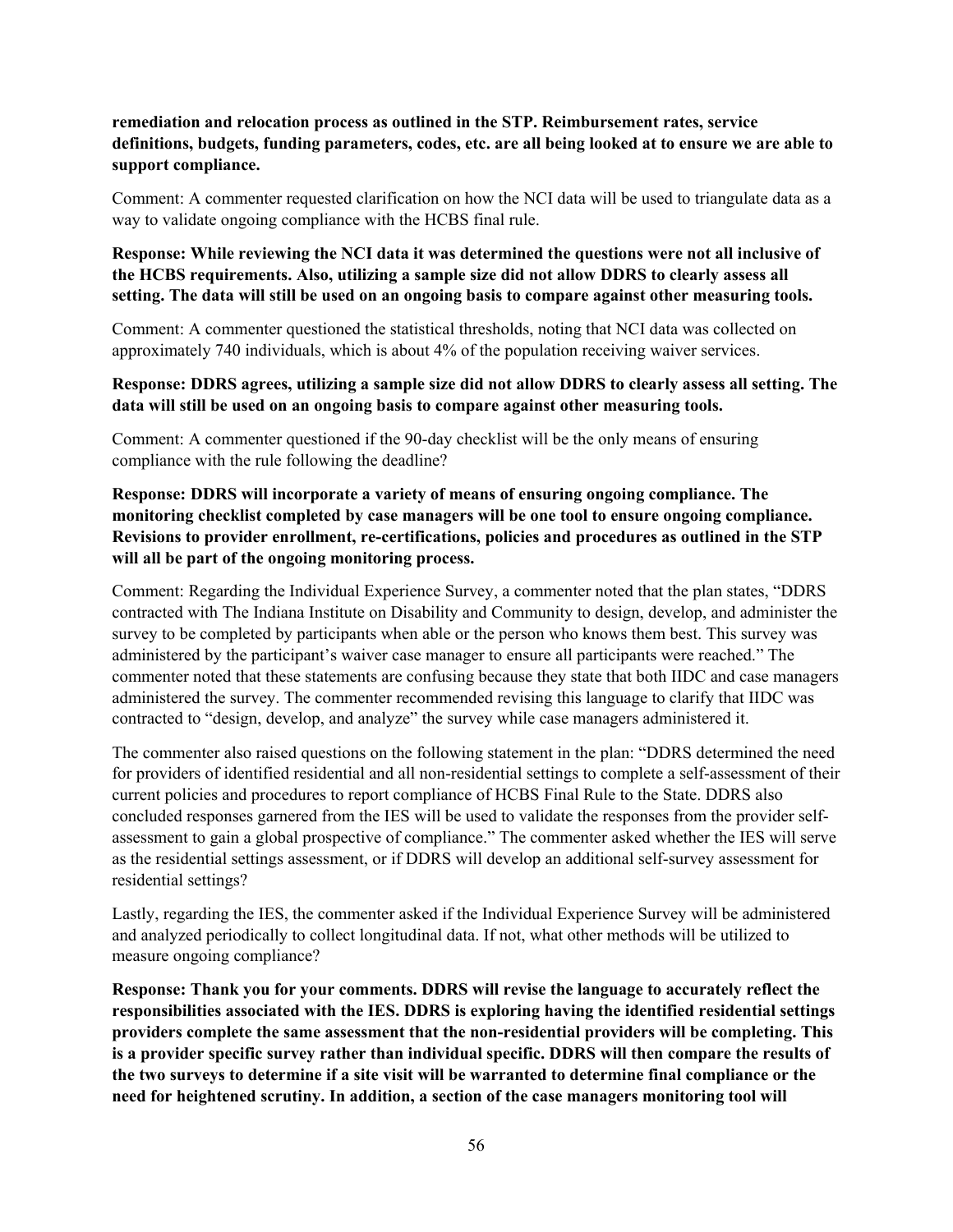**address HCBS Residential requirements and allow for client specific remediation. DDRS is exploring when the IES survey should be re-administered and if it could be utilized as a means of ongoing compliance. It is anticipated the IES will be administered at least one more time, possibly more.**

Comment: A commenter asked DDRS to clarify why community habilitation services in general are not presumed compliant. Additionally, the commenter asked if providers would be required to complete a self-assessment on community habilitation setting.

# **Response: Guidance from CMS has suggested that community-based habilitation provided in groups may not necessarily be presumed compliant. For this reason, only community-based habilitation individual can be presumed compliant.**

Comment: A commenter noted that there were several typos to the word "reveled" in the site specific assessment chart.

#### **Response: Thank you for the notification. This will be corrected.**

Comment: A commenter noted that under the IES Data column, the plan states "Analysis of the IES data revealed less than 100% compliance." The commenter asked whether DDRS expects that the settings will ever be 100% compliant.

#### **Response: CMS feedback has indicated 100% of settings must be assessed for compliance and all settings must be complaint by March 2019.**

Comment: Under the site-specific assessment, a commenter recommends noting that there may be provider-owned homes that do not require modifications to meet the settings rule.

# **Response: DDRS agrees that there may be settings that require no modifications. Modifications and updates to code and State polices will ensure compliance of these settings.**

Comment: Under the site-specific assessment, a commenter noted that the plan lists approximately 10 sites as Settings identified that could meet the HCBS rule with Modifications; Homes with more than 4 individuals residing together. The commented asked if DDRS is referencing former group homes that were converted, and if so, if they need to be reduced to 4 clients.

# **Response: Yes, these are homes that were formally SGL's. While there is not a current mandate they must be reduced to 4 clients, DDRS is required to validate they meet the HCBS requirements.**

Comment: A commenter noted that, in residential settings where respondents to the IES indicated few social interactions outside of their home, the IES data may be problematic as providers have reported that IES survey outreach to provider personnel may be lower than reported on the individual surveys.

#### **Response: DDRS recognizes the challenges with interpreting data. Those identified as having the effect of isolation will be validated to ensure responses are consistent with experiences.**

Comment: A commenter noted that in the Department of Aging section on page 8 under Adult Day Services, providers are assumed to have a high level of compliance to the HCBS rule based on a list of criteria, which are also quite frequently present in Day Service settings regulated by DDRS. The commenter asked whether the criteria used by DA on page 8 of the STP for Adult Day Service settings will also be used by DRRS to assess compliance of facility habilitation settings since these Adult Day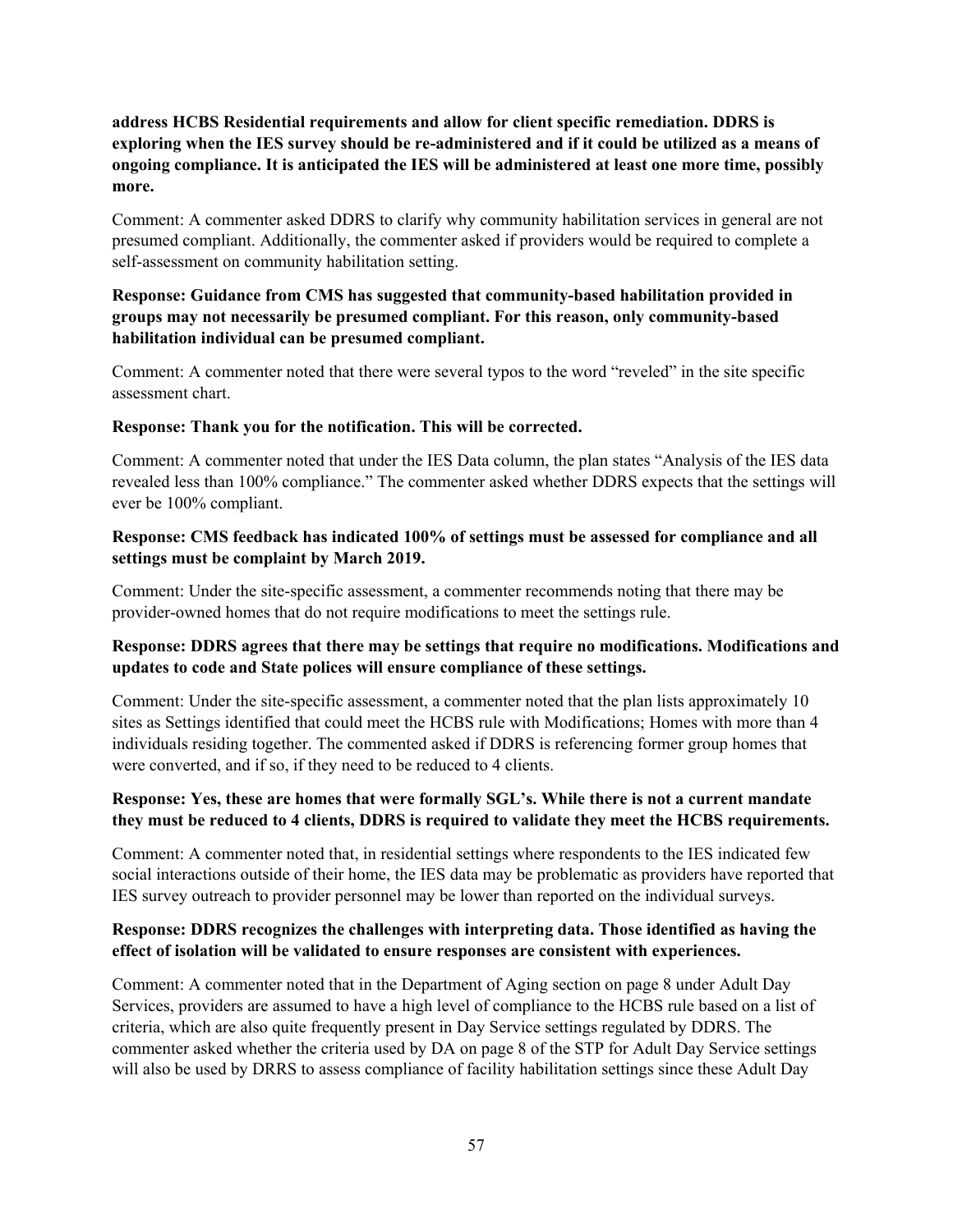Service settings and Facility Habilitation Service settings have much in common in their approach to services.

#### **Response: The same criteria will be used although the wording may differ on specific questions. The criteria will be measured through the Non-Residential Provider Self Survey.**

Comment: A commenter requested to know if a part of an individual's Facility Habilitation includes time in the community, will there be a threshold for the amount of community based services the individual needs to receive?

## **Response: Community integrations will not be measured in specific thresholds.**

Comment: Under the site-specific assessment, a commenter asked several questions with regard to congregate settings of 4 or more homes. Those questions include, what constitutes close proximity with regard to compliance with the rule? Is the density on a neighborhood street or in an apartment required to be 51% non-disabled or 51% non-IDD? In addition, the commenter noted that HUD 811 programs and HUD 211 programs require serving people with disabilities in settings that may be categorically noncompliant with the settings rule. The commenter asked if DDRS reviewed the HUD rules to determine whether or not these service settings are compliant or can achieve compliance. Other housing programs and funding sources such as Section 42, HOME, and Federal Home Loan Bank reward and value maximizing housing opportunities for persons with disabilities. The commenter suggested DDRS speak with the Indiana Housing and Community Development Authority regarding funding for housing for persons with disabilities, and noted that State and Federal regulations already recognize settings funded through IHCDA as integrated settings.

# **Response: Congregate settings will not automatically be precluded from meeting the requirements. CMS has indicated they meet the criteria of settings that may be presumed as Non HCBS Compliant and will need to be reviewed to determine if Heightened Scrutiny is warranted. The State must verify these settings do not have the effects of isolation and meet all of the HCBS requirements.**

Comment: A commenter notes that the Division of Aging section of the plan discusses concerns regarding the Adult Foster Care program not complying with the HCBS Rule, but the DDRS section of the plan does not discuss Structured Family Caregiving, a similar program. The commenter asked if DDRS anticipates that the Structured Family Caregiving program will comply with the HCBS rule.

# **Response: Structured Family Caregiving will be held to the same standard as other provider owned or controlled residential settings and must meet the same HCBS criteria.**

Comment: A commenter asked if DDRS could provide clarification around the issue of what the State is looking for in regard to day services.

**Response: DDRS is in the process of developing guidance documents for providers that will be disseminated for review. DDRS will be reviewing the organizations operational information to support current practices so the State can assess providers' landscape of compliance to determine technical assistance and transition needs for providers.**

Comment: A commenter asked if providers will receive their individual data collected in the IES.

**Response: Providers will not receive individualized IES data. The data collected did not include individuals' providers.**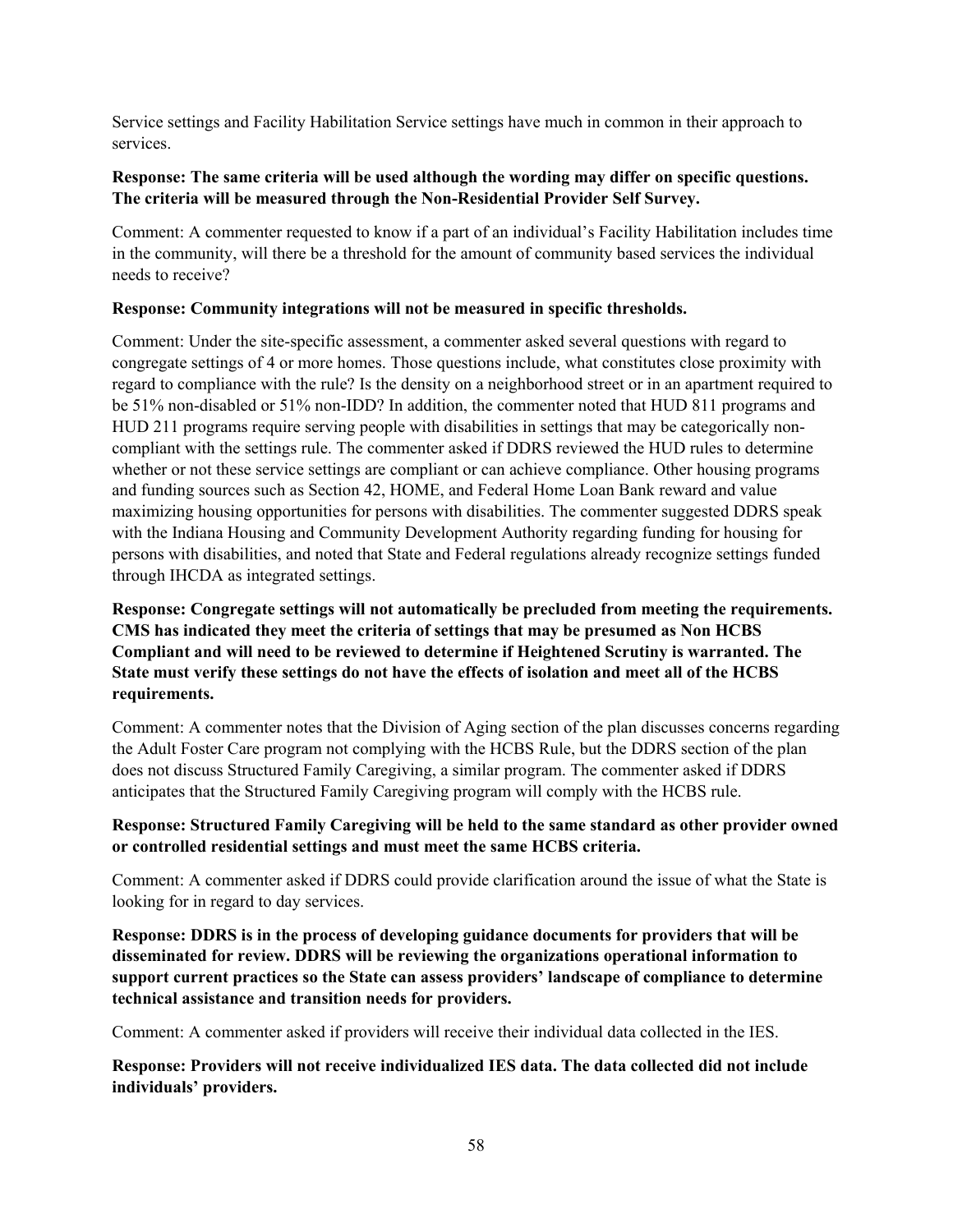Comment: A commenter asked if DDRS could provide additional clarification concerning the development of the self-surveys for residential and non-residential settings.

## **Response: The self-surveys were developed by a HCBS workgroup group that consisted of service providers and State staff. The survey questions were developed based on CMS guiding questions as well as a review of other states' surveys.**

Comment: A commenter asked what types of policies, procedures, and documentation will providers need to submit to prove compliance.

**Response: Documentation can include any company policies, employee trainings, consumer rights or educational material, etc. that would address the key provisions of the final rule. The survey process has been developed not only to show initial compliance of settings, but for providers and DDRS to identify gaps that can be addressed by updating operational policies and procedures.**

Comment: A commenter asked if DDRS could provide additional information concerning the desk review/validation process.

**Response: DDRS or its contracted vendor will be reviewing the responses to the surveys and cross referencing them with responses to the IES. The desk validation process will also consist of reviewing the attached provider policies that support compliance to ensure accuracy of answers. The desk review will also allow DDRS to determine which areas will require modifications to come into compliance with the final rule and assist in determining which settings will require site visits.**

Comment: A commenter asked if DDRS has a projected timeline for completion of the desk review/validation process.

#### **Response: DDRS anticipates the desk review validation process will be completed by December 2016.**

Comment: A commenter asked if DDRS has a projected timeline for completion of the site visits.

#### **Response: DDRS anticipates site visits will be completed by mid-2017.**

Comment: A commenter asked if the reviewers completing the site visits will be DDRS or BDDS personnel, or if DDRS anticipates contracting this service.

#### **Response: DDRS plans to contract this service out while utilizing some BDDS personnel support. DDRS is continuing to assess the number of site visits and other factors.**

Comment: Regarding the site-specific assessments, a commenter inquired as to whether providers who are subject to further review have been notified in order for them to begin the remediation process.

#### **Response: Providers have not yet been notified of the need for further review. DDRS is in the process of finalizing the next steps prior to notification.**

Comment: A commenter asked if the comprehensive settings result document will be posted for public review and comment.

**Response: The comprehensive settings results document has been incorporated into the STP. The STP will continue to be updated with any settings requiring heightened scrutiny and posted for public comment.**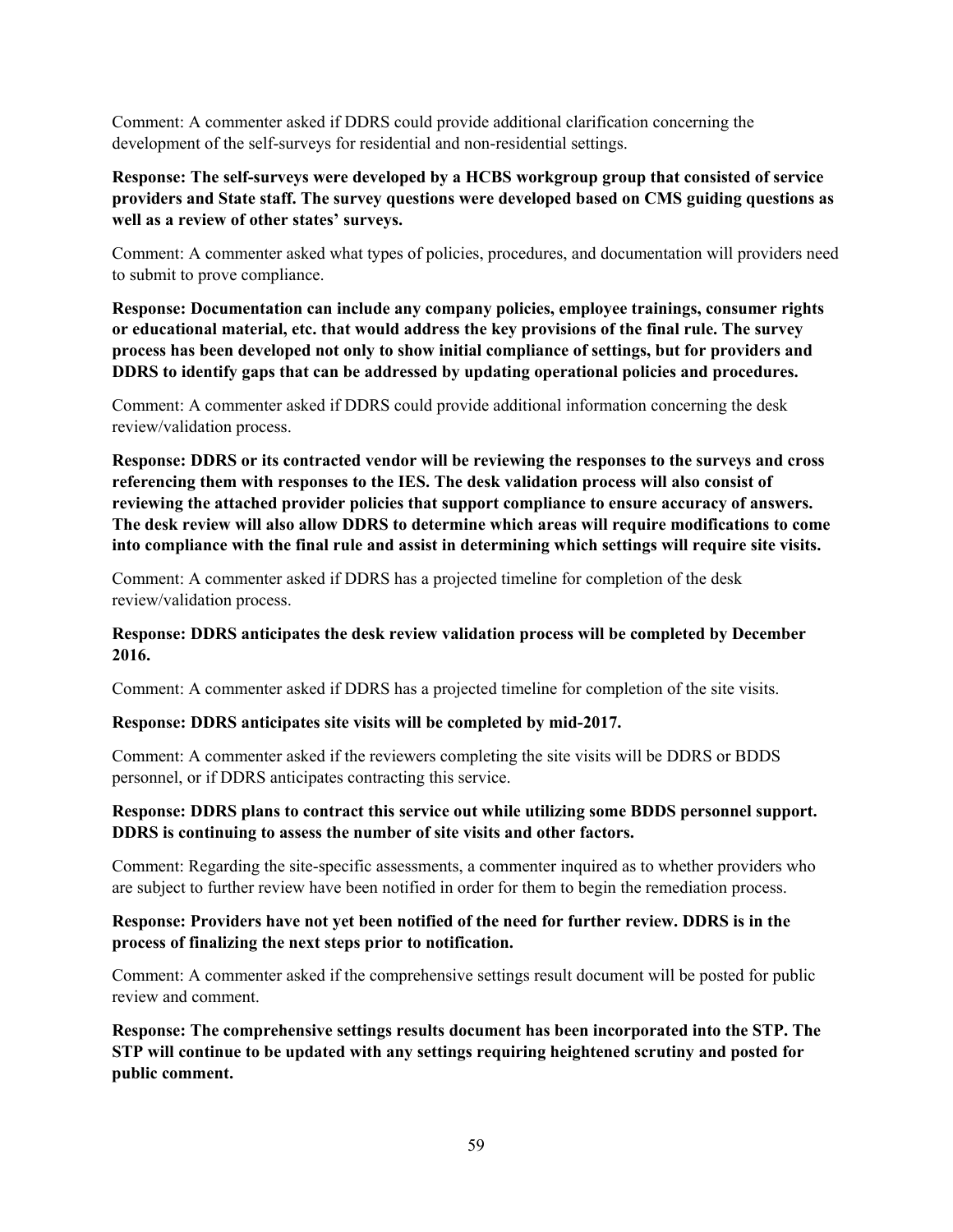Comment: A commenter asked if revisions to the DDRS Provider Policy and Procedure Manual will be completed in December 2017 without creating inconsistencies with the IAC if the IAC revisions are not complete until May 2018.

# **Response: DDRS is working simultaneously on revisions to policies, procedures and changes to the IAC. It takes a year to promulgate rule unless an emergency exists. For this reason, inconsistencies are not anticipated.**

Comment: A commenter asked if all of the necessary IAC revisions will be finalized and promulgated in this timeframe.

#### **Response: All necessary revision to IAC are anticipated to meet the timeline.**

Comment: A commenter asked if the timeline for completion of the IAC revisions matches the timeline for completion of 460 revisions previously communicated in other DDRS communications.

#### **Response: Rule promulgation takes a year to complete unless an emergency exists. DDRS has provided the timeline in the STP to allow for full promulgation.**

Comment: Regarding the Transition Taskforce, a commenter asked if members of the transition task force have been identified and if the taskforce size has been determined. The commenter also asked how DDRS will insure against potential conflicts of interest with taskforce members, as well as how this taskforce will relate to the existing HCBS workgroup.

# **Response: Members have not yet been identified. DDRS would like a variety of stakeholders to participate in order to gain a global perspective. DDRS has not yet determined the size of the taskforce. The taskforce will be responsible for providing technical assistance and support. DDRS will mediate to ensure against potential conflicts of interest. Members of the existing HCBS workgroup may be participants of the Transition Taskforce.**

Comment: A commenter noted that the plan states that DDRS will develop a process for provider sanctions and disenrollment for providers who have gone through remediation and continue to demonstrate non-compliance; however, there is already a process for provider sanctions and disenrollment. The commenter asked if DDRS could clarify the need to develop a new process and how this process will differ from the current process.

# **Response: DDRS will utilize its existing process as much as possible. Additional notifications and steps may need to be built into this process to ensure reasonable notice is given to the participant(s) and the Individual Support Team regarding the noncompliance, action steps, and procedural safeguards.**

Comment: A commenter believes that addressing the issue of controlling personal resources may lead the State to review guardianship issues, especially as it relates to guardianship by provider. The commenter believes this being seen as a conflict of interest and as a "standard" should not be condoned. The commenter believes special circumstances may be allowed when guardian understands and are acting within the statutory requirements of guardianship.

**Response: Thank you for the suggestion. This information is useful for the revisions/development of policies and procedures. While the STP will not be updated with this specific language, policies/procedures can be modified to incorporate additional protections.**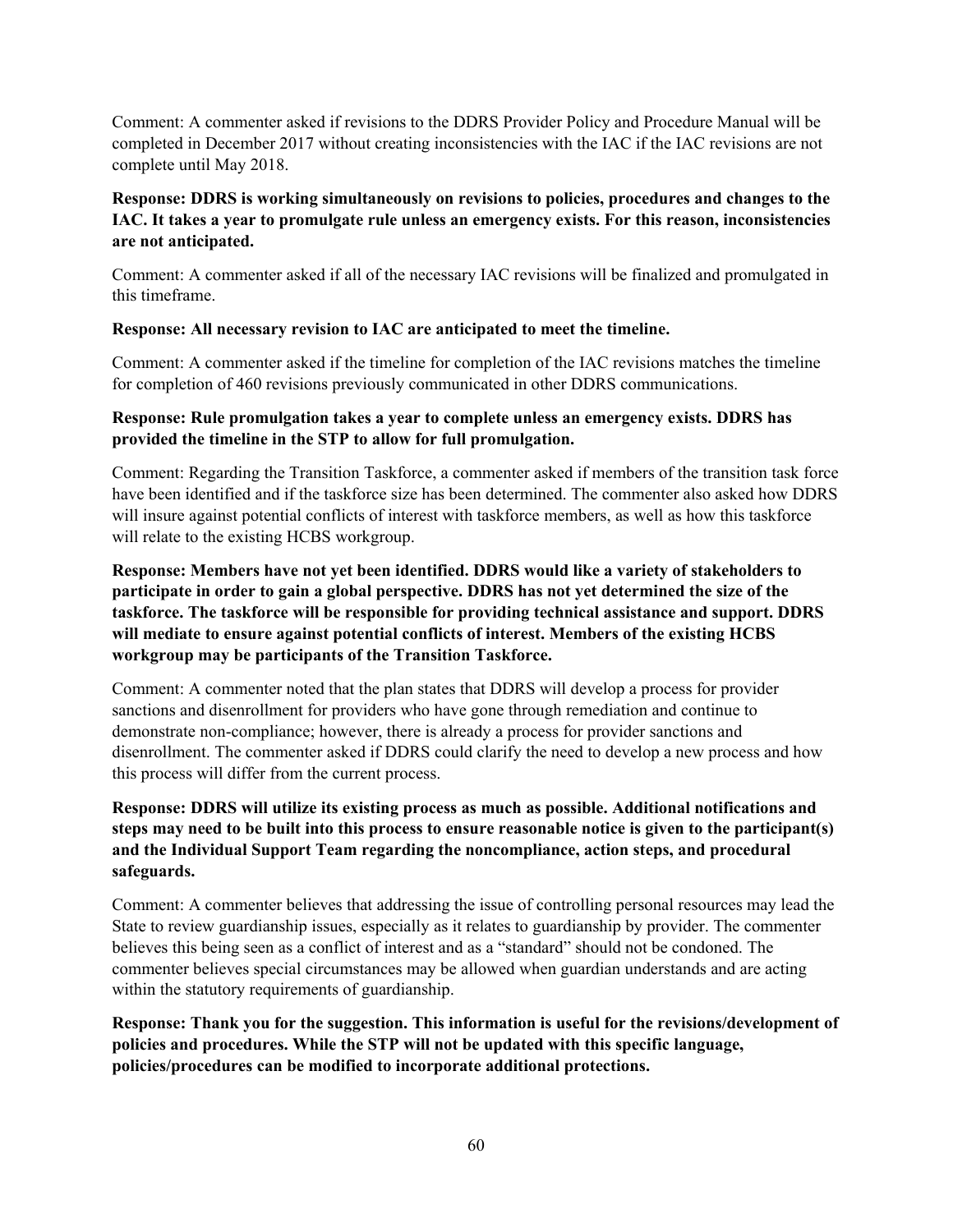Comment: A commenter noted that, while the issue of choice is addressed throughout the document, the idea behind choosing the program which will empower an individual in non-residential programs is broadly abused. The commenter believes DDRS should consider running a claims comparison for individuals who have chosen the same provider for DAYS and for RHS, and the commenter believes this is often a forced choice and the individual is not making this choice with informed consent.

# **Response: Thank you for the suggestion. This information is useful for the revisions/development of policies and procedures. While the STP will not be updated with this specific language, policies/procedures can be modified to incorporate additional protections.**

Comment: A commenter requests that, in development of a DDRS policy around settings and residential housing, it will be important to outline from the HCBS waiver the idea that waiver participants have the right/choice to have their own bedroom. The commenter notes that this is different than ICF/DD rules and is not readily adhered to in the current waiver program.

# **Response: Thank you for the suggestion. This information is useful for the revisions/development of policies and procedures and trainings. While the STP will not be updated with this specific language, policies/procedures can be modified to incorporate additional protections.**

Comment: A commenter believes that the State needs a comprehensive waiver rewrite. The commenter believes this will allow for consistency and decrease administrative burden and poor performance both internally and with providers. Additionally, the commenter suggesting determining the difference between supporting providers toward compliance and offering technical assistance, as well as how to discontinue providers that are not compliant or willing to become compliant.

## **Response: Thank you for the suggestions. DDRS is currently exploring a comprehensive waiver rewrite. This will include a review of reimbursement rates, service definitions, budgets, funding parameters, codes, etc. to ensure DDRS is able to support full compliance.**

Comment: A commenter made several comments and recommendations for revisions to the STP. Those comments and recommendations include:

- Under "choice," the State must continue to offer choices to people. Individuals in group homes and nursing homes needs to be contacted, interviewed and ensure there is follow through.
- Under Person-Centered Planning Case Management Project, initiation of this new effort to address PCP (and Case Management is very timely and important. The commenter believes we must have a robust person centered planning process that includes everyone and not just solely be the domain of the case manager.
- The commenter notes that as work in the Home and Community Based System grows, workforce issues will continue to grow more critical as demographics are showing a workforce shortage for all business including the human services sector. The commenter notes this must be addressed in the STP.
- Under 'Training,' the commenter requests DDRS develop a system much like the Unified Training System developed for First Steps. Training needs to be coordinated through provider organizations, advocacy organizations and the state, all developed in concert with a unified plan. Training must include all parts of the system if we are to achieve the goals stated in the transition plan. The commenter believes DDRS staff, providers, case managers, self-advocates, and families all must have access to the same training and be involved at the same time so all parts of the system are on the same page.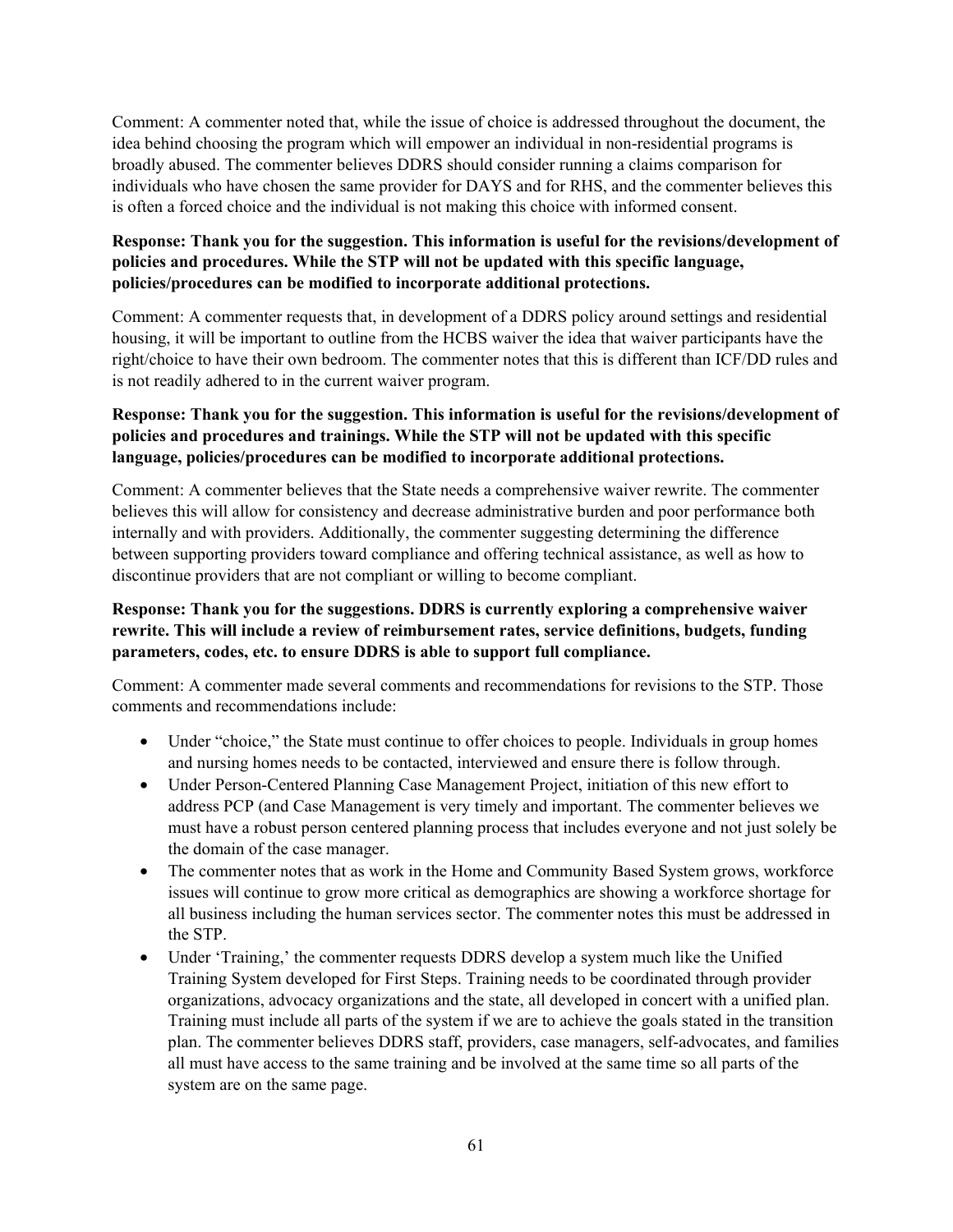- DDRS should revisit the INTRAIN model of working with Ivy Tech State College and other venues to increase state training and knowledge as well as develop a wage increase plan that is tied to training received and completed. The commenter referenced the CMS advisory letter issued on 8/3/16.
- DDRS should study the number of unfilled supports in action plans for both CIH and FS waivers.
- Under 'Wages and Benefits,' there should be a long term plan to address wages and health care benefits for workers. The commenter also recommends DDRS develop an RFP to assist in developing a comprehensive workforce development proposal within the next four months.
- The current quarterly meetings demand a very labor intensive participation, and based on the results of the Individual Experience Survey and anecdotal experiences shared, the commenter believes it is not working as designed. The commenter recommends revamping the meetings and the 90 day checklist as they are an important part of the transition plan. The commenter recommends starting the agenda with the consumer comments/ recommendations/ issues of concerns and cover the three priority areas: their choices, person centered plan updates/additions, community-integration including employment and relationship building - with measureable goals.
- The transition plan must address crisis prevention and support along the lines of the Project Start study. The commenter further requests the State develop an integrated crisis prevention and support program that includes universal training, onsite support and access to emergency supports. The State should begin implementation of the Start Proposal with funding strategy and RFP for implementation by July 2017. A \$0.65 per day add on to the Medicaid Waiver budget for each person and the daily group home rate would more than pay for the entire Start Proposal.
- Shared living must be developed to offer a new alternative and to provide cost savings to address the overall cost effectiveness of the waiver. The State should issue and RFP for a model development project to identify successful shared living programs around the country, take key policy makers to those sites, and develop a policy and implementation plan for Indiana by July 2017.
- Children with intense medical needs must be addressed as too many remain in children's nursing homes. The State should develop an RFI for a hospital-based transition program for children to be released and at risk for institutionalization.
- Peer to peer supports need to be included in the next waiver application. The State should develop an RFI for community integration in health and wellness plans with the community based organizations that provide greater wellness and overall cost savings. The State should also charge MCEs with greater participation in wellness and prevention funding activities for their members.
- The plan should target a regional demonstration project to test a new way to coordinate supports between providers in order to implement new models of person-centered integrated supports. The State should develop an RFI for a regional demonstration project to test models of effective care coordination for 2018.
- Integrating greater health care supports for people to improve outcomes and lower costs must be included. The addition of wellness coordination was a start, but only a start. The plan must address access to health and wellness supports that largely do not exist today. The State should develop an RFI for community integration in health and wellness plans with the community based organizations that provide greater wellness and overall cost savings. The State should also charge MCEs with greater participation in wellness and prevention funding activities for their members.
- The draft plan lays out a timetable for communication with stakeholders but the commenter believes DDRS needs a more robust effort to reach consumers, families, providers, and key policy makers. The commenter believes DDRS needs an aggressive communication plan that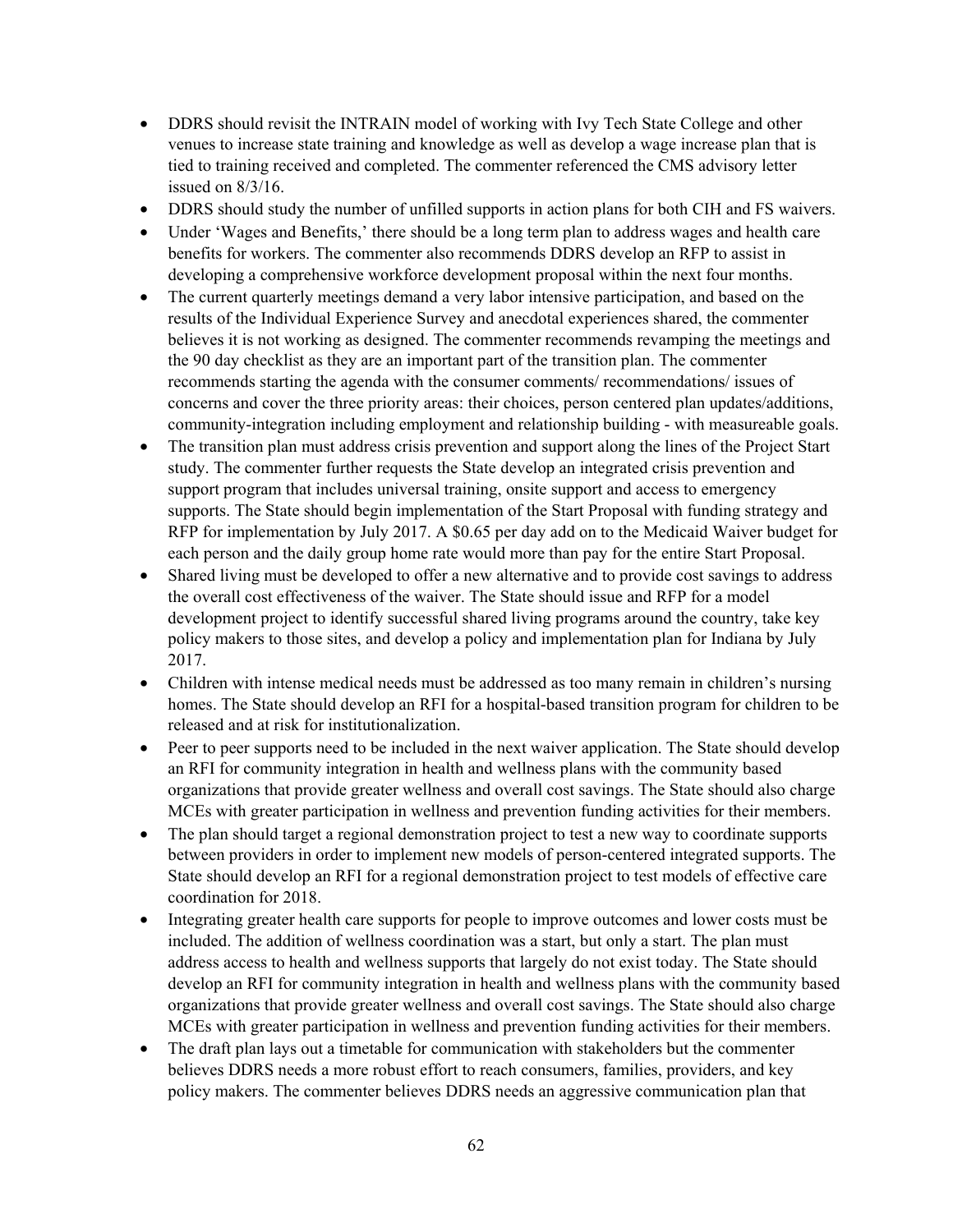reaches all stakeholders quickly with messages that will counteract rumors and fear. Communication needs to be designed to reach several target populations as part of this process. The Transition Plan is really dictated by CMS in content and format but is nearly impossible to ready without great diligence. To engage everyone, the commenter requests an investment in a true communication plan that reaches people in the system, provider staff of all types, families and self-advocates, and people who are part of the system - health care providers, educators, state staff, and community partners. Tools and messages must be constantly updated with critical issues and information to engage everyone in the common goal.

• DDRS is serving 3Xs the people it was decade ago with the same infrastructure and support that it had a decade ago. The services are more dispersed and as the Individual Experience Survey documented - the results for people vary widely. There needs to be a strategic and smart investment infrastructure to assure access, quality supports, choice and community integration are successful. Whether brought on as state employees, contracted, or both - there must be an investment. This can be included in the Medicaid reimbursement. The commenter requests the State develop an RFI for implementation of an OTAC type model to provide Hoosier based support for DDRS in developing the appropriate responses to the above items.

# **Response: DDRS greatly appreciates the recommendations for system enhancements. While the STP will not be updated with these suggestions, DDRS will review the suggestions for future planning.**

Comment: Under the section entitled, "Person-Centered Language and Self-Directed Services," a commenter recommended removing the word "routine" as they feel use of the word minimizes choice because people have the ability to change their daily activities and choose when they complete their tasks. Response: Thank you for the comment. The language will be updated to remove routine.

Further, under the 'Choice and Rights' section, a commenter requested to include questions such as the following:

- Does the person attend their IST meetings?
- Does the person direct and lead their own IST meetings?
- Does the person choose their goals?
- Does the person provide informed consent for all services they receive?
- Does the person demonstrate autonomy and independence in making life choices (like daily activities, physical environment, and who they interact with)?

# **Response: Thank you for the suggestion, while the STP will not be updated with this specific language, the information provided will be helpful as the State incorporates the suggestions within specific policies and procedures.**

Comment: A commented noted that they thought the tables were well formatted and easy to read.

#### **Response: Thank you for your comment.**

The commenter further noted that they thought there was an over-reliance on the 90 day checklist throughout the tables as the checklist is over 100 items and is 26 pages long. The commenter suggested adding additional information on the validity of the checklist and the methods for training its use to assist with clarification. The commenter seconded these concerns with the pre/post monitoring checklist.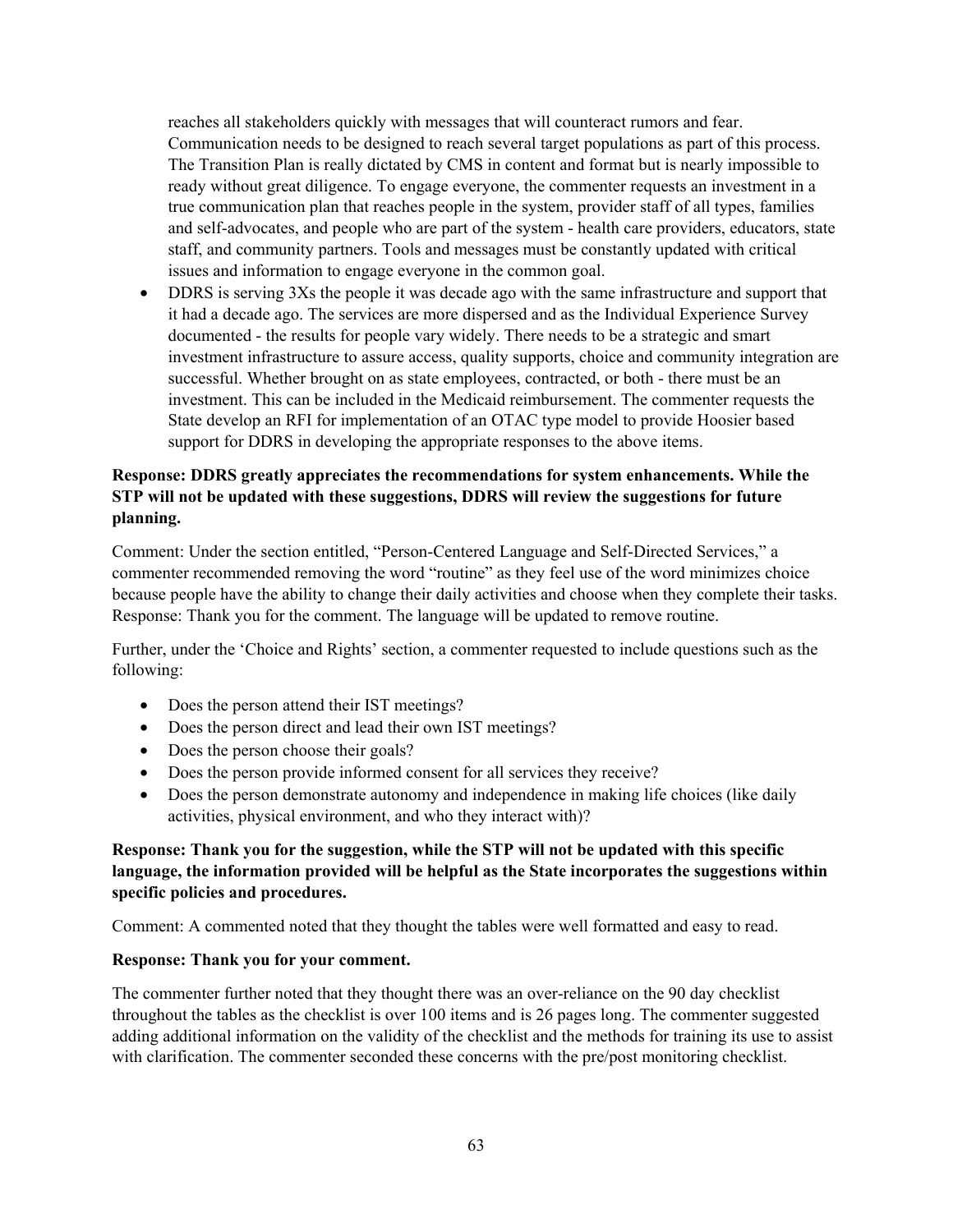**Response: The State agrees the current 90 day check list does not adequately address HCBS requirements. The 90 day check list as a monitoring tool will be modified from the current content to measure HCBS Requirements on an ongoing basis. The information provided will be helpful as the State incorporates the suggestions within specific policies and procedures. DDRS will incorporate a variety of means of ensuring ongoing compliance. The monitoring checklist completed by case managers will be one tool to ensure ongoing compliance. Revisions to provider enrollment, re-certifications, policies and procedures as outlined in the STP will all be part of the ongoing monitoring process.**

The commenter also noted that the "Outcome of Review" column contains very minimal information and was hard to understand. The commenter expressed confusion in understanding what the analysis of "silence" meant in the crosswalk.

# **Response: Thank you for the suggestion, the STP outcome of review section will be updated to provide additional information that will clarify which polices/code were determined to be in compliance with, in conflict with, or silent on the final regulation.**

Comment: The commenter expressed confusion of the following sentence on page 51: "The NCI data will not be used moving forward for purposes of measuring compliance with the settings rule, however, DDRS will use NCI data for purposes of triangulating data as a way to validate ongoing compliance with the HCBS Final Rule."

**Response: The NCI data was a starting point for DDRS to begin measuring compliance. After the initial review of the NCI data, it was found to be non-inclusive of measuring compliance due to the sample size as well as not covering all areas of HCBS compliance. DDRS will continue to review the NCI data for trends, but not to measure HCBS compliance.**

Comment: A commenter recommended re-wording the following sentence for clarification: "In order to ascertain the level of compliance with the HCBS requirements, DDRS had chosen to utilize the NCI data to begin the process by which to evaluate compliance."

**Response: The NCI data was a starting point for DDRS to begin measuring compliance. After the initial review of the NCI data, it was found to be non-inclusive of measuring compliance due to the sample size as well as not covering all areas of HCBS compliance. DDRS will continue to review the NCI data for trends, but not to measure HCBS compliance.**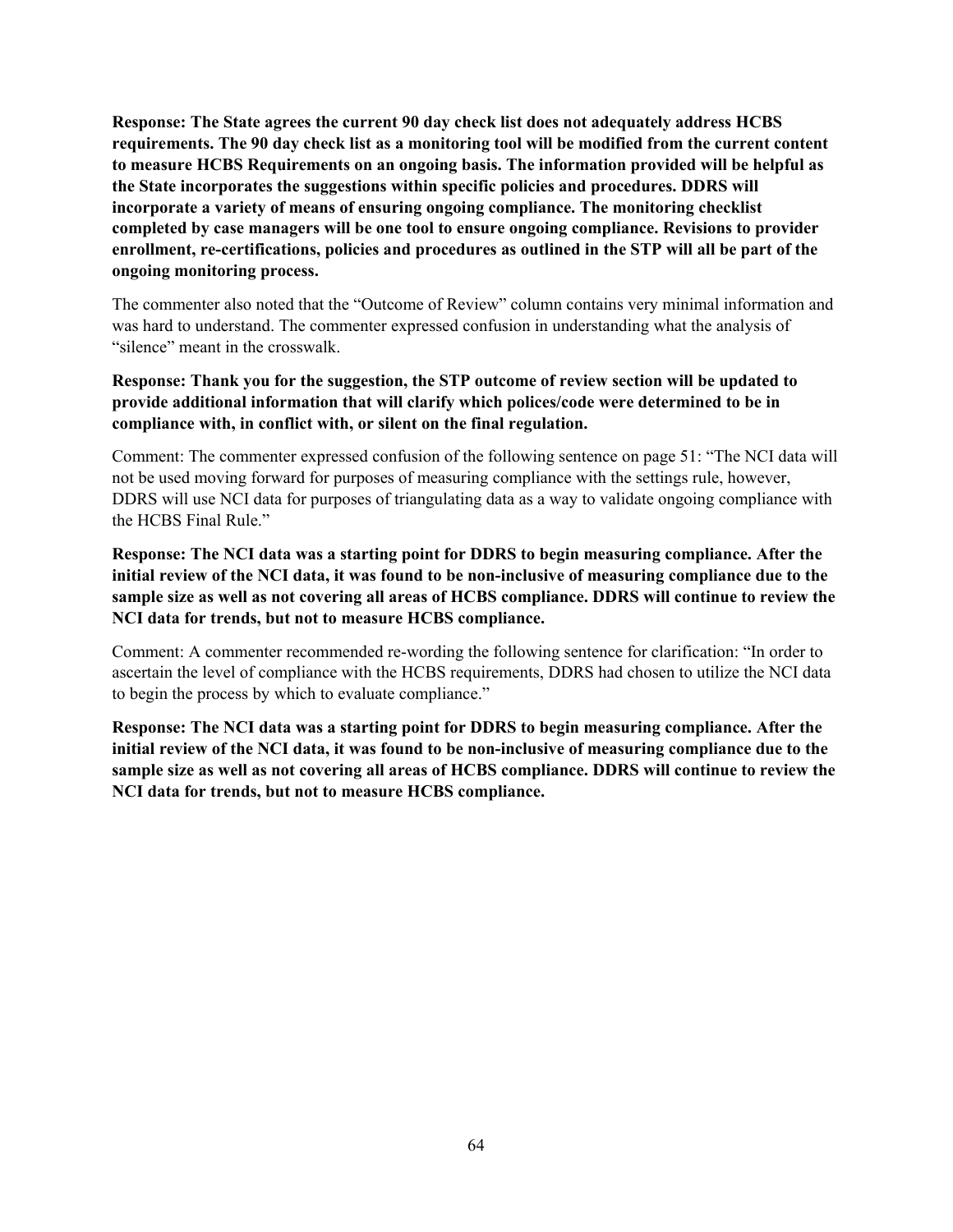# **Division of Mental Health and Addiction – Youth**

Summary: The Division of Mental Health and Addiction solicited comments on the Statewide Transition Plan as it applies to youth 1915(c) program Psychiatric Residential Treatment Facility Transition Waiver and the 1915(i) Child Mental Health Wraparound program. The comments did not directly result in any changes to the Statewide Transition Plan.

# **PUBLIC COMMENTS:**

Comment: Regarding Key Stakeholders and Outreach – DMHA notes that it will engage a variety of stakeholders by emailing them notice that the draft STP is available for comment. The commenter questions whether this is a meaningful way for youth and their families to offer commentary. This method of engagement appears geared more toward providers and advocacy groups than waiver participants.

**Response: DMHA Youth reviewed the comment above and thanks the commenter for their input. In addition to the listed and required notification mechanisms, at DMHA's instruction, Wraparound Facilitators (case managers) informed each family on their case load of the setting rule, including providing links to the STP and the STP newsletter during the survey process to explain its purpose. All families were and are encouraged to sign-up for the email distribution list which was used to provide updates including the posting for public comment period. Copies of the STP have been made available at Division of Family Resources offices, the point of entry to the IHCP/Medicaid system. DMHA also receives input from families by way of the Indiana Systems of Care Youth and Family Subcommittee, a body which approves and provides input to all new DMHA Youth policies related to programming, including policies generated as a result of the STP. DMHA supports and encourages substantial family involvement in programing development and design, and will continue to look for opportunities to be inclusive. Revisions made to the STP as a result of this comment were not necessary.**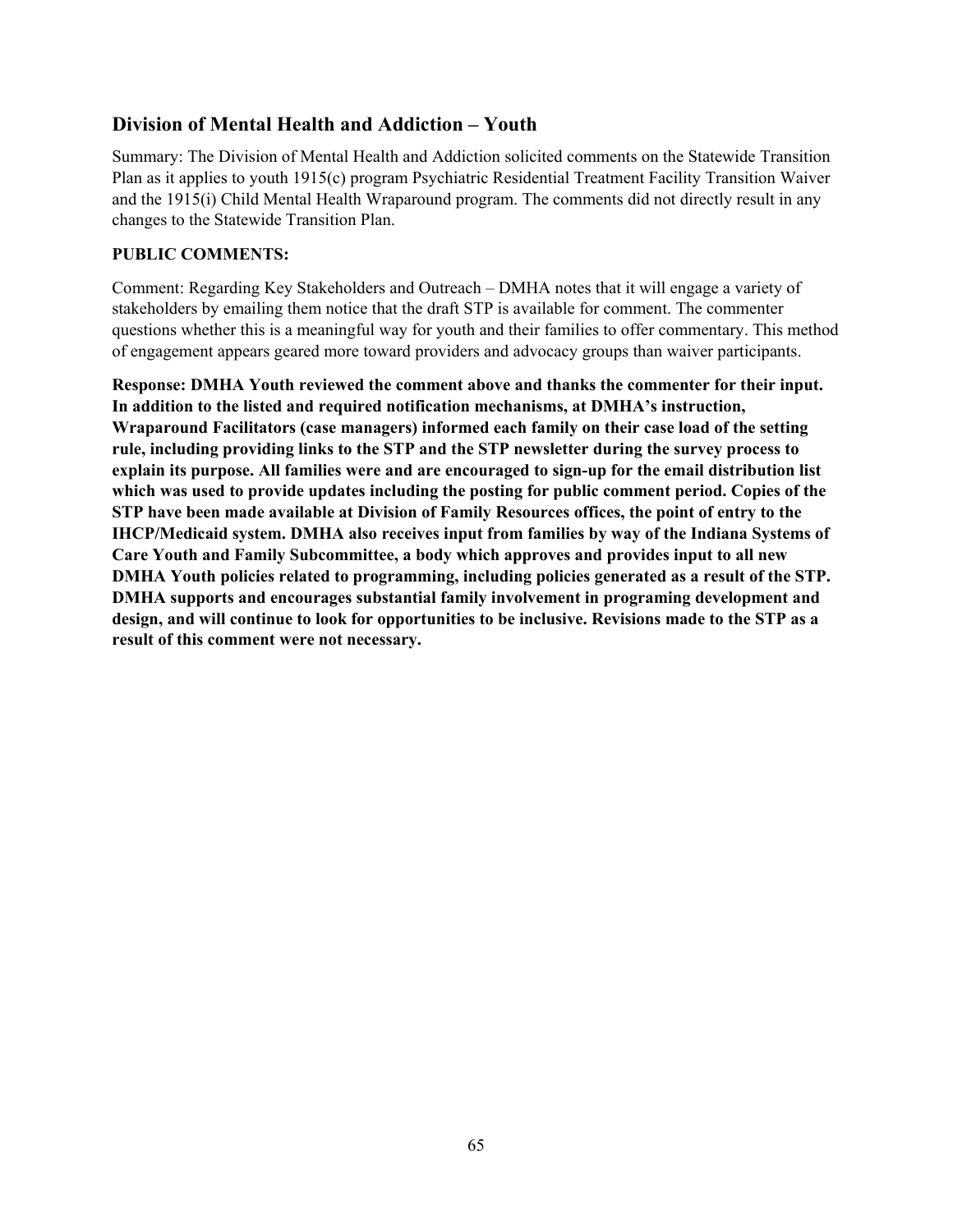# **Division of Mental Health and Addiction – Adult**

Summary: The Division of Mental Health and Addiction solicited comments on the Statewide Transition Plan as it applies to two adult 1915(i) programs; the Adult Mental Health Habilitation and Behavioral and Primary Healthcare Coordination programs. The comments did not directly result in any changes to the Statewide Transition Plan.

# **PUBLIC COMMENTS:**

Comment: Please explain in more detail what is meant by "resources for room and board."

**Response: Per CMS guidance, providers of HCBS may consider a member's financial resources, as well as any other natural supports such as family or friends, when identifying a member's residential setting options. From CMS, "The regulatory requirement acknowledges that an individual may need to share a room due to the financial means available to pay for room and board ...."**

Comment: What happens when a community-based service is no longer being provided in a facility (non-POCO residential facility)?

**Response: HCBS settings requirements apply (1) to all settings where HCBS are delivered, and (2) to the setting where a member receiving Medicaid HCBS lives, regardless of where the service is delivered. Even if no home and community-based services are provided at a residential setting (POCO or non-POCO), if a member receiving or applying for AMHH or BPHC lives there, the setting must still be compliant with HCBS settings requirements.**

Comment: Please provide examples/language that defines "controlled or operated." Is this in the State Plan or federal regulations?

**Response: Per CMS guidance issued 12/9/15, "A setting is provider-owned or controlled when the setting in which an individual resides is a specific physical place that is owned, co-owned, and/or operated by a provider of HCBS."**

Comment: How do you want providers to document the general modification assessed needs that is in residential agreements?

**Response: Multiple providers have sent the DMHA team questions regarding "modifications," and the appropriate place to document such modifications. DMHA has decided that the most efficient method for addressing these questions is to develop a training around the concept. We hope to have this training completed by the end of September or beginning of October 2016. The team will notify providers when this training is completed.**

Comment: If an agency can mandate no smoking in any facilities, can they mandate no alcohol or illegal drugs?

**Response: It would depend upon the scope and justification for the restriction against drugs, alcohol, and tobacco. Any restriction of residents' rights and freedoms must be based on the assessed needs of the residents at a setting, not for the convenience of the provider agency/setting operating authority. A specific prohibition against drugs, alcohol, and tobacco must be supported by an assessed need of residents at a setting. State and local laws regarding possession and use of these substances also apply.**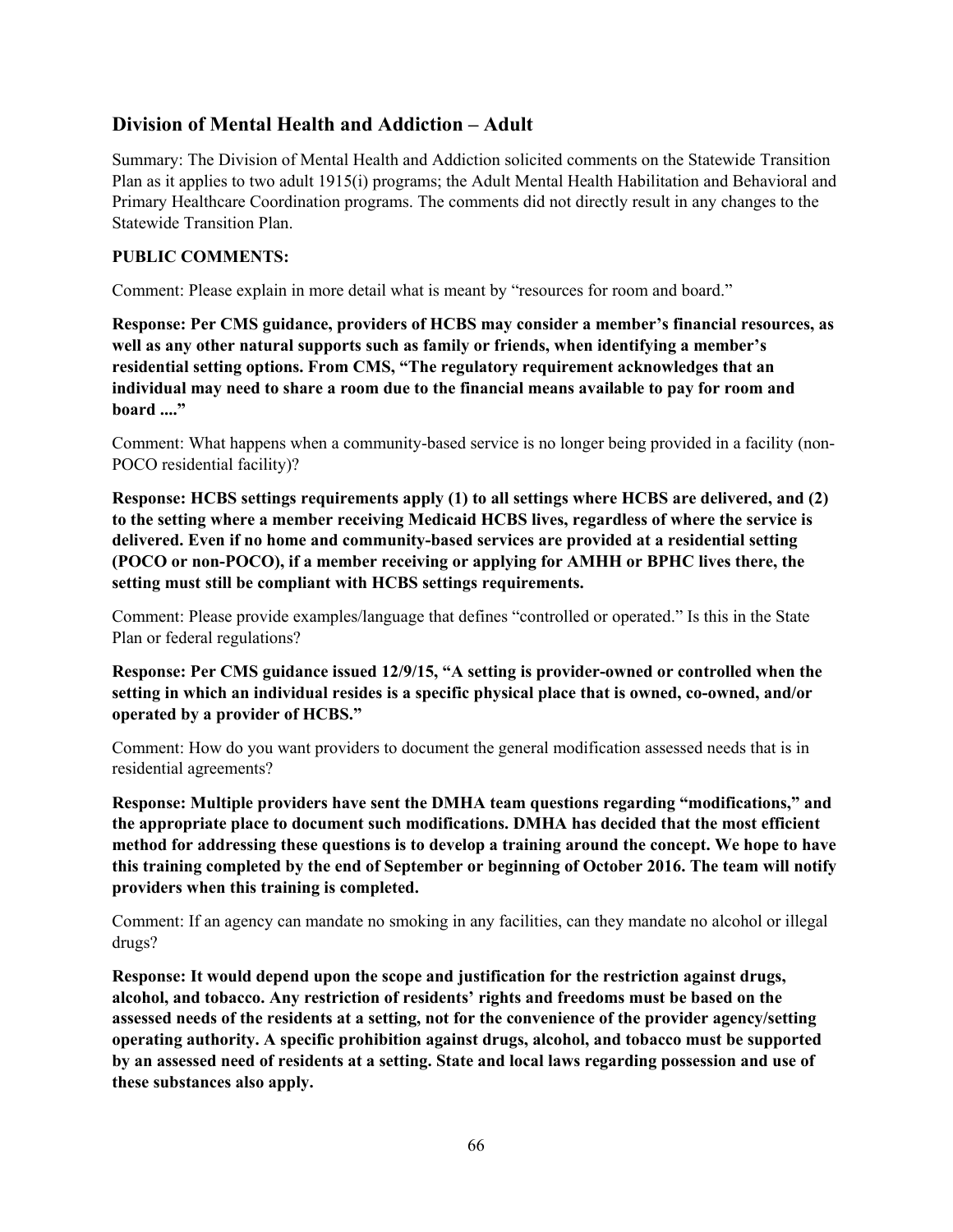Comment: Clarify "private unit with roommate."

**Response: CMS defines a private unit as a bedroom plus any included amenities (attached bathroom, kitchenette, etc.) accessible by and intended for the private use of the individual(s) living there. CMS considers "roommate" as unrelated individuals sharing the same living quarters. The regulatory requirement acknowledges that an individual may need to share a room due to the financial means available to pay for room and board or may choose to share a room for other reasons. However, when a room is shared, the individual should have a choice in arranging for a roommate.**

Comment: For all residents in a community-based apartment building, the premises are restricted for drugs, alcohol, and tobacco for all residents. Would this "disqualify" a setting for BPHC/AMHH?

**Response: It would depend upon the scope and justification for the restriction against drugs, alcohol, and tobacco. Any restriction of residents' rights and freedoms must be based on the assessed needs of the residents at a setting, not for the convenience of the provider agency/setting operating authority. A specific prohibition against drugs, alcohol, and tobacco must be supported by an assessed need of residents at a setting. State and local laws regarding possession and use of these substances also apply.**

Comment: Who (CMS, Contractor, FSSA) will conduct audits of settings/services other than the State Evaluation Team?

# **Response: CMS has the authority to conduct audits of settings/services related to Medicaid programs at any time. At present, the DMHA Adult 1915(i) State Evaluation Team is the sole reviewing agency for providers and settings related to AMHH and BPHC.**

Comment: If a consumer chooses to remain in a setting non-compliant with HCBS, will they continue to be eligible for MRO services under an MRO service package?

# **Response: Yes. Currently, HCBS compliance is a requirement for providing AMHH and/or BPHC services only.**

Comment: Regarding Remedial Strategies – DMHA notes that, based on a comment received regarding the prior draft STP, it is currently "assessing the most appropriate avenues to engage stakeholders." The commenter is among the organizations listed as a possible collaborator. The commenter is willing to take on this role, and would also encourage DMHA to reach out to waiver participants themselves for feedback.

#### **Response: Thank you for your comment, and for your agency's willingness to assist in reaching members impacted by the HCBS settings requirements.**

Comment: Regarding Key Stakeholders and Outreach –The commenter understands that DMHA hosted regional trainings in which providers learned about the STP. We would remind DMHA that regional meetings for waiver participants is a great way to solicit feedback from those in the area, in more individualized and comfortable settings. Such meetings would also be a good opportunity for DMHA to alert participants of coming changes, including the potential need to relocate.

**Response: Thank you for your comment and suggestion. As the focus of Indiana's HCBS Statewide Transition Plan shifts from site-specific assessments to remediation activities, DMHA looks forward to partnering with the commenter and other advocacy agencies to develop and deliver information**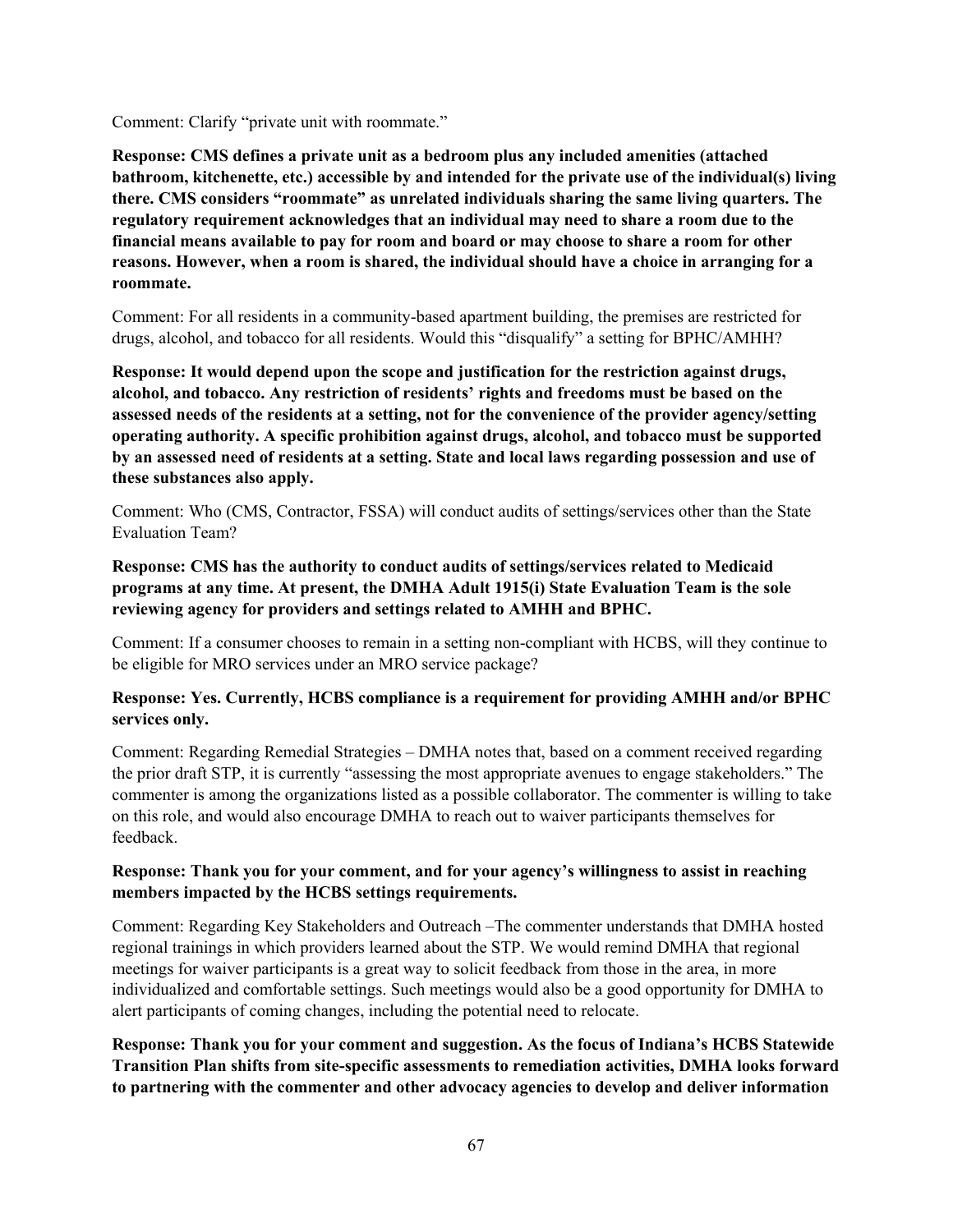**sessions for members, particularly those who may experience changes to their living situation as a result of the HCBS settings requirements.**

Comment: Where can I find the HCBS requirements in the rule and how do I know whether or not my setting is in compliance with the rule?

**Response: Thank you for submitting your comments and concerns about the HCBS setting requirements. The DMHA Adult 1915(i) team is currently assisting agencies approved to provide HCBS services to adults (Adult Mental Health Habilitation and Behavioral and Primary Healthcare Coordination programs) to transition their settings into compliance with the Centers for Medicare and Medicaid's final rule standards related to Home and Community Based Services. Those regulations can be found in the Federal Register at 42 CFR 441.710(a)(1). DMHA recommends that you consult with the HCBS representative at your agency for further discussion and clarification of those requirements, and to refer to your agency's Setting Action Plan for the specific setting in question which outlines steps your agency will take to bring it into compliance. Additionally, the Adult 1915(i) team is available to provide technical assistance with yourself and your agency's HCBS representative so that we can further clarify the standards and HCBS expectations. DMHA encourages you and your agency's HCBS representative to email the Adult 1915(i) team at DMHAadultHCBS@fssa.in.gov to arrange a technical assistance call or visit for your agency.**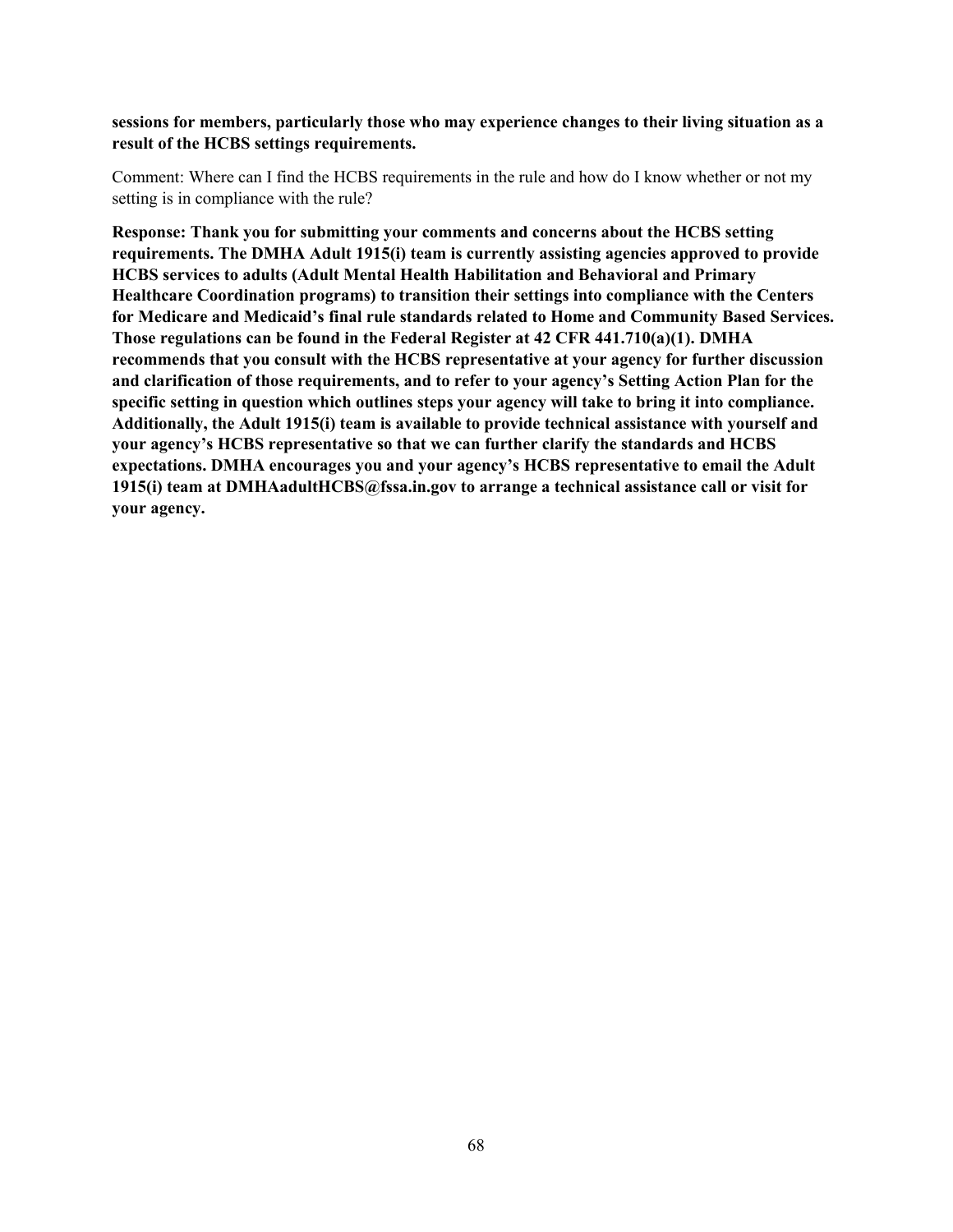# **Version IV – October 2016**

Version IV contained technical corrections and CMS did not require public notice and comment.

# **Version V – November 2016**

Version V contained technical corrections and CMS did not require public notice and comment.

# **Version VI – March 2017**

# **Office of Medicaid Policy and Planning**

Summary: The Office of Medicaid Policy and Planning solicited comments on the Statewide Transition Plan as it applies to administration of the Statewide Transition Plan.

# **PUBLIC COMMENTS:**

Comment: Each time there are revisions to the State Transition Plan is there a location where I can see what revisions were made? Maybe highlighting the changes so it will be easy to locate?

# **Response: Thank you for your comment. If another version of the STP is required, the State will consider posting a version that reflects changes made for review during public comment.**

Comment: One commenter noted whenever possible, the divisions within FSSA should coordinate rules, assessments, and procedural safeguards to ensure consistency and fairness across settings. The commenter understands that settings across divisions do not always line up, however, standards for things like procedural safeguards for participants can more easily be systematized across divisions.

**Response: Thank you for your comment. The State currently coordinates efforts to the extent possible. CMS establishes some minimum requirements for procedural safeguards, but the divisions have freedom to incorporate enhanced or additional safeguards based on the needs of the populations they serve.**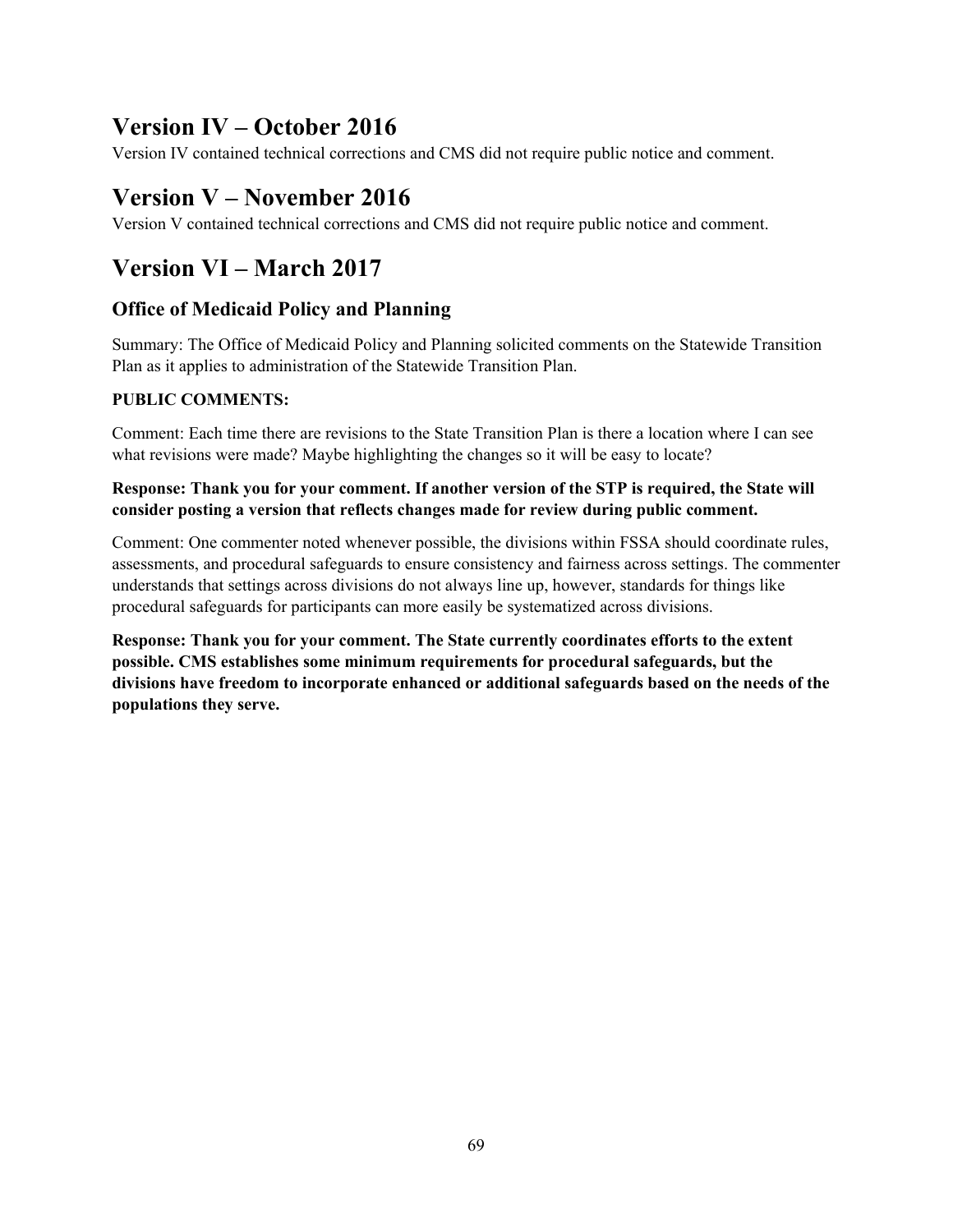# **Division of Aging**

Summary: The Division of Aging solicited comments on the Statewide Transition Plan as it applies to the two 1915(c) programs; the Aged and Disabled Waiver and the Traumatic Brain Injury Waiver. The comments resulted in changes to pages 7, 60, 64, and the Acronym table on page 173.

# **PUBLIC COMMENTS:**

Comment: Commenter has concerns that the HCBS settings rule creates further limitations for residential options by denying true choice and potentially very beneficial opportunities.

#### **Response: Thank you for your comments. DA agrees it is important to expand and not limit choices while working with the framework of the programs and services available.**

Comment: Commenter requested to know the criteria Division of Aging will use to determine if the Structured Family Care giving is provider owned or controlled.

**Response: Thank you for your comments. To your question on how DA will determine if SFC is provider owned and controlled, that will hinge primarily on whether the paid caregiver is a related or unrelated individual. But in either case, there are core provisions of the Settings Rule that apply in ALL settings and those will always be monitored for compliance...**

Comment: Would like to encourage DA to include more people with disabilities or participants of those services and advocacy groups in the DA initiative to design a new program to replace or augment the service of assisted living.

#### **Response: DA appreciates the need to involve consumers and their families in the stakeholder process. DA continues to work on ways to do that effectively and is always open to suggestions.**

Comment: The continued use of a 90 day checklist may be limiting and not give the full picture of the individual's true needs and wants. Commenter recommends evaluating case management and the use of standardized tools like checklists to ensure they provide meaningful information about the participants wants and needs, especially if this tool is to be used to help determine a settings on-going compliance with HCBS rules.

#### **Response: DA has appreciated your comments before on the limitations of the 90 day checklist and hope to engage with you and other stakeholders on a thorough review of this tool in the coming year.**

Comment: Commenter cited the Federal Requirement: Right to privacy, dignity, respect, and freedom from coercion and restraint. Commenter would encourage DA to restrict a provider's ability to serve as a guardian over the participant. Commenter feels strongly that the direct conflict of interest organically creates a situation where coercion is more likely to happen. Apart from requiring a written record to be made when either measure is used, the statute does not contain reporting requirements or review measures. The application of the new HCBS requirements are an ideal time for the Division to take a stronger approach to protecting the dignity and well-being of consumers. DA should also include a prohibition against involuntary seclusion, or forced social isolation by any provider in code (not just in the ISDH health facilities rule). Federal Requirement: Settings optimize, but do not regiment individual initiative . . . .

455 IAC 2.1-6-4(2) - a provider should not "allow" the person to engage in decision-making and selfdetermination. Rather, that should be a given, automatic standard. Rather the facility should respect the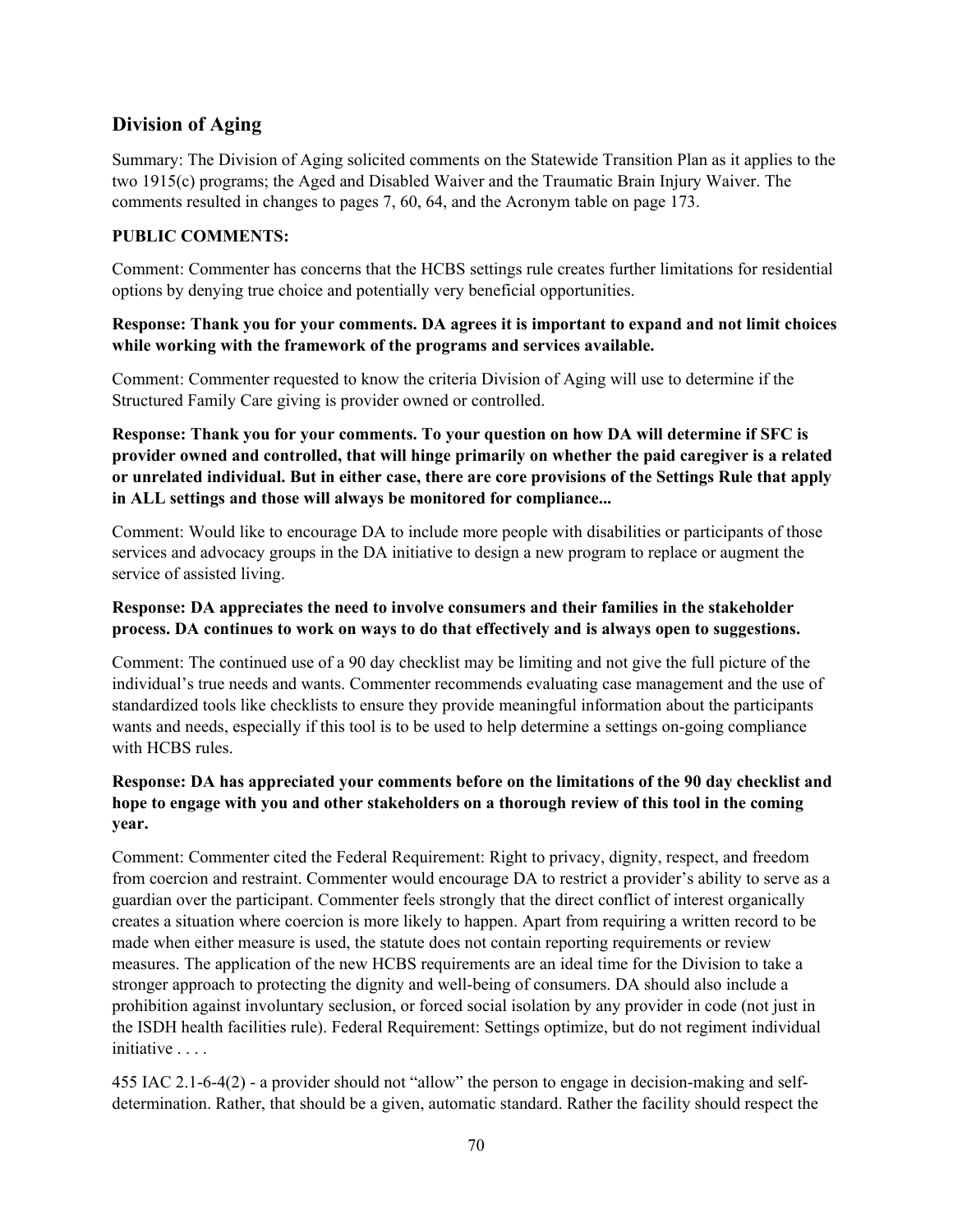person's right to make decisions and engage in self-determination. "Allow" implies that the facility can remove that allowance.

455 IAC 2.1-6-6(b)(1) - participants should be able to lock their unit, not just their room. Physical accessibility – it's not just the room that would need to be accessible, but the entire unit, including common areas, the bathroom, kitchen, etc.

# **Response: DA agrees that it would be inappropriate for the provider to act as guardian and will consider language for DA's draft rule. A number of your suggestions are directly related to rule language and DA will consider them as comments in that process as well.**

Comment: Commenter encourages the use of independent surveyors and those trained in communicating with individuals with disabilities to complete the participant surveys. Surveys should be conducted in a private setting of the participants' choice and participants should be allowed to opt-out if they choose. Commenter also encourages frequent input from participants through survey and/or town hall forums. Participants should be a part of the process early on and frequently throughout. Finally, commenter supports the coordination among the various FSSA agencies to ensure consistency for participants across settings.

#### **Response: DA agrees that the use of trained surveyors and interviewers will be critical in obtaining reliable information.**

Comment: Relocation of beneficiaries - participants should also be notified of potential sources of advocacy organizations along with their right to appeal. Whenever possible, procedural safeguards should be adequately explained and be consistent across FSSA agencies.

# **Response: Notifying individuals who may need to be relocated about advocacy organizations available to them is a great idea. DA has revised the STP on page 60 to add language pertaining to notifying beneficiaries about advocacy organizations.**

Comment: Ongoing Compliance and Monitoring – Commenter recommends evaluating case management and the use of standardized tools like checklists to ensure they provide meaningful information about the participant's wants and needs and the setting's on-going compliance with HCBS. IDR continues to have reservations regarding the heavy reliance DA plans to place upon the 90 day Monitoring Checklist. As recommended in comments for a previous iteration of the STP, Commenter would like to assert that the DA should integrate regularly occurring face-to-face interviews with a statistically significant population of participants as an additional monitoring tool. This should be carried out by an independent third party, and can be utilized as a means to verify data gathered through the Checklist. Commenter also encourages inclusion of participants and advocacy groups in developing trainings as well.

# **Response: Thank you for your comments. DA appreciates the need to involve consumers and their families in the stakeholder process. We continue to work on ways to do that effectively and are always open to suggestions.**

Comment: Commenter noted Indiana Protection & Advocacy Services on page 64 should be corrected to Indiana Disability Rights.

# **Response: DA will make the change on page 64 to reflect Indiana Disability Rights.**

Comment: One commenter noted: implicit in the statewide transition plan is the assumption that providers cannot comply with both the current Indiana Residential Care Facility licensure rules and the Settings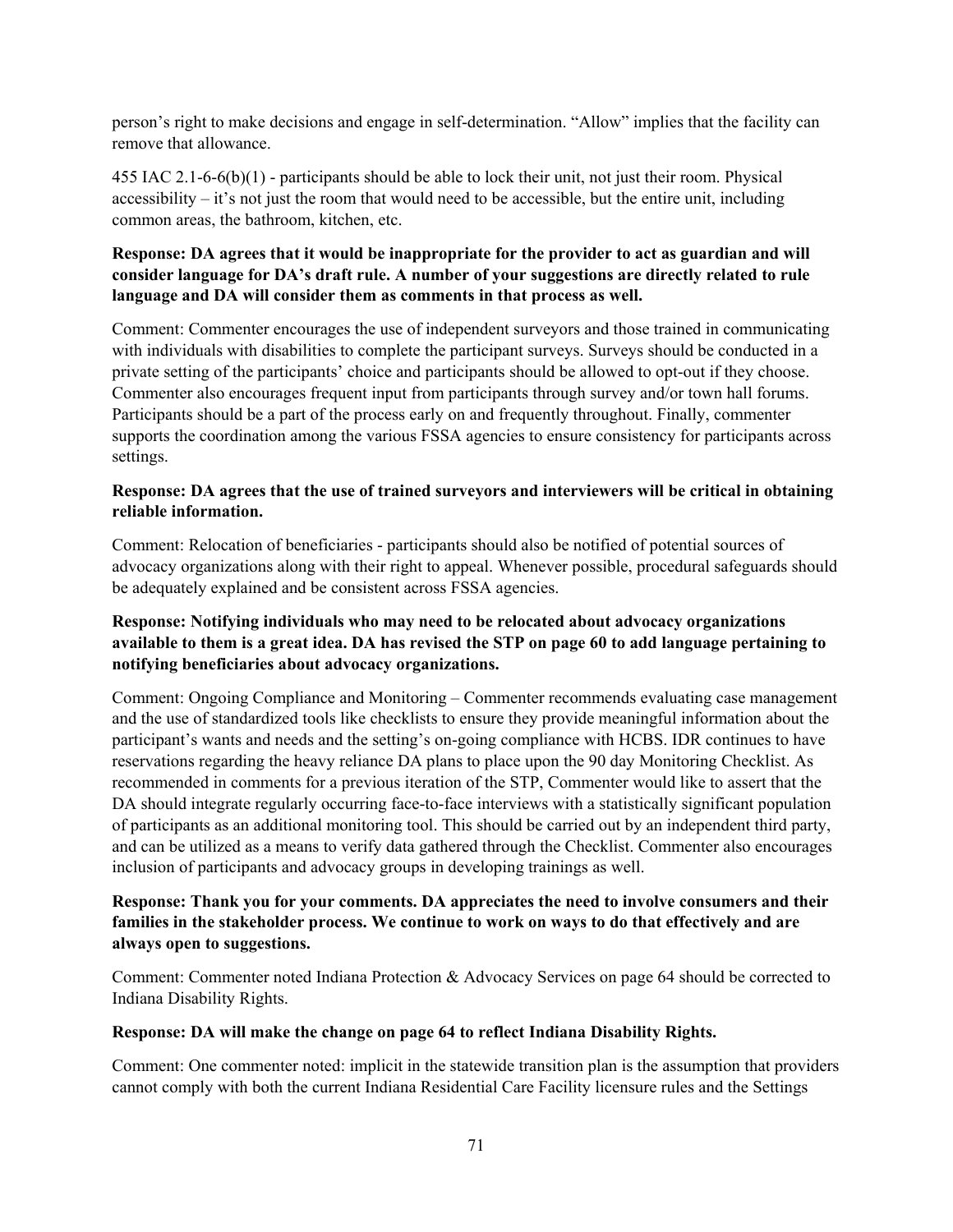Rule. However, a review of several individual provider reviews (mailed to providers in February 2017) failed to identify any instance where a provider's remediation would conflict with RCF licensure rules.

**Response: Thank you for your comments. DA would note that the Settings Rule requirement to provide for the responsibilities and rights of tenant, in a legally enforceable agreement (§441.301(c)(4)(vi)(A)) was not addressed in the survey tool and will need to be addressed in every remediation plan. That is one significant area of conflict. DA has specifically identified the following areas of conflict:**

- **1. Transfer and Discharge of Residents (410 IAC 16.2-5-0.5(f) and 410 IAC 16.2-5-1.2(r))**
- **2. Residency Agreements (410 IAC 16.2-5-1.2(g))**
- **3. Person Centered Planning (410 IAC 16.2-5-1.2(j)(2))**
- **4. Visitors (410 IAC 16.2-5-1.2(cc))**

Comment: One commenter noted: while it may be appropriate to include proposed Division of Aging rule language, the STP should include recognition that Indiana's rule promulgation process will be followed and in so doing, some of the proposed language may be revised.

## **Response: DA has included proposed rule language in the transition plan a timeline for rule promulgation. Some of that language has been refined already as a result of our assisted living workgroup. DA thanks you for being part of that group.**

Comment: In the Statewide Transition Plan, Indiana has indicated that SFC is not a provider owned-or controlled setting as long as the participant lives in a home that is owned or rented by themselves or by a caregiver who is a family member. This interpretation of the Home and Community Based Services Final Rule (HCBS Final Rule) implies that when participants live in a private home that is owned or rented by an un-related caregiver, this home is considered a provider owned or controlled setting. When a setting is considered provider owned or controlled, additional components of the HCBS Final Rule apply. We strongly disagree with this interpretation of the HCBS Final Rule. SFC providers do not own or control the home where SFC is provided.

As you know, caregivers can be related or unrelated, and SFC pays for the care provided to participants and the clinical support provided to caregivers. SFC rules govern how care is provided to participants and how caregivers are supported by SFC agency providers, both components are based on individualized consumer and caregiver assessments and outlined in person centered care plans.

# **Response: Thank you for your comments on structured family care. DA has continued to seek clarification from CMS on its intent with regard to some of the relationships you have listed here as examples of "unrelated" caregivers.**

Comment: One commenter noted as the DA designs a new Medicaid HCBS, bear in mind that the program needs to be some type of certification or license. The terms, certification or license, allow for the Residents to access their long term care benefits and VA benefits for "Assisted Living".

**Response: Thank you for your comments. Most of your comments related to specific language for new administrative code/rule language. Some of your comments are directed at current language which is in the draft process now for our new rule. DA will consider all your comments in drafting that language as well as in the transition plan.**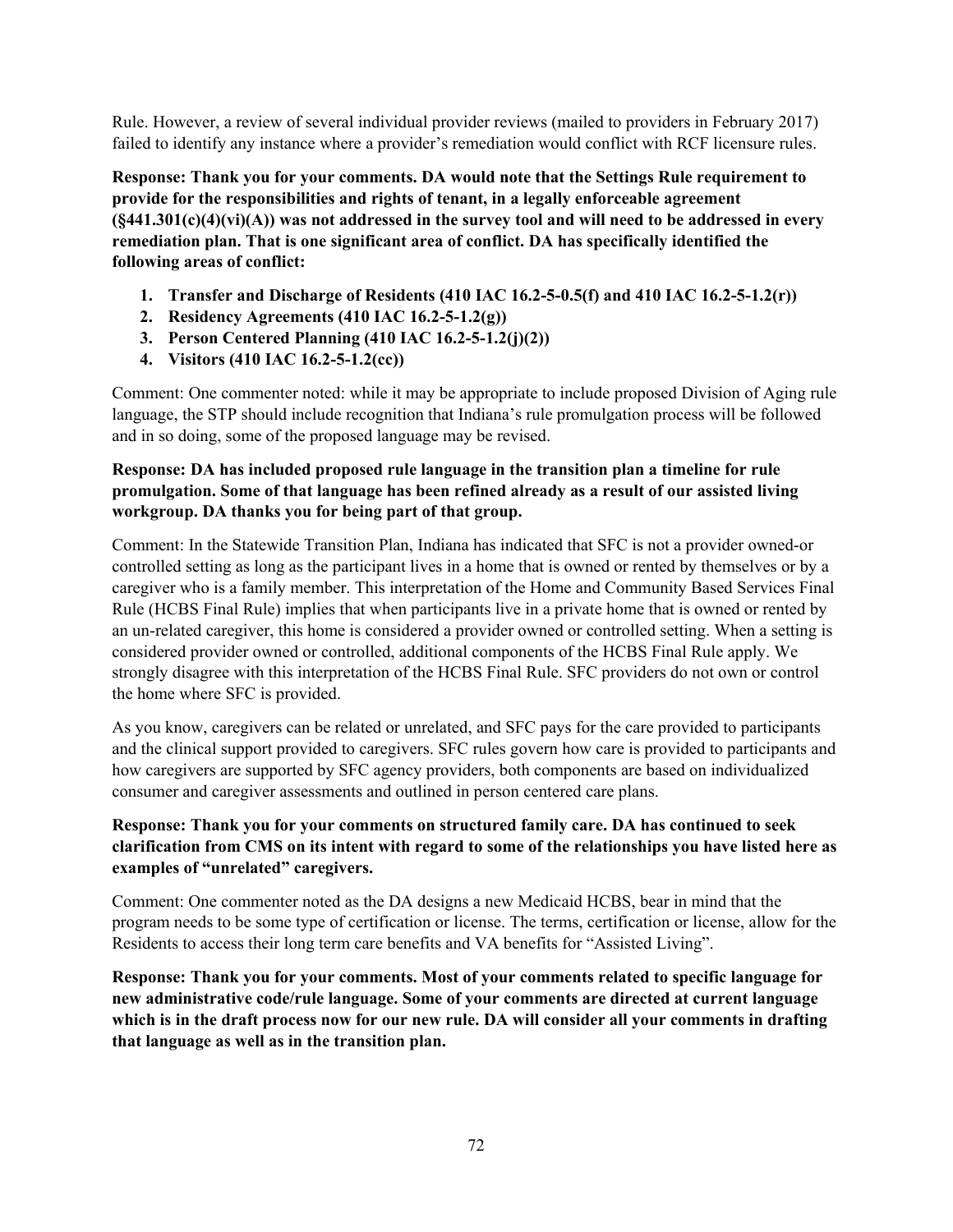# **Division of Disability and Rehabilitative Services**

Summary: The Division of Disability and Rehabilitative Services solicited comments on the Statewide Transition Plan as it applies to the two 1915(c) programs; Community Integration and Habilitation and Family Support Waiver. The comments resulted in changes to pages to pages 83, 85, 87 and 89 of the plan.

## **PUBLIC COMMENTS:**

Comment: Commenter noted that the ADA was not written to create further limitations. It was to allow, to the greatest extent possible, participation for all within community life. This rule simply creates further limitations for residential options by denying true choice and potentially very beneficial opportunities!! Why can't we let the individuals and those that love and support them decide which setting might offer them the best opportunities for a healthy, happy and fulfilling life working within the framework of the funds and services available. It has been our experience that when you attempt to force situations it often does not go well....but when you create an environment of respect and allow for opportunity....more good will flourish!

## **Response: Thank you for the comment, DDRS is committed to supporting families and improving available programs and supports. DDRS agrees with the importance of opportunity and individual choice.**

Comment: Commenter noted there is language in the Systemic Assessment Crosswalk about using the individual's PCP/ISP to ascertain if there is compliance in the following areas: ensure choice of living arrangement, rights protection, and development of a life plan, and reason for someone not being engaged in the community. Currently, the training and documents associated with the PCP/ISP do not outline all the examples that the transition plan gives in this section as being reflective in these plans. In addition, the current PCP format is reflective of an individual's current and historical status, it does not fully encompass a life plan or hopes and dreams. It is suggested to note that the PCP/ISP process and forms are being reevaluated so they can be comprehensive of the outline of the new rules and any modifications of those rules.

## **Response: Thank you for your comments. DDRS will update the STP to include language that it is currently reviewing the PCP/ISP process through the Life Course Alignment Project. As part of this project the current process and forms will be reevaluated to ensure compliance to the new rules and any modifications of those rules.**

Comment: Commenter noted the new BDDS Individual Rights and Responsibilities document is referenced several times as evidence of compliance. Historically, BDDS documents have only been available in English. Will this form be available in multiple languages and accessible formats so that it can be presented in an individual's typical mode of communication?

## **Response: Thank you for the suggestion to have forms available in multiple languages. While the STP will not be updated with this specific language, the information provided will be helpful as the State incorporates the suggestions within development of policies and procedures.**

Comment: For the following, it is indicated that Indiana is in full compliance due to the statement that includes "access to food at any time" on the Monitoring Checklist: Does the individual have the freedom and support to control their schedules and activities and have access to food at any time? At this time, the Monitoring Checklist does not have language that addresses if food needs to be modified. Can the checklist be modified to include this?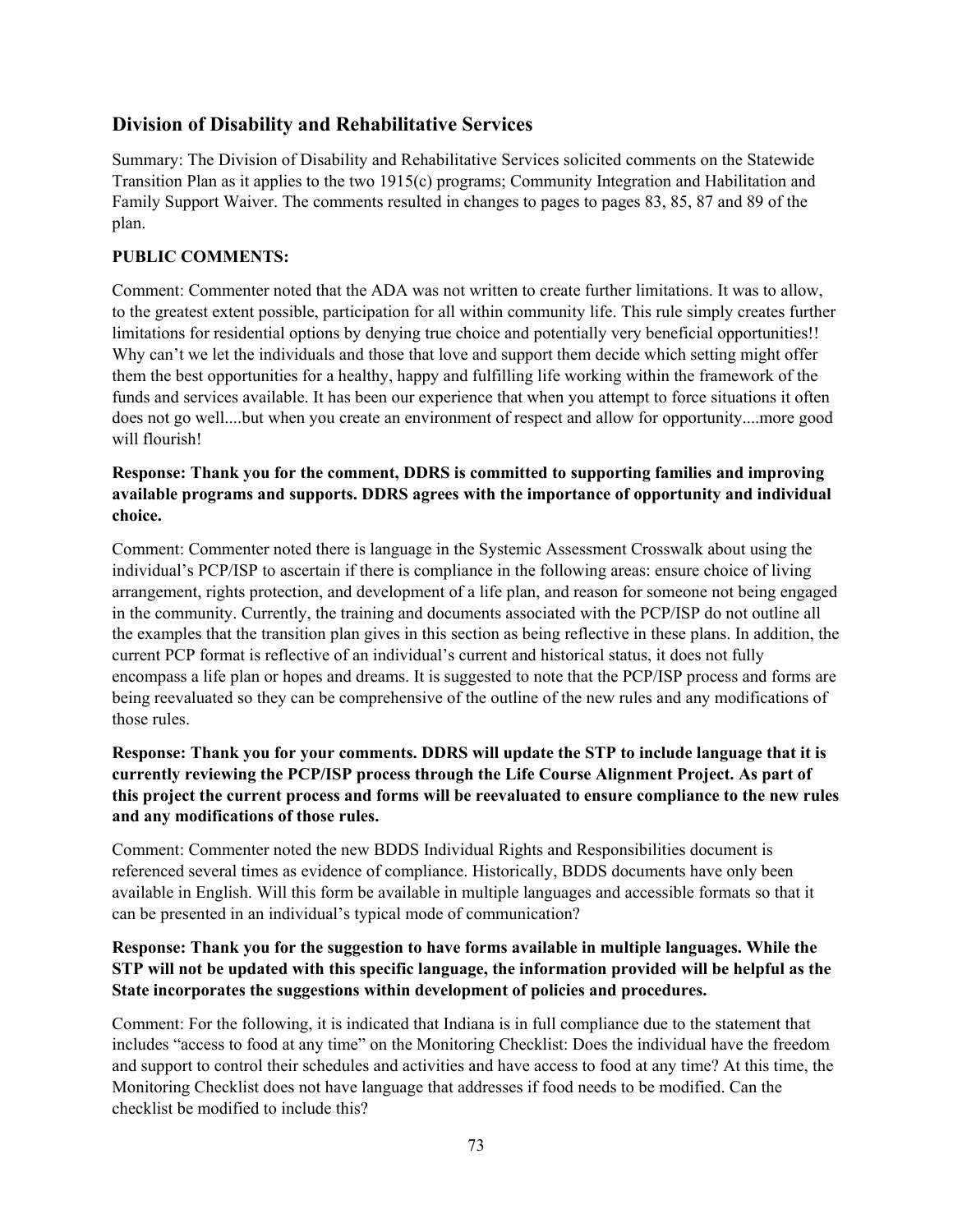## **Response: In regards to the Monitoring Checklist lacking specific language that addresses food modification, it is expected the ISP/PCP process will address and document any limitations. The monitoring checklist is a monitoring tool to ensure the PCP process is being followed.**

Comment: Commenter noted from Transition Plan: The data derived from the Individual Experience Survey will be used to validate compliance of provider's responses to the self-survey of settings. Validation will be comprised of reviewing provider policies and procedures as well as person specific information such as: The individual's PCP/ISP (\*is there a reason they are not engaging in the community and is that addressed in the Person Centered Planning process?) Are there Medical issues preventing community involvement? Are these addressed in the Person Centered Planning process? Are there Behavioral issues preventing community involvement? Are these addressed in PCP/ISP? There is concern that the IES is reflective of a higher percentage of choice, integration, etc. then there is in actuality. Participant experience really relies on informed choice. A lack of experiences and clear understanding of options could lead some to answer that they had more choice and integration than they actually did. For example, an individual could be asked, "did you get a choice in roommates?" The answer could be "yes" because they met them ahead of time once and were given the option to stay where they were or go with this new roommate. That is not choice in its truest form, but the choice as the individual may understand it. It is suggested to keep this in mind when comparing the IES data to the site-specific setting assessment. In addition, the responses received from the IES completed in 2015 would no longer be current data when compared to provider self-assessments and documentation provided in 2017.

**Response: For validation of Preliminary Settings Inventory and Proposed Remediation Strategies section of the STP, DDRS recognizes challenges in interpreting data. While the IES data will be used as a validation/comparison to measure the survey responses, it will not be the only factor utilized in determining HCBS compliance. DDRS recognizes settings and experiences may have changed from the original responses provided. The IES data also will be validated to ensure consistency of answers. Measuring the responses against provider responses are just one way of validating the information.**

Comment: Commenter noted that for sites that are determined to be compliant based on the provider selfassessment and provider supplied documentation, they would recommend additional verification be completed with individuals supported. Provider reports and documentation may not accurately reflect the actual experience of an individual.

#### **Response: DDRS thanks you for your recommendation. DRRS will utilize site visits with individuals and providers to assist in determining compliance of HCBS delivery sites.**

Comment: Commenter stated that it is noted that the process for provider sanctions and dis-enrollment will be complete by June 2018, however, relocation for individuals will not begin until March 2019. What steps will be implemented if a provider is dis-enrolled prior to March 2019? In the review of the transition task force, can clarity be added to advise who will be part of that task force?

**Response: If a provider is dis-enrolled prior to March 2019, DDRS will follow the same steps outlined in the STP for Relocation of Beneficiaries on page 95. It is anticipated in the STP by 2018 that sites found to be in non-compliance after all remedial activities will be notified upon determination in order to allow ample time for individuals to follow this process. DDRS is in the process of identifying members of the taskforce. It is anticipated that the taskforce will be convened in late March 2017.**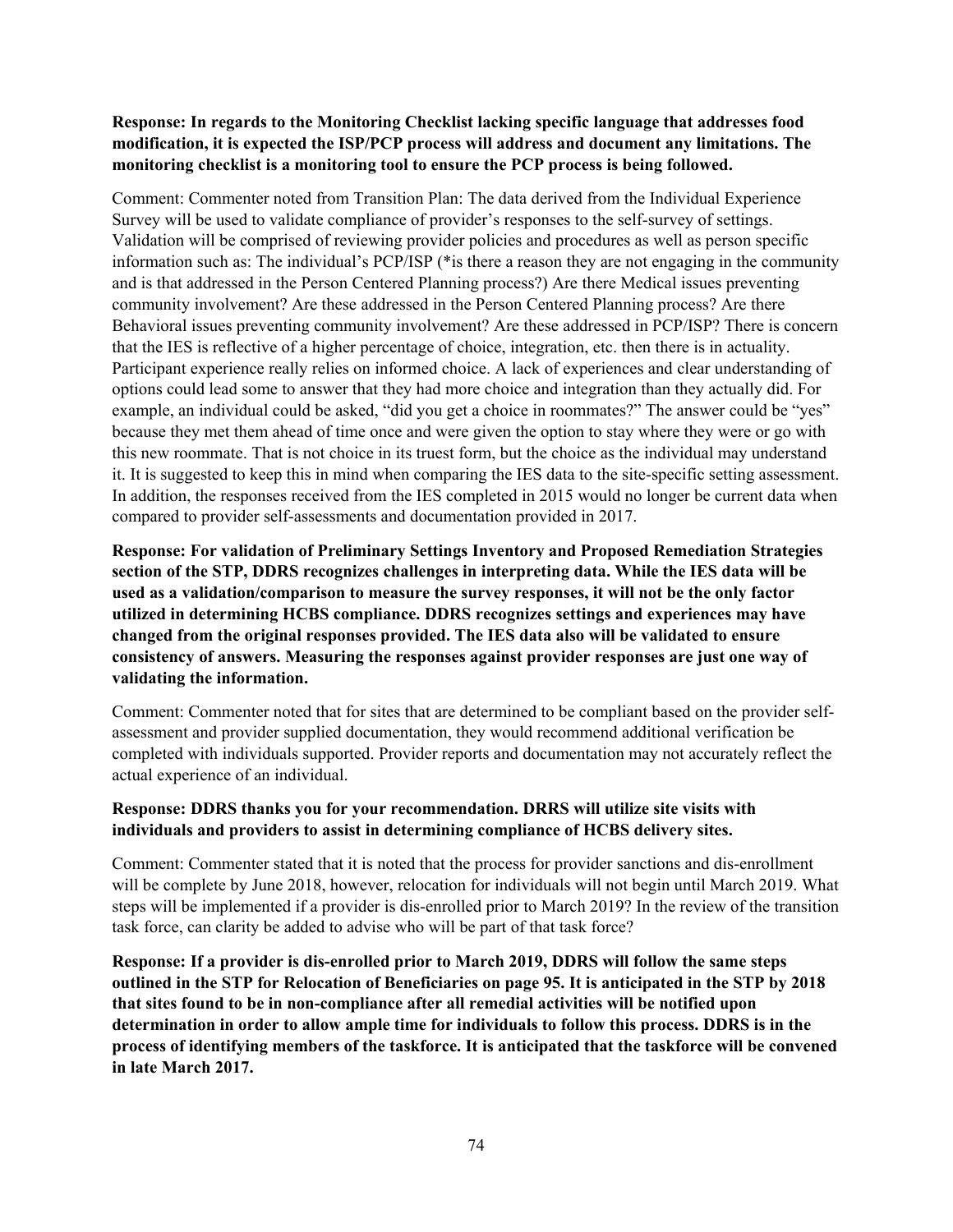Comment: Commenter noted from Transition Plan: Throughout the five-year transition process DDRS will continually seek out and incorporate stakeholder and other public input. It is suggested to incorporate additional focus groups of individuals and families to gain input on the state's transition plan. Requesting feedback in a 30-day comment period does not lend itself to being accessible to individuals and families. There are some inherent challenges in obtaining feedback from this group. Individuals and families need to find that there is a comment period. They then need to read through the transition plan and understand what it means. They then have to figure out how to write up their feedback and submit. These barriers lend themselves to not obtaining quality feedback from individuals and families. Sponsoring focus groups that can give verbal feedback in discussion format would generate valuable input as this plan continues to be revised, updated and ultimately implemented.

**Response: For the section Key Stakeholders and Outreach, the information provided will be helpful as the State incorporates the suggestions within a communication plan. The State will ensure stakeholders have an opportunity to review any policy/process changes and, to the greatest extent possible, the State will incorporate the suggestions within the specific processes.** 

Comment: Commenter noted the PCP appears to be inclusive of many remediation efforts however the form and practice right now does not incorporate all the components outlined in the transition plan. This should be noted in the Transition plan along with how this is being addressed.

**Response: Under General Suggestions for the STP, DDRS will update the STP to include language that it is currently reviewing the PCP/ISP process through the Life Course Alignment Project. As part of this project the current process and forms will be reevaluated to ensure compliance to the new rules and any modifications of those rules.**

Comment: Commenter noted there should be a systematic sharing of the CMS guidance that they are putting out on a regular basis. This should be shared with all stakeholders in an accessible way.

## **Response: Thank you for the suggestion, while the STP will not be updated with this specific language, the suggestions provided will be helpful as the State incorporates the information within education and training on the HCBS Final Rule of all stakeholders.**

Comment: Commenter noted Training should be presented on an ongoing basis for individuals and families in order to clarify the intent of the rules and the state's plan to implement these rules. These trainings should be held in an accessible way for all individuals and families.

## **Response: Thank you for the suggestion, while the STP will not be updated with this specific language, the information provided will be helpful as the State incorporates the suggestions within education and training on the HCBS Final Rule of all stakeholders.**

Comment: Commenter noted Self-Directed Services should be considered with the amendment to the waivers as that service lends itself to fully meeting the requirements of the HCBS rule.

## **Response: While Self Directed Services are not specifically addressed in the high level STP, service definitions, budgets, funding parameters, codes, etc. are all being looked at to ensure we are able to support compliance.**

Comment: Commenter has concerns regarding the lack of specificity provided as to how DDRS intends to amend its regulations to comply with the new HCBS requirements. Commenter will pay close attention to the proposed rules as they are released, and urges CMS to withhold approval of the STP until these amendments are completed. In the meantime, they would like to comment on some of the regulations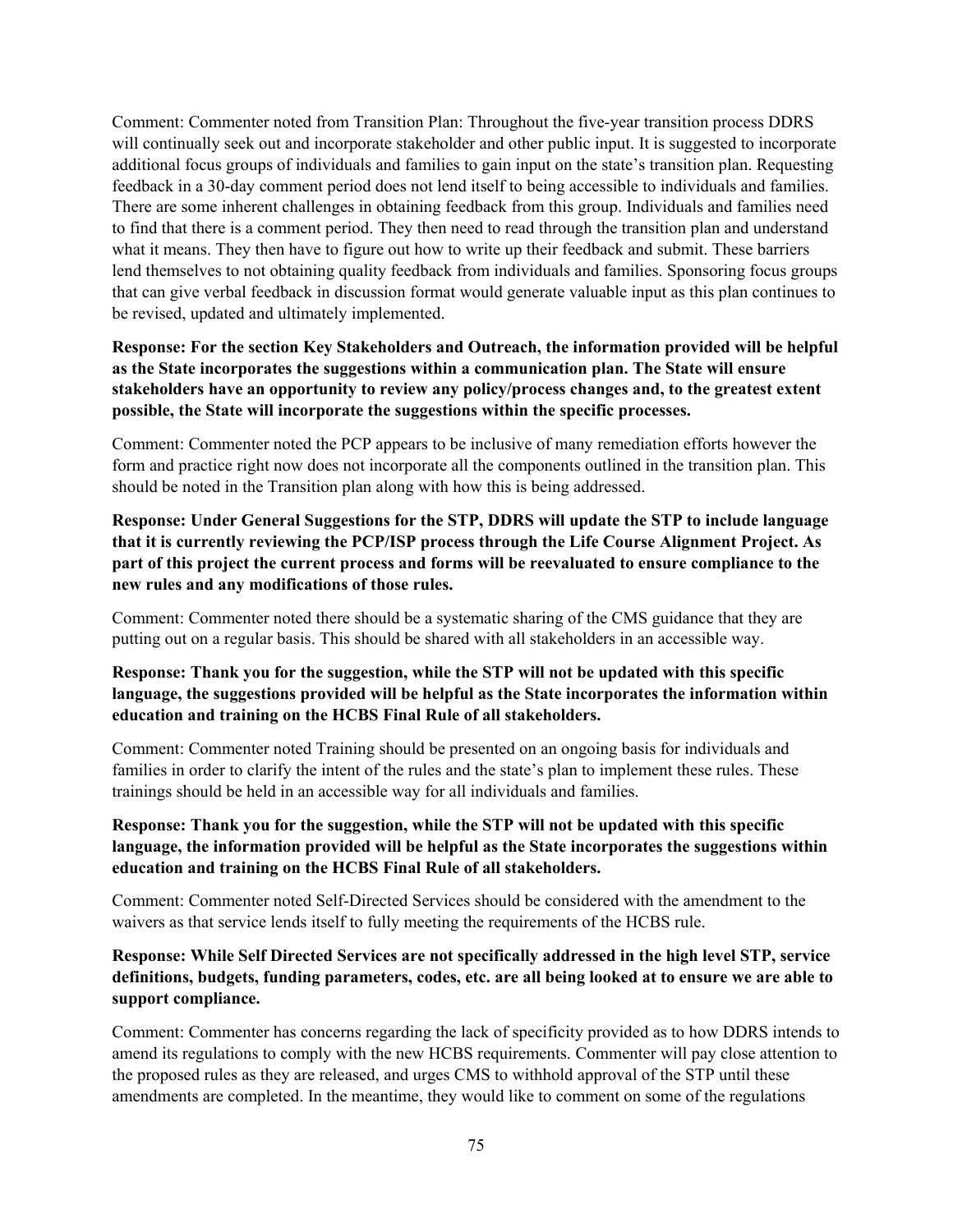which the Division acknowledges are implicated by the new requirements, but asserts no remediation is necessary. Federal Requirement: Settings are integrated in and support full access of individuals receiving Medicaid HCBS to the greater community, including opportunities to seek employment and work in competitive integrated settings, engage in community life, control personal resources, and receive services in the community, to the same degree of access as individuals not receiving Medicaid HCBS (p. 66) Page 66 suggests that because 460 IAC 6-20-2 states "community-based employment services will be provided in integrated setting," the rule is already in compliance with the new HCBS regulations. While that may be true on paper, does DDRS still intend to provide pre-vocational services in nonintegrated settings, as it currently does (i.e., sheltered workshops)? Because, based on my reading, that placement would not comply with the HCBS regulations.

DDRS states that 460 IAC 6-9-4 is fully compliant "due to requirement of providers to ensure opportunity for individuals to engage in community life." However, we must note there is a substantive distinction in the phrases "opportunities to…engage in community life" and "opportunity to participate in…community activities." The former suggests the provision of opportunities allowing consumers to become contributing members of their communities, while the latter suggests consumers are simply provided a chance to "do things" in the community. Commenter supports the addition of language that would encourage providers to seek out opportunities for community engagement which reflect the choices and values of individual consumers. Commenter looks forward to release of the proposed regulation regarding Individual Rights and Responsibilities. We would like to stress the importance of the language within this regulation being written so as to appropriate for individual consumers. It is crucial the language is not so vague as to encourage technical compliance with the rule. Commenter continues to have reservations regarding the heavy reliance DDRS plans to place upon the 90-day Monitoring Checklist. As recommended in comments for a previous iteration of the STP, Commenter would like to assert that the Division should integrate regularly occurring face-to-face interviews with a statistically significant population of participants as an additional monitoring tool. This should be carried out by an independent third party, and can be utilized as a means to verify data gathered through the Checklist. Federal Requirement: Settings ensure an individual's rights of privacy, dignity, respect, and freedom from coercion and restraint.

Commenter would encourage DDRS (and other FSSA agencies) to restrict a provider's ability to serve as a guardian over the participant. Commenter feels strongly that the direct conflict of interest organically creates a situation where coercion is more likely to happen. Regarding the utilization of seclusion or restraint by providers, commenter finds the Division's assertion that IC 12-27-4-1 is fully compliant with HCBS requirements, without supplementary regulations limiting and prescribing the appropriate use of each, to be insufficient. DDRS neglects to mention that the statute's second clause (2) permits seclusion and restraint "[a]s a measure of therapeutic treatment." This is an especially vague standard, and in the opinion of commenter, gives providers far too much discretion in determining when the use of seclusion and restraint is permissible. Although the Division does note its internal written policies regarding prohibitions of abuse and neglect of consumers, these would carry greater solemnity and would be far more accessible to the public were they formalized in the Indiana Administrative Code. Additionally, apart from requiring a written record to be made when either measure is used, the statute does not contain reporting requirements or review measures. The application of the new HCBS requirements are an ideal time for the Division to take a stronger approach to protecting the dignity and well-being of consumers. Federal Requirement: In provider-owned or controlled residential settings, each individual has privacy in their sleeping or living unit. 460 IAC 6-9-4 talks about the "opportunity for personal privacy" but that is not the same as privacy in a sleeping or living unit. Additionally, access via electronic communications should also be protected similar to mail and telephone calls. Federal Requirement: In provider-owned or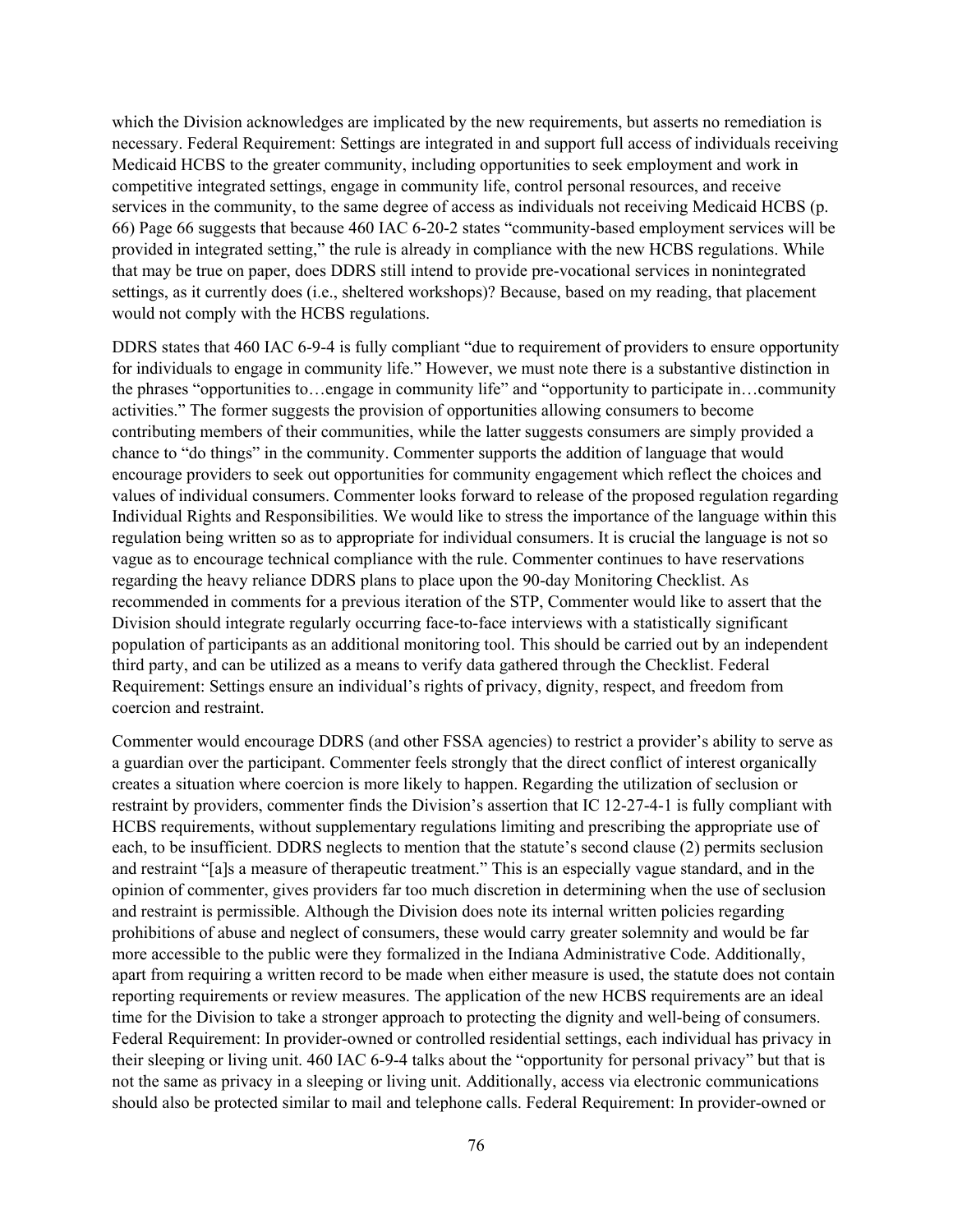controlled residential or non-residential settings, the setting is physically accessible to the individual. The Division asserts that regulations within Rule 29 of Article 6 are sufficiently compliant with the HCBS requirement for provider-owned or controlled settings to be physically accessible. However, a reading of the apparent lone reference to physical accessibility within the Rule is found in 460 IAC 6-29-3, which refers to the responsibility of providers to "ensure that appropriate devices or home modifications" are provided in accordance with the consumer's ISP and satisfy the requirements found in the Americans with Disabilities Act. This regulation, standing alone, is insufficient. First, it ignores the reality that for many consumers, most members of the support team responsible for formulating the ISP may rarely, if ever, visit the consumer's home. Often, the consumer's residential provider and case manager are the only team members who visit the home on a regular or even semi-regular basis. Second, consistent with Rule 29, the section of the form ISP that applies to a consumer's home is almost exclusively concerned with safety. The lone question the support team is required to answer regarding accessibility is "If Special Devices and Home Modifications are required, are they present?" Commenter recommends the Division take steps to flesh out this process. The support team is currently required to confirm the presence of smoke and carbon monoxide detectors, fire extinguishers, anti-scalding devices, etc. In order to fully comply with the HCBS requirement of physical accessibility, there should be documentation requirements similar to those already in place regarding consumer safety.

**Response: Thank you for the above comments and insights into the systemic assessment process. The feedback provided will be taken into consideration as the State revises policies and procedures to ensure full HCBS compliance. DDRS recognizes current policies and procedures require revision in order to fully establish HCBS-compliant rules. In addition, DDRS is currently reviewing the PCP/ISP process through the Life Course Alignment Project. As part of this project the current process and forms utilized in Person Centered Planning will be revised to ensure continued compliance to the new rules and any modifications of those rules. As outlined in the STP, any proposed modifications to Indiana Code will follow the Administrative Rules drafting procedure and will be published for a public comment period to ensure meaningful feedback from all stakeholders.**

Comment: Commenter encourages the use of multiple mechanisms to determine a setting's initial and ongoing compliance with HCBS rules. Commenter would also stress that settings should be 100% compliant before being found to be an HCBS setting.

**Response: DDRS has determined a variety of mechanisms to determine a settings initial and ongoing compliance. Final determination will depend on results of surveys, site visits to validate findings, and completion of corrective action plans to bring settings into compliance. All settings are required to be 100% complaint by March 17, 2019.**

Comment: Commenter encourages the use of independent surveyors and those trained in communicating with individuals with disabilities to complete the participant surveys. Surveys should be conducted in a private setting of the participant's choice and participants should be allowed to opt-out if they choose.

## **Response: Thank you for the suggestion. DDRS may work in conjunction with a contracted entity on various components of the STP. While participants may opt out of the survey process, all sites will still be required to be assessed for HCBS compliance.**

Comment: Commenter encourages frequent input from participants through survey and/or town hall forums. Participants should be a part of the process early on and frequently throughout.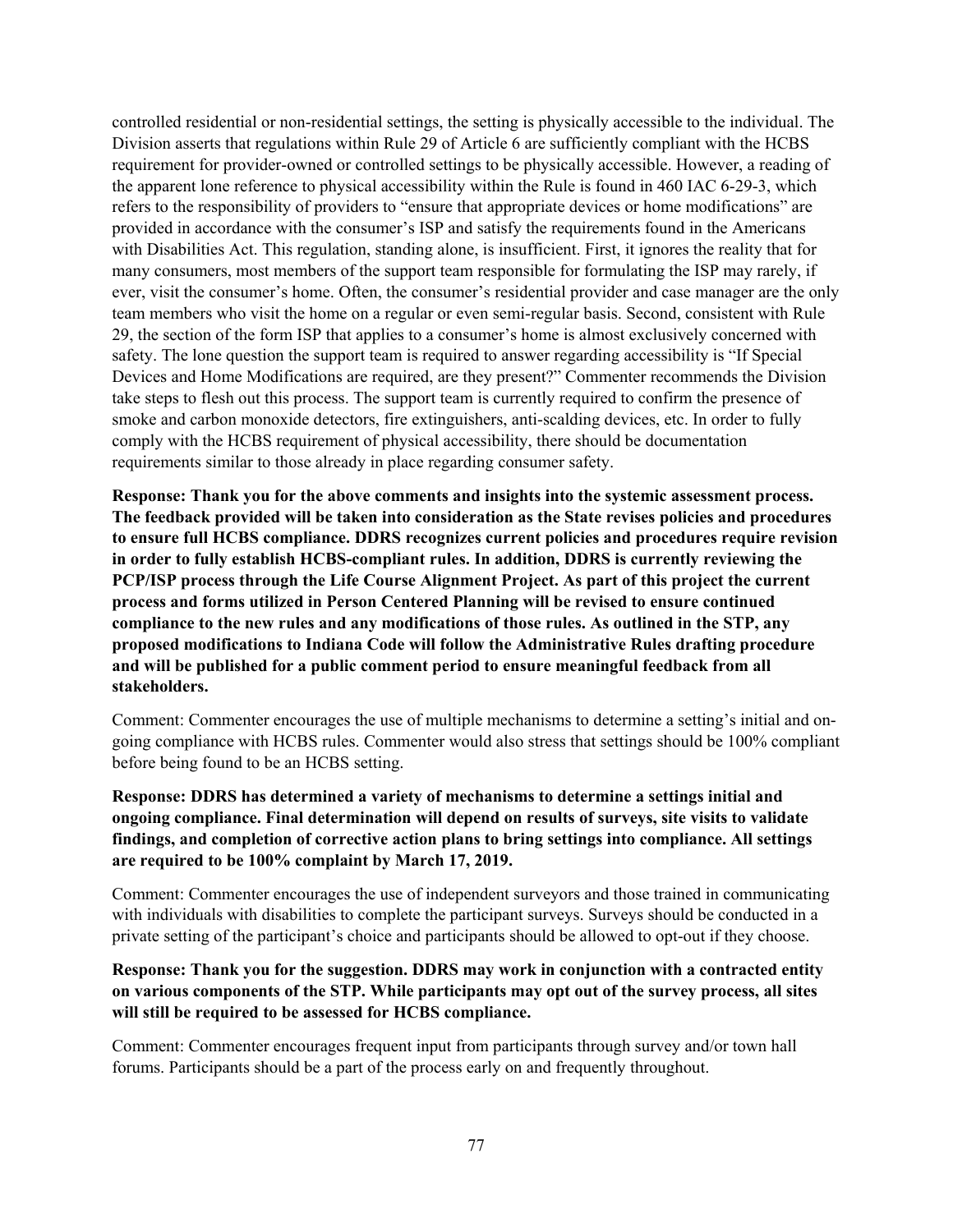## **Response: Thank you for the suggestion, DDRS agrees and will continue to seek frequent input from participants through various means.**

Comment: Commenter supports the coordination among the various FSSA agencies to ensure consistency for participants across settings.

## **Response: Thank you for the suggestion, DDRS agrees with the coordination of divisions to ensure consistency for all participants.**

Comment: Commenter noted for relocation of beneficiaries - participants should also be notified of potential sources of advocacy (including IDR, ombudsman, the Arc, other advocacy organizations) along with their right to appeal. Whenever possible, procedural safeguards should be adequately explained and be consistent across FSSA agencies.

## **Response: Thank you for the suggestion. DDRS will ensure notification of sources of advocacy be provided as part of the process.**

Comment: Commenter recommends evaluating case management and the use of standardized tools like checklists to ensure they provide meaningful information about the participant's wants and needs and the setting's on-going compliance with HCBS. Commenter continues to have reservations regarding the heavy reliance DDRS plans to place upon the 90 day Monitoring Checklist. As recommended in comments for a previous iteration of the STP, Commenter would like to assert that the Division should integrate regularly occurring face-to-face interviews with a statistically significant population of participants as an additional monitoring tool. This should be carried out by an independent third party, and can be utilized as a means to verify data gathered through the Checklist.

## **Response: DDRS will incorporate a variety of means of ensuring ongoing compliance. The monitoring checklist completed by case managers will be one tool to ensure ongoing compliance. Revisions to provider enrollment, re-certifications, policies and procedures as outlined in the STP will all be part of the ongoing monitoring process.**

Comment: Commenter encourages inclusion of participants and advocacy groups in developing trainings as well.

#### **Response: Thank you for the suggestion.**

Comment: Process for Provider Sanctions and Disenrollment - Commenter looks forward to reviewing the specific processes for issuing sanctions and provider disenrollment.

#### **Response: Thank you. DDRS appreciates your feedback.**

Comment: Commenter would like to encourage its inclusion in the convening of a Transition Taskforce. Commenter often assists individuals transitioning out of institutions.

#### **Response: DDRS would be appreciative of commenter's assistance on the Transition Taskforce and will be reaching out to various stakeholders to form the taskforce.**

Comment: Commenter applauds the changes to code, policies, and procedures that have been modified or drafted in pursuit of compliance with the rule. We note that some code, policies, and procedures state that language will be added, particularly 460 IAC citations. Commenter appreciates the process and the length of time required to change Indiana Code (IC) and Indiana Administrative Code (IAC), and we noted that the Systemic Assessment section lists the timeline for completion of changes to IAC as December 2017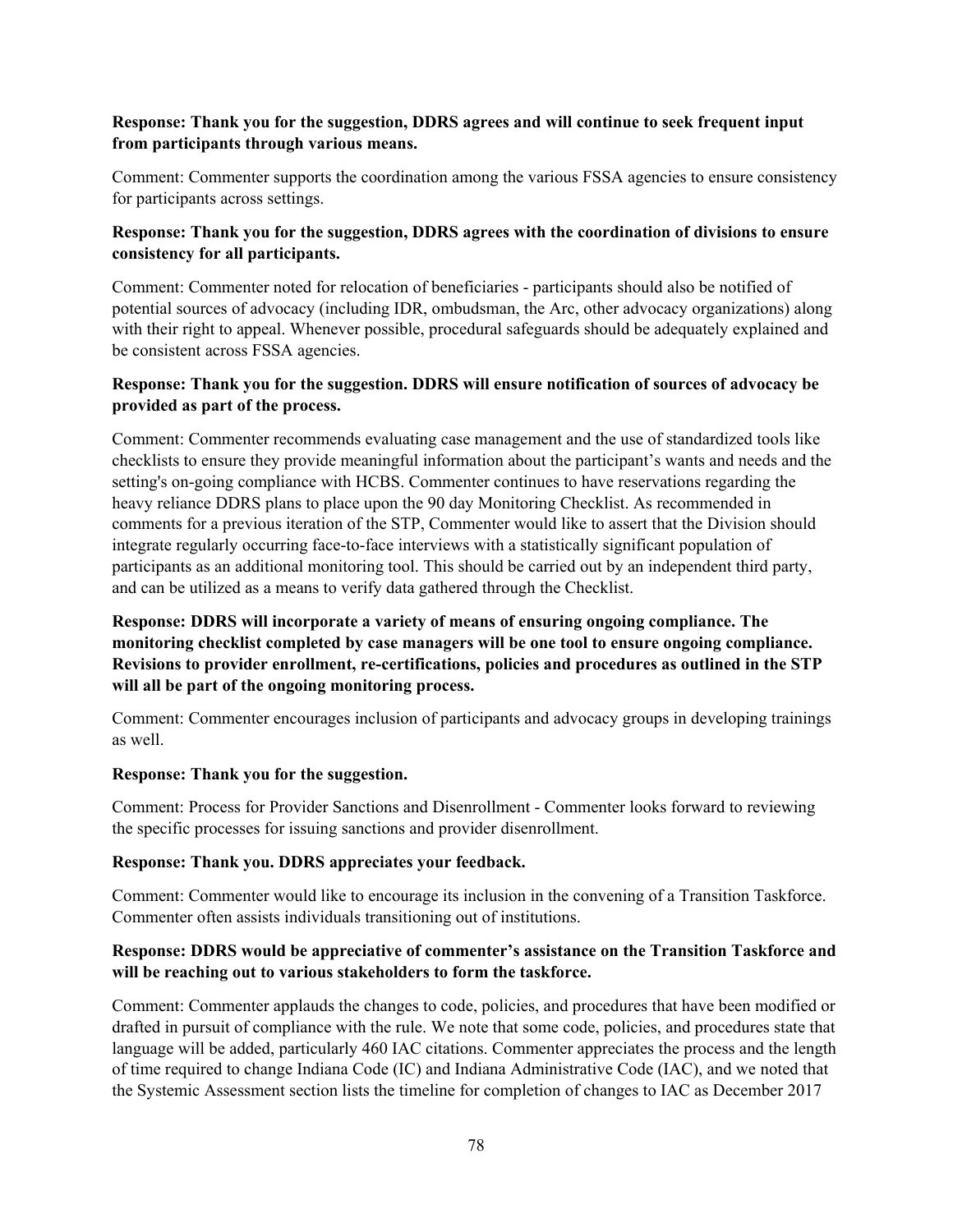and changes to IC as May 2018. This timeline seems aggressive for the amount of changes needed to achieve compliance. Commenter requests clarification of the timeline for revisions to Administrative Code and recommends that the timeline may need to be adjusted. Commenter continues to advocate for the inclusion of stakeholders such as providers, the Arc of Indiana, Case Management organizations, and individuals receiving services in the revision process for IAC, policies, procedures, the Waivers, and the service definitions. These stakeholders will provide good insight and perspective concerning how modifications would impact individuals served by the industry and their advocates. The inclusion of stakeholders in these processes could also decrease the number of comments received during the public comment period and subsequent modifications needed before these policies and processes could be finalized.

#### **Response: Thank you for the comment. DDRS will continue to seek out ways to engage stakeholders in the process in order to allow for meaningful feedback.**

Comment: Will stakeholders have the opportunity to review and provide feedback concerning changes that have been made to code, policies, and procedures before these changes are fully implemented?

## **Response: As outlined in the STP, any proposed modifications to Indiana Administrative Code will follow the Administrative Rules drafting procedure and will be published for a public comment period to ensure meaningful feedback from all stakeholders.**

Comment: Many items related to the 90 day Checklist/Monitoring Checklist are marked as fully compliant or partially compliant. The link to this document in the STP currently does not work, so stakeholders cannot access this document to review it and provide their feedback concerning compliance. Could the link to this document be fixed or the document be shared with stakeholders prior to the comment period for the next version of the STP?

## **Response: Thank you for the comment. DDRS will ensure the document is available prior to the next public comment period.**

Comment: The timeline for completion of many remediation activities for the 90 Day Checklist/Monitoring Checklist is listed as August 2016, yet one item is still stated to be partially compliant with language to be added (see STP page 67). Should the timeline for this item be revised to state the timeline when changes are expected to be completed?

**Response: The 90 day checklist was modified in August 2016 and is now called the Monitoring Checklist. While that one area is not currently addressed in the Monitoring Checklist, DDRS will update the STP to include language that it is currently reviewing the PCP/ISP process through the Life Course Alignment Project. As part of this project the current process and forms, including the monitoring checklist will be reevaluated to ensure ongoing compliance to the new rules and any modifications of those rules.**

Comment: Concerning the Individual Rights and Responsibilities (4600221014) policy, the chart states that Language has been drafted to include all aspects of HCBS rule surrounding individual rights containing the right to make choices in life. Will stakeholders have the opportunity to review this draft language and provide feedback?

#### **Response: Any Policy that is substantially modified will be posted for review.**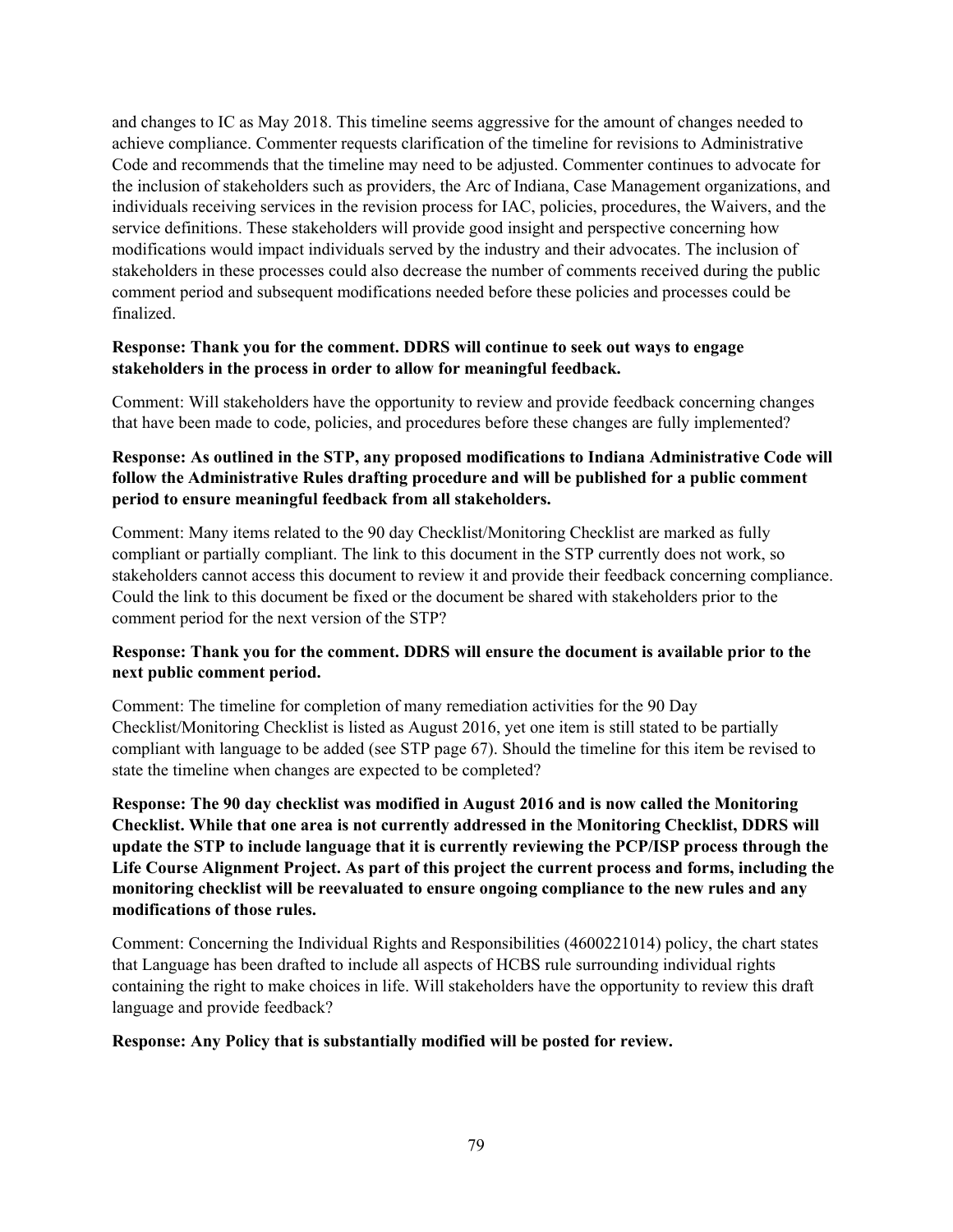Comment: The chart lists one IC citation related to seclusion and restraint that already fully complies with the HCBS Rule. Has DDRS identified any other specific Indiana Code changes that will be needed to achieve full compliance, particularly related to client rights? If so, when those changes will occur?

#### **Response: While DDRS does not draft Indiana Code, sub regulatory guidance changes such as Administrative Code, policies and procedures will address all HCBS requirements.**

Comment: Commenter appreciates the additional information included in this version of the STP concerning the revisions to the 90 day Checklist/Monitoring Checklist and its use for compliance measurement. We would appreciate additional clarification and detail concerning the requirements for "No" answers to be supported by a specific need and justified in the person-centered service plan. We would also request the addition of specific information concerning the enhancements to the Person Centered Planning process and the corresponding annual systemic verification process that DDRS will implement to ensure ongoing monitoring and compliance.

## **Response: Thank you for the suggestion, while the STP will not be updated with this specific language, information requested will be distributed through various provider trainings and guidance.**

Comment: What would the minimum requirement be for a specific need that would support or justify a No answer?

#### **Response: A "no" answer would be determined by following the Monitoring Checklist Interpretive Guidelines. Each HCBS related question has a criteria that should be met.**

Comment: Who decides if the specific need provides sufficient justification for the No answer?

#### **Response: The case manager completes the Monitoring checklist and will be the one making the determination.**

Comment: For cases in which the provider and the case manager do not agree, who would make the final decision concerning the need to submit a corrective action plan?

#### **Response: In cases where there is a disagreement between team members, BDDS will make the final determination as outlined in 460 IAC 6-10-8 Resolution of disputes.**

Comment: Will the additional monitoring and compliance activities outlined in the STP significantly add to the workload of case managers? If so, what actions will be taken to address this?

## **Response: DDRS does not expect individual remediation will significantly increase the workload of case managers. If it is found to have a significant impact, DDRS can review and adjust the activities if warranted.**

Comment: What kinds of revisions will be made to the provider enrollment process and the Compliance Evaluation and Review Tool to measure ongoing compliance? Will stakeholders have the opportunity to provide feedback concerning these changes?

## **Response: DDRS has not yet finalized the proposed changes to the enrollment process or CERT to measure ongoing compliance of HCBS settings.**

Comment: Commenter appreciates the additional information and clarification provided concerning the design, development, administration, and analysis of the Individual Experience Survey, including the details concerning which entities were responsible for the completion of specific activities. While we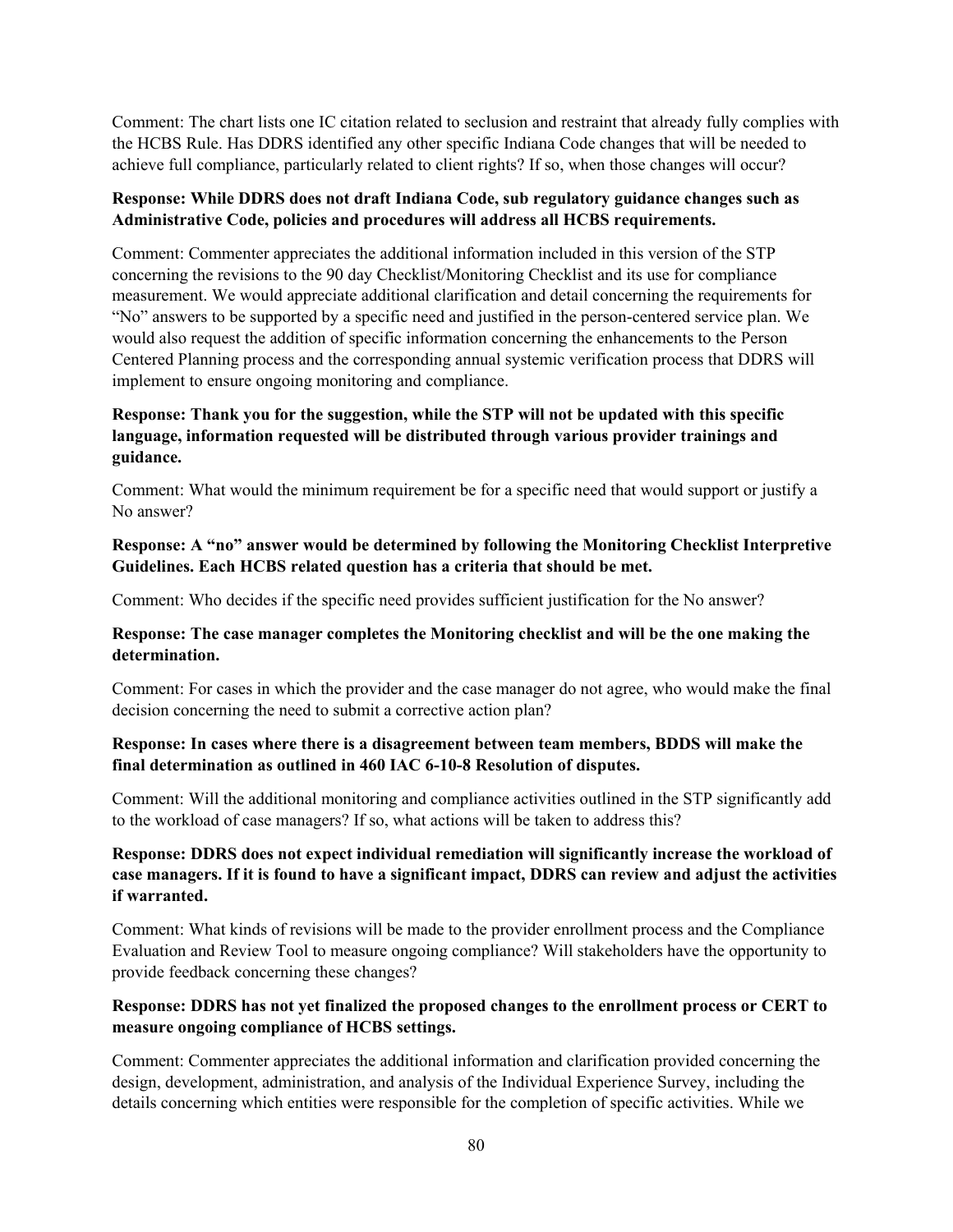acknowledge that the information concerning activities related to the survey describes how the survey process was designed to be completed, we question if the description reflects the reality of how the survey was completed. For example, the narrative in the STP states that "[t]he individual's case manager was responsible for ensuring completion of the survey with the individual during their quarterly meeting." However, the IES report indicates that only 70% of surveys were completed with case managers and the consumer participated in the completion of only 60% of the surveys. In addition, the data gleaned from the IES is now dated as it was collected from late 2015 to early 2016. While information for some waiver participants will be the same, it may be different for many. Although the IES does provide data that serves as a starting point, the survey had some significant limitations and the data gleaned from it must be considered through the lens of these limitations. Because of the limitations of the data, we recommend that DDRS rely more on provider surveys and self-assessments, documentation received from providers, and site visits for determinations of compliance.

## **Response: While the IES data will be validated, it will not be the only factor utilized in determining HCBS compliance. DDRS recognizes settings and experiences may have changed from the original responses provided. Measuring the responses against other information will allow for determination of compliance.**

Comment: Commenter applauds the inclusion of additional information concerning the tiered evaluation process for determining each setting's compliance. Commenter appreciates the webinars, technical assistance sessions, tutorials, and FAQs issued by DDRS for the self-assessment and validation processes. We recommend including a brief explanation of the tiered evaluation process before the explanation of the provider self-assessments to provide greater clarity for stakeholders who are unfamiliar with the full process.

## **Response: The STP will be modified to include the explanation of the tiered process before the explanation of the provider self-assessments.**

Comment: The plan lists 1,044 sites as Settings identified that could meet the HCBS rule with Modifications; Provider owned or controlled residential settings. Commenter recommends noting that there may be provider owned homes that require no modifications to meet the settings rule.

#### **Response: STP language will be updated to include noting that there may be provider owned homes that require no modifications to meet the settings rule.**

Comment: The plan lists approximately 10 sites as Settings identified that could meet the HCBS rule with Modifications; Homes with more than 4 individuals residing together. Could DDRS provide clarification concerning why homes with more than 4 individuals residing together are specifically identified as a potential issue?

**Response: Even though CMS opted not to use the four person definition in their final version of the CMS settings final rule, from Indiana Code 12-11-1.1-1, unless the supported living services arrangement was once a supervised group living setting that converted to a waiver program setting, no more than four unrelated individuals may reside in any one setting as part of the waiver program. In order to ensure these sites do not have the qualities of an institution, DDRS has opted to categorize these settings as having the potential of those that could meet with modifications. Final determination will depend on results of surveys, site visits to validate findings, and completion of corrective action plans to bring settings into compliance. All settings are required to be 100% compliant by March 17, 2019.**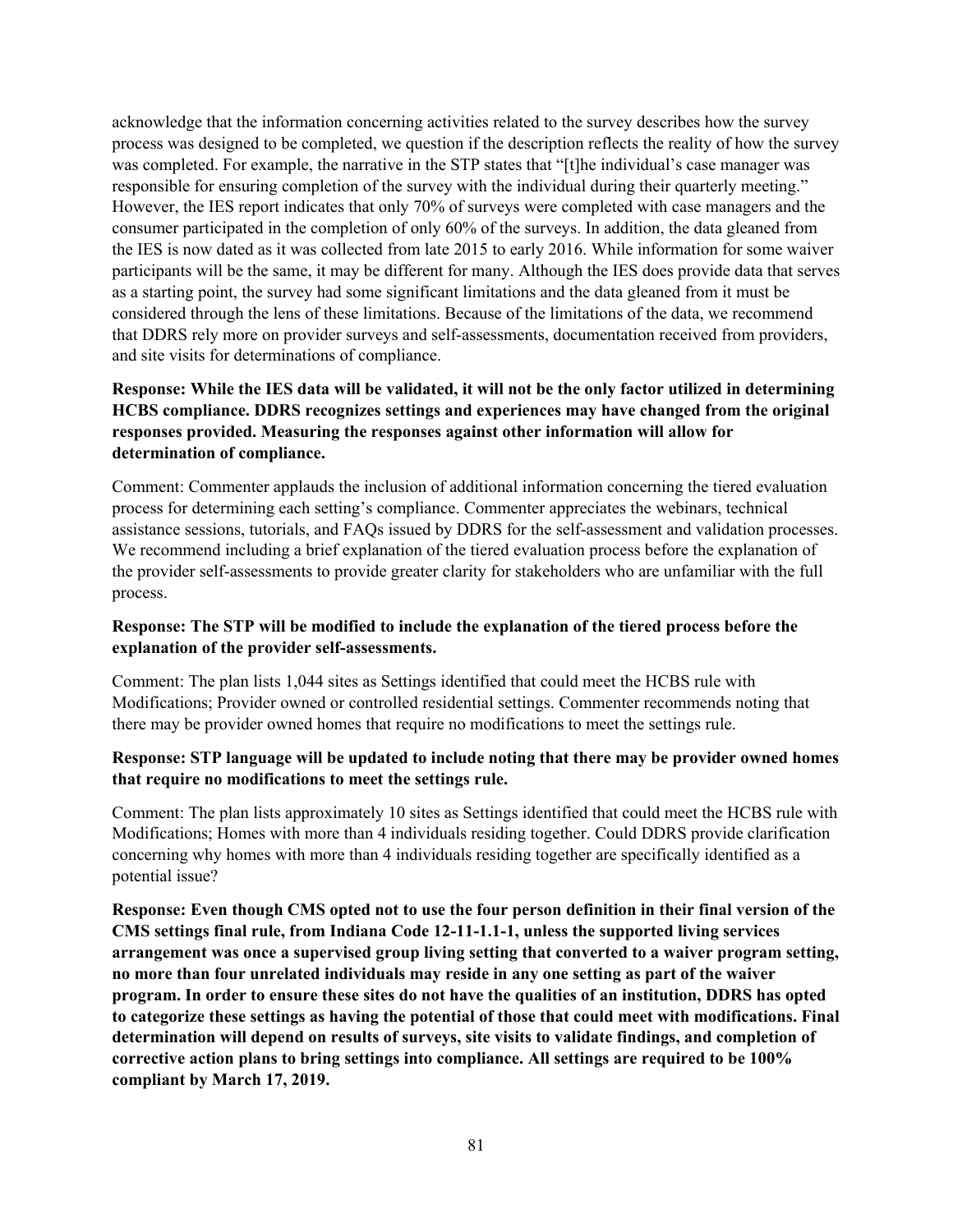Comment: Regarding Settings located on the ground of or immediately adjacent to a public institution, could DDRS provide additional information concerning what these settings are and to what kinds of institutions they are adjacent?

**Response: The settings identified are self-reported. DDRS will conduct site visits to verify they meet CMS definition of being located on the ground of or immediately adjacent to a public institution. Medicaid regulations in Title 42 of the Code of Federal Regulations (42 CFR §435.1010) specify that the term public institution means an institution that is the responsibility of a governmental unit or over which a governmental unit exercises administrative control.**

Comment: Regarding "Settings that have the effect of isolating individuals; Residential settings where respondents to the IES indicated few social interactions outside of their home:" Since site visits have not yet occurred to review these settings, we recommend changing the language to "Settings that may have the effect of isolating individuals." The current language implies that they have already been found to be isolating. In addition, we have already noted the limitations of the IES and the data gleaned from this survey. We request additional information concerning these settings and how they may have the effect of isolating individuals.

## **Response: Thank you for the comment. The language will be revised to "Settings that may have the effect of isolating individuals."**

Comment: Regarding Day Service Settings, Approximately 182 sites and Congregate Settings of 4 or more homes located close together, Approximately 50 sites: Commenter requests additional information concerning these settings and how they have the effect of isolating individuals. In addition, apartments are typically built close together. Individuals can choose to live in apartments or homes that are located close to the residences of other individuals with disabilities. How will DDRS determine if these instances are congregate settings, and why is 4 or more homes located close together cited as the threshold?

**Response: DDRS will revise the language to "Settings that may have the effect of isolating" as they have not yet been determined as such. CMS has defined examples of settings that may have the effect of isolating individuals as multiple settings co-located and operationally related that congregate people with disabilities together such that people's ability to interact with the broader community is limited. Final determination will depend on results of surveys, site visits to validate findings, and completion of corrective action plans to bring settings into compliance.**

Comment: Commenter appreciates the inclusion of additional information about the validation process for residential and non-residential settings, especially the data concerning the Tier 1 analysis and the associated preliminary determinations of compliance. Commenter asked: The language in the setting assessment chart and the narrative information regarding the 1,044 and 1,011 sites is inconsistent. The chart lists 1,044 sites that are provider owned or controlled while the narrative lists 1,011, with 1,044 sites requiring additional information before a determination can be made. We would appreciate clarification concerning the number of sites in each category.

**Response: Thank you. The number 1,011 reflects the Residential settings where respondents to the IES indicated few social interactions outside of their home (potentially isolating). Approximately 500 sites with 1,011 individuals residing there. The 1,044 sites, represents the total number of provider owned or controlled sites. The STP will be amended to clarify.**

Comment: The narrative states that 18% of non-residential sites were found to be in compliance. Is it realistic to expect that the other 82% will be able to achieve compliance by the current stated deadline?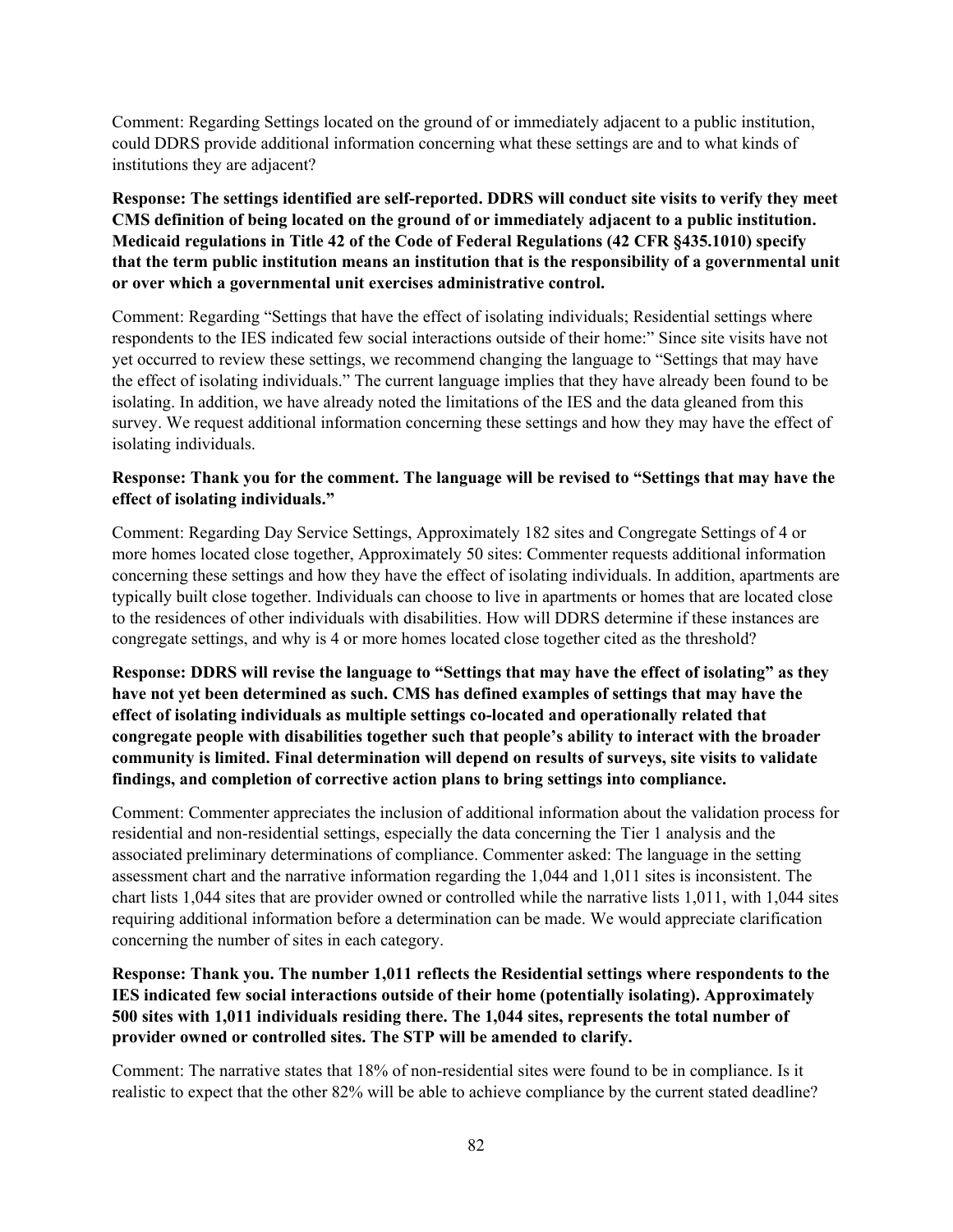## **Response: DDRS expects all sites to be in compliance by the March 17, 2019, deadline as mandated by CMS.**

Comment: Is the DDRS contracted entity completing all of the validation of the non-residential provider self-assessment responses and site visits?

## **Response: DDRS may work in conjunction with a contracted entity on various components of the STP.**

Comment: Could DDRS provide additional information concerning the comprehensive training and guidance staff of DDRS and the contracted entity did/will receive in order to complete the validation process and site visits?

## **Response: Additional information will be presented to providers via web trainings and posted guidance prior to the implementation stage of validation.**

Comment: With 172 initially requiring a site visit, 109 sites requiring additional information, and an additional 19 that did not complete the survey likely requiring a site visit, does the contracted entity have the capacity to complete the validations and site visits? When are the site visits expected to be completed? Will there be sufficient time for the site visits to be completed, the results to be compiled and disseminated, and the corrective action plans to be developed and approved by DDRS by December 2017?

## **Response: DDRS anticipates all steps to be accomplished by the stated time lime. If it is found additional time is needed, DDRS may request a modification upon CMS approval.**

Comment: When does DDRS anticipate that the secondary determinations of compliance and need for site visits will be completed and sent to providers?

## **Response: For non-residential providers, it is anticipated secondary determinations of compliance will be made and sites identified for visits will be identified by April 2017.**

Comment: Could DDRS provide additional information concerning the site visits and what will occur during site visits? Has a comprehensive tool been developed for site assessors to complete at each site? How will accuracy and consistency be ensured?

## **Response: DDRS's contracted entity has a comprehensive tool that site assessors will utilize. It is anticipated the same tool or a modification of the tool will be used for residential sites in order to ensure consistency.**

Comment: Again, due to the limitations of the IES, commenter recommends not relying too heavily on the data from the IES to validate compliance of providers' responses.

**Response: DDRS recognizes challenges in interpreting data. While the IES data will be used as a validation/comparison to measure the Non-Residential Survey responses, it will not be the only factor utilized in determining HCBS compliance. DDRS is exploring having the identified residential settings providers complete the same assessment that the non-residential providers completed. This is a provider specific survey rather than individual specific. DDRS will then compare the results of the two surveys to determine if a site visit will be warranted to determine final compliance or the need for heightened scrutiny. In addition, a section of the case managers monitoring tool will address HCBS Residential requirements and allow for client specific remediation. DDRS is exploring when the IES survey should be re-administered and if it could be**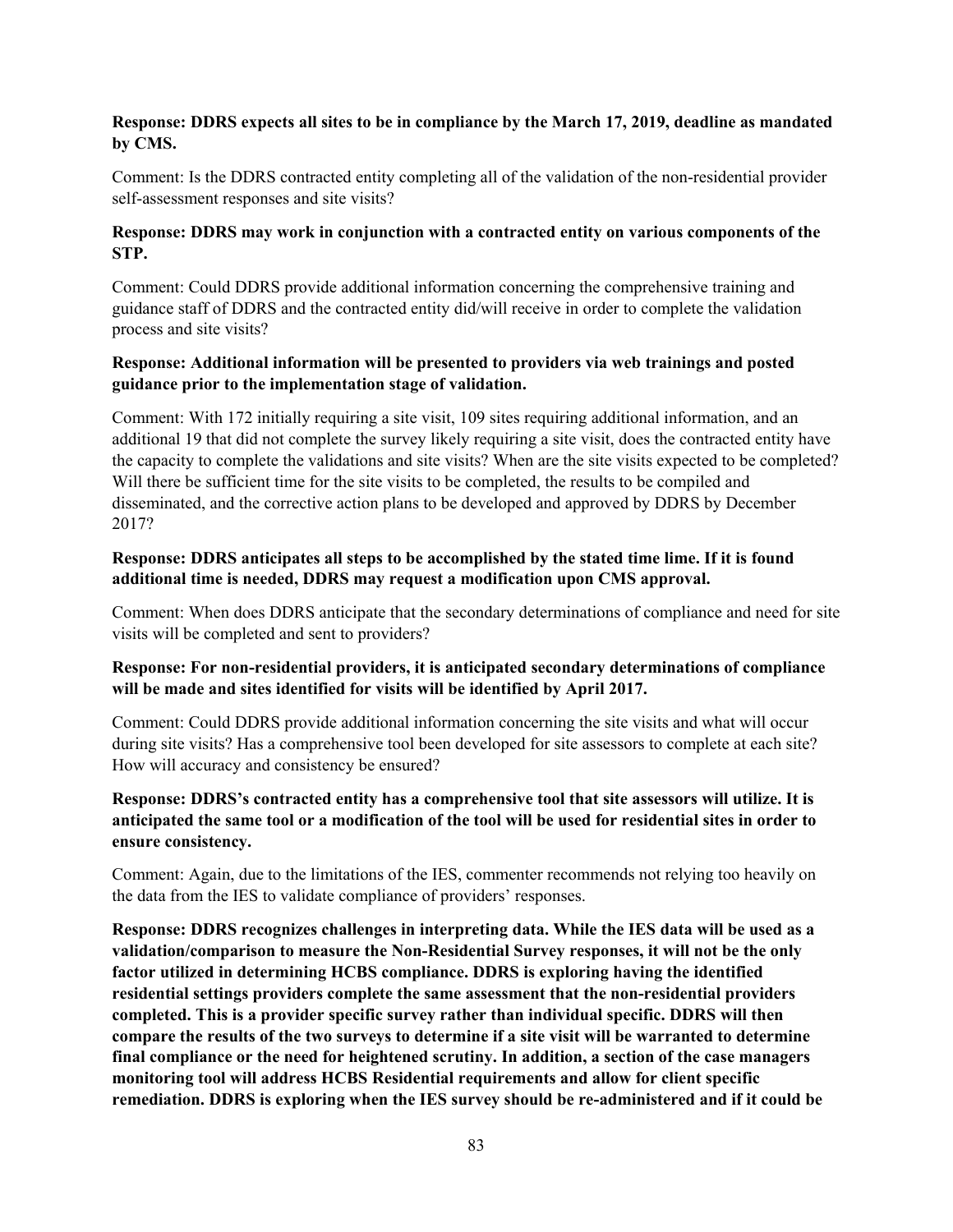#### **utilized as a means of ongoing compliance. It is expected the IES will be administered at least one more time, possibly more.**

Comment: Commenter appreciates the additional information concerning remediation strategies included in this version of the STP. Commenter asked: Could DDRS provide additional information concerning the template that will be developed for provider specific transition plans?

#### **Response: Additional information will be presented to providers via web trainings and posted guidance prior to the implementation stage of remediation.**

Comment: How will findings of non-compliance be communicated to providers? How long will providers have after they receive their findings of areas of non-compliance to develop their provider specific transition plan/corrective action timeline and plan?

#### **Response: Additional information will be presented to providers via web trainings and posted guidance prior to the implementation stage of remediation.**

Comment: Will providers have access to the tracking database to review the status of their remedial plans and the associated timelines, or will they have to request status updates from DDRS if they want to check on the status of their plans more often than the quarterly communications?

## **Response: It is not anticipated providers would have access to a data base. DDRS will be responsible for monitoring the timeliness and completion of remediation. A provider may request a review of their status at any time.**

Comment: Will DDRS or a contracted entity provide the technical guidance concerning completion of remedial plans?

#### **Response: DDRS may work in conjunction with a contracted entity on various components of the STP.**

Comment: Will DDRS or a contracted entity complete the verification of completion activities including site visits and documentation review?

#### **Response: DDRS may work in conjunction with a contracted entity on various components of the STP.**

Comment: Does DDRS anticipate that verifying completion of corrective actions for individual-specific remediation activities will significantly increase the workload of case managers?

## **Response: DDRS does not expect individual remediation will significantly increase the workload of case managers. If it is found to have a significant impact, DDRS can review and adjust the activities if warranted.**

Comment: Commenter recommends reviewing the dates outlined in the action item chart and revising the timeline for completion chart as needed to reflect updated timelines and dates of completion.

#### **Response: Thank you for the comment.**

Comment: Commenter notes that there are several significant action items with a timeline for completion of December 2017. We recommend reviewing these action items and their timelines for completion to ensure that the identified timelines for completion are realistic. If not, COMMENTER recommends revising them as needed.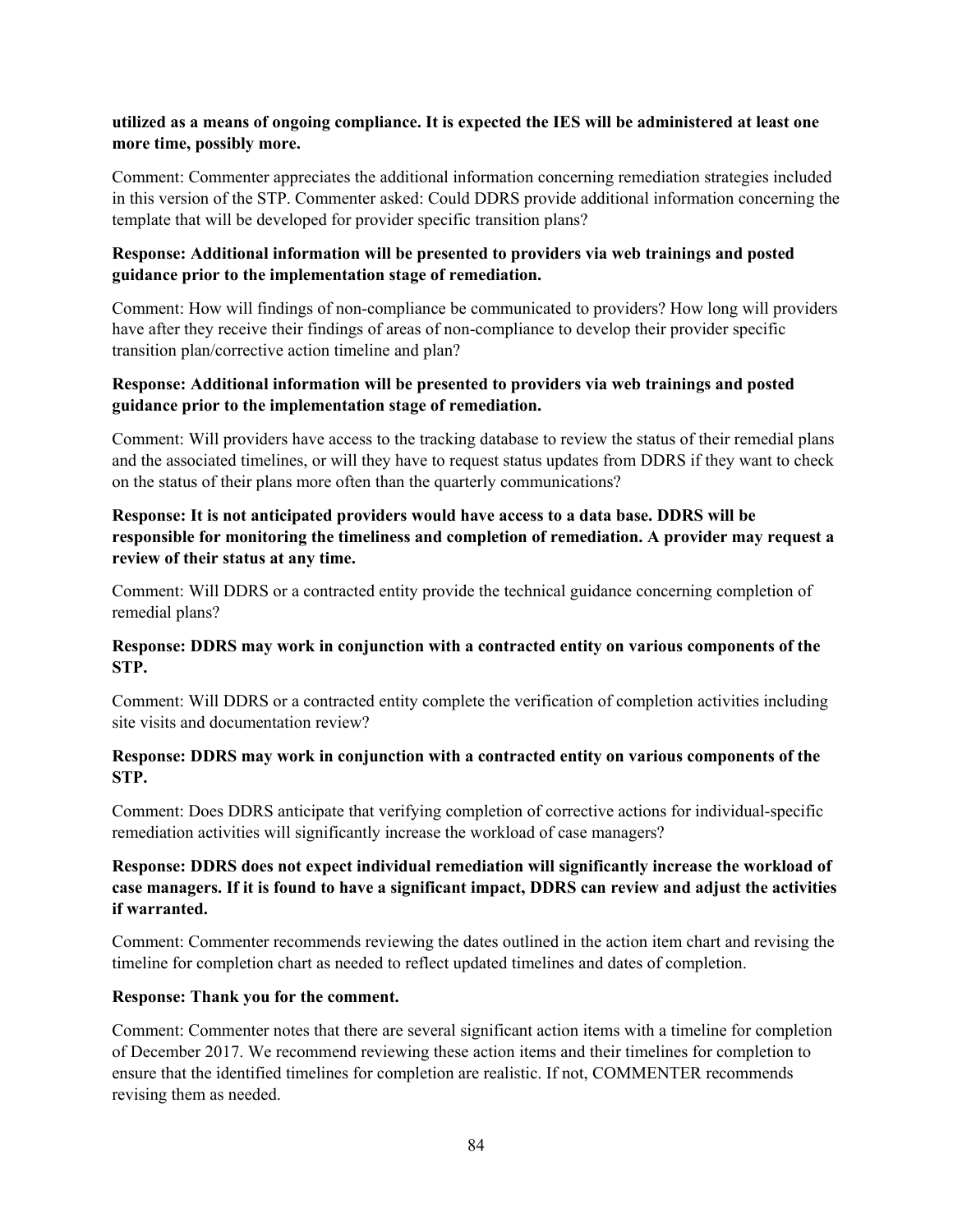### **Response: In order to timely meet HCBS criteria, DDRS has set the timeline for completion of certain steps for 2017. This is to allow for a full year to remediate any issues.**

Comment: The timeline for completion of the Transition Taskforce is March 2017. Have members of the Transition Taskforce been identified? When will the taskforce be convened, and will meetings be open to the public? Will information and proposals from these meetings be disseminated to stakeholders for feedback?

## **Response: DDRS is in the process of identifying members of the taskforce. It is anticipated that the taskforce will be convened in late March 2017. It has not yet been determined if meetings will be open to the public.**

Comment: CMS has set the deadline for compliance with the HCBS Rule on March 17, 2019. DDRS has a significant amount of action steps to complete prior to this date. Commenter believes that a lengthened timeline for compliance with the HCBS Rule in Indiana would enable providers to more easily achieve compliance and allow the transition period to be smoother and more successful for individuals, families, providers, and the state.

#### **Response: CMS has set the date for compliance at March 17, 2019.**

Comment: Commenter appreciates the additional information provided concerning heightened scrutiny, particularly the steps to determine if Heightened Scrutiny will be submitted to CMS. Commenter requests that additional information concerning CMS' role in the Heightened Scrutiny process be added to the STP.

## **Response: As outlined in the STP, CMS will make the final determination when the State submits sites for Heightened Scrutiny.**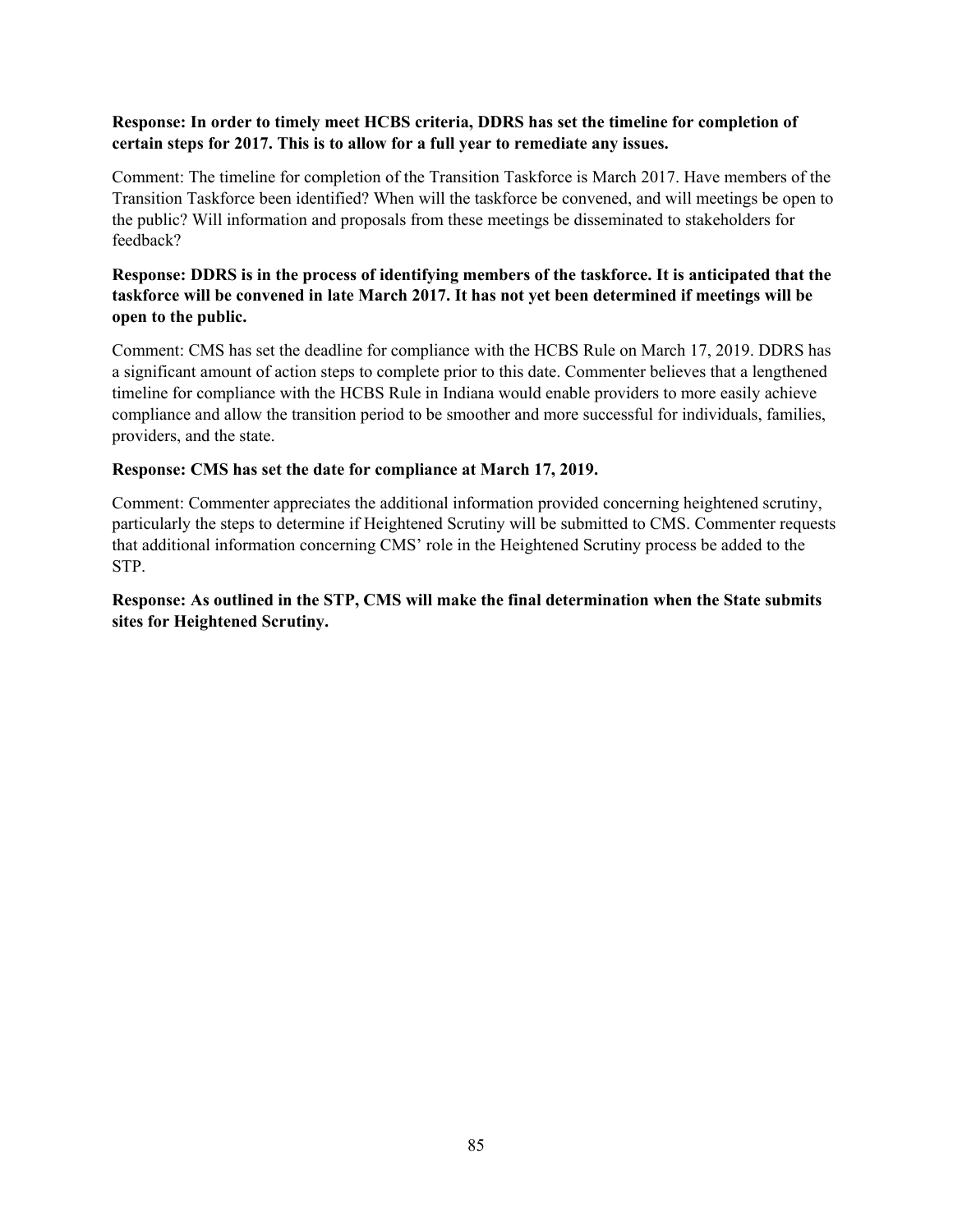# **Division of Mental Health and Addiction – Youth**

Summary: The Division of Mental Health and Addiction solicited comments on the Statewide Transition Plan as it applies to youth 1915(c) program Psychiatric Residential Treatment Facility Transition Waiver and the 1915(i) Child Mental Health Wraparound program. The comments resulted in no changes to this portion of the STP.

## **PUBLIC COMMENTS:**

Comment: One commenter noted: I am writing to urge those in governing positions to allow for options and choice! The ADA was not written to CREATE further limitations. It was to allow, to the greatest extent possible, participation for all within community life. This rule simply creates further limitations for residential options by denying true choice and potentially very beneficial opportunities! Why can't we let the individuals and those that love and support them decide which setting might offer them the best opportunities for a healthy, happy and fulfilling life working within the framework of the funds and services available. It has been our experience that when you attempt to force situations it often does not go well...but when you create an environment of respect and allow for opportunity...more good will flourish!

## **Response: Thank you for your input. The DMHA Youth Services shares your commitment to respecting individual choice to the fullest extent allowed.**

Comment: One commenter shared that their organization has concerns regarding the lack of specificity provided as to how DMHA intends to amend some of its regulations to comply with the new HCBS requirements. The commenter will pay close attention to the proposed rules as they are released, and urges CMS to withhold approval of the STP until these amendments are completed. Federal Requirement: In provider-owned or controlled residential and non-residential settings, the setting is physically accessible to the individual. The commenter is concerned by DMHA's note that it will amend IAC to provide that children have settings which are physically accessible to the individual to the same degree as children not receiving Medicaid HCBS. Physical accessibility is specifically defined by law and is not comparable to children not receiving Medicaid HCBS.

**Response: DMHA Youth would like to thank the commenter for your input regarding the Statewide Transition Plan. DMHA Youth Team welcomes the input of the commenter, and invites representative to a seat at our table for review of and recommendations for changes to the proposed regulations. A DMHA representative will contact the commenter to arrange; or the commenter may contact us at [DMHAYouthServices@fssa.in.gov.](mailto:DMHAYouthServices@fssa.in.gov)**

Comment: One commenter shared that their organization encourages the inclusion of its organization as an advocacy stakeholder for children with mental illness.

**Response: DMHA welcomes the commenter as an advocacy stakeholder for children with SED. A DMHA representative will contact the commenter to arrange; or the commenter may contact us at [DMHAYouthServices@fssa.in.gov.](mailto:DMHAYouthServices@fssa.in.gov)**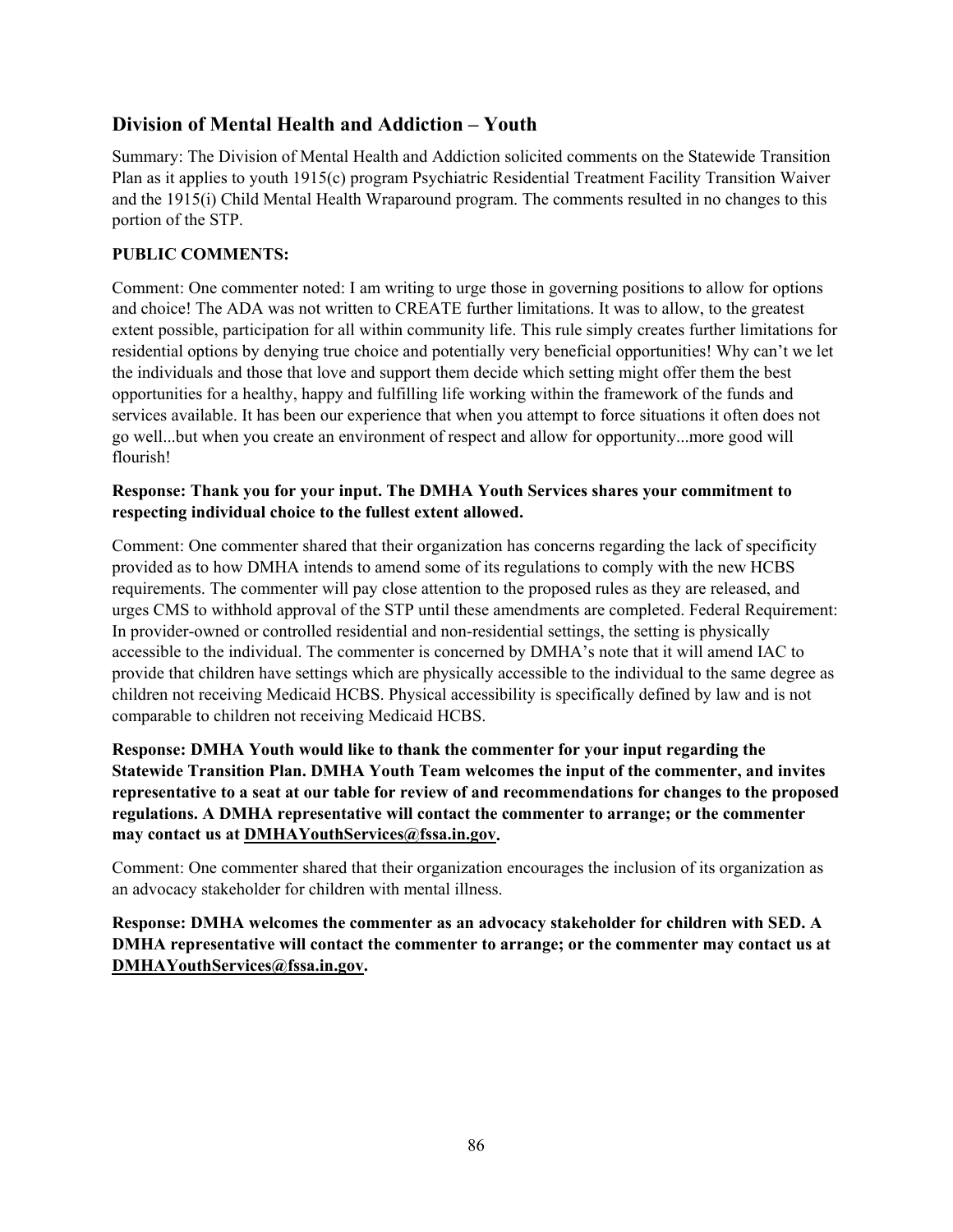## **Division of Mental Health and Addiction – Adult**

Summary: The Division of Mental Health and Addiction solicited comments on the Statewide Transition Plan as it applies to two adult 1915(i) programs; the Adult Mental Health Habilitation and Behavioral and Primary Healthcare Coordination programs. The comments resulted in no changes to this portion of the STP.

## **PUBLIC COMMENTS:**

Comment: I am writing to urge those in governing positions to allow for options and choice!! The ADA was not written to CREATE further limitations. It was to allow, to the greatest extent possible, participation for all within community life. This rule simply creates further limitations for residential options by denying true choice and potentially very beneficial opportunities! Why can't we let the individuals and those that love and support them decide which setting might offer them the best opportunities for a healthy, happy and fulfilling life working within the framework of the funds and services available. It has been our experience that when you attempt to force situations it often does not go well...but when you create an environment of respect and allow for opportunity...more good will flourish!

## **Response: Thank you for your comment. The Adult DMHA supports treating members in integrated settings.**

Comment: One commenter is concerned with the methodology for site-specific assessments. On-site assessments should be done for each POCO setting to ensure compliance with HCBS.

**Response: The Adult 1915(i) DMHA State Evaluation Team appreciates the comments from the commenter regarding the STP. According to the STP, settings requiring physical modifications will receive an on-site visitation. Settings requiring policy modifications will receive a desk audit. On an on-going basis, a setting's compliance will be verified by an on-site visit in conjunction with regular, annual Quality Assurance visits. Currently, DMHA staff have visited approximately 60 of the 200 settings statewide. As such, the STP does allow for visits at each site.**

Comment: One Commenter would like to see participant/resident surveys be conducted independently without the involvement of the provider.

**Response: In 2015 and 2016, initial assessment was conducted through member and provider surveys. DMHA Adult 1915(i) SET used multiple mechanisms to determine initial compliance as mandated by CMS. These mechanisms included client surveys, provider surveys, preliminary designation reports and setting action plans in which the provider described their plan for remediation. Additionally, the client surveys were administered with instructions to providers that explicitly requested providers not aid the client with the survey or influence the results in any manner. The survey results indicated a significant disparity between member results and provider results. DMHA believes this disparity in results is a strong indication that providers did not influence the member's survey results.**

Comment: One commenter encourages the use of multiple mechanisms to determine a setting's initial and on-going compliance with HCBS rules. The commenter would also stress that settings should be 100% compliant before being found to be an HCBS setting. Compliance should not be granted until any remediation has been completed and re-assessed by DMHA to ensure compliance.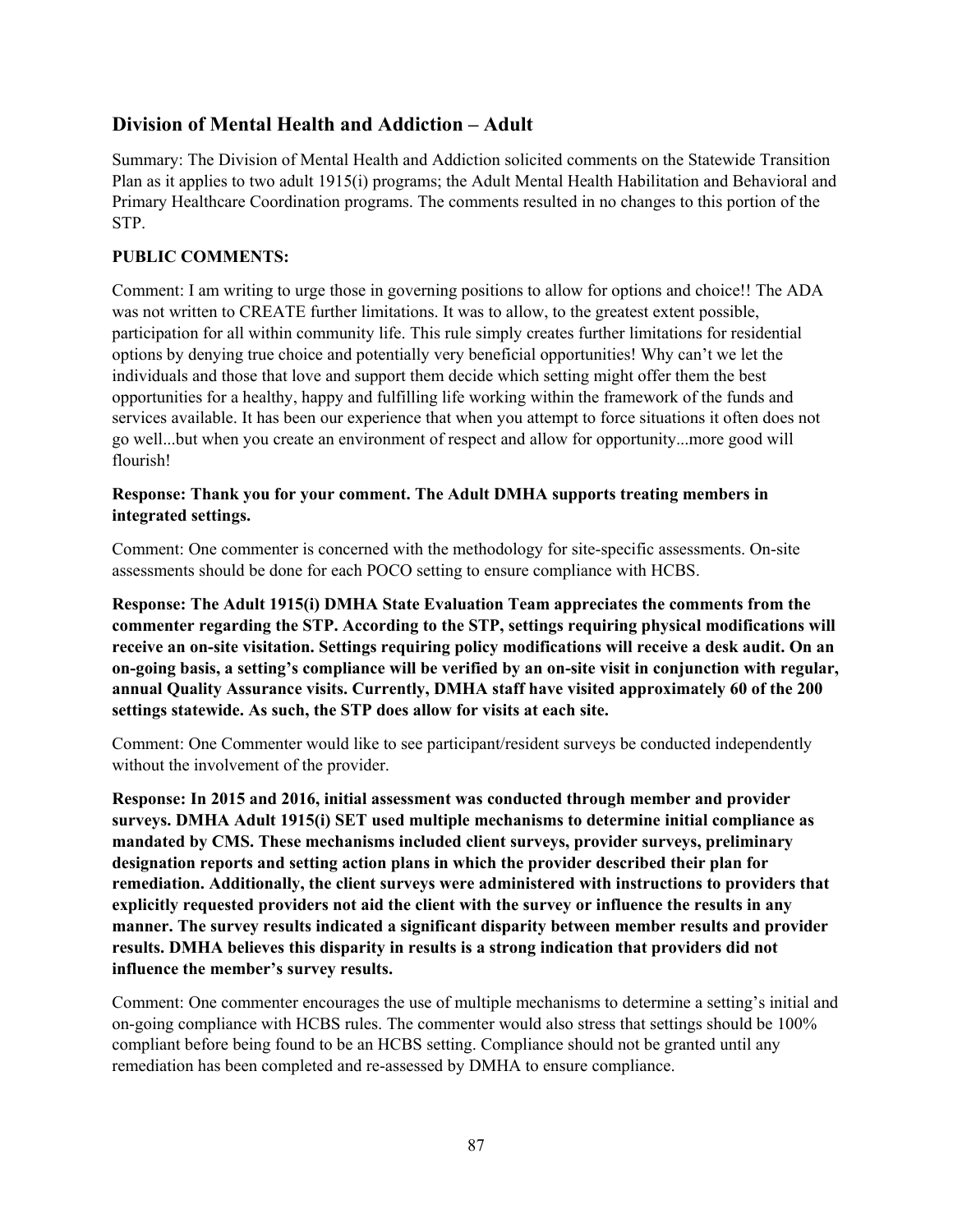**Response: DMHA Adult 1915(i) SET used multiple mechanisms to determine initial compliance as mandated by CMS. These mechanisms included client surveys, provider surveys, preliminary designation reports and setting action plans in which the provider described their plan for remediation. The SET team does not designate a setting compliant prior to the completion of remediation.**

Comment: DMHA lists Indiana Disability Rights as a member of the DMHA Consumer Council. However, IDR is not currently aware of a staff member tasked with attending these meetings or when the meetings are to occur. IDR would greatly appreciate the opportunity to participate and looks forward to the invitation from DMHA.

#### **Response: Thank you for your interest. This request will be shared with the state staff responsible for the DMHA Consumer Council.**

Comment: One commenter is concerned that the heightened scrutiny packets do not contain information from service participants themselves through surveys or on-site participant interviews.

**Response: Concerning heightened scrutiny, the evidence packets are based largely on participant interviews conducted by DMHA staff. Each residential Provider Owned, Controlled, and/or Operated setting was visited by DMHA staff, and consisted of site observations and member interviews. The evidence packets will contain the results of these member interviews.**

Comment: One commenter shared: We work with our CMHC but are unable to utilize a lot of the great services that they offer because we aren't deemed a facility to use this type of Medicaid. I spoke with other county homes in Indiana that do use the BPCH Medicaid in their facilities, and don't understand why we cannot here. How do we become an acceptable facility and our CMHC can get our residents who qualify for these Medicaid? Any help or guidance you can give would be greatly appreciate it!

**Response: Thank you for your comment, and for your efforts to ensure that individuals in St. Joseph County with mental health issues have a place to live and recover. A bit of background information might be useful in understanding the current situation.**

**The Behavioral and Primary Healthcare Coordination program was implemented in 2014, as a way for vulnerable Hoosiers with high behavioral health needs who were not otherwise eligible for traditional Medicaid to gain access to the full array of Medicaid-funded health services. Eligible participants for BPHC have mental health and physical health issues. Their mental health condition impairs their ability to manage their physical health issues, and they frequently experience difficulty in accessing and coordinating their physical health care.**

**Individuals participating in BPHC must live in a setting which is compliant with requirements set forth by the Centers for Medicare and Medicaid Services Home and Community Based Services Settings Final Rule ("the Final Rule"). The Final Rule became effective in 2014, and it specifies certain standards for the residential setting of individuals participating in HCBS programs, which includes BPHC. The requirements of the CMS HCBS Final Rule apply to all residential settings, including those not owned, controlled, or operated by a community mental health center like Oaklawn. While the Division of Mental Health and Addiction has been heavily involved in the assessment and compliance process for those settings which are owned, controlled, or operated by a CMHC, it is the responsibility of each CMHC to assess and ensure compliance for residential settings the CMHC does not own, control, or operate.**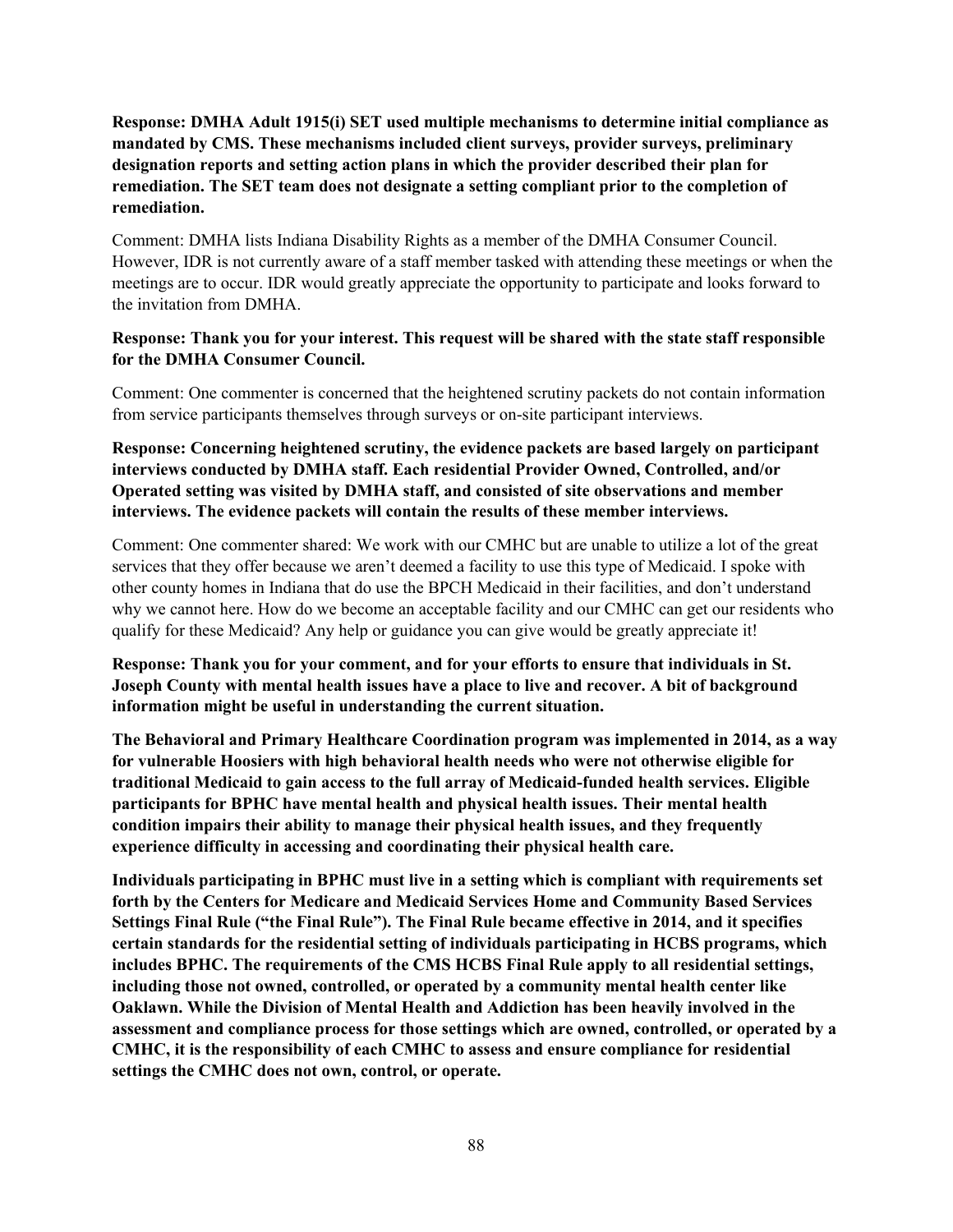**HCBS participants are not eligible to receive HCBS services if they live in a CMS defined institutional setting (nursing home, ICF/IID, IMD, etc.). One of the requirements of the CMS HCBS Final Rule is that settings must not have any qualities typically associated with an institution, namely:**

- **1. The setting is located in a facility which also provides inpatient institutional care;**
- **2. The setting is located on the grounds of, or adjacent to, a public institution; or**
- **3. The setting has the effect of isolating individual receiving Medicaid HCBS from the greater community of individuals not receiving Medicaid HCBS.**

**Settings which have one or more of these qualities are defined by CMS as "Presumed Institutional", and are therefore ineligible settings for individuals to live and receive home and community based services such as BPHC. There is a process by which a setting determined to be "Presumed Institutional" can submit evidence to CMS to demonstrate that the setting is in fact a home and community based setting and should be an eligible site for HCBS delivery. This process, known as heightened scrutiny, requires sufficient evidence to demonstrate that the setting (a) overcomes the institutional presumption, and (b) is otherwise fully compliant with the requirements of the Final Rule.**

**DMHA had been focusing primarily on assisting and supporting CMHCs to assess their own residential settings and bring them into CMS HCBS compliance. The next phase of CMS HCBS compliance work will be to support and assist CMHCs to assess residential settings which they do not own, control, or operate. DMHA will do this in conjunction with other FSSA agencies who administer HCBS programs. Again, thank you for your email, for the work you and your staff do every day, and for your role in providing care to Hoosiers in St. Joseph County.**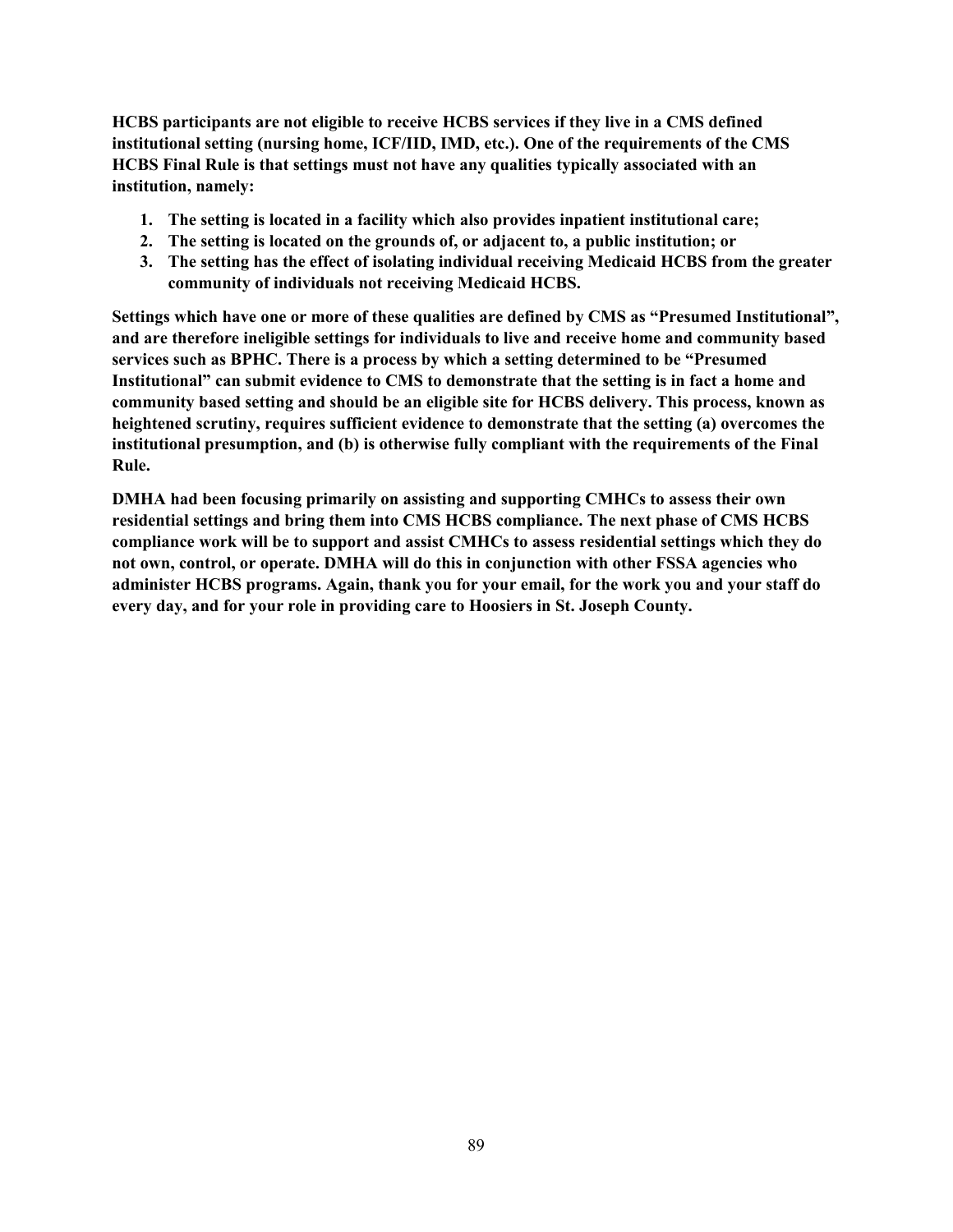# **Version VII – September 2017**

Version VII contained technical corrections and CMS did not require public notice and comment.

# **Version VIII – October 2018**

# **Office of Medicaid Policy and Planning**

Summary: The Office of Medicaid Policy and Planning solicited comments on the Statewide Transition Plan as it applies to administration of the Statewide Transition Plan.

## **PUBLIC COMMENTS:**

There were no public comments on the administration of the Statewide Transition Plan.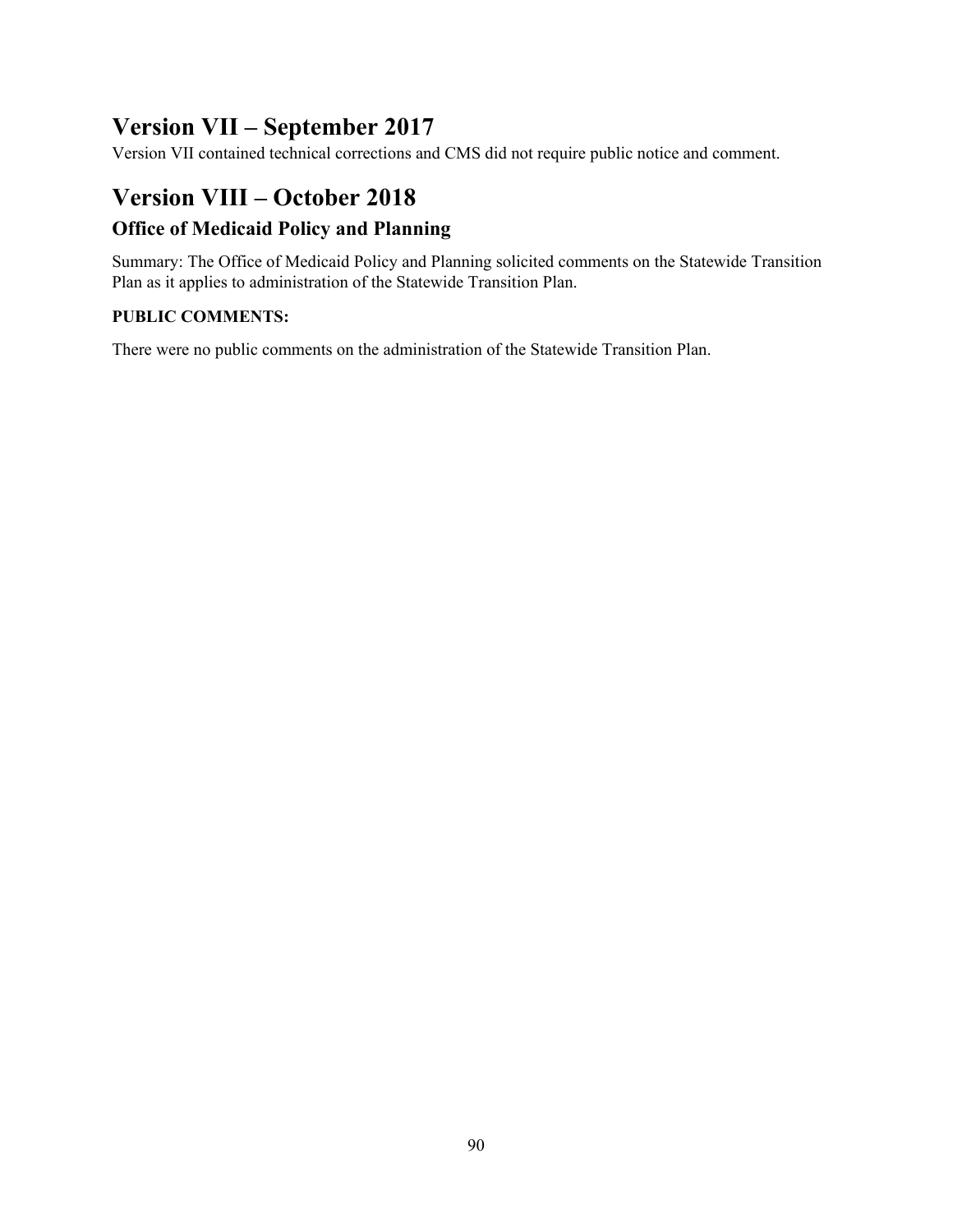# **Division of Aging**

Summary: The Division of Aging solicited comments on the Statewide Transition Plan as it applies to the two 1915(c) programs; the Aged and Disabled Waiver and the Traumatic Brain Injury Waiver. The comments resulted in no changes to the Statewide Transition Plan.

## **PUBLIC COMMENTS:**

Comment: Commenter requested that FSSA coordinate rules, systems, assessments, and procedural safeguards to ensure consistency and fairness as much as possible. Commenter recommends that settings should not be certified HCBS compliant until all of the criteria for the Settings Rule are met.

## **Response: Thank you for your comment. The divisions within FSSA work together as much as possible given the noted setting differences. Only settings deemed to meet all the requirements of the Settings Rule are considered compliant.**

Comment: Multiple tools should be used for Settings Rule compliance and participants should be included in the compliance process. Commenter expressed concern that there can sometimes be disconnect between what is written in policy and what participants actually experience in the program.

**Response: Thank you for your comment. The DA will use multiple tools for post-certification monitoring, such as surveys, provider compliance reviews, site visit validations, and the personcentered monitoring tool; the DA welcomes participant feedback and inclusion as part of ongoing compliance monitoring to ensure that the participant experience matches written policy.**

Comment: Commenter expressed that participants should be given the option of providers that offer private rooms.

## **Response: Thank you for your comment. The Settings Rule at 42 CFR § 441.301(c)(4)(vi)(B) requires that participants sharing units have a choice of roommates in that setting. Participants may choose settings with private rooms.**

Comment: Commenter inquired about the absence of Senate Enrolled Act 421 in the cross-walk and believes that the provisions of this statute conflict with the Settings Rule.

#### **Response: Thank you for your feedback. The DA believes that Senate Enrolled Act 421 can comply with the requirements of the Settings Rule.**

Comment: Commenter inquired as to the criteria DA will use to determine if Structured Family Care is provider owned and controlled.

### **Response: The DA will work with the Structured Family Care providers to assess whether the individual setting is owned and/or controlled by the participant or whether the setting is owned and/or controlled by the caregiver.**

Comment: Commenter encouraged the DA to include more people with disabilities, advocacy groups, and participants in the Settings Rule compliance process for Assisted Living. Commenter noted Assisted Living should be fully compliant with HCBS.

**Response: Thank you for your comment. Changes to assisted living will be pursuant to the Settings Rule requirements and transition process. The DA values feedback from all our stakeholders. The Statewide Transition Plan and upcoming revisions of the administrative rule are a chance for stakeholders to participate in Settings Rule initiatives. Additionally, the DA welcomes participant**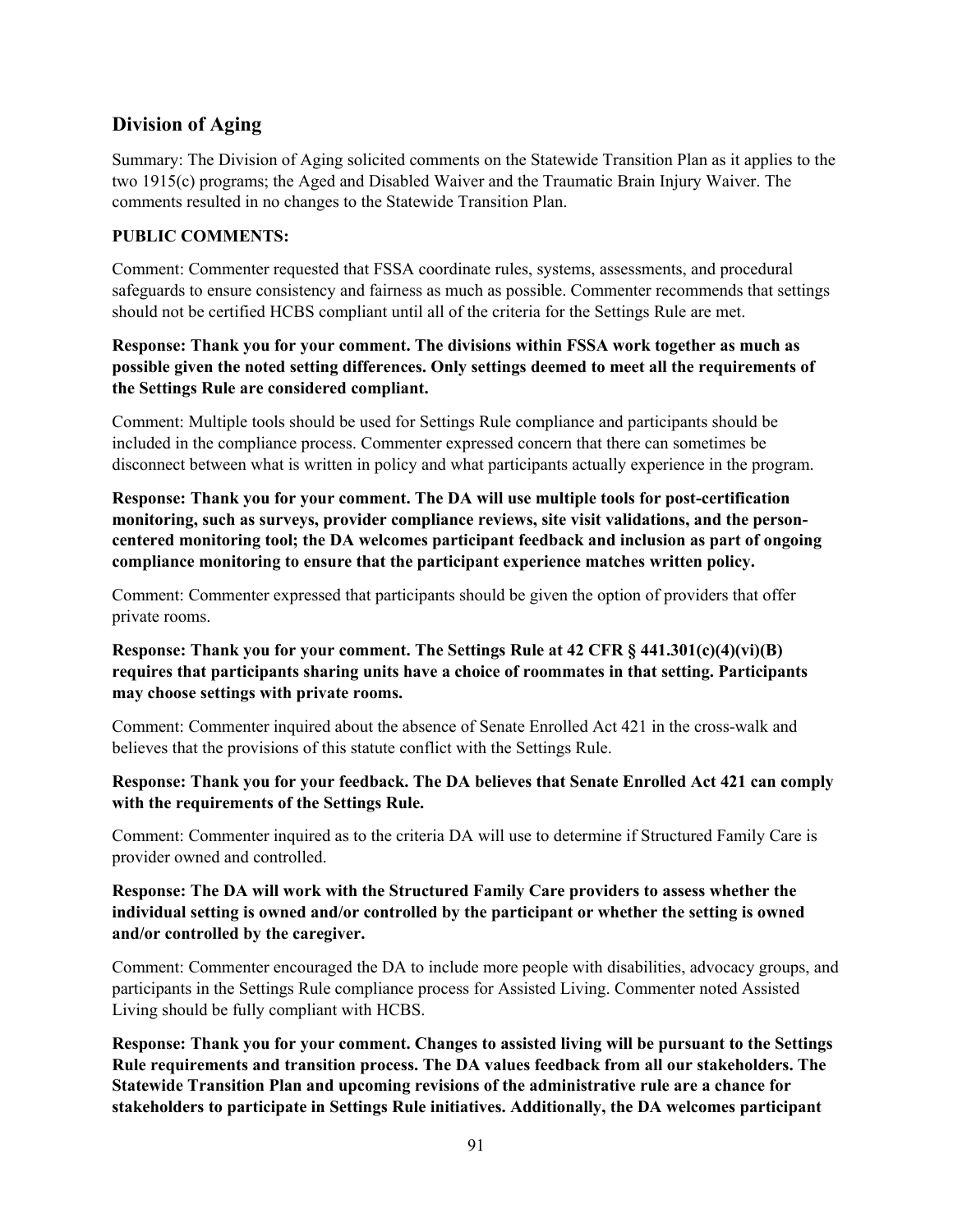### **and stakeholder feedback outside of the rulemaking and STP process. Participants will have pick list options available to them that include private rooms.**

Comment: Commenter believes the use of a 90 day checklist may be limiting and not give the full picture of the individual's true needs and wants. Commenter recommends evaluating case management and the use of standardized tools.

#### **Response: Thank you for your feedback. The DA will keep your suggestion in mind.**

Comment: Commenter encouraged the DA to restrict provider ability to serve as guardian over a participant because it is a conflict of interest that interferes with a participant's right to dignity, respect, and freedom from coercion and restraint. Commenter believes the application of the new HCBS requirements are an ideal time for the DA to take a stronger approach to protecting the dignity and wellbeing of participants.

## **Response: The DA agrees that providers serving as participant guardians is troubling, if consent is not granted by the participant. The DA will look further into this issue. The DA will take into consideration your comments on greater participant protections.**

Comment: Commenter noted that the entire unit in a provider owned or controlled setting should be accessible and there should be encouragement to make common areas accessible.

#### **Response: The DA, when validating approved remediation plans, is looking for accessibility of the entire facility.**

Comment: Commenter requested further clarification on "reasonable lease limitations" to ensure that participants have the ability to decorate their homes in a way they so choose.

## **Response: The DA believes "reasonable lease limitations" is an appropriate standard and will be addressed on a case-by-case basis by the DA in provider remediation plans.**

Comment: Commenter urged optional participant surveys in a private setting of the participant's choice and the use of independent surveyors and those trained in communicating with disabled individuals to conduct the surveys. Commenter asked for more opportunities for participant input through various means.

## **Response: Thank you for the feedback on the importance of communicating with participants and stakeholders; it will be taken into consideration for future participant surveys.**

Comment: Commenter encouraged the inclusion of people with disabilities or advocacy groups in the Provider Relations Team. Commenter asked where locked memory units fall on the spectrum of presumed institutional settings and believe it should be addressed in the transition plan.

### **Response: All stakeholders are welcome to participate in the heightened scrutiny process. Locked memory units will not per se be presumed institutional if they meet certain requirements which will be addressed in upcoming rulemaking.**

Comment: When relocating participants, they should be notified of potential sources of advocacy and their rights to appeal and procedural safeguards should be consistent across FSSA.

### **Response: Thank you for your comment. The DA will work with providers in transitioning these participants to compliant settings and will work with these providers to ensure participants are**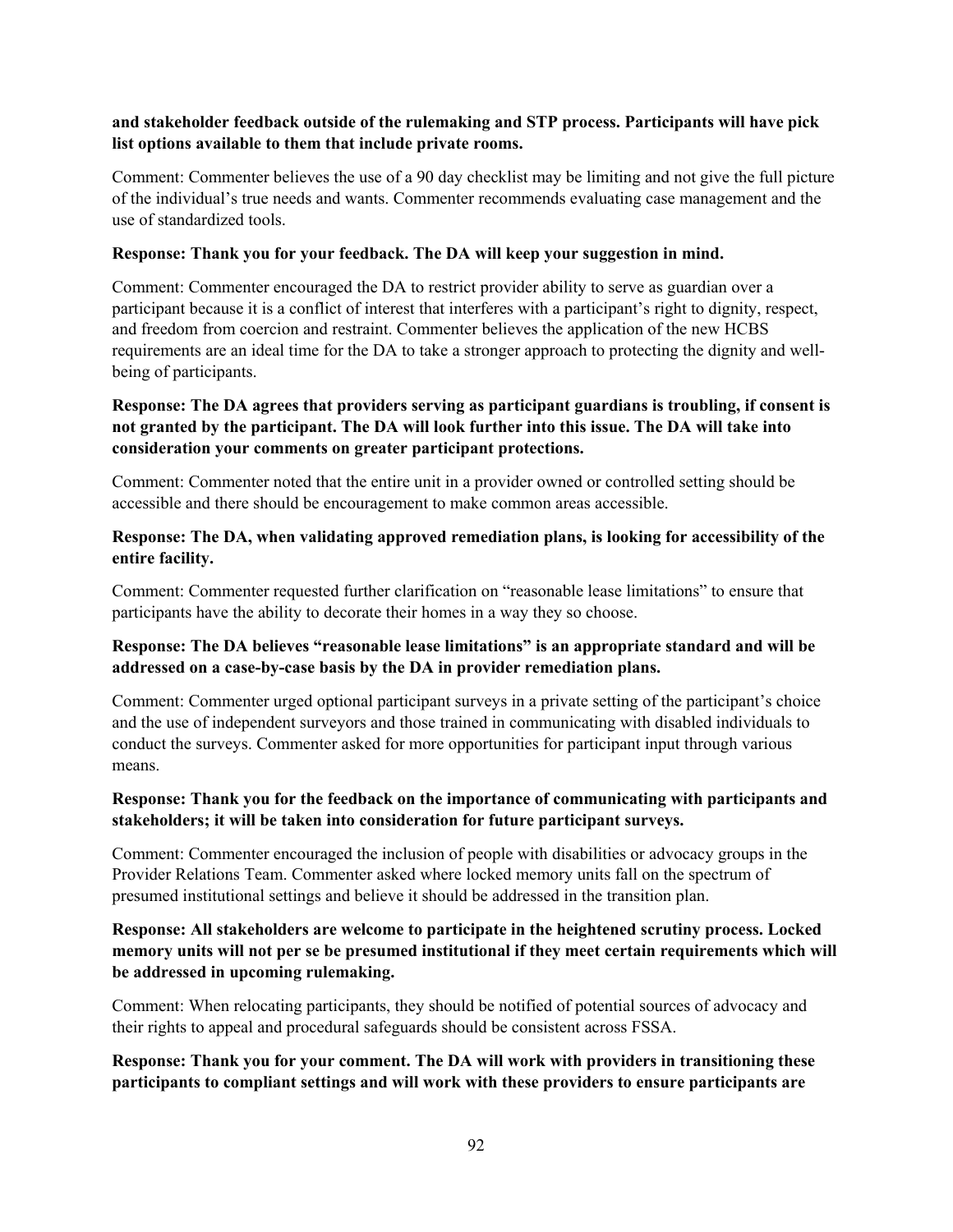#### **aware of their rights. The DA is committed to coordinating with other divisions of FSSA as much as possible.**

Comment: Commenter recommends evaluating DA's case management and standardized tools and recommends include regular face-to-face participant interviews carried out by an independent third party.

**Response: The DA is confident that its current care management process is adequate to fulfill Settings Rule requirements. There are currently requirements for face-to-face meetings twice a year. In addition to the person-centered monitoring tool, the DA is also conducting provider compliance reviews, site visit validation, and conducts an annual survey that in part addresses participant satisfaction -- which all assist in the Settings Rule compliance process.**

Comment: Commenter expressed concern about the removal of Person Centered Compliance Reviews from the latest version of the STP.

**Response: Thank you for your comment. The DA is confident that its current approach meets Settings Rule requirements.**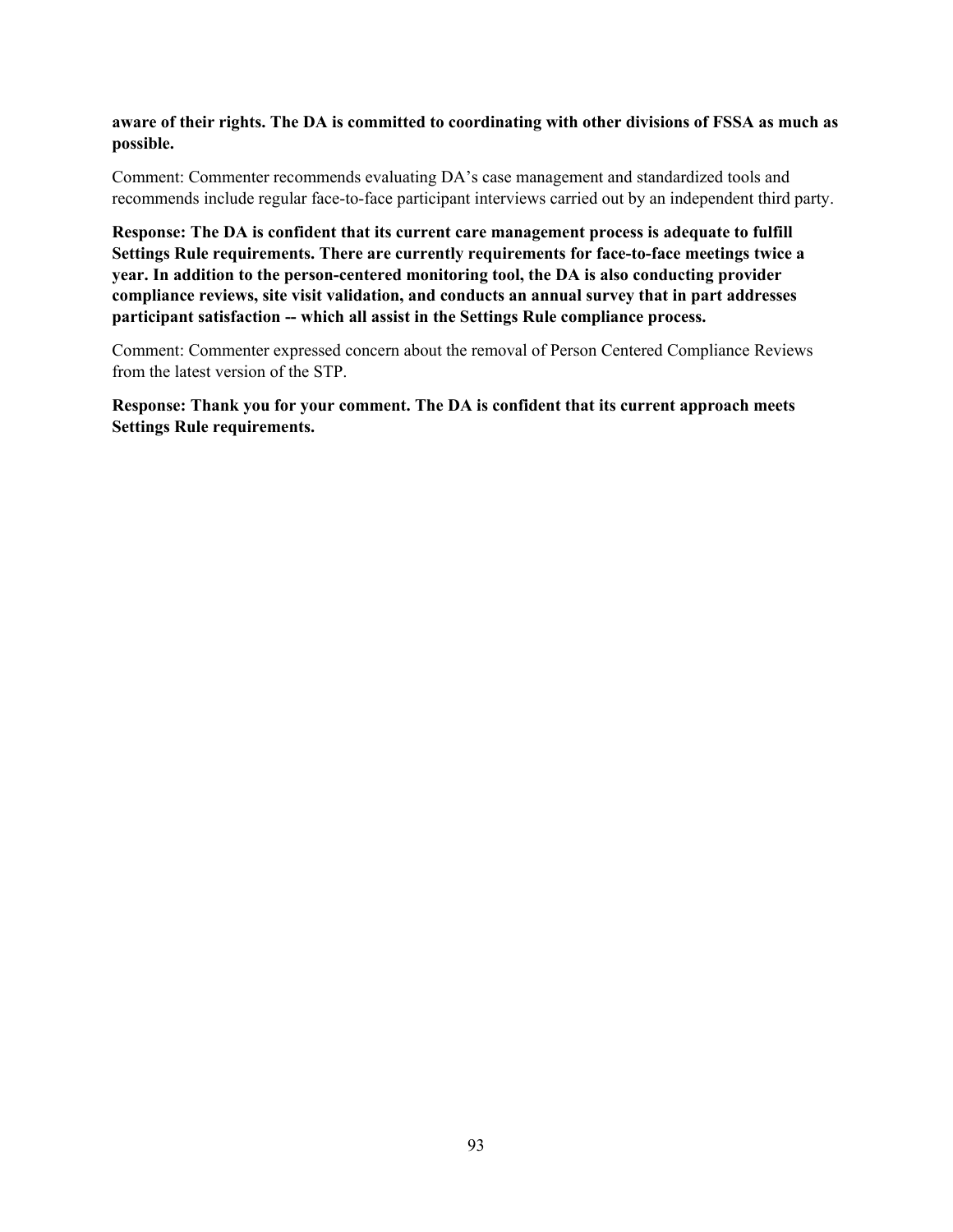# **Division of Disability and Rehabilitative Services**

Summary: The Division of Disability and Rehabilitative Services solicited comments on the Statewide Transition Plan as it applies to the two 1915(c) programs; Community Integration and Habilitation and Family Support Waiver. The comments resulted in a change to page 83 of the plan.

## **PUBLIC COMMENTS:**

Comment: Remediation Strategies: Pg. 84 Monitoring completion of remedial plans will be done through various means. It is suggested that "various means" is clearly outlined and identified. Case managers will be responsible for verifying completion of any outstanding compliance. Case Managers can note whether a provider has complied or not, however, it should be clear that DDRS is responsible for any remediation efforts related to being HCBS compliant. There should be a direct link between the reporting of failure to comply and DDRS then conducting all follow up to ensure remediation efforts. It is important that Case Management is not relied on as the policing agency for other providers.

## **Response: Thank you for the comment. The STP has been updated to reflect BDDS will be responsible for conducting follow up on remediation to ensure compliance.**

Comment: Revisions to the provider enrollment process and the Compliance Evaluation and Review Tool: Pg. 92 Trainings will be scheduled for state staff, members, providers and case managers on any changes in policies, procedures, and the monitoring process of the HCBS rules. Timely and comprehensive trainings for all stakeholders would be greatly appreciated as changes are made. Delay of trainings or only training to certain groups can be detrimental to the overall implementation of the HCBS changes.

## **Response: Thank you for your comment. DDRS plans to conduct trainings to all stakeholders throughout the system in an ongoing basis to ensure a clear understanding of the HCBS changes and requirements for implementation.**

Comment: DDRS has increased the cap on transportation rates in order to support community inclusion and will continue reviewing the service definitions outlined in the waivers in order to better support capacity to assure non-disability specific options. This change will go a long way to improve accessibility into the community.

## **Response: Thank you for your comment. DDRS continues to explore ways to improve accessibility into the community.**

Comment: Page 79 - Related to the Federal Requirement of modification being thoroughly outlined in the PCISP: The state should consider providing a training to providers and Case Managers with examples of how this should be implemented, and documented consistently. The STP indicates current practice does not comply so it will be important for the state to work with stakeholders to design modifications.

## **Response: Thank you for your comment. DDRS plans to conduct ongoing trainings to all stakeholders throughout the system to ensure a clear understanding of the HCBS changes and requirements for implementation.**

Comment: Page 84, "Case managers will be responsible for verifying completion of any outstanding compliance." Case Manager Service definition does not include requirement for holding provider agencies accountable for compliance standards. This creates a hostile working relationship.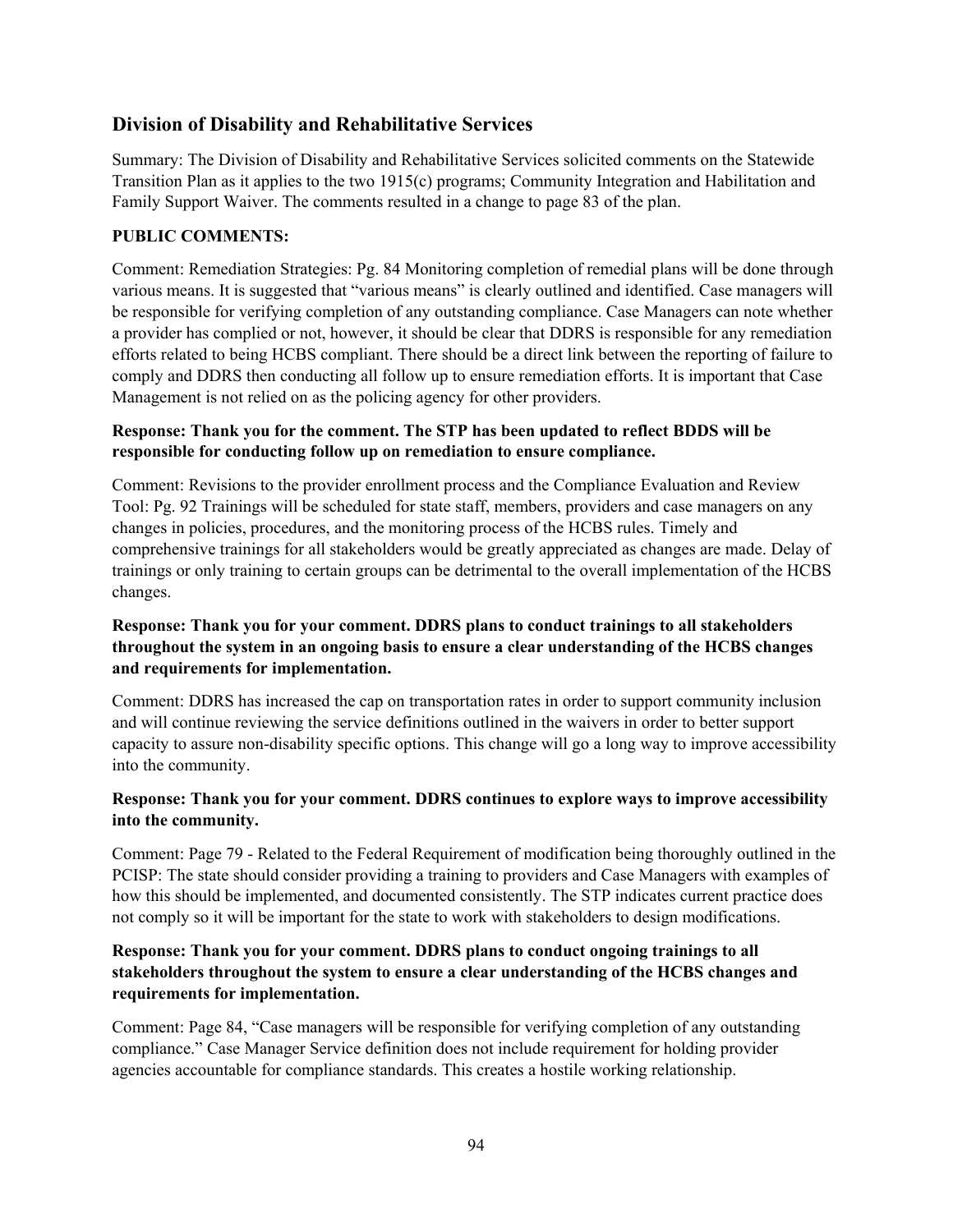#### **Response: Thank you for the comment. The STP has been updated to reflect BDDS will be responsible for conducting follow up on remediation to ensure compliance.**

Comment: Commenter applauds the changes to code, policies, and procedures that have been modified or drafted in pursuit of compliance with the rule. Commenter appreciates adjustments made to the timeline for revisions to Indiana Code (IC) and Indiana Administrative Code to account for the significant amount of changes needed to achieve compliance and recommends continued collaboration with stakeholders. These stakeholders will provide good insight concerning how modifications would impact individuals served and their advocates and decrease modifications needed before these policies and processes could be finalized. Commenter also recommends that DDRS update the waiver manual as soon as possible to incorporate changes implemented in recent waiver amendments and ensure HCBS compliance. The STP indicates that any modifications of the additional conditions for provider-owned and controlled residential and nonresidential settings must be supported by a specific assessed need and justified with the requirements documented in the person-centered service plan. Commenter recommends that the State develop additional communications and trainings for all stakeholders concerning expectations for assessing modification needs and consistently documenting associated justifications in the Person-Centered Individualized Support Plan. The trainings should include examples of appropriate modifications and justifications.

## **Response: Thank you for your comment. DDRS will continue to collaborate with and conduct trainings to all stakeholders throughout the system to ensure a clear understanding of the HCBS changes and requirements for implementation.**

Comment: Commenter appreciates the additional information included in this version of the STP concerning the revisions to the Individual Experience Survey, Provider Assessments, Validation Processes, and Remediation Strategies, and Heightened Scrutiny. Commenter applauds DDRS' engagement of stakeholders through the HCBS Workgroup. The Workgroup has had the opportunity to provide input about assessment results and needed remediation activities and transition plans, as well as communications to individuals and families regarding remediation and transition activities. We recommend that DDRS host a webinar for providers including an overview of the forthcoming communications regarding assessment results and findings, a review of the Remediation Tool template, a discussion of the timeline for completion of all remediation and transition activities, and a question and answer period. Following this webinar, we encourage DDRS to distribute assessment findings as soon as possible to allow providers as much time as possible to achieve compliance by the deadline.

## **Response: Thank you for your comment. The input from the HCBS workgroup has been invaluable in developing ongoing communications activities. DDRS plans to conduct trainings to all stakeholders throughout the system to ensure a clear understanding of the HCBS changes and requirements for implementation.**

Comment: Commenter requests additional clarifications concerning which database will be used to track the status of provider remediation activities and the associated timelines, and how communications regarding requests for progress updates on milestone achievements will be distributed. Case Managers document compliance in residential settings using the Monitoring Checklist. Additional training should be provided to all case managers to ensure consistency of documentation and assure DDRS is notified to follow up when non-compliance is documented.

**Response: Thank you for your comment. DDRS plans to conduct trainings to all stakeholders throughout the system to ensure a clear understanding of the HCBS changes and requirements for implementation. These trainings will include a through explanation of the remediation process,**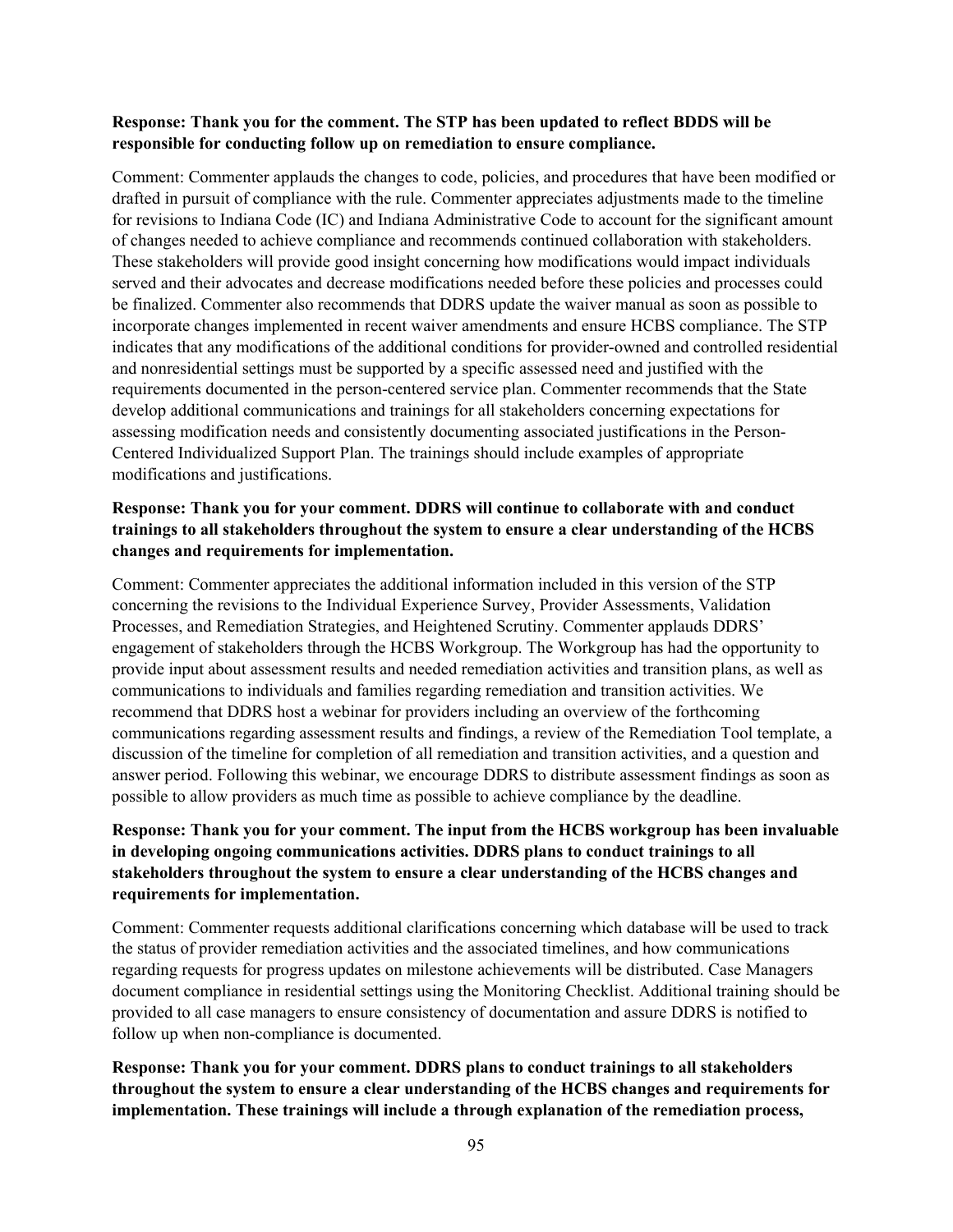#### **expectations, timelines and tools that will be used in order to provide ongoing updates on compliance.**

Comment: Commenter appreciates the additional information about ongoing monitoring activities. The recent enhancements to the Person-Centered Individualized Support Plan and Monitoring Checklist are a critical first step toward documenting compliance. Many areas of HCBS compliance are now documented in the Monitoring Checklist, which is completed by Case Managers. While this monitoring is the responsibility of Case Managers, BDDS should ensure that Case Management rates are sufficient to support the numerous activities delineated in the service definition, including annual development and update of the PCISP, convening team meetings, risk assessment, contacts with the individual, developing and updating CCBs, completing transitions and all documentation and monitoring activities.

## **Response: Thank you for the comment. Within the future waiver re-design, service definitions, budgets, funding parameters, codes, etc. are all being looked at to ensure we are able to support compliance.**

Comment: The STP states "Case managers will be responsible for verifying completion of any outstanding compliance." HCBS compliance should be verified and monitored by DDRS as they have regulatory authority over providers. Placing this responsibility with Case Managers creates a conflict between providers and Case Managers and is detrimental to their working relationship, which is critical for a collaborative Individual Support Team and the person-centered planning and support process. In the STP narrative, DDRS should clarify their role and specific plans for monitoring activities through revisions to the provider application and re-certification processes, as well as other internal state monitoring processes, to ensure ongoing compliance by all providers.

## **Response: Thank you for the comment. The STP has been updated to reflect BDDS will be responsible for conducting follow up on remediation to ensure compliance.**

Comment: Commenter applauds DDRS' intent to implement a phased approach to HCBS compliance, with the first phase involving certain expectations of preliminary compliance through incremental changes toward greater integration and individual informed choice within the current waivers and service definitions and the second phase involving greater expectations of integration and individual informed choice through implementation of redesigned waivers and service definitions. We applaud recent changes such as the increased cap on transportation, elimination of certain restrictions on individuals' Objective Based Allocation, and changes to increase flexibility of service definitions. We encourage DDRS to continue to identify opportunities to increase service flexibility within the current waivers, such as increasing the use of technology.

### **Response: Thank you for the comment. Within the future waiver re-design, service definitions, budgets, funding parameters, codes, etc. are all being looked at to ensure we are able to support compliance.**

Comment: Commenter agrees that waiver redesign is critical in achieving greater community access and inclusion for Hoosiers with disabilities, as well as better meet the needs of individuals and families and addressing service gaps. During the waiver redesign process, we encourage DDRS to ensure that rates incentivize community integration, innovation in service delivery, and individual choice and provide sufficient funding to provide the necessary staffing resources for these service models. For example, the current reimbursement system for day services based on staffing ratios is a deterrent to individual choice and is not person-centered. Commenter has previously provided a day service model that promotes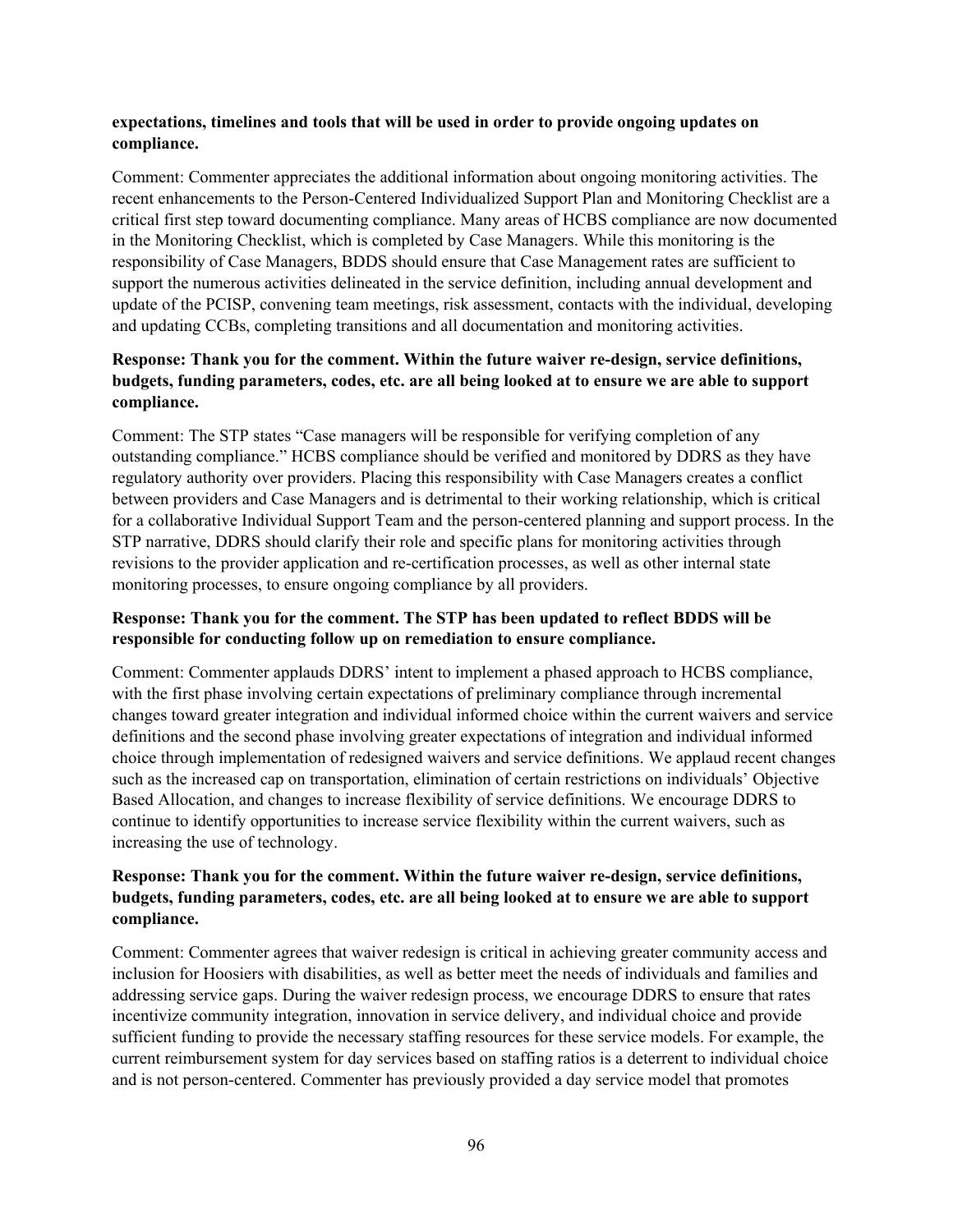community integration and choice, and we recommend that DDRS consider this model when planning for redesigned day services.

## **Response: Thank you for the comment. Within the future waiver re-design, service definitions, budgets, funding parameters, codes, etc. are all being looked at to ensure we are able to support compliance.**

Comment: Commenter encourages DDRS to convene a stakeholder group to assist with the waiver redesign process, and we look forward to the opportunity to collaborate with DDRS and provide input.

#### **Response: Thank you for the comment. DDRS will offer opportunities throughout the process for feedback and input from stakeholders.**

Comment: Commenter is encouraged by the inclusion of the LifeCourse Framework in the PCISP process.

### **Response: Thank you for your comment. DDRS is excited about the tools and philosophies of the LifeCourse Framework that allow individuals and families to create a plan that supports their vision of a good life.**

Comment: Federal Requirement: Settings are integrated in and support full access of individuals receiving Medicaid HCBS to the greater community, including opportunities to seek employment and work in competitive integrated settings, engage in community life, control personal resources, and receive services in the community, to the same degree of access as individuals not receiving Medicaid HCBS. Commenter considered sheltered workshops to not meet HCBS compliance due to their segregated nature and reliance on sub-minimum wage.

Commenter is concerned about the removal of the regulation regarding Individual Rights and Responsibilities. We would like to stress the importance of the language within this regulation being written so as to encourage providers to truly empower consumers to make these decisions to the greatest extent appropriate for individual consumers. It is crucial the language is not so vague as to encourage technical compliance with the rule.

**Response: Thank you for your comment. Within the future waiver re-design; service definitions, budgets, funding parameters, codes, etc. are all being looked at to ensure we are able to support compliance. While the proposed combined policy "Individual Rights and Responsibilities" has been removed from the STP, DDRS will continue to review and update current policies, including "Individual and Guardian Responsibilities" and "Protection of Individual Rights." Your comments are helpful as DDRS makes revisions.**

Comment: Commenter continues to have reservations regarding the heavy reliance DDRS plans to place upon the 90 day Monitoring Checklist. As recommended in comments for a previous iteration of the STP, commenter would like to assert that the Division should integrate regularly occurring face-to-face interviews with a statistically significant population of participants as an additional monitoring tool. This should be carried out by an independent third party, and can be utilized as a means to verify data gathered through the checklist.

**Response: Thank you for your suggestion. DDRS may work in conjunction with other entities on various components of the STP to ensure ongoing compliance and data verification. DDRS will continue to explore additional monitoring mechanisms as the transition period continues to evolve.**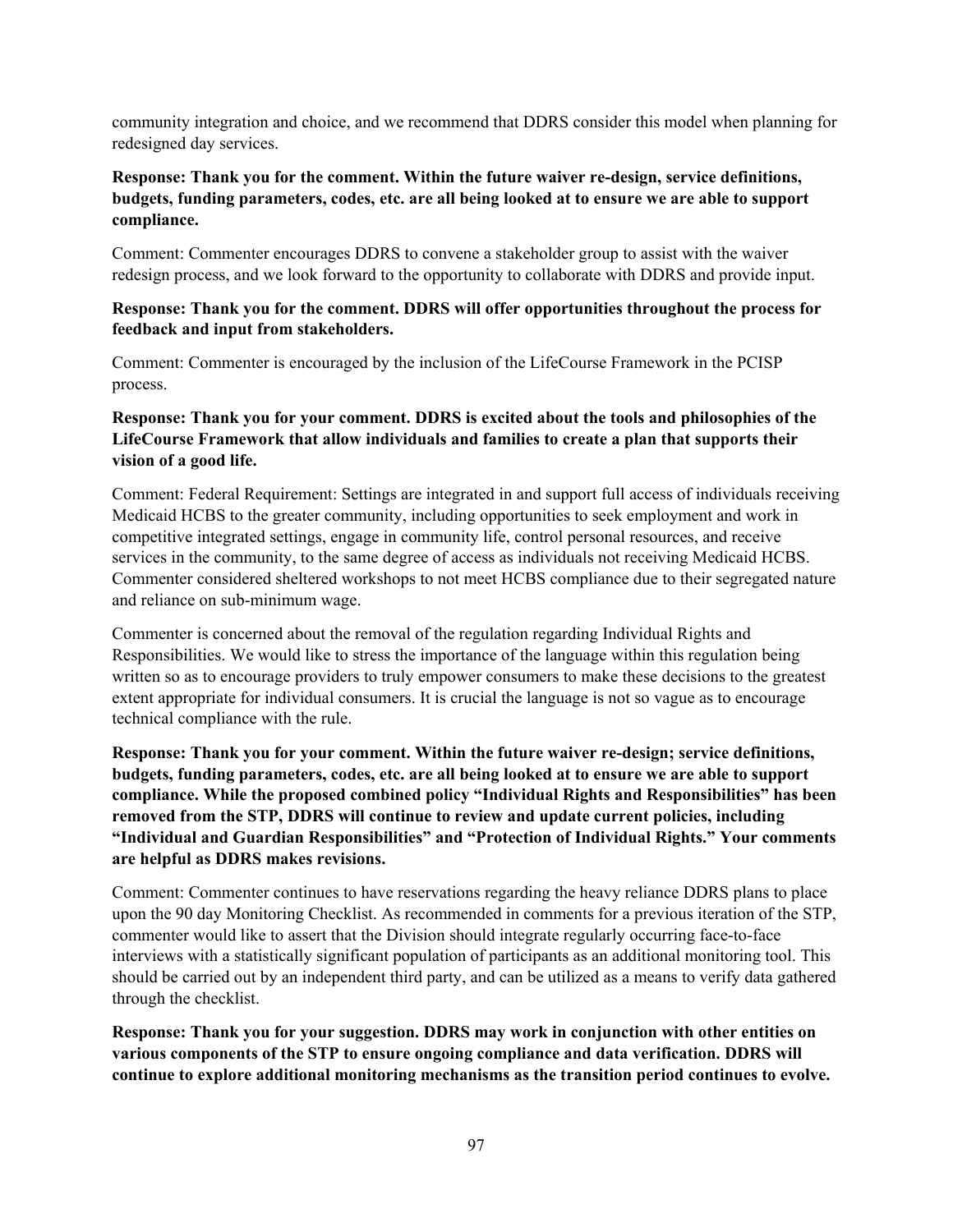Comment: Federal Requirement: Settings ensure an individual's rights of privacy, dignity, respect, and freedom from coercion and restraint. Commenter would encourage DDRS (and other FSSA agencies) to restrict a provider's ability to serve as a guardian over the participant. Commenter feels strongly that the direct conflict of interest organically creates a situation where coercion is more likely to happen.

#### **Response: Thank you for your comment.**

Comment: Federal Requirement: In provider-owned or controlled residential settings, each individual has privacy in their sleeping or living unit. 460 IAC 6-9-4 talks about the "opportunity for personal privacy" but that is not the same as privacy in a sleeping or living unit. Additionally, access via electronic communications should also be protected similar to mail and telephone calls.

## **Response: Thank you for the comment. DDRS is in the process of revising Indiana Administrative Code to ensure HCBS compliance. Your comments are helpful as DDRS makes revisions.**

Comment: Federal Requirement: In provider-owned or controlled residential or non-residential settings, the setting is physically accessible to the individual. Commenter recommends the Division take steps to flesh out this process. The support team is currently required to confirm the presence of smoke and carbon monoxide detectors, fire extinguishers, anti-scalding devices, etc. In order to fully comply with the HCBS requirement of physical accessibility, there should be documentation requirements similar to those already in place regarding consumer safety.

## **Response: Thank you. Your comment is helpful as DDRS revises policies and procedures to ensure HCBS compliance.**

Comment: Commenter encourages the use of multiple mechanisms to determine a setting's initial and ongoing compliance with HCBS rules. Commenter would also stress that settings should be 100% compliant before being found to be an HCBS setting. Commenter encourages the use of independent surveyors and those trained in communicating with individuals with disabilities to complete the participant surveys. Surveys should be conducted in a private setting of the participant's choice and participants should be allowed to opt-out if they choose. Commenter encourages frequent input from participants through survey and/or town hall forums. Participants should be a part of the process early on and frequently throughout. Commenter supports the coordination among the various FSSA agencies to ensure consistency for participants across settings.

## **Response: Thank you for your comment. DDRS will continue to explore additional monitoring mechanisms as the transition period continues to evolve and seek out additional ways to engage participants throughout the process. DDRS will continue to work in a coordinated effort with DMHA and Division of Aging to ensure consistency for participants across settings.**

Comment: Relocation of beneficiaries - participants should also be notified of potential sources of advocacy (including IDR, ombudsman, the Arc, other advocacy organizations) along with their right to appeal. Whenever possible, procedural safeguards should be adequately explained and be consistent across FSSA agencies.

#### **Response: Thank you for the suggestion, DDRS agrees and will continue to educate participants on procedural safeguards and potential sources of advocacy.**

Comment: Commenter recommends evaluating case management and the use of standardized tools like checklists to ensure they provide meaningful information about the participant's wants and needs and the setting's on-going compliance with HCBS. Commenter continues to have reservations regarding the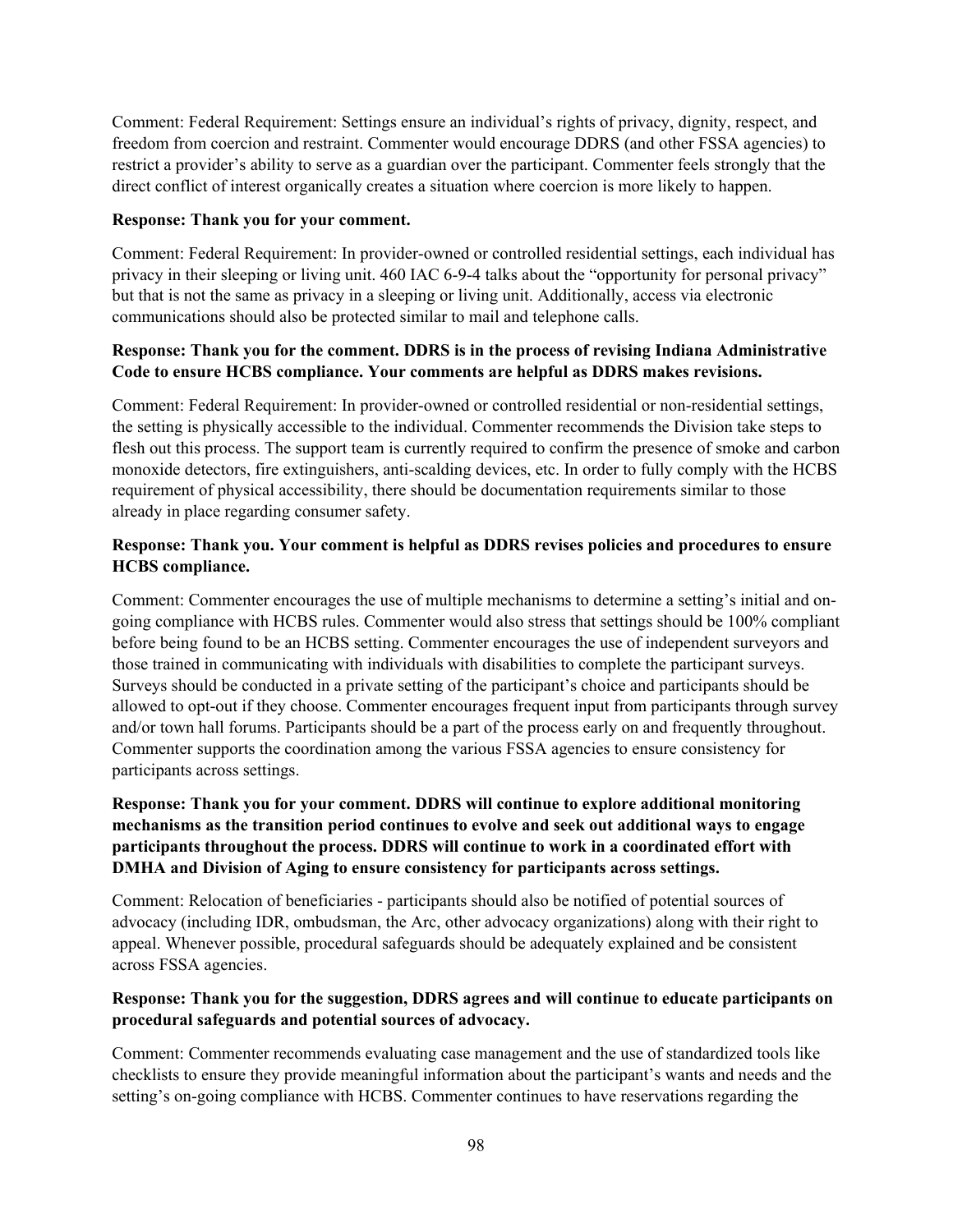heavy reliance DDRS plans to place upon the 90 day Monitoring Checklist. As recommended in comments for a previous iteration of the STP, Commenter would like to assert that the Division should integrate regularly occurring face-to-face interviews with a statistically significant population of participants as an additional monitoring tool. This should be carried out by an independent third party, and can be utilized as a means to verify data gathered through the Checklist. The reliance on the PCISP for ongoing compliance should ensure active participation by the participant. Independent on-site compliance reviews should also be considered to ensure that full compliance is maintained in practice. Commenter encourages the use of other participant advocacy organizations and people with disabilities in stakeholder groups.

**Response: Thank you for the suggestions. DDRS will continue to explore evaluating and developing monitoring mechanisms as the transition period continues to evolve. DDRS will continue to seek opportunities to engage participant advocacy organizations and people with disabilities in stakeholder groups to gather feedback and implement new processes.**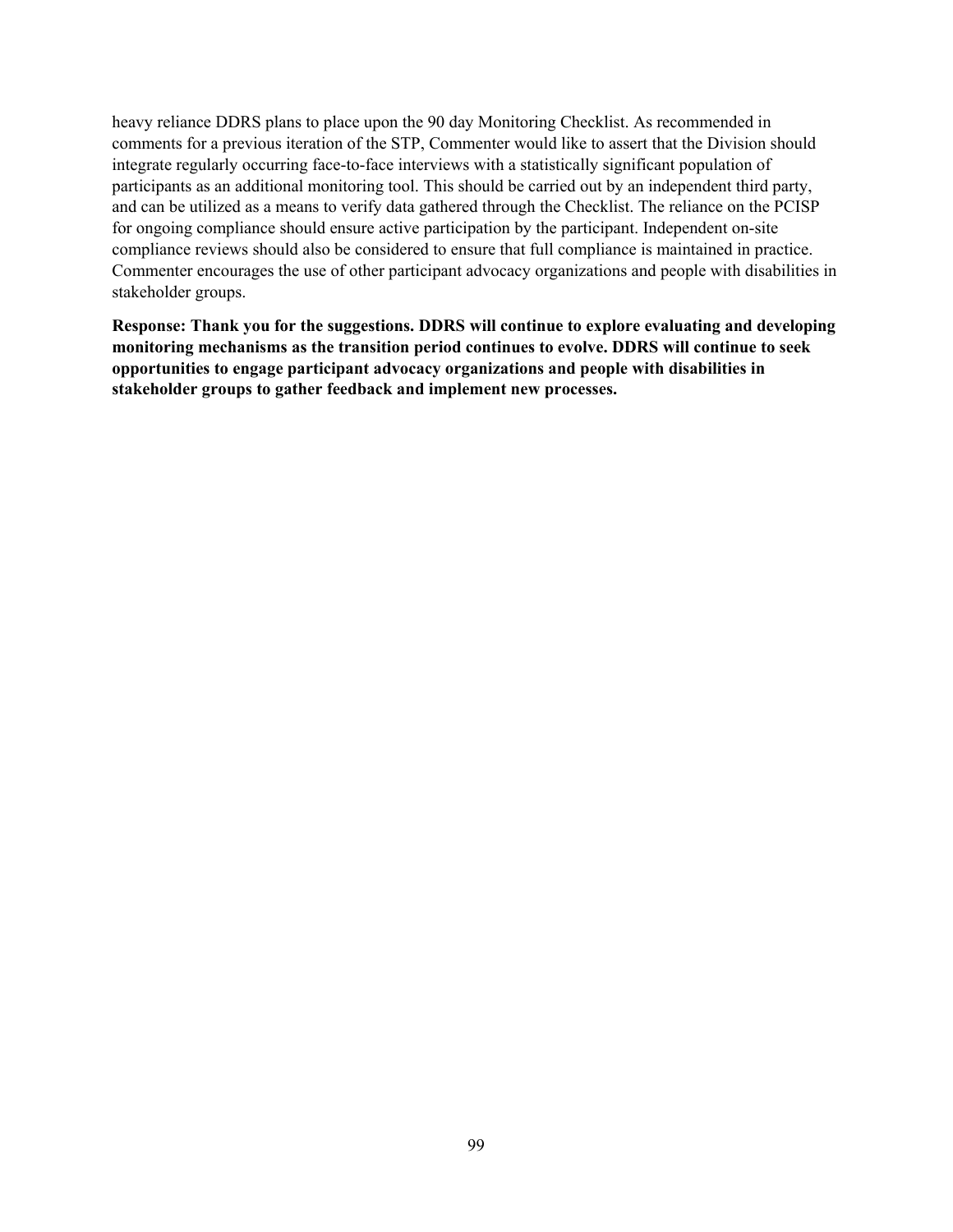# **Division of Mental Health and Addiction – Youth**

Summary: The Division of Mental Health and Addiction solicited comments on the Statewide Transition Plan as it applies to the 1915(i) Child Mental Health Wraparound program. The comments resulted in no changes to this portion of the STP.

## **PUBLIC COMMENTS:**

Comment: IDR has concerns regarding the lack of specificity provided as to how DMHA intends to amend some of its regulations to comply with the new HCBS requirements.

**Response: Thank you for the comment. IDR participated in drafting the updated regulations prior to submission and supported the language at that time. DMHA believes the updated regulations comply with HCBS requirements.**

Comment: IDR encourages the inclusion of its organization as an advocacy stakeholder for children with mental illness.

#### **Response: Thank you for the comment. DMHA continues to offer an open invitation to IDR to participate in the Indiana System of Care Board, and welcomes any and all advocacy efforts.**

Comment: IDR noticed that it has a role to play in the heightened scrutiny process. However, IDR has little information or detail defining that role or the agency's responsibility. We look forward to further information from DMHA as this process develops.

**Response: Thank you for the comment. DMHA is grateful for the offer of support and assistance. Further development of roles and responsibilities will be addressed as settings are found to be out of compliance.**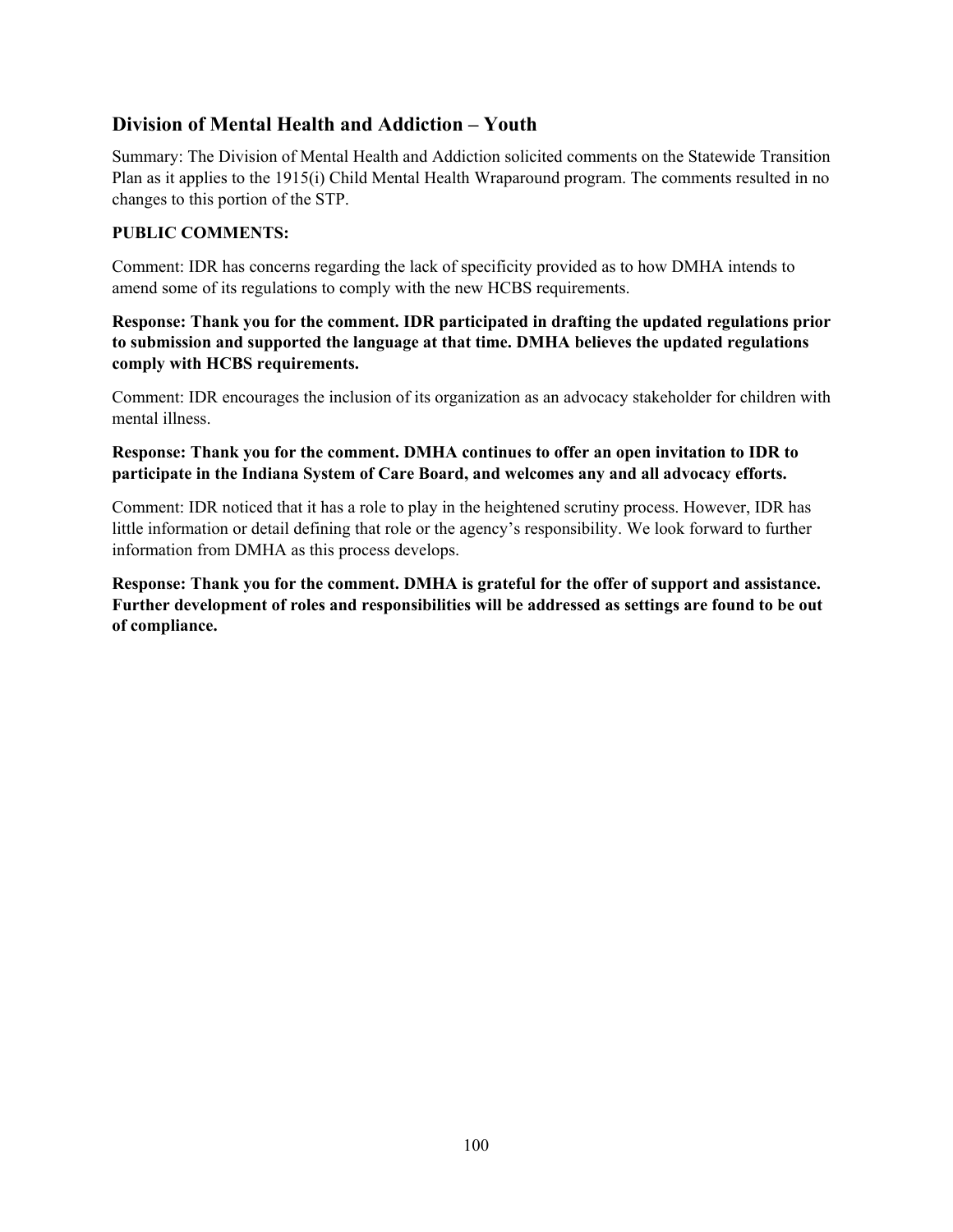# **Division of Mental Health and Addiction – Adult**

Summary: The Division of Mental Health and Addiction solicited comments on the Statewide Transition Plan as it applies to two adult 1915(i) programs; the Adult Mental Health Habilitation and Behavioral and Primary Healthcare Coordination programs. The comments resulted in no changes to this portion of the STP.

## **PUBLIC COMMENTS:**

There were no public comments concerning the two adult 1915(i) programs; the Adult Mental Health Habilitation and Behavioral and Primary Healthcare Coordination programs.